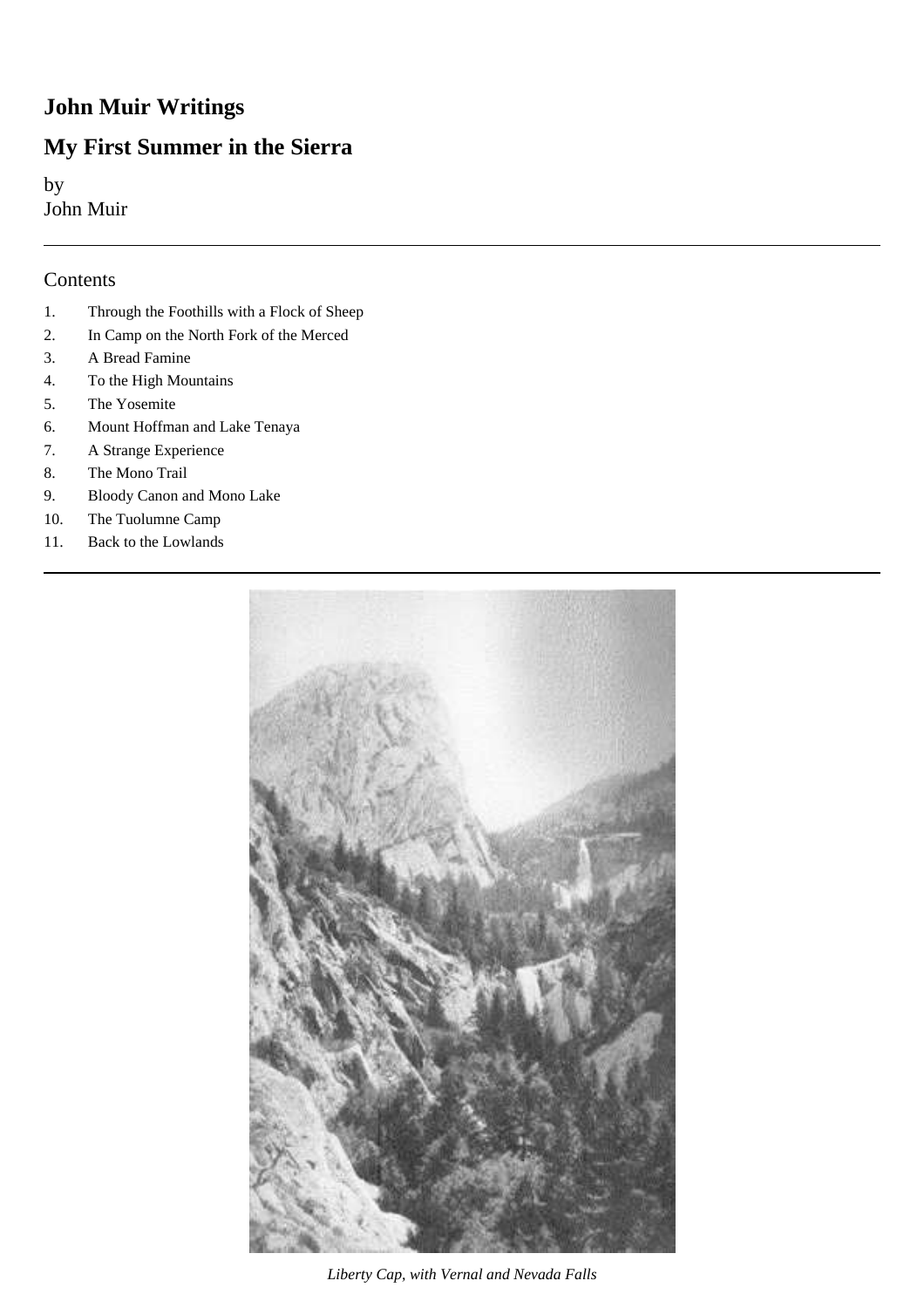With Illustrations from Drawings made by the Author in 1869 and from Photographs by Herbert W. Gleason

Houghton Mifflin Company Boston and New York

The Riverside Press Cambridge Published June 1911

Copyright, 1911, by John Muir All Rights Reserved

To

The Sierra Club of California, Faithful Defender of the People's Playgrounds

Illustrations in the Text

# **Plates**

Reproduced from photographs by Herbert W. Gleason, several of which were taken while in the company of the author, who is seen in the one facing page 216.

- Liberty Cap, with Vernal and Nevada Falls (Frontispiece)
- White Mariposa Tulip (*Calochortus albus*)
- A Forest Brook
- A Sugar Pine
- A Mountain Stream
- A Glacial Boulder
- Thunder-storm over Yosemite
- Foliage and Cones of Sierra Hemlock (*Tsuga Mertensiana*)
- Magnificent Silver Firs (Mr. Muir in foreground)
- Tuolumne Meadow from Cathedral Peak
- Sierra Range from Mono Crater
- In Tuolumne Sequoia Grove

From sketches made by the author in 1869.

- Horseshoe Bend, Merced River
- On Second Bench. Edge of the Main Forest Belt, above Coulterville, near Greeley's Mill
- Camp, North Fork of the Merced
- Mountain Live Oak (*Quercus chrysolepis*), Eight Feet in Diameter
- Sugar Pine
- Douglas Squirrel Observing Brother Man
- Divide Between the Tuolumne and the Merced, below Hazel Green
- Track of Singing Dancing Grasshopper in the Air over North Dome
- *Abies magnifica* (Mt. Clark, Top of South Dome, Mt. Starr King)
- Illustrating Growth of New Pine from Branch Below the Break of Axis of Snow-crushed Tree
- Approach of Dome Creek to Yosemite
- Junipers in Tenaya Canon
- View of Tenaya Lake Showing Cathedral Peak
- One of the Tributary Fountains of the Tuolumne Canon Waters, on the North Side of the Hoffman Range
- Glacier Meadow, on the Headwaters of the Tuolumne, 9500 Feet above the Sea
- Mono Lake and Volcanic Cones, Looking South
- Highest Mono Volcanic Cones (near view)
- One of the Highest Mt. Ritter Fountains
- Glacier Meadow Strewn with Moraine Boulders, 10,000 Feet above the Sea (near Mt. Dana)
- Front of Cathedral Peak
- View of Upper Tuolumne Valley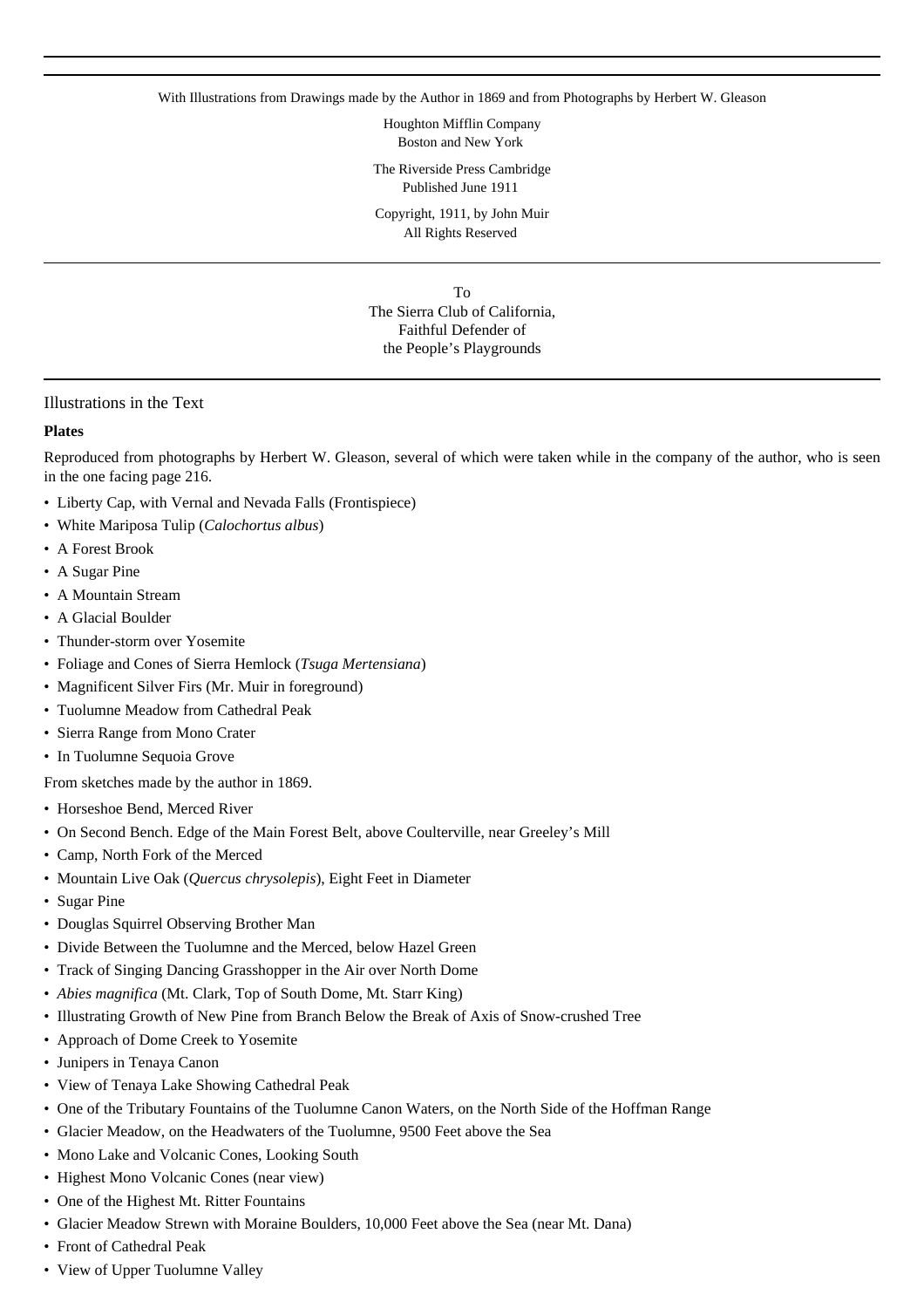# Bibliographic Information

Muir, John (1838-1914). *My first summer in the Sierra* (Boston, New York: Houghton Mifflin company, 1911). vii, 353 p., front., illus., plates. 21 cm. Illustrations from drawings made by the author in 1869 and from photographs by Herbert W. Gleason. Library of Congress Call Number F868.S5 M9. LCCN 11014183.

The electronic text for My First Summer in the Sierra was acquired from the Library of Congress Web server under the Evolution of the Conservation Movement section of their American Memory Web site. It has been reformatted for the John Muir Writings.

# **My First Summer in the Sierra**

by John Muir

Chapter 1 Through the Foothills with a Flock of Sheep

1869

IN the great Central Valley of California there are only two seasons, —spring and summer. The spring begins with the first rainstorm, which usually falls in November. In a few months the wonderful flowery vegetation is in full bloom, and by the end of May it is dead and dry and crisp, as if every plant had been roasted in an oven.

Then the lolling, panting flocks and herds are driven to the high, cool, green pastures of the Sierra. I was longing for the mountains about this time, but money was scarce and I couldn't see how a bread supply was to be kept up. While I was anxiously brooding on the bread problem, so troublesome to wanderers, and trying to believe that I might learn to live like the wild animals, gleaning nourishment here and there from seeds, berries, etc., sauntering and climbing in joyful independence of money or baggage, Mr. Delaney, a sheep-owner, for whom I had worked a few weeks, called on me, and offered to engage me to go with his shepherd and flock to the headwaters of the Merced and Tuolumne rivers, —the very region I had most in mind. I was in the mood to accept work of any kind that would take me into the mountains whose treasures I had tasted last summer in the Yosemite region. The flock, he explained, would be moved gradually higher through the successive forest belts as the snow melted, stopping for a few weeks at the best places we came to. These I thought would be good centres of observation from which I might be able to make many telling excursions within a radius of eight or ten miles of the camps to learn something of the plants, animals, and rocks; for he assured me that I should be left perfectly free to follow my studies. I judged, however, that I was in no way the right man for the place, and freely explained my shortcomings, confessing that I was wholly unacquainted with the topography of the upper mountains, the streams that would have to be crossed, and the wild sheep-eating animals, etc.; in short that, what with bears, coyotes, rivers, cañons, and thorny, bewildering chaparral, I feared that half or more of his flock would be lost. Fortunately these shortcomings seemed insignificant to Mr. Delaney. The main thing, he said, was to have a man about the camp whom he could trust to see that the shepherd did his duty, and he assured me that the difficulties that seemed so formidable at a distance would vanish as we went on; encouraging me further by saying that the shepherd would do all the herding, that I could study plants and rocks and scenery as much as I liked, and that he would himself accompany us to the first main camp and make occasional visits to our higher ones to replenish our store of provisions and see how we prospered. Therefore I concluded to go, though still fearing, when I saw the silly sheep bouncing one by one through the narrow gate of the home corral to be counted, that of the two thousand and fifty many would never return.

I was fortunate in getting a fine St. Bernard dog for a companion. His master, a hunter with whom I was slightly acquainted, came to me as soon as he heard that I was going to spend the summer in the Sierra and begged me to take his favorite dog, Carlo, with me, for he feared that if he were compelled to stay all summer on the plains the fierce heat might be the death of him. "I think I can trust you to be kind to him," he said, "and I am sure he will be good to you. He knows all about the mountain animals, will guard the camp, assist in managing the sheep, and in every way be found able and faithful." Carlo knew we were talking about him, watched our faces, and listened so attentively that I fancied he understood us. Calling him by name, I asked him if he was willing to go with me. He looked me in the face with eyes expressing wonderful intelligence, then turned to his master, and after permission was given by a wave of the hand toward me and a farewell patting caress, he quietly followed me as if he perfectly understood all that had been said and had known me always.

*June* 3, 1869. —This morning provisions, camp-kettles, blankets, plant-press, etc., were packed on two horses, the flock headed for the tawny foothills, and away we sauntered in a cloud of dust: Mr. Delaney, bony and tall, with sharply hacked profile like Don Quixote, leading the pack-horses, Billy, the proud shepherd, a Chinaman and a Digger Indian to assist in driving for the first few days in the brushy foothills, and myself with notebook tied to my belt.

The home ranch from which we set out is on the south side of the Tuolumne River near French Bar, where the foothills of metamorphic gold-bearing slates dip below the stratified deposits of the Central Valley. We had not gone more than a mile before some of the old leaders of the flock showed by the eager, inquiring way they ran and looked ahead that they were thinking of the high pastures they had enjoyed last summer. Soon the whole flock seemed to be hopefully excited, the mothers calling their lambs, the lambs replying in tones wonderfully human, their fondly quavering calls interrupted now and then by hastily snatched mouthfuls of withered grass. Amid all this seeming babel of baas as they streamed over the hills every mother and child recognized each other's voice. In case a tired lamb, half asleep in the smothering dust, should fail to answer, its mother would come running back through the flock toward the spot whence its last response was heard, and refused to be comforted until she found it, the one of a thousand, though to our eyes and ears all seemed alike.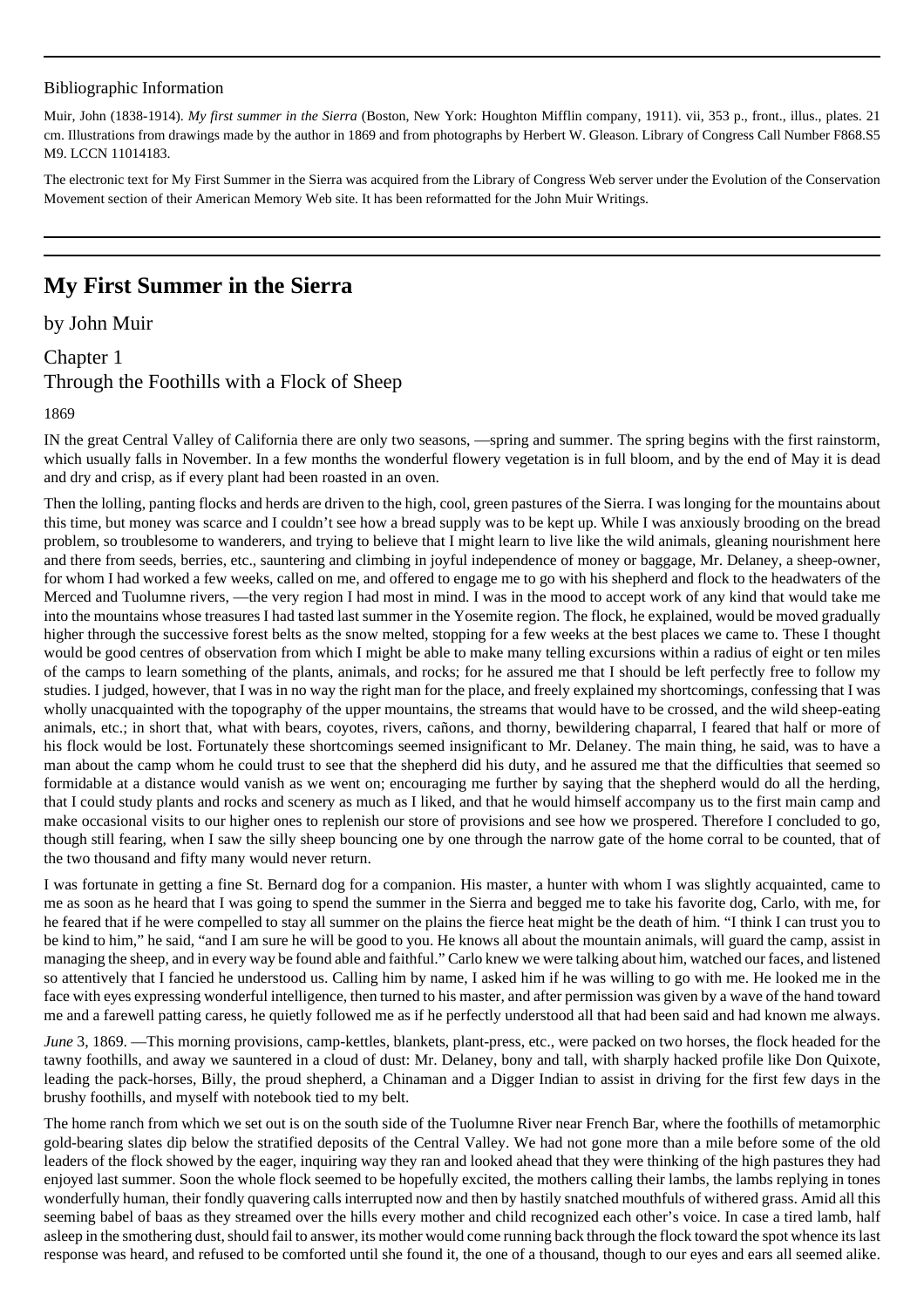The flock traveled at the rate of about a mile an hour, outspread in the form of an irregular triangle, about a hundred yards wide at the base, and a hundred and fifty yards long, with a crooked, ever-changing point made up of the strongest foragers, called the "leaders," which, with the most active of those scattered along the ragged sides of the "main body," hastily explored nooks in the rocks and bushes for grass and leaves; the lambs and feeble old mothers dawdling in the rear were called the "tail end."

About noon the heat was hard to bear; the poor sheep panted pitifully and tried to stop in the shade of every tree they came to, while we gazed with eager longing through the dim burning glare toward the snowy mountains and streams, though not one was in sight. The landscape is only wavering foothills roughened here and there with bushes and trees and out-cropping masses of slate. The trees, mostly the blue oak (*Quercus Douglasii*), are about thirty to forty feet high, with pale blue-green leaves and white bark, sparsely planted on the thinnest soil or in crevices of rocks beyond the reach of grass fires. The slates in many places rise abruptly through the tawny grass in sharp lichen covered slabs like tombstones in deserted burying-grounds. With the exception of the oak and four or five species of manzanita and ceanothus, the vegetation of the foothills is mostly the same as that of the plains. I saw this region in the early spring, when it was a charming landscape garden full of birds and bees and flowers. Now the scorching weather makes everything dreary. The ground is full of cracks, lizards glide about on the rocks, and ants in amazing numbers, whose tiny sparks of life only burn the brighter with the heat, fairly quiver with unquenchable energy as they run in long lines to fight and gather food. How it comes that they do not dry to a crisp in a few seconds' exposure to such sun-fire is marvelous. A few rattlesnakes lie coiled in out-of-the-way places, but are seldom seen. Magpies and crows, usually so noisy, are silent now, standing in mixed flocks on the ground beneath the best shade trees, with bills wide open and wings drooped, too breathless to speak; the quails also are trying to keep in the shade about the few tepid alkaline water holes; cottontail rabbits are running from shade to shade among the ceanothus brush, and occasionally the long-eared hare is seen cantering gracefully across the wider openings.

After a short noon rest in a grove, the poor dust-choked flock was again driven ahead over the brushy hills, but the dim roadway we had been following faded away just where it was most needed, compelling us to stop to look about us and get our bearings. The Chinaman seemed to think we were lost, and chattered in pidgin English concerning the abundance of "litty stick" (chaparral), while the Indian silently scanned the billowy ridges and gulches for openings. Pushing through the thorny jungle, we at length discovered a road trending toward Coulterville, which we followed until an hour before sunset, when we reached a dry ranch and camped for the night.

Camping in the foothills with a flock of sheep is simple and easy, but far from pleasant. The sheep were allowed to pick what they could find in the neighborhood until after sunset, watched by the shepherd, while the others gathered wood, made a fire, cooked, unpacked and fed the horses, etc. About dusk the weary sheep were gathered on the highest open spot near camp, where they willingly bunched close together, and after each mother had found her lamb and suckled it, all lay down and required no attention until morning.

Supper was announced by the call, "Grub!" Each with a tin plate helped himself direct from the pots and pans while chatting about such camp studies as sheep feed, mines, coyotes, bears, or adventures during the memorable gold days of paydirt. The Indian kept in the background, saying never a word, as if he belonged to another species. The meal finished, the dogs were fed, the smokers smoked by the fire, and under the influences of fullness and tobacco the calm that settled on their faces seemed almost divine, something like the mellow meditative glow portrayed on the countenances of saints. Then suddenly, as if awakening from a dream, each with a sigh or a grunt knocked the ashes out of his pipe, yawned, gazed at the fire a few moments, said, "Well, I believe I'll turn in," and straightway vanished beneath his blankets. The fire smouldered and flickered an hour or two longer; the stars shone brighter; coons, coyotes, and owls stirred the silence here and there, while crickets and hylas made a cheerful, continuous music, so fitting and full that it seemed a part of the very body of the night. The only discordance came from a snoring sleeper, and the coughing sheep with dust in their throats. In the starlight the flock looked like a big gray blanket.

*June* 4. —The camp was astir at day break; coffee, bacon, and beans formed the breakfast, followed by quick dish-washing and packing. A general bleating began about sunrise. As soon as a mother ewe arose, her lamb came bounding and bunting for its breakfast, and after the thousand youngsters had been suckled the flock began to nibble and spread. The restless wethers with ravenous appetites were the first to move, but dared not go far from the main body. Billy and the Indian and the Chinaman kept them headed along the weary road, and allowed them to pick up what little they could find on a breadth of about a quarter of a mile. But as several flocks had already gone ahead of us, scarce a leaf, green or dry, was left; therefore the starving flock had to be hurried on over the bare, hot hills to the nearest of the green pastures, about twenty or thirty miles from here.

The pack-animals were led by Don Quixote, a heavy rifle over his shoulder intended for bears and wolves. This day has been as hot and dusty as the first, leading over gently sloping brown hills, with mostly the same vegetation, excepting the strange-looking Sabine pine (*Pinus Sabiniana*), which here forms small groves or is scattered among the blue oaks. The trunk divides at a height of fifteen or twenty feet into two or more stems, outleaning or nearly upright, with many straggling branches and long gray needles, casting but little shade. In general appearance this tree looks more like a palm than a pine. The cones are about six or seven inches long, about five in diameter, very heavy, and last long after they fall, so that the ground beneath the trees is covered with them. They make fine resiny, light-giving camp-fires, next to ears of Indian corn the most beautiful fuel I've ever seen. The nuts, the Don tells me, are gathered in large quantities by the Digger Indians for food. They are about as large and hard-shelled as hazelnuts, —food and fire fit for the gods from the same fruit.

*June* 5. —This morning a few hours after setting out with the crawling sheep-cloud, we gained the summit of the first well-defined bench on the mountain-flank at Pino Blanco. The Sabine pines interest me greatly. They are so airy and strangely palm-like I was eager to sketch them, and was in a fever of excitement without accomplishing much. I managed to halt long enough, however, to make a tolerably fair sketch of Pino Blanco peak from the southwest side, where there is a small field and vineyard irrigated by a stream that makes a pretty fall on its way down a gorge by the roadside.

After gaining the open summit of this first bench, feeling the natural exhilaration due to the slight elevation of a thousand feet or so, and the hopes excited concerning the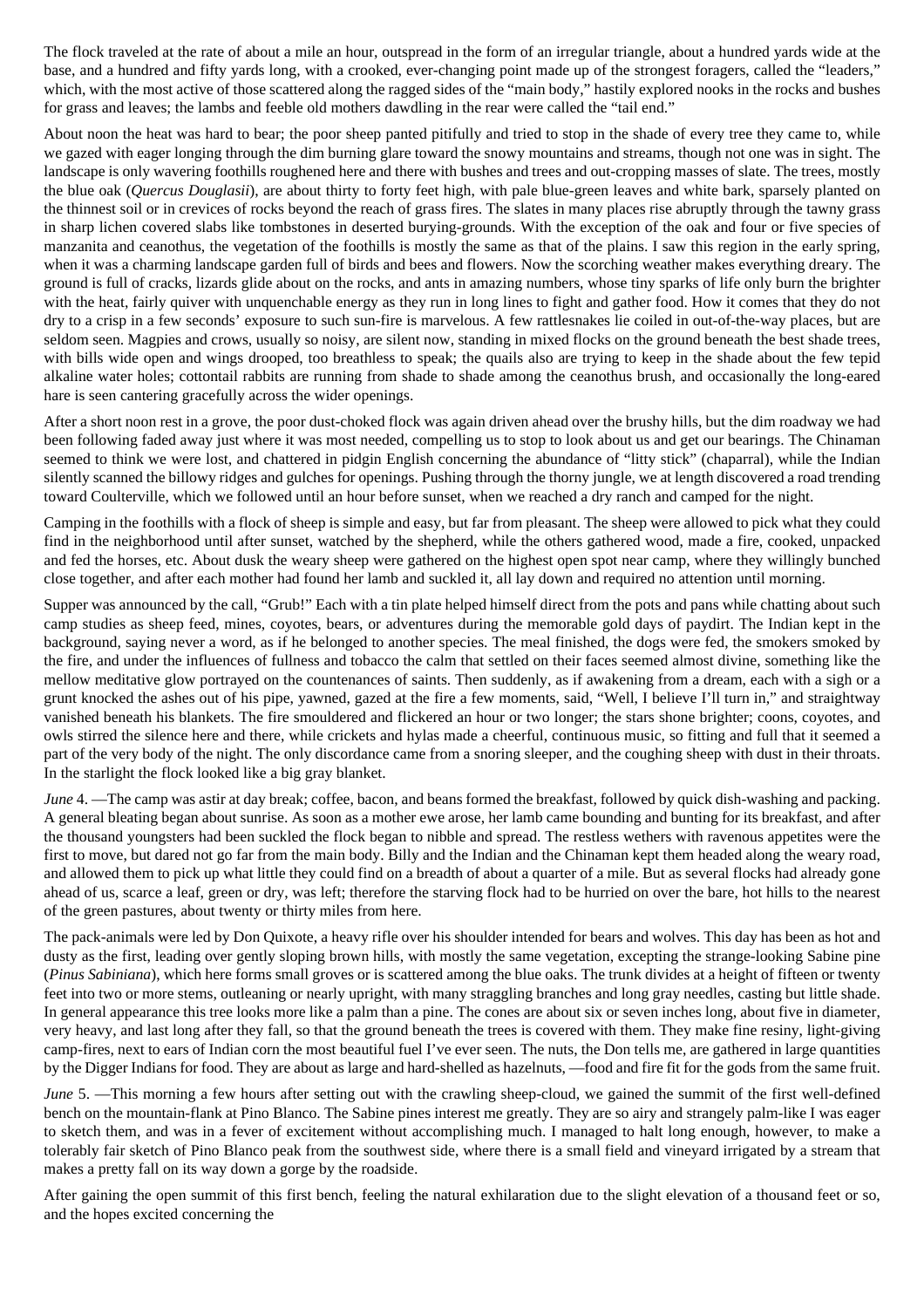

# *Horseshoe Bend, Merced River*

outlook to be obtained, a magnificent section of the Merced Valley at what is called Horse shoe Bend came full in sight, —a glorious wilderness that seemed to be calling with a thousand songful voices. Bold, down-sweeping slopes, feathered with pines and clumps of manzanita with sunny, open spaces between them, make up most of the foreground; the middle and background present fold beyond fold of finely modeled hills and ridges rising into mountain-like masses in the distance, all covered with a shaggy growth of chaparral, mostly adenostoma, planted so marvelously close and even that it looks like soft, rich plush without a single tree or bare spot. As far as the eye can reach it extends, a heaving, swelling sea of green as regular and continuous as that produced by the heaths of Scotland. The sculpture of the landscape is as striking in its main lines as in its lavish richness of detail; a grand congregation of massive heights with the river shining between, each carved into smooth, graceful folds without leaving a single rocky angle exposed, as if the delicate fluting and ridging fashioned out of metamorphic slates had been carefully sandpapered. The whole landscape showed design, like man's noblest sculptures. How wonderful the power of its beauty! Gazing awe-stricken, I might have left everything for it. Glad, endless work would then be mine tracing the forces that have brought forth its features, its rocks and plants and animals and glorious weather. Beauty beyond thought everywhere, beneath, above, made and being made forever. I gazed and gazed and longed and admired until the dusty sheep and packs were far out of sight, made hurried notes and a sketch, though there was no need of either, for the colors and lines and expression of this divine landscape-countenance are so burned into mind and heart they surely can never grow dim.

The evening of this charmed day is cool, calm, cloudless, and full of a kind of lightning I have never seen before—white glowing cloud-shaped masses down among the trees and bushes, like quick-throbbing fire-flies in the Wisconsin meadows rather than the so-called "wild fire." The spreading hairs of the horses' tails and sparks from our blankets show how highly charged the air is.

*June* 6. —We are now on what may be called the second bench or plateau of the Range, after making many small ups and downs over belts of hill-waves, with, of course, corresponding changes in the vegetation. In open spots many of the lowland composit are still to be found, and some of the Mariposa tulips and other conspicuous members of the lily family; but the characteristic blue oak of the foothills is left below, and its place is taken by a fine large species (*Quercus Californica*) with deeply lobed deciduous leaves, picturesquely divided trunk, and broad, massy, finely lobed and modeled head. Here also at a height of about twenty-five hundred feet we come to the edge of the great coniferous forest, made up mostly of yellow pine with just a few sugar pines. We are now in the mountains and they are in us, kindling enthusiasm, making every nerve quiver, filling every pore and cell of us. Our flesh-and-bone tabernacle seems transparent as glass to the beauty about us, as if truly an inseparable part of it, thrilling with the air and trees, streams and rocks, in the waves of the sun, —a part of all nature, neither old nor young, sick nor well, but immortal. Just now I can hardly conceive of any bodily condition dependent on food or breath any more than the ground



*On Second Bench. Edge of the Main Forest Belt,*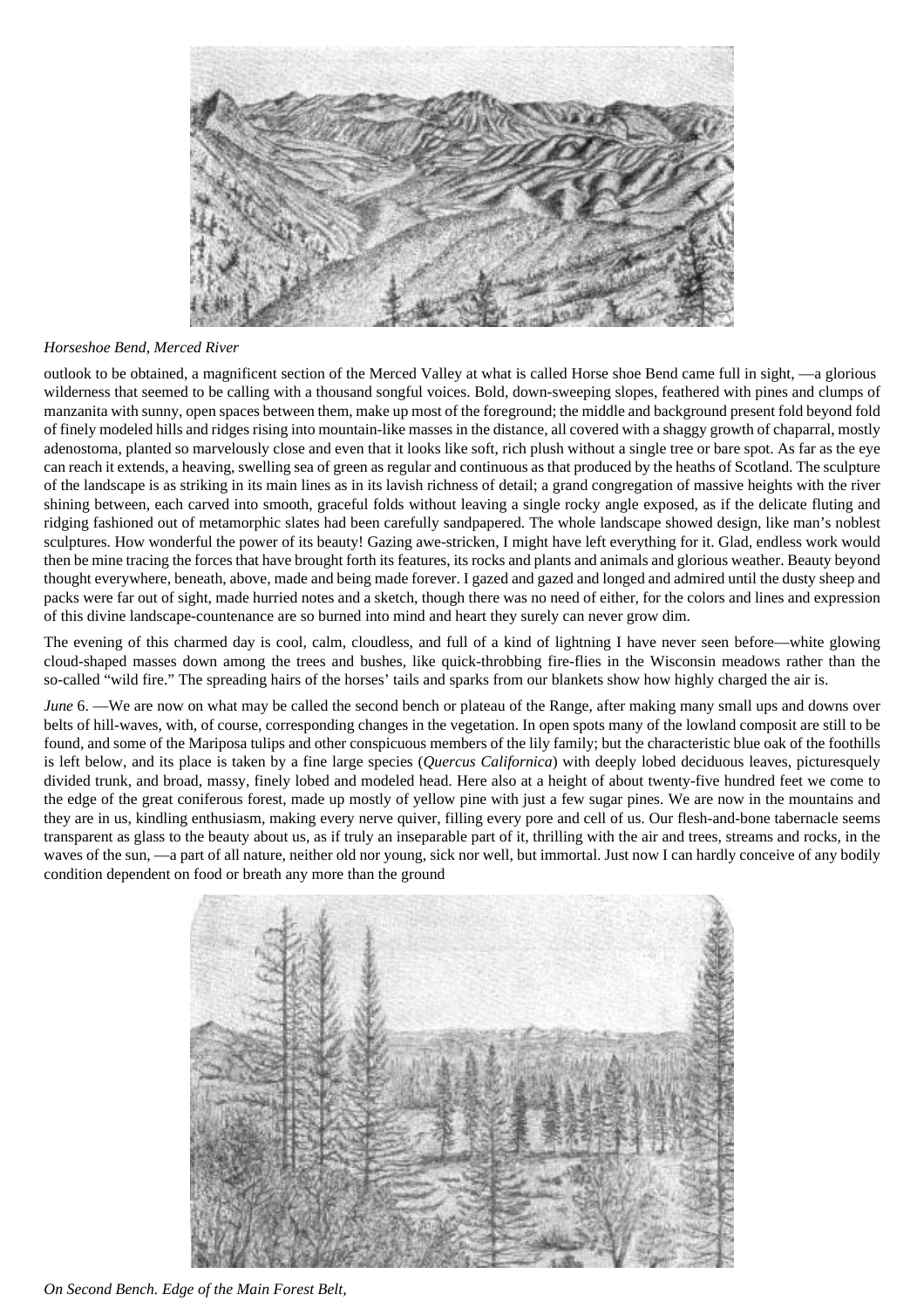#### *above Coulterville, near Greeley's Mill.*

or the sky. How glorious a conversion, so complete and wholesome it is, scarce memory enough of old bondage days left as a standpoint to view it from! In this newness of life we seem to have been so always.



# *White Mariposa Tulip (Calorchortus albus)*

Through a meadow opening in the pine woods I see snowy peaks about the head-waters of the Merced above Yosemite. How near they seem and how clear their outlines on the blue air, or rather *in* the blue air; for they seem to be saturated with it. How consuming strong the invitation they extend! Shall I be allowed to go to them? Night and day I'll pray that I may, but it seems too good to be true. Some one worthy will go, able for the Godful work, yet as far as I can I must drift about these love-monument mountains, glad to be a servant of servants in so holy a wilderness.

Found a lovely lily (*Calochortus albus*) in a shady adenostoma thicket near Coulterville, in company with *Adiantum Chilense*. It is white with a faint purplish tinge inside at the base of the petals, a most impressive plant, pure as a snow crystal, one of the plant saints that all must love and be made so much the purer by it every time it is seen. It puts the roughest mountaineer on his good behavior. With this plant the whole world would seem rich though none other existed. It is not easy to keep on with the camp cloud while such plant people are standing preaching by the wayside.

During the afternoon we passed a fine meadow bounded by stately pines, mostly the arrowy yellow pine, with here and there a noble sugar pine, its feathery arms outspread above the spires of its companion species in marked contrast; a glorious tree, its cones fifteen to twenty inches long, swinging like tassels at the end of the branches with superb ornamental effect. Saw some logs of this species at the Greeley Mill. They are round and regular as if turned in a lathe, excepting the butt cuts, which have a few buttressing projections. The fragrance of the sugary sap is delicious and scents the mill and lumber yard. How beautiful the ground beneath this pine thickly strewn with slender needles and grand cones, and the piles of cone-scales, seed-wings and shells around the instep of each tree where the squirrels have been feasting! They get the seeds by cutting off the scales at the base in regular order, following their spiral arrangement, and the two seeds at the base of each scale, a hundred or two in a cone, must make a good meal. The yellow pine cones and those of most other species and genera are held upside down on the ground by the Douglas squirrel, and turned around gradually until stripped, while he sits usually with his back to a tree, probably for safety. Strange to say, he never seems to get himself smeared with gum, not even his paws or whiskers, —and how cleanly and beautiful in color the cone-litter kitchen-middens he makes.

We are now approaching the region of clouds and cool streams. Magnificent white cumuli appeared about noon above the Yosemite region, —floating fountains refreshing the glorious wilderness, —sky mountains in whose pearly hills and dales the streams take their rise, —blessing with cooling shadows and rain. No rock landscape is more varied in sculpture, none more delicately modeled than these landscapes of the sky; domes and peaks rising, swelling, white as finest marble and firmly outlined, a most impressive manifestation of world building. Every rain-cloud, however fleeting, leaves its mark, not only on trees and flowers whose pulses are quickened, and on the replenished streams and lakes, but also on the rocks are its marks engraved whether we can see them or not.

I have been examining the curious and influential shrub *Adenostoma Fascivulata*, first noticed about Horseshoe Bend. It is very abundant on the lower slopes of the second plateau near Coulterville, forming a dense, almost impenetrable growth that looks dark in the distance. It belongs to the rose family, is about six or eight feet high, has small white flowers in racemes eight to twelve inches long, round needle-like leaves, and reddish bark that becomes shreddy when old. It grows on sun-beaten slopes, and like grass is often swept away by running fires, but is quickly renewed from the roots. Any trees that may have established themselves in its midst are at length killed by these fires, and this no doubt is the secret of the unbroken character of its broad belts. A few manzanitas, which also rise again from the root after consuming fires, make out to dwell with it, also a few bush composit, —baccharis and linosyris, and some liliaceous plants, mostly calochortus and brodia, with deepset bulbs safe from fire. A multitude of birds and "wee, sleekit, cow'rin', tim'rous beasties" find good homes in its deepest thickets, and the open bays and lanes that fringe the margins of its main belts offer shelter and food to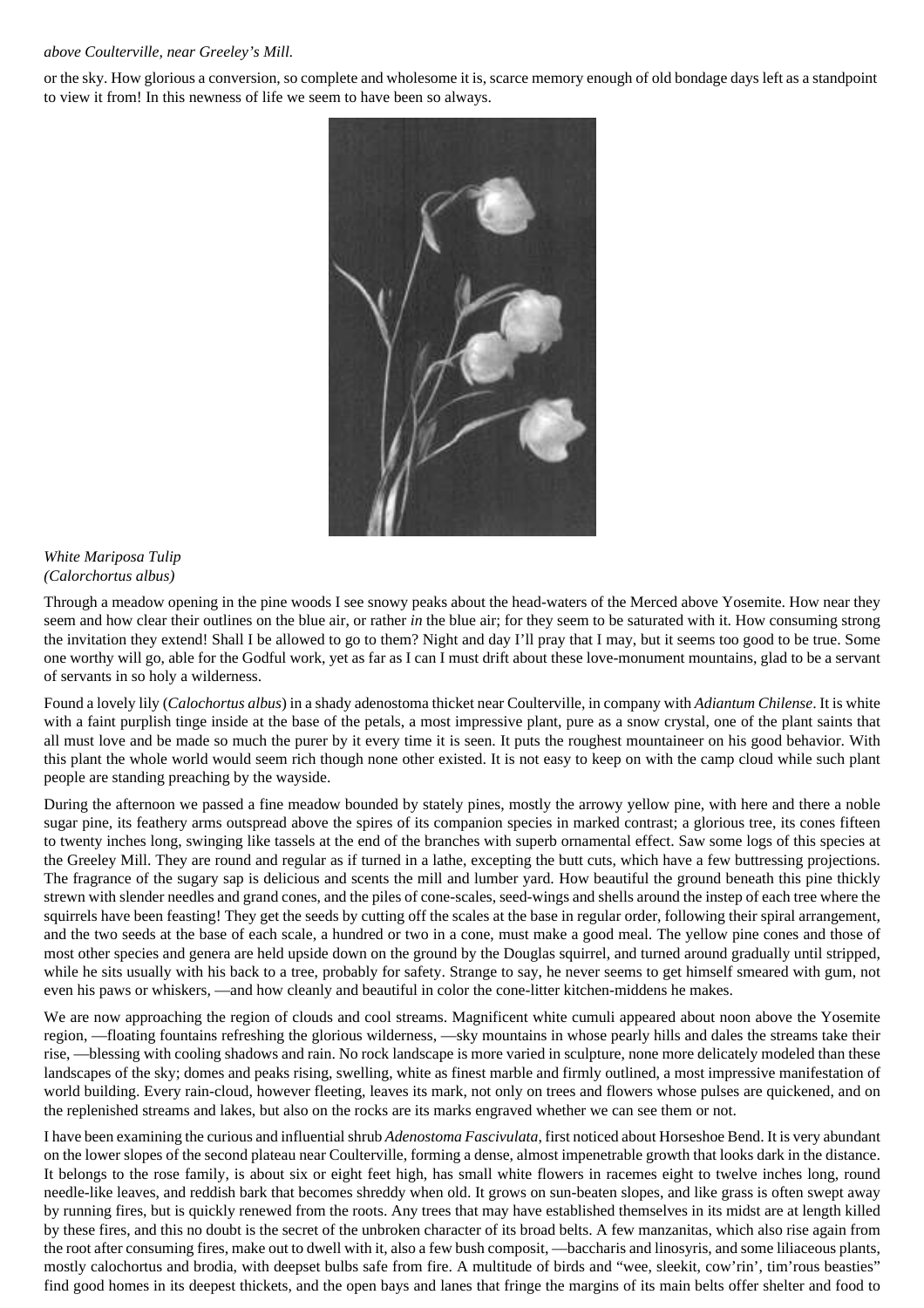the deer when winter storms drive them down from their high mountain pastures. A most admirable plant! It is now in bloom, and I like to wear its pretty fragrant racemes in my buttonhole.

*Azalea occidentalis*, another charming shrub, grows beside cool streams hereabouts and much higher in the Yosemite region. We found it this evening in bloom a few miles above Greeley's Mill, where we are camped for the night. It is closely related to the rhododendrons, is very showy and fragrant, and everybody must like it not only for itself but for the shady alders and willows, ferny meadows, and living water associated with it.

Another conifer was met to-day, —incense cedar (*Libocedrus decurrens*), a large tree with warm yellow-green foliage in flat plumes like those of arborvit, bark cinnamon-colored, and as the boles of the old trees are without limbs they make striking pillars in the woods where the sun chances to shine on them, —a worthy companion of the kingly sugar and yellow pines. I feel strangely attracted to this tree. The brown close-grained wood, as well as the small scale-like leaves, is fragrant, and the flat overlapping plumes make fine beds, and must shed the rain well. It would be delightful to be storm-bound beneath one of these noble, hospitable, inviting old trees, its broad sheltering arms bent down like a tent, incense rising from the fire made from its dry fallen branches, and a hearty wind chanting overhead. But the weather is calm to-night, and our camp is only a sheep camp. We are near the North Fork of the Merced. The night wind is telling the wonders of the upper mountains, their snow fountains and gardens, forests and groves; even their topography is in its tones. And the stars, the everlasting sky lilies, how bright they are now that we have climbed above the lowland dust! The horizon is bounded and adorned by a spiry wall of pines, every tree harmoniously related to every other; definite symbols, divine hieroglyphics written with sunbeams. Would I could understand them! The stream flowing past the camp through ferns and lilies and alders makes sweet music to the ear, but the pines marshaled around the edge of the sky make a yet sweeter music to the eye. Divine beauty all. Here I could stay tethered forever with just bread and water, nor would I be lonely; loved friends and neighbors, as love for everything increased, would seem all the nearer however many the miles and mountains between us.

*June* 7—The sheep were sick last night, and many of them are still far from well, hardly able to leave camp, coughing, groaning, looking wretched and pitiful, all from eating the leaves of the blessed azalea. So at least say the shepherd and the Don. Having had but little grass since they left the plains, they are starving, and so eat anything green they can get. "Sheep men" call azalea "sheep-poison," and wonder what the Creator was thinking about when he made it, —so desperately does sheep business blind and degrade, though supposed to have a refining influence in the good old days we read of. The California sheepowner is in haste to get rich, and often does, now that pasturage costs nothing, while the climate is so favorable that no winter food supply, shelter-pens, or barns are required. Therefore large flocks may be kept at slight expense, and large profits realized, the money invested doubling, it is claimed, every other year. This quickly acquired wealth usually creates desire for more. Then indeed the wool is drawn close down over the poor fellow's eyes, dimming or shutting out almost everything worth seeing.

As for the shepherd, his case is still worse, especially in winter when he lives alone in a cabin. For, though stimulated at times by hopes of one day owning a flock and getting rich like his boss, he at the same time is likely to be degraded by the life he leads, and seldom reaches the dignity or advantage—or disadvantage—of ownership. The degradation in his case has for cause one not far to seek. He is solitary most of the year, and solitude to most people seems hard to bear. He seldom has much good mental work or recreation in the way of books. Coming into his dingy hovel-cabin at night, stupidly weary, he finds nothing to balance and level his life with the universe. No, after his dull drag all day after the sheep, he must get his supper; he is likely to slight this task and try to satisfy his hunger with whatever comes handy. Perhaps no bread is baked; then he just makes a few grimy flapjacks in his unwashed frying-pan, boils a handful of tea, and perhaps fries a few strips of rusty bacon. Usually there are dried peaches or apples in the cabin, but he hates to be bothered with the cooking of them, just swallows the bacon and flapjacks, and depends on the genial stupefaction of tobacco for the rest. Then to bed, often without removing the clothing worn during the day. Of course his health suffers, reacting on his mind; and seeing nobody for weeks or months, he finally becomes semi-insane or wholly so.

The shepherd in Scotland seldom thinks of being anything but a shepherd. He has probably descended from a race of shepherds and inherited a love and aptitude for the business almost as marked as that of his collie. He has but a small flock to look after, sees his family and neighbors, has time for reading in fine weather, and often carries books to the fields with which he may converse with kings. The oriental shepherd, we read, called his sheep by name; they knew his voice and followed him. The flocks must have been small and easily managed, allowing piping on the hills and ample leisure for reading and thinking. But whatever the blessings of sheep-culture in other times and countries, the California shepherd, as far as I've seen or heard, is never quite sane for any considerable time. Of all Nature's voices baa is about all he hears. Even the howls and ki-yis of coyotes might be blessings if well heard, but he hears them only through a blur of mutton and wool, and they do him no good.

The sick sheep are getting well, and the shepherd is discoursing on the various poisons lurking in these high pastures—azalea, kalmia, alkali. After crossing the North Fork of the Merced we turned to the left toward Pilot Peak, and made a considerable ascent on a rocky, brush-covered ridge to Brown's Flat, where for the first time since leaving the plains the flock is enjoying plenty of green grass. Mr. Delaney intends to seek a permanent camp somewhere in the neighborhood, to last several weeks.

Before noon we passed Bower Cave, a delightful marble palace, not dark and dripping, but filled with sunshine, which pours into it through its wide-open mouth facing the south. It has a fine, deep, clear little lake with mossy banks embowered with broad-leaved maples, all under ground, wholly unlike anything I have seen in the cave line even in Kentucky, where a large part of the state is honeycombed with caves. This curious specimen of subterranean scenery is located on a belt of marble that is said to extend from the north end of the Range to the extreme south. Many other caves occur on the belt, but none like this, as far as I have learned, combining as it does sunny outdoor brightness and vegetation with the crystalline beauty of the under-world. It is claimed by a Frenchman, who has fenced and locked it, placed a boat on the lakelet and seats on the mossy bank under the maple trees, and charges a dollar admission fee. Being on one of the ways to the Yosemite Valley, a good many tourists visit it during the travel months of summer, regarding it as an interesting addition to their Yosemite wonders.

Poison oak or poison ivy (*Rhus diversiloba*), both as a bush and a scrambler up trees and rocks, is common throughout the foothill region up to a height of at least three thousand feet above the sea. It is somewhat troublesome to most travelers, inflaming the skin and eyes, but blends harmoniously with its companion plants, and many a charming flower leans confidingly upon it for protection and shade. I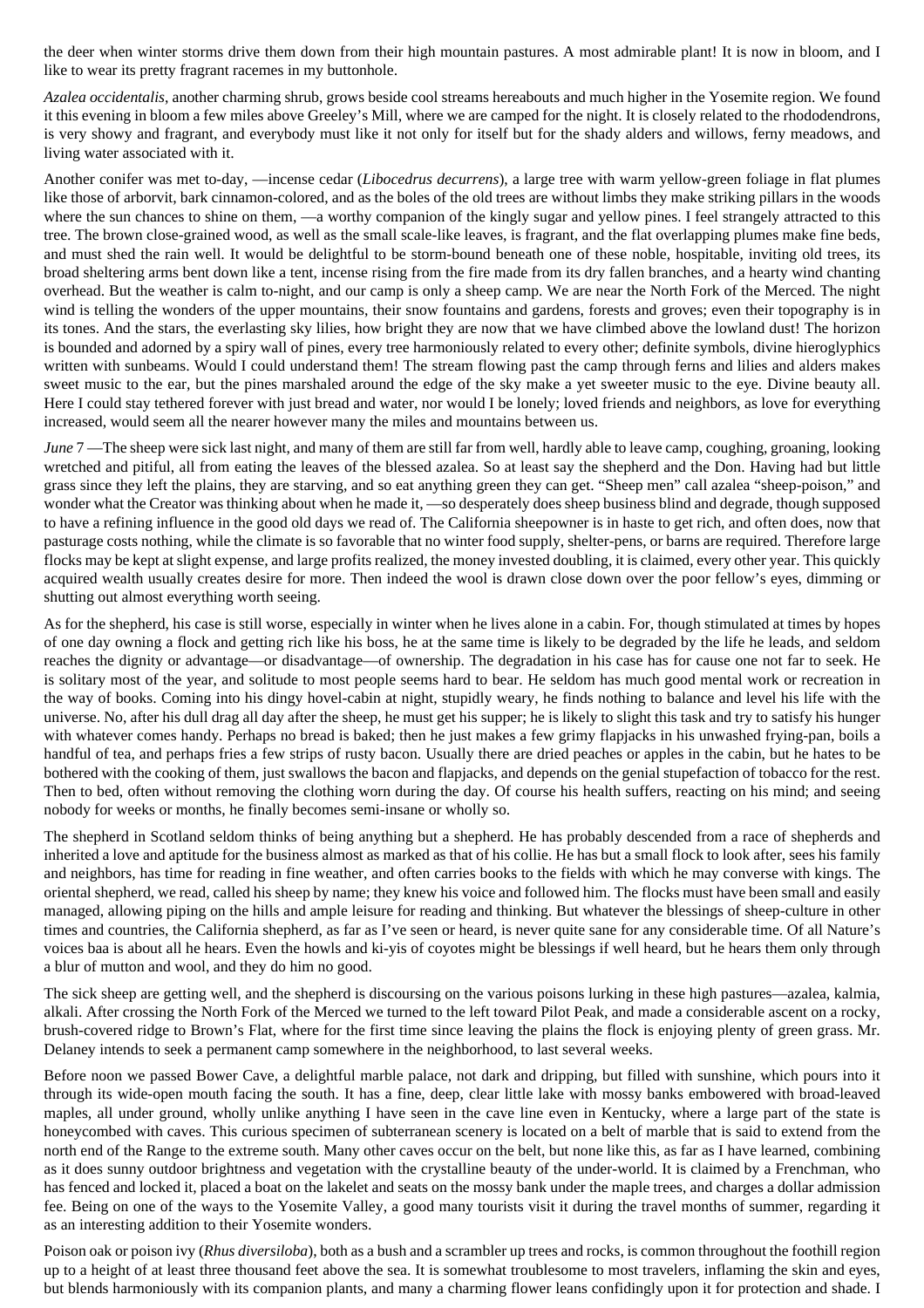have oftentimes found the curious twining lily (*Stropholirion Californicum*) climbing its branches, showing no fear but rather congenial companionship. Sheep eat it without apparent ill effects; so do horses to some extent, though not fond of it, and to many persons it is harmless. Like most other things not apparently useful to man, it has few friends, and the blind question, "Why was it made?" goes on and on with never a guess that first of all it might have been made for itself.

Brown's Flat is a shallow fertile valley on the top of the divide between the North Fork of the Merced and Bull Creek, commanding magnificent views in every direction. Here the adventurous pioneer David Brown made his headquarters for many years, dividing his time between gold-hunting and bear-hunting. Where could lonely hunter find a better solitude? Game in the woods, gold in the rocks, health and exhilaration in the air, while the colors and cloud furniture of the sky are ever inspiring through all sorts of weather. Though sternly practical, like most pioneers, old David seems to have been uncommonly fond of scenery. Mr. Delaney, who knew him well, tells me that he dearly loved to climb to the summit of a commanding ridge to gaze abroad over the forest to the snow-clad peaks and sources of the rivers, and over the foreground valleys and gulches to note where miners were at work or claims were abandoned, judging by smoke from cabins and camp-fires, the sounds of axes, etc.; and when a rifle-shot was heard, to guess who was the hunter, whether Indian or some poacher on his wide domain. His dog Sandy accompanied him everywhere, and well the little hairy mountaineer knew and loved his master and his master's aims. In deer-hunting he had but little to do, trotting behind his master as he slowly made his way through the wood, careful not to step heavily on dry twigs, scanning open spots in the chaparral, where the game loves to feed in the early morning and towards sunset; peering cautiously over ridges as new outlooks were reached, and along the meadowy borders of streams. But when bears were hunted, little Sandy became more important, and it was as a bear-hunter that Brown became famous. His hunting method, as described by Mr. Delaney, who had passed many a night with him in his lonely cabin and learned his stories, was simply to go slowly and silently through the best bear pastures, with his dog and rifle and a few pounds of flour, until he found a fresh track and then follow it to the death, paying no heed to the time required. Wherever the bear went he followed, led by little Sandy, who had a keen nose and never lost the track, however rocky the ground. When high open points were reached, the likeliest places were carefully scanned. The time of year enabled the hunter to determine approximately where the bear would be found, —in the spring and early summer on open spots about the banks of streams and springy places eating grass and clover and lupines, or in dry meadows feasting on strawberries; toward the end of summer, on dry ridges, feasting on manzanita berries, sitting on his haunches, pulling down the laden branches with his paws, and pressing them together so as to get good compact mouthfuls however much mixed with twigs and leaves; in the Indian summer, beneath the pines, chewing the cones cut off by the squirrels, or occasionally climbing a tree to gnaw and break off the fruitful branches. In late autumn, when acorns are ripe, Bruin's favorite feeding-grounds are groves of the California oak in park-like cañon flats. Always the cunning hunter knew where to look, and seldom came upon Bruin unawares. When the hot scent showed the dangerous game was nigh, a long halt was made, and the intricacies of the topography and vegetation leisurely scanned to catch a glimpse of the shaggy wanderer, or to at least determine where he was most likely to be.

"Whenever," said the hunter, "I saw a bear before it saw me I had no trouble in killing it. I just studied the lay of the land and got to leeward of it no matter how far around I had to go, and then worked up to within a few hundred yards or so, at the foot of a tree that I could easily climb, but too small for the bear to climb. Then I looked well to the condition of my rifle, took off my boots so as to climb well if necessary, and waited until the bear turned its side in clear view when I could make a sure or at least a good shot. In case it showed fight I climbed out of reach. But bears are slow and awkward with their eyes, and being to leeward of them they could not scent me, and I often got in a second shot before they noticed the smoke. Usually, however, they run when wounded and hide in the brush. I let them run a good safe time before I ventured to follow them, and Sandy was pretty sure to find them dead. If not, he barked and drew their attention, and occasionally rushed in for a distracting bite, so that I was able to get to a safe distance for a final shot. Oh yes, bear-hunting is safe enough when followed in a safe way, though like every other business it has its accidents, and little doggie and I have had some close calls. Bears like to keep out of the way of men as a general thing, but if an old, lean, hungry mother with cubs met a man on her own ground she would, in my opinion, try to catch and eat him. This would be only fair play anyhow, for we eat them, but nobody hereabout has been used for bear grub that I know of."

Brown had left his mountain home ere we arrived, but a considerable number of Digger Indians still linger in their cedar-bark huts on the edge of the flat. They were attracted in the first place by the white hunter whom they had learned to respect, and to whom they looked for guidance and protection against their enemies the Pah Utes, who sometimes made raids across from the east side of the Range to plunder the stores of the comparatively feeble Diggers and steal their wives.

# Chapter 2 In Camp on the North Fork of the Merced

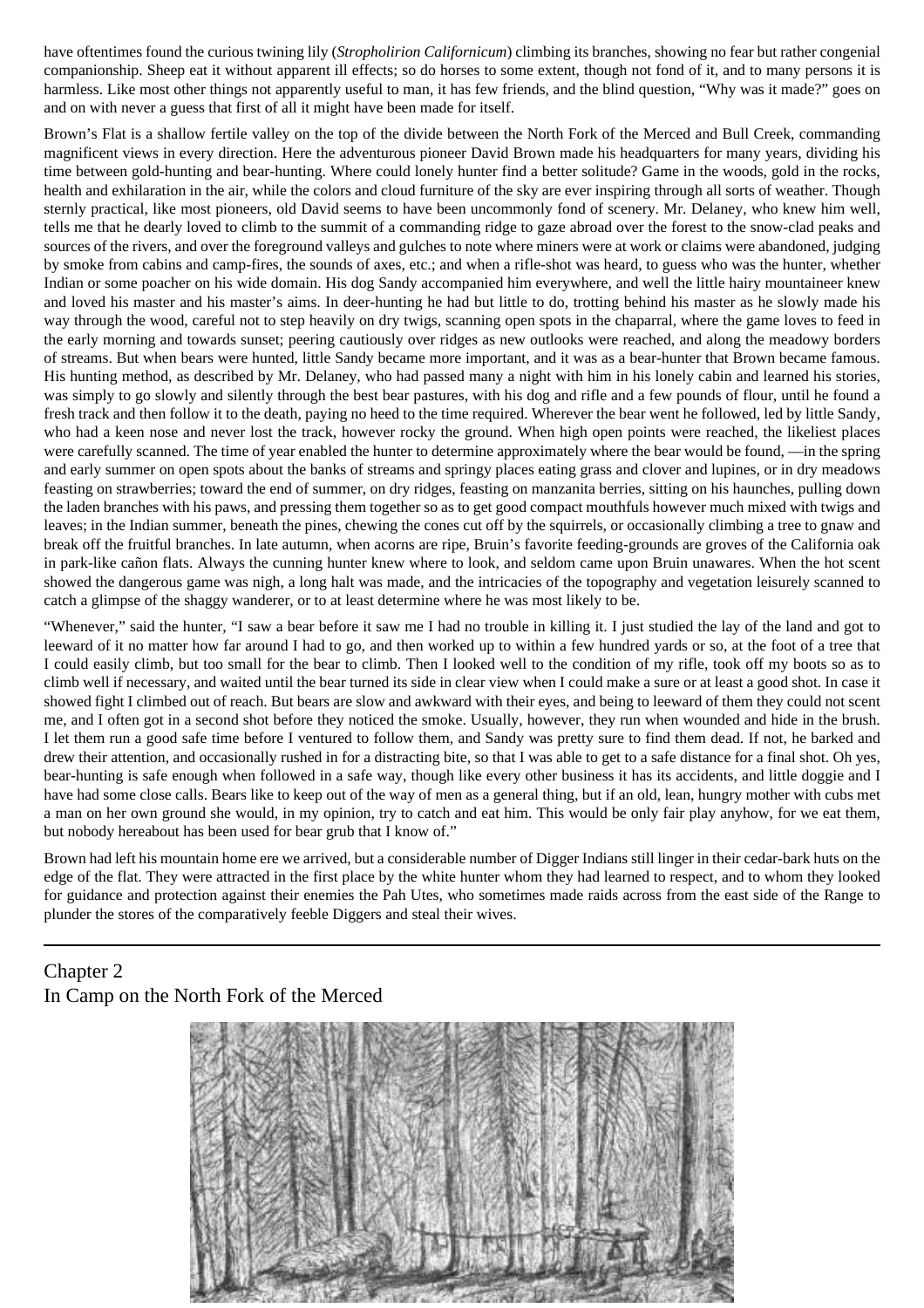# *Camp, North Fork of the Merced*

*June* 8. —The sheep, now grassy and good natured, slowly nibbled their way down into the valley of the North Fork of the Merced at the foot of Pilot Peak Ridge to the place selected by the Don for our first central camp, a picturesque hopper-shaped hollow formed by converging hill-slopes at a bend of the river. Here racks for dishes and provisions were made in the shade of the river-bank trees, and beds of fern fronds, cedar plumes, and various flowers, each to the taste of its owner, and a corral back on the open flat for the wool.

*June* 9. —How deep our sleep last night in the mountain's heart, beneath the trees and stars, hushed by solemn-sounding waterfalls and many small soothing voices in sweet accord whispering peace! And our first pure mountain day, warm, calm, cloudless, —how immeasurable it seems, how serenely wild! I can scarcely remember its beginning. Along the river, over the hills, in the ground, in the sky, spring work is going on with joyful enthusiasm, new life, new beauty, unfolding, unrolling in glorious exuberant extravagance, —new birds in their nests, new winged creatures in the air, and new leaves, new flowers, spreading, shining, rejoicing everywhere.

The trees about the camp stand close, giving ample shade for ferns and lilies, while back from the bank most of the sunshine reaches the ground, calling up the grasses and flowers in glorious array, tall bromus waving like bamboos, starry composit, monardella, Mariposa tulips, lupines, gilias, violets, glad children of light. Soon every fern frond will be unrolled, great beds of common pteris and woodwardia along the river, wreaths and rosettes of pellaea and cheilanthes on sunny rocks. Some of the woodwardia fronds are already six feet high.

A handsome little shrub, *Chamoebatia foliolosa*, belonging to the rose family, spreads a yellow-green mantle beneath the sugar pines for miles without a break, not mixed or roughened with other plants. Only here and there a Washington lily may be seen nodding above its even surface, or a bunch or two of tall bromus as if for ornament. This fine carpet shrub begins to appear at, say, twenty-five hundred or three thousand feet above sea level, is about knee high or less, has brown branches, and the largest stems are only about half an inch in diameter. The leaves, light yellow green, thrice pinnate and finely cut, give them a rich ferny appearance, and they are dotted with minute glands that secrete wax with a peculiar pleasant odor that blends finely with the spicy fragrance of the pines. The flowers are white, five eighths of an inch in diameter, and look like those of the strawberry. Am delighted with this little bush. It is the only true carpet shrub of this part of the Sierra. The manzanita, rhamnus, and most of the species of ceanothus make shaggy rugs and border fringes rather than carpets or mantles.

The sheep do not take kindly to their new pastures, perhaps from being too closely hemmed in by the hills. They are never fully at rest. Last night they were frightened, probably by bears or coyotes prowling and planning for a share of the grand mass of mutton.

*June* 10. —Very warm. We get water for the camp from a rock basin at the foot of a picturesque cascading reach of the river where it is well stirred and made lively without being beaten into dusty foam. The rock here is black metamorphic slate, worn into smooth knobs in the stream channels, contrasting with the fine gray and white cascading water as it glides and glances and falls in lace-like sheets and braided overfolding currents. Tufts of sedge growing on the rock knobs that rise above the surface produce a charming effect, the long elastic leaves arching over in every direction, the tips of the longest drooping into the current, which dividing against the projecting rocks makes still finer lines, uniting with the sedges to see how beautiful the happy stream can be made. Nor is this all, for the giant saxifrage also is growing on some of the knob rock islets, firmly anchored and displaying their broad round umbrella-like leaves in showy groups by themselves, or above the sedge tufts. The flowers of this species (*Saxifraga peltata*) are purple, and form tall glandular racemes that are in bloom before the appearance of the leaves. The fleshy root-stocks grip the rock in cracks and hollows, and thus enable the plant to hold on against occasional floods, —a marked species employed by Nature to make yet more beautiful the most interesting portions of these cool clear streams. Near camp the trees arch over from bank to bank, making a leafy tunnel full of soft subdued light, through which the young river sings and shines like a happy living creature.

Heard a few peals of thunder from the upper Sierra, and saw firm white bossy cumuli rising back of the pines. This was about noon.

*June* 11. — On one of the eastern branches of the river discovered some charming

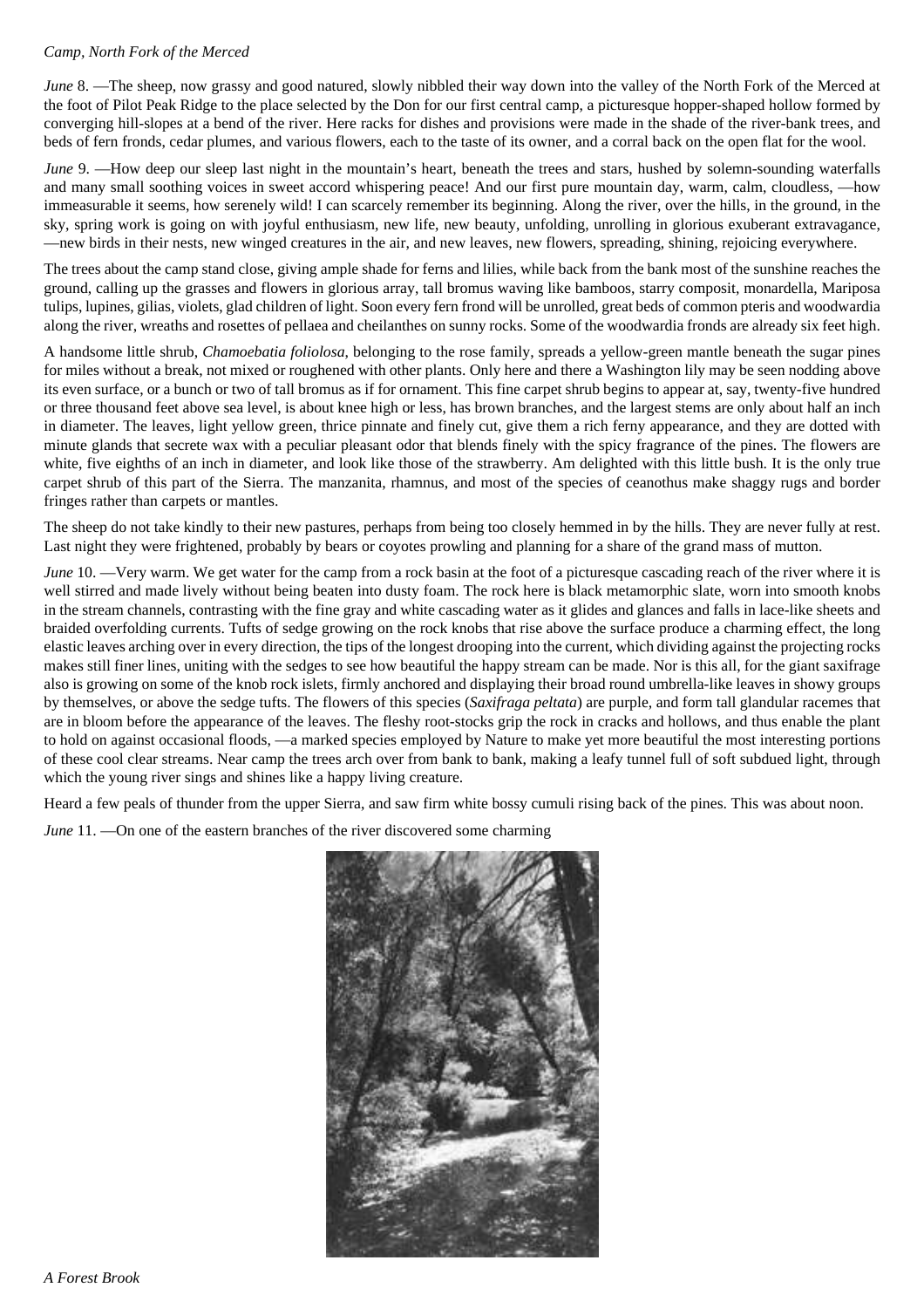cascades with a pool at the foot of each of them. White dashing water, a few bushes and tufts of carex on ledges leaning over with fine effect, and large orange lilies assembled in superb groups on fertile soil-beds beside the pools.

There are no large meadows or grassy plains near camp to supply lasting pasture for our thousands of busy nibblers. The main dependence is ceanothus brush on the hills and tufted grass patches here and there, with lupines and pea-vines among the flowers on sunny open spaces. Large areas have already been stripped bare, or nearly so, compelling the poor hungry wool bundles to scatter far and wide, keeping the shepherds and dogs at the top of their speed to hold them within bounds. Mr. Delaney has gone back to the plains, taking the Indian and Chinaman with him, leaving instruction to keep the flock here or hereabouts until his return, which he promised would not be long delayed.

How fine the weather is! Nothing more celestial can I conceive. How gently the winds blow! Scarce can these tranquil air-currents be called winds. They seem the very breath of Nature, whispering peace to every living thing. Down in the camp dell there is no swaying of tree-tops; most of the time not a leaf moves. I don't remember having seen a single lily swinging on its stalk, though they are so tall the least breeze would rock them. What grand bells these lilies have! Some of them big enough for children's bonnets. I have been sketching them, and would fain draw every leaf of their wide shining whorls and every curved and spotted petal. More beautiful, better kept gardens cannot be imagined. The species is *Lilium pardalinum*, five to six feet high, leaf-whorls a foot wide, flowers about six inches wide, bright orange, purple spotted in the throat, segments revolute—a majestic plant.

*June* 12. —A slight sprinkle of rain, —large drops far apart, falling with hearty pat and plash on leaves and stones and into the mouths of the flowers. Cumuli rising to the eastward. How beautiful their pearly bosses! How well they harmonize with the upswelling rocks beneath them. Mountains of the sky, solid-looking, finely sculptured, their richly varied topography wonderfully defined. Never before have I seen clouds so substantial looking in form and texture. Nearly every day toward noon they rise with visible swelling motion as if new worlds were being created. And how fondly they brood and hover over the gardens and forests with their cooling shadows and showers, keeping every petal and leaf in glad health and heart. One may fancy the clouds themselves are plants, springing up in the sky-fields at the call of the sun, growing in beauty until they reach their prime, scattering rain and hail like berries and seeds, then wilting and dying.

The mountain live oak, common here and a thousand feet or so higher, is like the live oak of Florida, not only in general appearance, foliage, bark, and wide-branching habit, but in its tough, knotty, unwedgeable wood. Standing alone with plenty of elbow room, the largest trees are about seven to eight feet in diameter near the ground, sixty feet high,



# *Mountain Live Oak (*Quercus chrysolepis*), Eight Feet in Diameter*

and as wide or wider across the head. The leaves are small and undivided, mostly without teeth or wavy edging, though on young shoots some are sharply serrated, both kinds being found on the same tree. The cups of the medium-sized acorns are shallow, thick walled, and covered with a golden dust of minute hairs. Some of the trees have hardly any main trunk, dividing near the ground into large wide-spreading limbs, and these, dividing again and again, terminate in long, drooping, cord-like branchlets, many of which reach nearly to the ground, while a dense canopy of short, shining leafy branchlets forms a round head which looks something like a cumulus cloud when the sunshine is pouring over it.

A marked plant is the bush poppy (*Dendromecon rigidum*), found on the hot hillsides near camp, the only woody member of the order I have yet met in all my walks. Its flowers are bright orange yellow, an inch to two inches wide, fruit-pods three or four inches long, slender and curving, —height of bushes about four feet, made up of many slim, straight branches, radiating from the root, —a companion of the manzanita and other sun-loving chaparral shrubs.

*June* 13. —Another glorious Sierra day in which one seems to be dissolved and absorbed and sent pulsing onward we know not where. Life seems neither long nor short, and we take no more heed to save time or make haste than do the trees and stars. This is true freedom, a good practical sort of immortality. Yonder rises another white skyland. How sharply the yellow pine spires and the palm-like crowns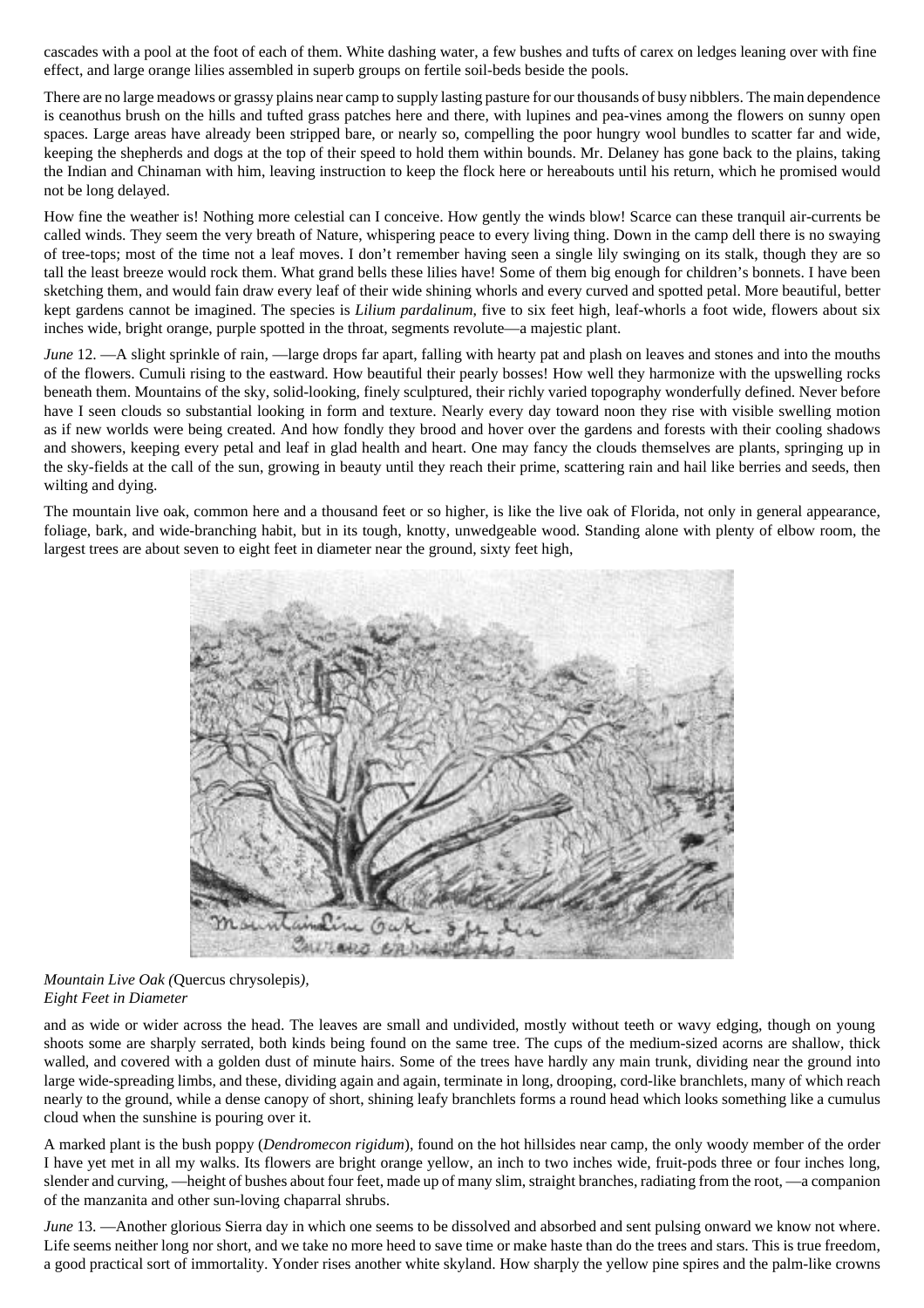of the sugar pines are outlined on its smooth white domes. And hark! the grand thunder billows booming, rolling from ridge to ridge, followed by the faithful shower.

A good many herbaceous plants come thus far up the mountains from the plains, and are now in flower, two months later than their lowland relatives. Saw a few columbines today. Most of the ferns are in their prime, —rock ferns on the sunny hillsides, cheilanthes, pellaea, gymnogramme; woodwardia, aspidium, woodsia along the stream banks, and the common *Pteris aquilina* on sandy flats. This last, however common, is here making shows of strong, exuberant, abounding beauty to set the botanist wild with admiration. I measured some scarce full grown that are more than seven feet high. Though the commonest and most widely distributed of all the ferns, I might almost say that I never saw it before. The broad-shouldered fronds held high on smooth stout stalks growing close together, overleaning and overlapping, make a complete ceiling, beneath which one may walk erect over several acres without being seen, as if beneath a roof. And how soft and lovely the light streaming through this living ceiling, revealing the arching branching ribs and veins of the fronds as the framework of countless panes of pale green and yellow plant-glass nicely fitted together—a fairyland created out of the commonest fern-stuff.

The smaller animals wander about as if in a tropical forest. I saw the entire flock of sheep vanish at one side of a patch and reappear a hundred yards farther on at the other, their progress betrayed only by the jerking and trembling of the fronds; and strange to say very few of the stout woody stalks were broken. I sat a long time beneath the tallest fronds, and never enjoyed anything in the way of a bower of wild leaves more strangely impressive. Only spread a fern frond over a man's head and worldly cares are cast out, and freedom and beauty and peace come in. The waving of a pine tree on the top of a mountain, —a magic wand in Nature's hand, —every devout mountaineer knows its power; but the marvelous beauty value of what the Scotch call a breckan in a still dell, what poet has sung this? It would seem impossible that any one, however incrusted with care, could escape the Godful influence of these sacred fern forests. Yet this very day I saw a shepherd pass through one of the finest of them without betraying more feeling than his sheep. "What do you think of these grand ferns?" I asked. "Oh, they're only d—d big brakes," he replied.

Lizards of every temper, style, and color dwell here, seemingly as happy and companionable as the birds and squirrels. Lowly, gentle fellow mortals, enjoying God's sunshine, and doing the best they can in getting a living, I like to watch them at their work and play. They bear acquaintance well, and one likes them the better the longer one looks into their beautiful, innocent eyes. They are easily tamed, and one soon learns to love them, as they dart about on the hot rocks, swift as dragon-flies. The eye can hardly follow them; but they never make long-sustained runs, usually only about ten or twelve feet, then a sudden stop, and as sudden a start again; going all their journeys by quick, jerking impulses. These many stops I find are necessary as rests, for they are short-winded, and when pursued steadily are soon out of breath, pant pitifully, and are easily caught. Their bodies are more than half tail, but these tails are well managed, never heavily dragged nor curved up as if hard to carry; on the contrary, they seem to follow the body lightly of their own will. Some are colored like the sky, bright as bluebirds, others gray like the lichened rocks on which they hunt and bask. Even the horned toad of the plains is a mild, harmless creature, and so are the snake-like species which glide in curves with true snake motion, while their small, undeveloped limbs drag as useless appendages. One specimen fourteen inches long which I observed closely made no use whatever of its tender, sprouting limbs, but glided with all the soft, sly ease and grace of a snake. Here comes a little, gray, dusty fellow who seems to know and trust me, running about my feet, and looking up cunningly into my face. Carlo is watching, makes a quick pounce on him, for the fun of the thing I suppose; but Liz has shot away from his paws like an arrow, and is safe in the recesses of a clump of chaparral. Gentle saurians, dragons, descendants of an ancient and mighty race, Heaven bless you all and make your virtues known! for few of us know as yet that scales may cover fellow creatures as gentle and lovable as feathers, or hair, or cloth.

Mastodons and elephants used to live here no great geological time ago, as shown by their bones, often discovered by miners in washing gold-gravel. And bears of at least two species are here now, besides the California lion or panther, and wild cats, wolves, foxes, snakes, scorpions, wasps, tarantulas; but one is almost tempted at times to regard a small savage black ant as the master existence of this vast mountain world. These fearless, restless, wandering imps, though only about a quarter of an inch long, are fonder of fighting and biting than any beast I know. They attack every living thing around their homes, often without cause as far as I can see. Their bodies are mostly jaws curved like ice-hooks, and to get work for these weapons seems to be their chief aim and pleasure. Most of their colonies are established in living oaks somewhat decayed or hollowed, in which they can conveniently build their cells. These are chosen probably because of their strength as opposed to the attacks of animals and storms. They work both day and night, creep into dark caves, climb the highest trees, wander and hunt through cool ravines as well as on hot, unshaded ridges, and extend their highways and byways over everything but water and sky. From the foothills to a mile above the level of the sea nothing can stir without their knowledge; and alarms are spread in an incredibly short time, without any howl or cry that we can hear. I can't understand the need of their ferocious courage; there seems to be no common sense in it. Sometimes, no doubt, they fight in defense of their homes, but they fight anywhere and always wherever they can find anything to bite. As soon as a vulnerable spot is discovered on man or beast, they stand on their heads and sink their jaws, and though torn limb from limb, they will yet hold on and die biting deeper. When I contemplate this fierce creature so widely distributed and strongly intrenched, I see that much remains to be done ere the world is brought under the rule of universal peace and love.

On my way to camp a few minutes ago, I passed a dead pine nearly ten feet in diameter. It has been enveloped in fire from top to bottom so that now it looks like a grand black pillar set up as a monument. In this noble shaft a colony of large jetblack ants have established themselves, laboriously cutting tunnels and cells through the wood, whether sound or decayed. The entire trunk seems to have been honey-combed, judging by the size of the talus of gnawed chips like sawdust piled up around its base. They are more intelligent looking than their small, belligerent, strong-scented brethren, and have better manners, though quick to fight when required. Their towns are carved in fallen trunks as well as in those left standing, but never in sound, living trees or in the ground. When you happen to sit down to rest or take notes near a colony, some wandering hunter is sure to find you and come cautiously forward to discover the nature of the intruder and what ought to be done. If you are not too near the town and keep perfectly still he may run across your feet a few times, over your legs and hands and face, up your trousers, as if taking your measure and getting comprehensive views, then go in peace without raising an alarm. If, however, a tempting spot is offered or some suspicious movement excites him, a bite follows, and such a bite! I fancy that a bear or wolf bite is not to be compared with it. A quick electric flame of pain flashes along the outraged nerves, and you discover for the first time how great is the capacity for sensation you are possessed of. A shriek, a grab for the animal, and a bewildered stare follow this bite of bites as one comes back to consciousness from sudden eclipse. Fortunately, if careful, one need not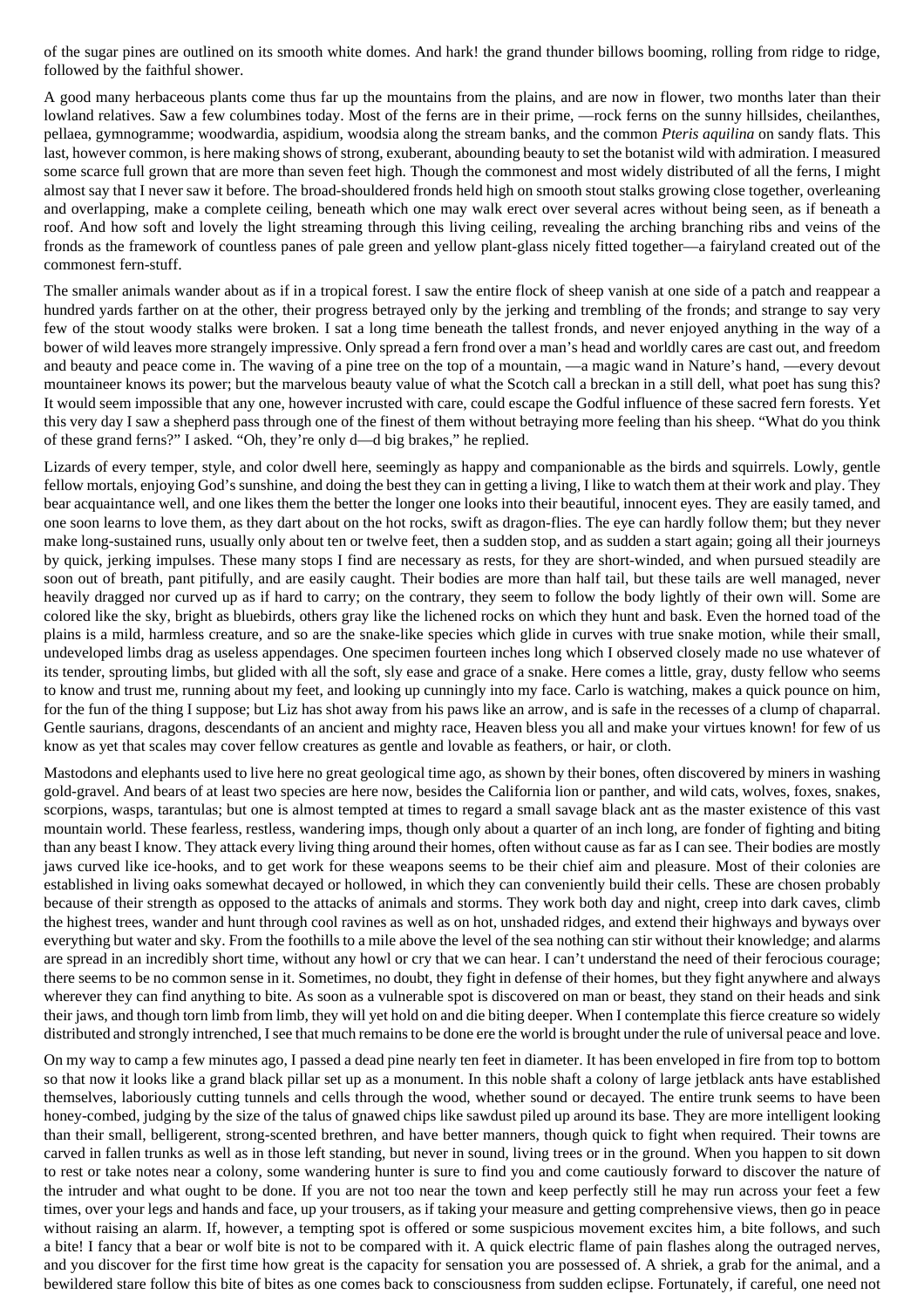be bitten oftener than once or twice in a lifetime. This wonderful electric species is about three fourths of an inch long. Bears are fond of them, and tear and gnaw their home-logs to pieces, and roughly devour the eggs, larv, parent ants, and the rotten or sound wood of the cells, all in one spicy acid hash. The Digger Indians also are fond of the larv and even of the perfect ants, so I have been told by old mountaineers. They bite off and reject the head, and eat the tickly acid body with keen relish. Thus are the poor biters bitten, like every other biter, big or little, in the world's great family.

There is also a fine, active, intelligent-looking red species, intermediate in size between the above. They dwell in the ground, and build large piles of seed husks, leaves, straw, etc., over their nests. Their food seems to be mostly insects and plant leaves, seeds and sap. How many mouths Nature has to fill, how many neighbors we have, how little we know about them, and how seldom we get in each other's way! Then to think of the infinite numbers of smaller fellow mortals, invisibly small, compared with which the smallest ants are as mastodons.

*June* 14. —The pool-basins below the falls and cascades hereabouts, formed by the heavy down-plunging currents, are kept nicely clean and clear of detritus. The heavier parts of the material swept over the falls are heaped up a short distance in front of the basins in the form of a dam, thus tending, together with erosion, to increase their size. Sudden changes, however, are effected during the spring floods, when the snow is melting and the upper tributaries are roaring loud from "bank to brae." Then boulders that have fallen into the channels, and which the ordinary summer and winter currents were unable to move, are suddenly swept forward as by a mighty besom, hurled over the falls into these pools, and piled up in a new dam together with part of the old one, while some of the smaller boulders are carried further down stream and variously lodged according to size and shape, all seeking rest where the force of the current is less than the resistance they are able to offer. But the greatest changes made in these relations of fall, pool, and dam are caused, not by the ordinary spring floods, but by extraordinary ones that occur at irregular intervals. The testimony of trees growing on flood boulder deposits shows that a century or more has passed since the last master flood came to awaken everything movable to go swirling and dancing on wonderful journeys. These floods may occur during the summer, when heavy thunder-showers, called "cloud-bursts," fall on wide, steeply inclined stream basins furrowed by converging channels, which suddenly gather the waters together into the main trunk in booming torrents of enormous transporting power, though short lived.

One of these ancient flood boulders stands firm in the middle of the stream channel, just below the lower edge of the pool dam at the foot of the fall nearest our camp. It is a nearly cubical mass of granite about eight feet high, plushed with mosses over the top and down the sides to ordinary high-water mark. When I climbed on top of it to-day and lay down to rest, it seemed the most romantic spot I had yet found, —the one big stone with its mossy level top and smooth sides standing square and firm and solitary, like an altar, the fall in front of it bathing it lightly with the finest of the spray, just enough to keep its moss cover fresh; the clear green pool beneath, with its foam-bells and its half circle of lilies leaning forward like a band of admirers, and flowering dogwood and alder trees leaning over all in sun-sifted arches. How soothingly, restfully cool it is beneath that leafy, translucent ceiling, and how delightful the water music—the deep bass tones of the fall, the clashing, ringing spray, and infinite variety of small low tones of the current gliding past the side of the boulder-island, and glinting against a thousand smaller stones down the ferny channel! All this shut in; every one of these influences acting at short range as if in a quiet room. The place seemed holy, where one might hope to see God.

After dark, when the camp was at rest, I groped my way back to the altar boulder and passed the night on it, —above the water, beneath the leaves and stars, —everything still more impressive than by day, the fall seen dimly white, singing Nature's old love song with solemn enthusiasm, while the stars peering through the leaf-roof seemed to join in the white water's song. Precious night, precious day to abide in me forever. Thanks be to God for this immortal gift.

*June* 15. —Another reviving morning. Down the long mountain-slopes the sunbeams pour, gilding the awakening pines, cheering every needle, filling every living thing with joy. Robins are singing in the alder and maple groves, the same old song that has cheered and sweetened countless seasons over almost all of our blessed continent. In this mountain hollow he seems as much at home as in farmers' orchards. Bullock's oriole and the Louisiana tanager are here also, with many warblers and other little mountain troubadours, most of them now busy about their nests.

Discovered another magnificent specimen of the goldcup oak six feet in diameter, a Douglas spruce seven feet, and a twining lily (*Stropholirion*), with stem eight feet long, and sixty rose-colored flowers.

Sugar pine cones are cylindrical, slightly tapered at the end and rounded at the base. Found one to-day nearly twenty-four inches long and six in diameter, the scales being open. Another specimen nineteen inches long; the average length of full-grown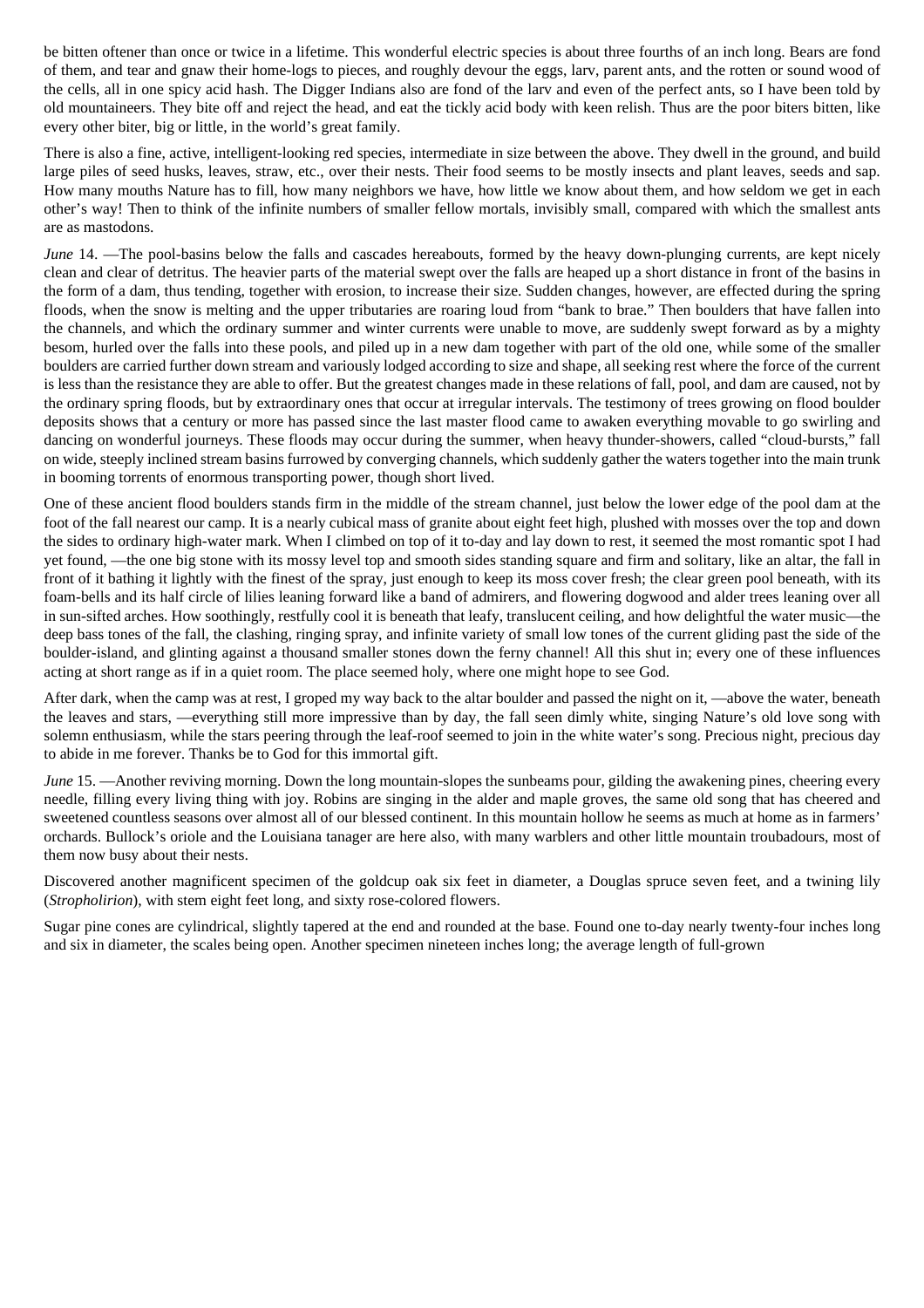

## *Sugar Pine*

cones on trees favorably situated is nearly eighteen inches. On the lower edge of the belt at a height of about twenty-five



## *A Sugar Pine (on the left)*

hundred feet above the sea they are smaller, say a foot to fifteen inches long, and at a height of seven thousand feet or more near the upper limits of its growth in the Yosemite region they are about the same size. This noble tree is an inexhaustible study and source of pleasure. I never weary of gazing at its grand tassel cones, its perfectly round bole one hundred feet or more without a limb, the fine purplish color of its bark, and its magnificent outsweeping, down-curving feathery arms forming a crown always bold and striking and exhilarating. In habit and general port it looks somewhat like a palm, but no palm that I have yet seen displays such majesty of form and behavior either when poised silent and thoughtful in sunshine, or wide-awake waving in storm winds with every needle quivering.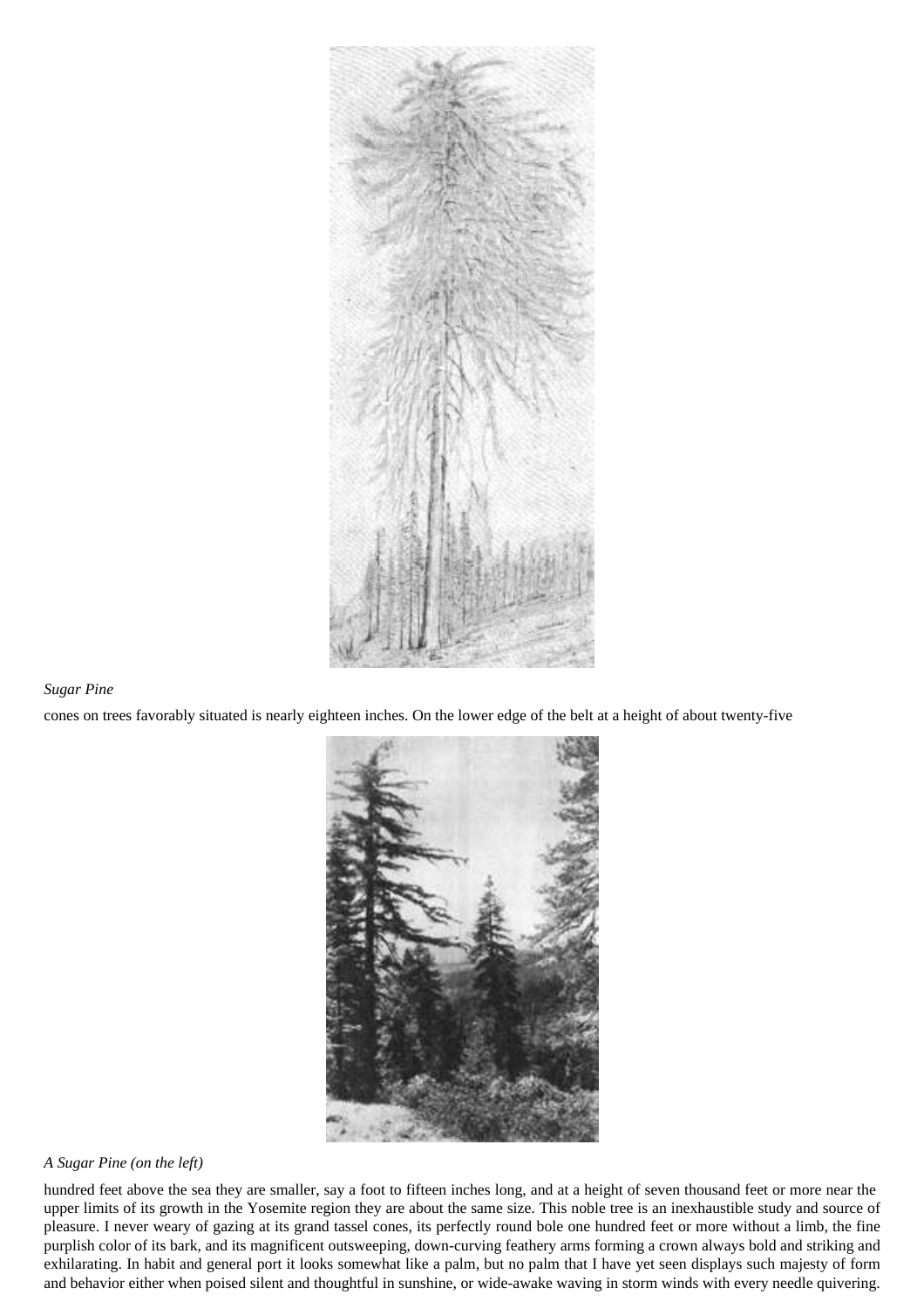When young it is very straight and regular in form like most other conifers; but at the age of fifty to one hundred years it begins to acquire individuality, so that no two

are alike in their prime or old age. Every tree calls for special admiration. I have been making many sketches, and regret that I cannot draw every needle. It is said to reach a height of three hundred feet, though the tallest I have measured falls short of this stature sixty feet or more. The diameter of the largest near the ground is about ten feet, though I've heard of some twelve feet thick or even fifteen. The diameter is held to a great height, the taper being almost imperceptibly gradual. Its companion, the yellow pine, is almost as large. The long silvery foliage of the younger specimens forms magnificent cylindrical brushes on the top shoots and the ends of the upturned branches, and when the wind sways the needles all one way at a certain angle every tree becomes a tower of white quivering sun-fire. Well may this shining species be called the silver pine. The needles are sometimes more than a foot long, almost as long as those of the long-leaf pine of Florida. But though in size the yellow pine almost equals the sugar pine, and in rugged enduring strength seems to surpass it, it is far less marked in general habit and expression, with its regular conventional spire and its comparatively small cones clustered stiffly among the needles. Were there no sugar pine, then would this be the king of the world's eighty or ninety species, the brightest of the bright, waving, worshiping multitude. Were they mere mechanical sculptures, what noble objects they would still be! How much more throbbing, thrilling, overflowing, full of life in every fibre and cell, grand glowing silverrods—the very gods of the plant kingdom, living their sublime century lives in sight of Heaven, watched and loved and admired from generation to generation! And how many other radiant resiny sun trees are here and higher up, —libocedrus, Douglas spruce, silver fir, sequoia. How rich our inheritance in these blessed mountains, the tree pastures into which our eyes are turned!

Now comes sundown. The west is all a glory of color transfiguring everything. Far up the Pilot Peak Ridge the radiant host of trees stand hushed and thoughtful, receiving the Sun's good-night, as solemn and impressive a leave-taking as if sun and trees were to meet no more. The daylight fades, the color spell is broken, and the forest breathes free in the night breeze beneath the stars.

*June* 16. —One of the Indians from Brown's Flat got right into the middle of the camp this morning, unobserved. I was seated on a stone, looking over my notes and sketches, and happening to look up, was startled to see him standing grim and silent within a few steps of me, as motionless and weather-stained as an old tree-stump that had stood there for centuries. All Indians seem to have learned this wonderful way of walking unseen, —making themselves invisible like certain spiders I have been observing here, which, in case of alarm, caused, for example, by a bird alighting on the bush their webs are spread upon, immediately bounce themselves up and down on their elastic threads so rapidly that only a blur is visible. The wild Indian power of escaping observation, even where there is little or no cover to hide in, was probably slowly acquired in hard hunting and fighting lessons while trying to approach game, take enemies by surprise, or get safely away when compelled to retreat. And this experience transmitted through many generations seems at length to have become what is vaguely called instinct.

How smooth and changeless seems the surface of the mountains about us! Scarce a track is to be found beyond the range of the sheep except on small open spots on the sides of the streams, or where the forest carpets are thin or wanting. On the smoothest of these open strips and patches deer tracks may be seen, and the great suggestive footprints of bears, which, with those of the many small animals, are scarce enough to answer as a kind of light ornamental stitching or embroidery. Along the main ridges and larger branches of the river Indian trails may be traced, but they are not nearly as distinct as one would expect to find them. How many centuries Indians have roamed these woods nobody knows, probably a great many, extending far beyond the time that Columbus touched our shores, and it seems strange that heavier marks have not been made. Indians walk softly and hurt the landscape hardly more than the birds and squirrels, and their brush and bark huts last hardly longer than those of wood rats, while their more enduring monuments, excepting those wrought on the forests by the fires they made to improve their hunting grounds, vanish in a few centuries.

How different are most of those of the white man, especially on the lower gold region, —roads blasted in teh solid rock, wild streams dammed and tamed and turned out of their channels and led along the sides of cañons and valleys to work in mines like slaves. Crossing from ridge to ridge, high in the air, on long straddling trestles as if flowing on stilts, or down and up across valleys and hills, imprisoned in iron pipes to strike and wash away hills and miles of the skin of the mountain's face, riddling, stripping every gold gully and flat. These are the white man's marks made in a few feverish years, to say nothing of mills, fields, villages, scattered hundreds of miles along the flank of the Range. Long will it be ere these marks are effaced, though Nature is doing what she can, replanting, gardening, sweeping away old dams and flumes, leveling gravel and boulder piles, patiently trying to heal every raw scar. The main gold storm is over. Calm enough are the gray old miners scratching a bare living in waste diggings here and there. Thundering underground blasting is still going on to feed the pounding quartz mills, but their influence on the landscape is light as compared with that of the pick-and-shovel storms waged a few years ago. Fortunately for Sierra scenery the gold-bearing slates are mostly restricted to the foothills. The region about our camp is still wild, and higher lies the snow about as trackless as the sky.

Only a few hills and domes of cloudland were built yesterday and none at all to-day. The light is peculiarly white and thin, though pleasantly warm. The serenity of this mountain weather in the spring, just when Nature's pulses are beating highest, is one of its greatest charms. There is only a moderate breeze from the summits of the Range at night, and a slight breathing from the sea and the lowland hills and plains during the day, or stillness so complete no leaf stirs. The trees hereabouts have but little wind history to tell.

Sheep, like people, are ungovernable when hungry. Excepting my guarded lily gardens, almost every leaf that these hoofed locusts can reach within a radius of a mile or two from camp has been devoured. Even the bushes are stripped bare, and in spite of dogs and shepherds the sheep scatter to all points of the compass and vanish in dust. I fear some are lost, for one of the sixteen black ones is missing.

*June* 17. —Counted the wool bundles this morning as they bounced through the narrow corral gate. About three hundred are missing, and as the shepherd could not go to seek them, I had to go. I tied a crust of bread to my belt, and with Carlo set out for the upper slopes of the Pilot Peak Ridge, and had a good day, notwithstanding the care of seeking the silly runaways. I went out for wool, and did not come back shorn. A peculiar light circled around the horizon, white and thin like that often seen over the auroral corona, blending into the blue of the upper sky. The only clouds were a few faint flossy pencilings like combed silk. I pushed direct to the boundary of the usual range of the flock, and around it until I found the outgoing trail of the wanderers. It led far up the ridge into an open place surrounded by a hedge-like growth of ceanothus chaparral. Carlo knew what I was about, and eagerly followed the scent until we came up to them, huddled in a timid, silent bunch. They had evidently been here all night and all the forenoon, afraid to go out to feed. Having escaped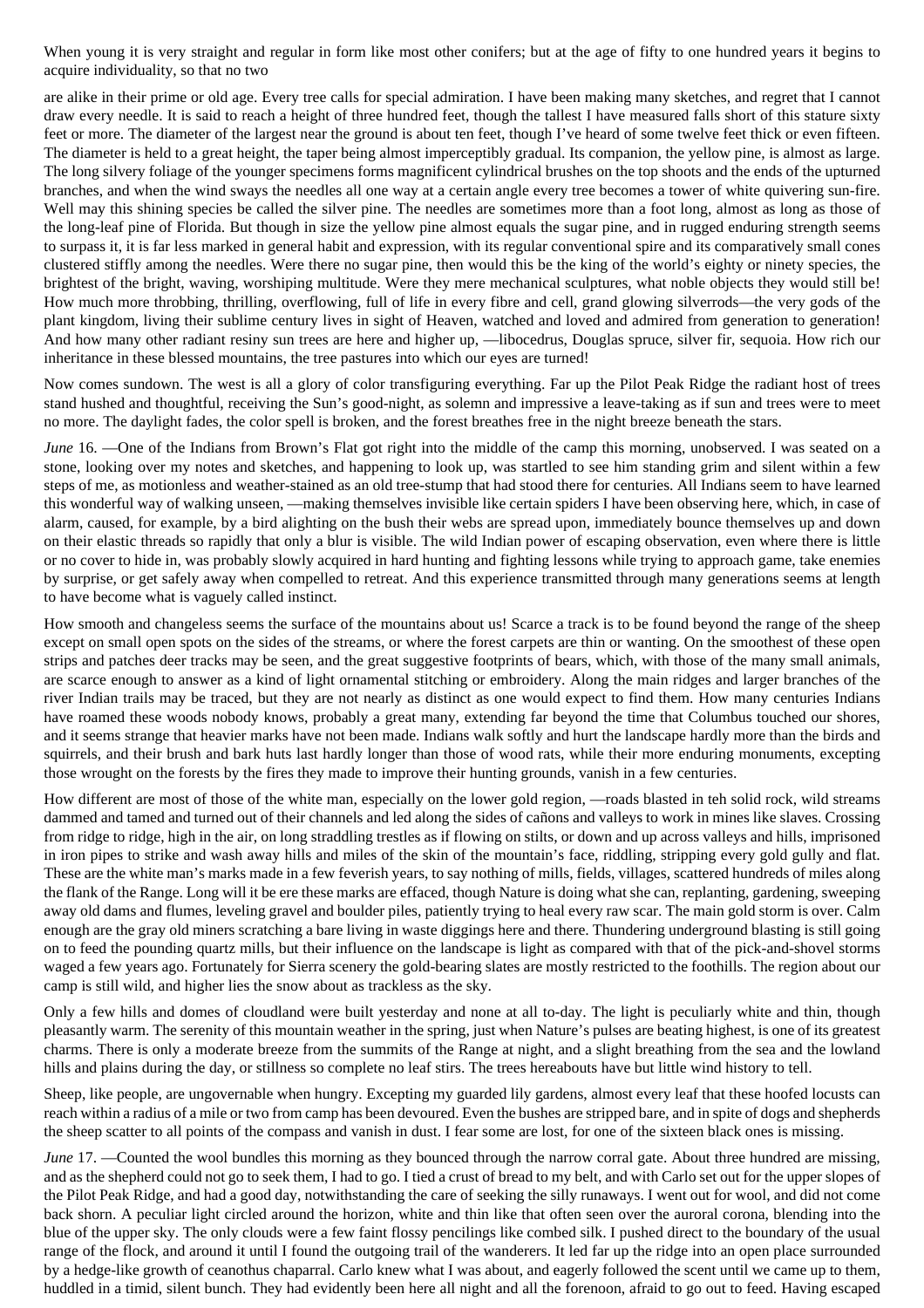restraint, they were, like some people we know of, afraid of their freedom, did not know what to do with it, and seemed glad to get back into the old familiar bondage.

*June* 18. —Another inspiring morning, nothing better in any world can be conceived. No description of Heaven that I have ever heard or read of seems half so fine. At noon the clouds occupied about.05 of the sky, white filmy touches drawn delicately on the azure.

The high ridges and hilltops beyond the woolly locusts are now gay with monardella, clarkia, coreopsis, and tall tufted grasses, some of them tall enough to wave like pines. The lupines, of which there are many ill-defined species, are now mostly out of flower, and many of the composit are beginning to fade, their radiant corollas vanishing in fluffy pappus like stars in mist.

We had another visitor from Brown's Flat to-day, an old Indian woman with a basket on her back. Like our first caller from the village, she got fairly into camp and was standing in plain view when discovered. How long she had been quietly looking on, I cannot say. Even the dogs failed to notice her stealthy approach. She was on her way, I suppose, to some wild garden, probably for lupine and starchy saxifrage leaves and rootstocks. Her dress was calico rags, far from clean. In every way she seemed sadly unlike Nature's neat well-dressed animals, though living like them on the bounty of the wilderness. Strange that mankind alone is dirty. Had she been clad in fur, or cloth woven of grass or shreddy bark, like the juniper and libocedrus mats, she might then have seemed a rightful part of the wilderness; like a good wolf at least, or bear. But from no point of view that I have found are such debased fellow beings a whit more natural than the glaring tailored tourists we saw that frightened the birds and squirrels.

*June* 19. —Pure sunshine all day. How beautiful a rock is made by leaf shadows! Those of the live oak are particularly clear and distinct, and beyond all art in grace and delicacy, now still as if painted on stone, now gliding softly as if afraid of noise, now dancing, waltzing in swift, merry swirls, or jumping on and off sunny rocks in quick dashes like wave embroidery on seashore cliffs. How true and substantial is this shadow beauty, and with what sublime extravagance is beauty thus multiplied! The big orange lilies are now arrayed in all their glory of leaf and flower. Noble plants, in perfect health, Nature's darlings.

*June* 20. —Some of the silly sheep got caught fast in a tangle of chaparral this morning, like flies in a spider's web, and had to be helped out. Carlo found them and tried to drive them from the trap by the easiest way. How far above sheep are intelligent dogs! No friend and helper can be more affectionate and constant than Carlo. The noble St. Bernard is an honor to his race.

The air is distinctly fragrant with balsam and resin and mint, —every breath of it a gift we may well thank God for. Who could ever guess that so rough a wilderness should yet be so fine, so full of good things. One seems to be in a majestic domed pavilion in which a grand play is being acted with scenery and music and and incense, —all the furniture and action so interesting we are in no danger of being called on to endure one dull moment. God himself seems to be always doing his best here, working like a man in a glow of enthusiasm.

*June* 21. —Sauntered along the river-bank to my lily gardens. The perfection of beauty in these lilies of the wilderness is a never-ending source of admiration and wonder. Their rhizomes are set in black mould accumulated in hollows of the metamorphic slates beside the pools, where they are well watered without being subjected to flood action. Every leaf in the level whorls around the tall polished stalks is as finely finished as the petals, and the light and heat required are measured for them and tempered in passing through the branches of over-leaning trees. However strong the winds from the noon rain-storms, they are securely sheltered. Beautiful hypnum carpets bordered with ferns are spread beneath them, violets too, and a few daisies. Everything around them sweet and fresh like themselves.

Cloudland to-day is only a solitary white mountain; but it is so enriched with sunshine and shade, the tones of color on its big domed head and bossy outbulging ridges, and in the hollows and ravines between them, are ineffably fine.

*June* 22. — Unusually cloudy. Besides the periodical shower-bearing cumuli there is a thin diffused fog-like cloud overhead. About.75 in all.

*June* 23. —Oh, these vast, calm, measureless mountain days, inciting at once to work and rest! Days in whose light everything seems equally divine, opening a thousand windows to show us God. Nevermore, however weary, should one faint by the way who gains the blessings of one mountain day; whatever his fate, long life, short life, stormy or calm, he is rich forever.

*June* 24. —Our regular allowance of clouds and thunder. Shepherd Billy is in a peck of trouble about the sheep; he declares that they are possessed with more of the evil one than any other flock from the beginning of the invention of mutton and wool to the last batch of it. No matter how many are missing, he will not, he says, go a step to seek them, because, as he reasons, while getting back one wanderer he would probably lose ten. Therefore runaway hunting must be Carlo's and mine. Billy's little dog Jack is also giving trouble by leaving camp every night to visit his neighbors up the mountain at Brown's Flat. He is a common-looking cur of no particular breed, but tremendously enterprising in love and war. He has cut all the ropes and leather straps he has been tied with, until his master in desperation, after climbing the brushy mountain again and again to drag him back, fastened him with a pole attached to his collar under his chin at one end, and to a stout sapling at the other. But the pole gave good leverage, and by constant twisting during the night, the fastening at the sapling end was chafed off, and he set out on his usual journey, dragging the pole through the brush, and reached the Indian settlement in safety. His master followed, and making no allowance, gave him a beating, and swore in bad terms that next evening he would "fix that infatuated pup" by anchoring him unmercifully to the heavy cast-iron lid of our Dutch oven, weighing about as much as the dog. It was linked directly to his collar close up under the chin, so that the poor fellow seemed unable to stir. He stood quite discouraged until after dark, unable to look about him, or even to lie down unless he stretched himself out with his front feet across the lid, and his head close down between his paws. Before morning, however, Jack was heard far up the height howling Excelsior, cast-iron anchor to the contrary notwithstanding. He must have walked, or rather climbed, erect on his hind legs, clasping the heavy lid like a shield against his breast, a formidable iron-clad condition in which to meet his rivals. Next night, dog, pot-lid, and all, were tied up in an old bean-sack, and thus at last angry Billy gained the victory. Just before leaving home, Jack was bitten in the lower jaw by a rattlesnake, and for a week or so his head and neck were swollen to more than double the normal size; nevertheless he ran about as brisk and lively as ever, and is now completely recovered. The only treatment he got was fresh milk, —a gallon or two at a time forcibly poured down his sore, poisoned throat.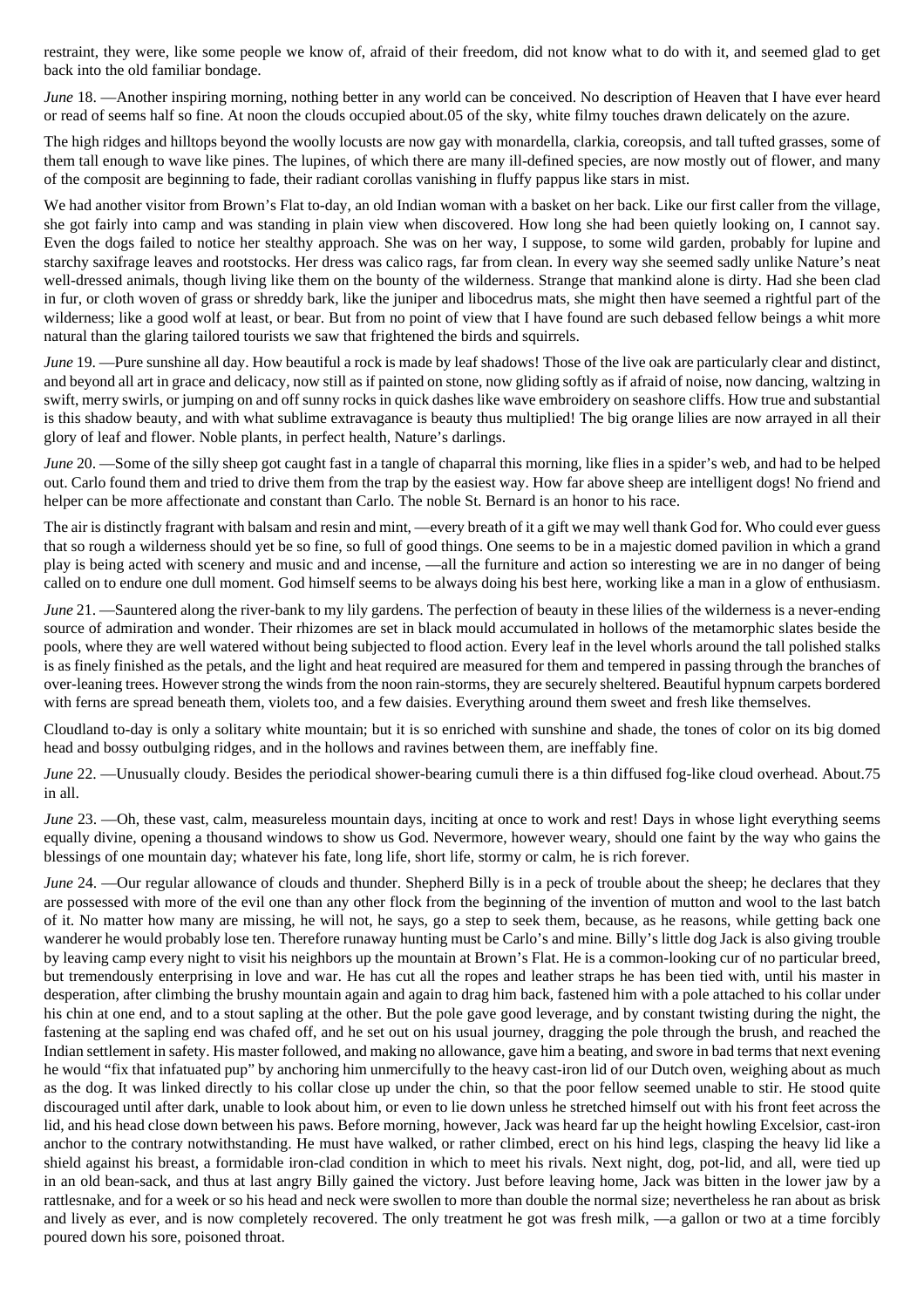*June* 25. —Though only a sheep camp, this grand mountain hollow is home, sweet home, every day growing sweeter, and I shall be sorry to leave it. The lily gardens are safe as yet from the trampling flock. Poor, dusty, raggedy, famishing creatures, I heartily pity them. Many a mile they must go every day to gather their fifteen or twenty tons of chaparral and grass.

*June* 26. —Nuttall's flowering dogwood makes a fine show when in bloom. The whole tree is then snowy white. The involucres are six to eight inches wide. Along the streams it is a good-sized tree thirty to fifty feet high, with a broad head when not crowded by companions. Its showy involucres attract a crowd of moths, butterflies, and other winged people about it for their own and, I suppose, the tree's advantage. It likes plenty of cool water, and is a great drinker like the alder, willow, and cottonwood, and flourishes best on stream banks, though it often wanders far from streams in damp shady glens beneath the pines, where it is much smaller. When the leaves ripen in the fall, they become more beautiful than the flowers, displaying charming tones of red, purple, and lavender. Another species grows in abundance as a chaparral shrub on the shady sides of the hills, probably *Cornus sessilis*. The leaves are eaten by the sheep.—Heard a few lightning strokes in the distance, with rumbling, mumbling reverberations.

*June* 27. —The beaked hazel (*Corylus rostrata*, var. *California*) is common on cool slopes up toward the summit of the Pilot Peak Ridge. There is something peculiarly attractive in the hazel, like the oaks and heaths of the cool countries of our forefathers, and through them our love for these plants has, I suppose, been transmitted. This species is four or five feet high, leaves soft and hairy, grateful to the touch, and the delicious nuts are eagerly gathered by Indians and squirrels. The sky as usual adorned with white noon clouds.

*June* 28. —Warm, mellow summer. The glowing sunbeams make every nerve tingle. The new needles of the pines and firs are nearly full grown and shine gloriously. Lizards are glinting about on the hot rocks; some that live near the camp are more than half tame. They seem attentive to every movement on our part, as if curious to simply look on without suspicion of harm, turning their heads to look back, and making a variety of pretty gestures. Gentle, guileless creatures with beautiful eyes, I shall be sorry to leave them when we leave camp.

*June* 29. —I have been making the acquaintance of a very interesting little bird that flits about the falls and rapids of the main branches of the river. It is not a water-bird in structure, though it gets its living in the water, and never leaves the streams. It is not web-footed, yet it dives fearlessly into deep swirling rapids, evidently to feed at the bottom, using its wings to swim with under water just as ducks and loons do. Sometimes it wades about in shallow places, thrusting its head under from time to time in a jerking, nodding, frisky way that is sure to attract attention. It is about the size of a robin, has short crisp wings serviceable for flying either in water or air, and a tail of moderate size slanted upward, giving it, with its nodding, bobbing manners, a wrennish look. Its color is plain bluish ash, with a tinge of brown on the head and shoulders. It flies from fall to fall, rapid to rapid, with a solid whir of wingbeats like those of a quail, follows the windings of the stream, and usually alights on some rock jutting up out of the current, or on some stranded snag, or rarely on the dry limb of an overhanging tree, perching like regular tree birds when it suits its convenience. It has the oddest, daintiest mincing manners imaginable; and the little fellow can sing too, a sweet thrushy, fluty song, rather low, not the least boisterous, and much less keen and accentuated than from its vigorous briskness one would be led to look for. What a romantic life this little bird leads on the most beautiful portions of the streams, in a genial climate with shade and cool water and spray to temper the summer heat. No wonder it is a fine singer, considering the stream songs it hears day and night. Every breath the little poet draws is part of a song, for all the air about the rapids and falls is beaten into music, and its first lessons must begin before it is born by the thrilling and quivering of the eggs in unison with the tones of the falls. I have not yet found its nest, but it must be near the streams, for it never leaves them.

*June* 30. —Halfcloudy, halfsunny, clouds lustrous white. The tall pines crowded along the top of the Pilot Peak Ridge look like six-inch miniatures exquisitely outlined on the satiny sky. Average cloudiness for the day about.25. No rain. And so this memorable month ends, a stream of beauty unmeasured, no more to be sectioned off by almanac arithmetic than sun-radiance or the currents of seas and rivers—a peaceful, joyful stream of beauty. Every morning, arising from the death of sleep, the happy plants and all our fellow animal creatures great and small, and even the rocks, seemed to be shouting, "Awake, awake, rejoice, rejoice, come love us and join in our song. Come! Come!" Looking back through the stillness and romantic enchanting beauty and peace of the camp grove, this June seems the greatest of all the months of my life, the most truly, divinely free, boundless like eternity, immortal. Everything in it seems equally divine—one smooth, pure, wild glow of Heaven's love, never to be blotted or blurred by anything past or to come.

*July* 1. —Summer is ripe. Flocks of seeds are already out of their cups and pods seeking their predestined places. Some will strike root and grow up beside their parents, others flying on the wings of the wind far from them, among strangers. Most of the young birds are full feathered and out of their nests, though still looked after by both father and mother, protected and fed and to some extent educated. How beautiful the home life of birds! No wonder we all love them.

I like to watch the squirrels. There are two species here, the large California gray and the Douglas. The latter is the brightest of all the squirrels I have ever seen, a hot spark of life, making every tree tingle with his prickly toes, a condensed nugget of fresh mountain vigor and valor, as free from disease as a sunbeam. One cannot think of such an animal ever being weary or sick. He seems to think the mountains belong to him, and at first tried to drive away the whole flock of sheep as well as the shepherd and dogs. How he scolds, and what faces he makes, all eyes, teeth, and whiskers! If not so comically small, he would indeed be a dreadful fellow. I should like to know more about his bringing up, his life in the home knot-hole, as well as in the tree-tops,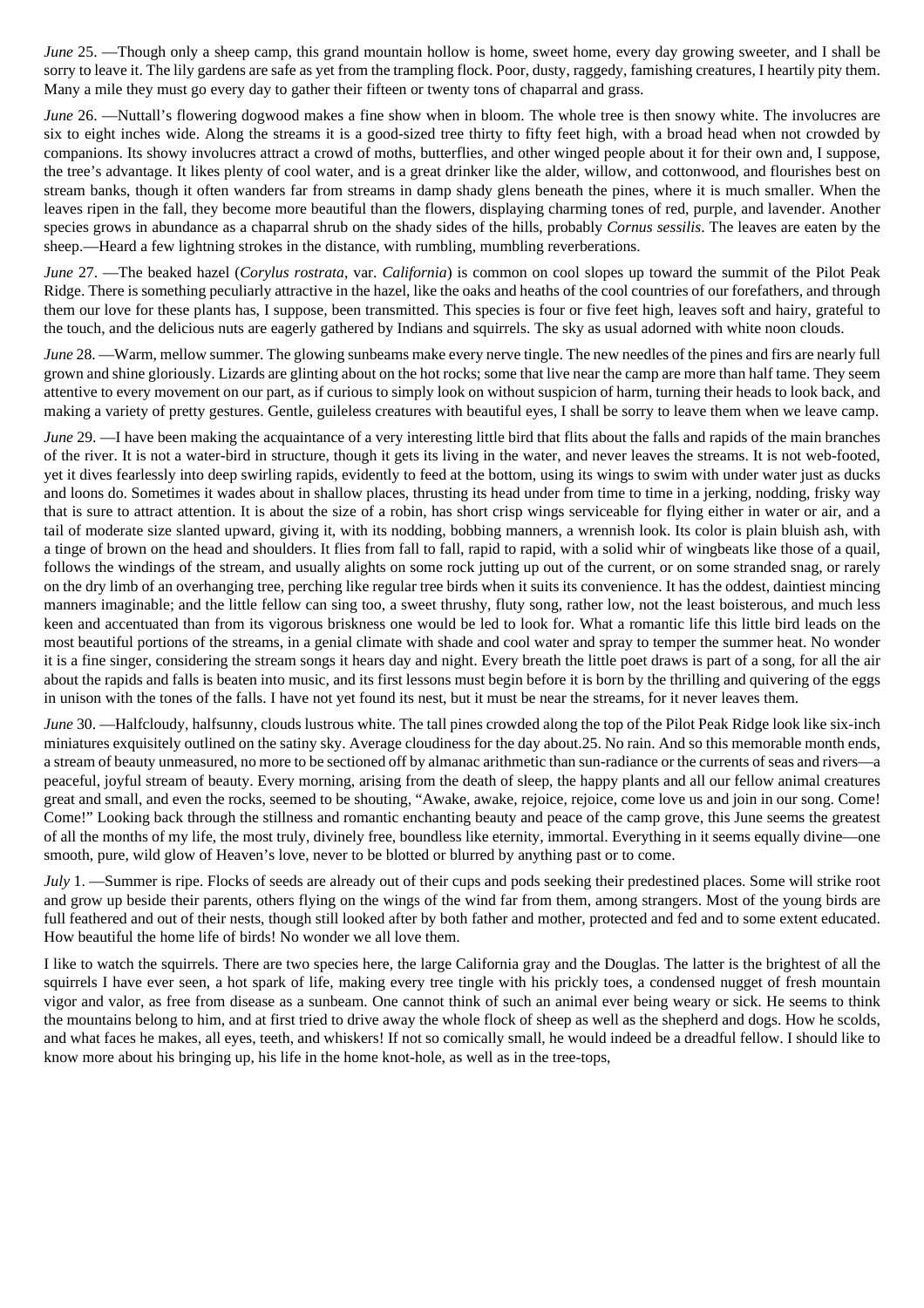

#### *Douglas Squirrel Observing Brother Man*

throughout all seasons. Strange that I have not yet found a nest full of young ones. The Douglas is nearly allied to the red squirrel of the Atlantic slope, and may have been distributed to this side of the continent by way of the great unbroken forests of the north.

The California gray is one of the most beautiful, and, next to the Douglas, the most interesting of our hairy neighbors. Compared with the Douglas he is twice as large, but far less lively and influential as a worker in the woods, and he manages to make his way through leaves and branches with less stir than his small brother. I have never heard him bark at anything except our dogs. When in search of food he glides silently from branch to branch, examining last year's cones, to see whether some few seeds may not be left between the scales, or gleans fallen ones among the leaves on the ground, since none of the present season's crop is yet available. His tail floats now behind him, now above him, level or gracefully curled like a wisp of cirrus cloud, every hair in its place, clean and shining and radiant as thistle-down in spite of rough, gummy work. His whole body seems about as unsubstantial as his tail. The little Douglas is fiery, peppery, full of brag and fight and show, with movements so quick and keen they almost sting the on-looker, and the harlequin gyrating show he makes of himself turns one giddy to see. The gray is shy, and oftentimes stealthy in his movements, as if half expecting an enemy in every tree and bush, and back of every log, wishing only to be let alone apparently, and manifesting no desire to be seen or admired or feared. The Indians hunt this species for food, a good cause for caution, not to mention other enemies, —hawks, snakes, wild cats. In woods where food is abundant they wear paths through sheltering thickets and over prostrate trees to some favorite pool where in hot and dry weather they drink at nearly the same hour every day. These pools are said to be narrowly watched, especially by the boys, who lie in ambush with bow and arrow, and kill without noise. But, in spite of enemies, squirrels are happy fellows, forest favorites, types of tireless life. Of all Nature's wild beasts, they seem to me the wildest. May we come to know each other better.

The chaparral-covered hill-slope to the south of the camp, besides furnishing nesting-places for countless merry birds, is the home and hiding-place of the curious wood rat (*Neotoma*), a handsome, interesting animal, always attracting attention wherever seen. It is more like a squirrel than a rat, is much larger, has delicate, thick, soft fur of a bluish slate color, white on the belly; ears large, thin, and translucent; eyes soft, full, and liquid; claws slender, sharp as needles; and as his limbs are strong, he can climb about as well as a squirrel. No rat or squirrel has so innocent a look, is so easily approached, or expresses such confidence in one's good intentions. He seems too fine for the thorny thickets he inhabits, and his hut also is as unlike himself as may be, though softly furnished inside. No other animal inhabitant of these mountains builds houses so large and striking in appearance. The traveler coming suddenly upon a group of them for the first time will not be likely to forget them. They are built of all kinds of sticks, old rotten pieces picked up anywhere, and green prickly twigs bitten from the nearest bushes, the whole mixed with miscellaneous odds and ends of everything movable, such as bits of cloddy earth, stones, bones, deerhorn, etc., piled up in a conical mass as if it were got ready for burning. Some of these curious cabins are six feet high and as wide at the base, and a dozen or more of them are occasionally grouped together, less perhaps for the sake of society than for advantages of food and shelter. Coming through the dense shaggy thickets of some lonely hillside, the solitary explorer happening into one of these strange villages is startled at the sight, and may fancy himself in an Indian settlement, and begin to wonder what kind of reception he is likely to get. But no savage face will he see, perhaps not a single inhabitant, or at most two or three seated on top of their wigwams, looking at the stranger with the mildest of wild eyes, and allowing a near approach. In the centre of the rough spiky hut a soft nest is made of the inner fibres of bark chewed to tow, and lined with feathers and the down of various seeds, such as willow and milkweed. The delicate creature in its prickly, thick-walled home suggests a tender flower in a thorny involucre. Some of the nests are built in trees thirty or forty feet from the ground, and even in garrets, as if seeking the company and protection of man, like swallows and linnets, though accustomed to the wildest solitude. Among housekeepers Neotoma has the reputation of a thief, because he carries away everything transportable to his queer hut, —knives, forks, combs, nails, tin cups, spectacles, etc., —merely, however, to stregthen his fortifications, I guess. His food at home, as far as I have learned, is nearly the same as that of the squirrels, —nuts, berries, seeds, and sometimes the bark and tender shoots of the various species of ceanothus.

*July* 2. —Warm, sunny day, thrilling plant and animals and rocks alike, making sap and blood flow fast, and making every particle of the crystal mountains throb and swirl and dance in glad accord like star-dust. No dullness anywhere visible or thinkable. No stagnation, no death. Everything kept in joyful rhythmic motion in the pulses of Nature's big heart.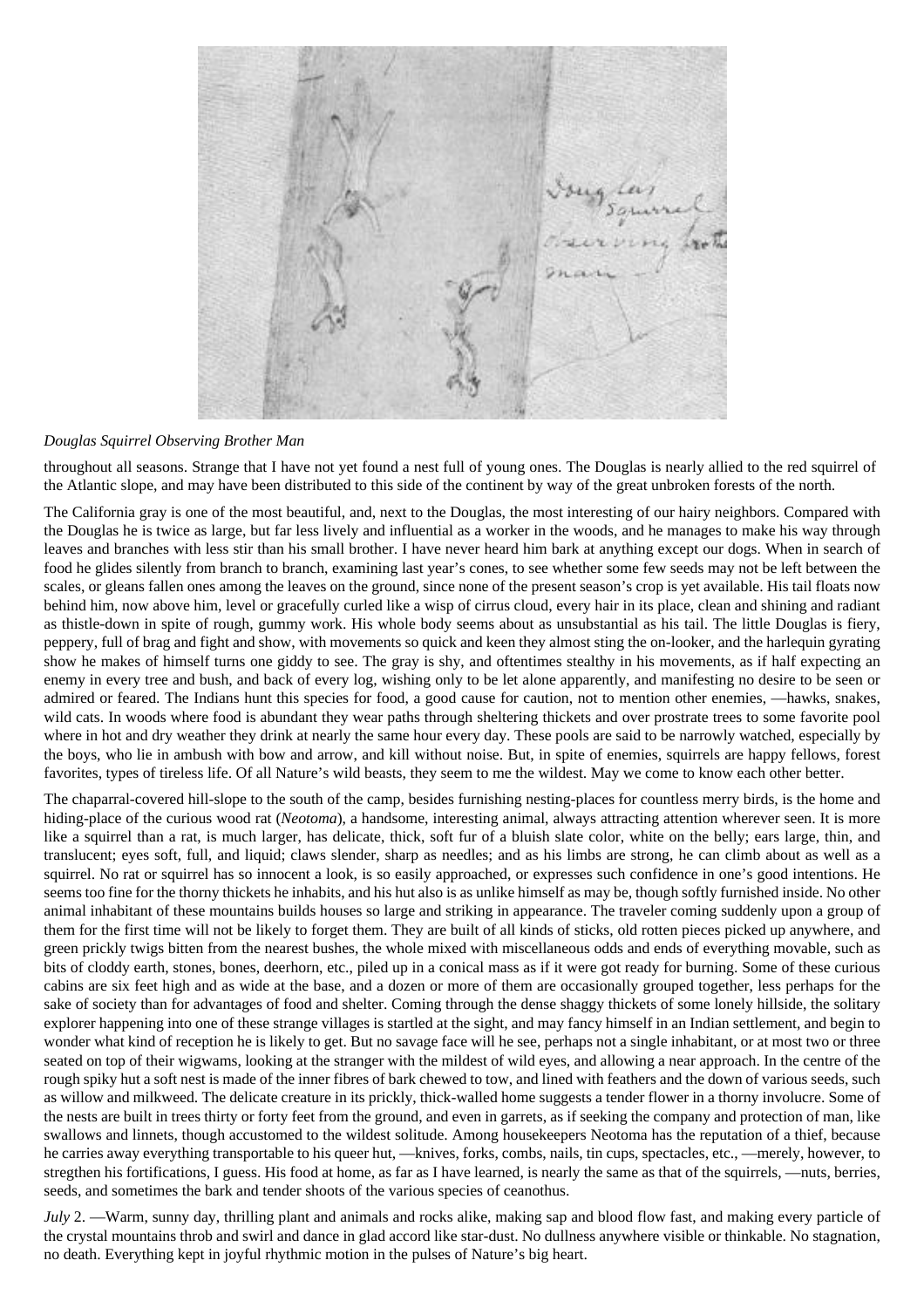Pearl cumuli over the higher mountains, —clouds, not with a silver lining, but all silver. The brightest, crispest, rockiest-looking clouds, most varied in features and keenest in outline I ever saw at any time of year in any country. The daily building and unbuilding of these snowy cloud-ranges—the highest Sierra—is a prime marvel to me, and I gaze at the stupendous white domes, miles high, with ever fresh admiration. But in the midst of these sky and mountain affairs a change of diet is pulling us down. We have been out of bread a few days, and begin to miss it more than seems reasonable, for we have plenty of meat and sugar and tea. Strange we should feel food-poor in so rich a wilderness. The Indians put us to shame, so do the squirrels, —starchy roots and seeds and bark in abundance, yet the failure of the meal sack disturbs our bodily balance, and threatens our best enjoyments.

*July* 3. —Warm. Breeze just enough to sift through the woods and waft fragrance from their thousand fountains. The pine and fir cones are growing well, resin and balsam dripping from every tree, and seeds are ripening fast, promising a fine harvest. The squirrels will have bread. They eat all kinds of nuts long before they are ripe, and yet never seem to suffer in stomach.

# Chapter 3 A Bread Famine

*July* 4. —The air beyond the flock range, full of the essences of the woods, is growing sweeter and more fragrant from day to day, like ripening fruit.

Mr. Delaney is expected to arrive soon from the lowlands with a new stock of provisions, and as the flock is to be moved to fresh pastures we shall all be well fed. In the mean time our stock of beans as well as flour has failed—everything but mutton, sugar, and tea. The shepherd is somewhat demoralized, and seems to care but little what becomes of his flock. He says that since the boss has failed to feed him he is not rightly bound to feed the sheep, and swears that no decent white man can climb these steep mountains on mutton alone. "It's not fittin' grub for a white man really white. For dogs and coyotes and Indians it's different. Good grub, good sheep. That's what I say." Such was Billy's Fourth of July oration.

*July* 5. —The clouds of noon on the high Sierra seem yet more marvelously, indescribably beautiful from day to day as one becomes more wakeful to see them. The smoke of the gunpowder burned yesterday on the lowlands, and the eloquence of the orators has probably settled or been blown away by this time. Here every day is a holiday, a jubilee ever sounding with serene enthusiasm, without wear or waste or cloying weariness. Everything rejoicing. Not a single cell or crystal unvisited or forgotten.

*July* 6. —Mr. Delaney has not arrived, and the bread famine is sore. We must eat mutton a while longer, though it seems hard to get accustomed to it. I have heard of Texas pioneers living without bread of anything made from the cereals for months without suffering, using the breast-meat of wild turkeys for bread. Of this kind they had plenty in the good old days when life, though considered less safe, was fussed over the less. The trappers and fur traders of early days in the Rocky Mountain regions lived on bison and beaver meat for months. Salmon-eaters, too, there are among both Indians and whites who seem to suffer little or not at all from the want of bread. Just at this moment mutton seems the least desirable of food, though of good quality. We pick out the leanest bits, and down they go against heavy disgust, causing nausea and an effort to reject the offensive stuff. Tea makes matters worse, if possible. The stomach begins to assert itself as an independent creature with a will of its own. We should boil lupine leaves, clover, starchy petioles, and saxifrage rootstocks like the Indians. We try to ignore our gastric troubles, rise and gaze about us, turn our eyes to the mountains, and climb doggedly up through brush and rocks into the heart of the scenery. A stifled calm comes on, and the day's duties and even enjoyments are languidly got through with. We chew a few leaves of ceanothus by way of luncheon, and smell or chew the spicy monardella for the dull headache and stomach-ache that now lightens, now comes muffling down upon us and into us like fog. At night more mutton, flesh to flesh, down with it, not too much, and there are the stars shining through the cedar plumes and branches above our beds.

*July* 7. —Rather weak and sickish this morning, and all about a piece of bread. Can scarce command attention to my best studies, as if one couldn't take a few days' saunter in the Godful woods without maintaining a base on a wheat-field and grist-mill. Like caged parrots we want a cracker, any of the hundred kinds, —the remainder biscuit of a voyage around the world would answer well enough, nor would the wholesomeness of saleratus biscuit be questioned. Bread without flesh is a good diet, as on many botanical excursions I have proved. Tea also may easily be ignored. Just bread and water and delightful toil is all I need, —not unreasonably much, yet one ought to be trained and tempered to enjoy life in these brave wilds in full independence of any particular kind of nourishment. That this may be accomplished is manifest, as far as bodily welfare is concerned, in the lives of people of other climes. The Eskimo, for example, gets a living far north of the wheat line, from oily seals and whales. Meat, berries, bitter weeds, and blubber, or only the last, for months at a time; and yet these people all around the frozen shores of our continent are said to be hearty, jolly, stout, and brave. We hear, too, of fish-eaters, carnivorous as spiders, yet well enough as far as stomachs are concerned, while we are so ridiculously helpless, making wry faces over our fare, looking sheepish in digestive distress amid rumbling, grumbling sounds that might well pass for smothered baas. We have a large supply of sugar, and this evening it occurred to me that these belligerent stomachs might possibly, like complaining children, be coaxed with candy. Accordingly the frying-pan was cleansed, and a lot of sugar cooked in it to a sort of wax, but this stuff only made matters worse.

Man seems to be the only animal whose food soils him, making necessary much washing and shield-like bibs and napkins. Moles living in the earth and eating slimy worms are yet as clean as seals or fishes, whose lives are one perpetual wash. And, as we have seen, the squirrels in these resiny woods keep themselves clean in some mysterious way; not a hair is sticky, though they handle the gummy cones, and glide about apparently without care. The birds, too, are clean, though they seem to make a good deal of fuss washing and cleaning their feathers. Certain flies and ants I see are in a fix, entangled and sealed up in the sugar-wax we threw away, like some of their ancestors in amber. Our stomachs, like tired muscles, are sore with long squirming. Once I was very hungry in the Bonaventure graveyard near Savannah, Georgia, having fasted for several days; then the empty stomach seemed to chafe in much the same way as now, and a somewhat similar tenderness and aching was produced, hard to bear, though the pain was not acute. We dream of bread, a sure sign we need it. Like the Indians, we ought to know how to get the starch out of fern and saxifrage stalks, lily bulbs, pine bark, etc. Our education has been sadly neglected for many generations. Wild rice would be good. I noticed a leersia in wet meadow edges, but the seeds are small. Acorns are not ripe, nor pine nuts, nor filberts. The inner bark of pine or spruce might be tried. Drank tea until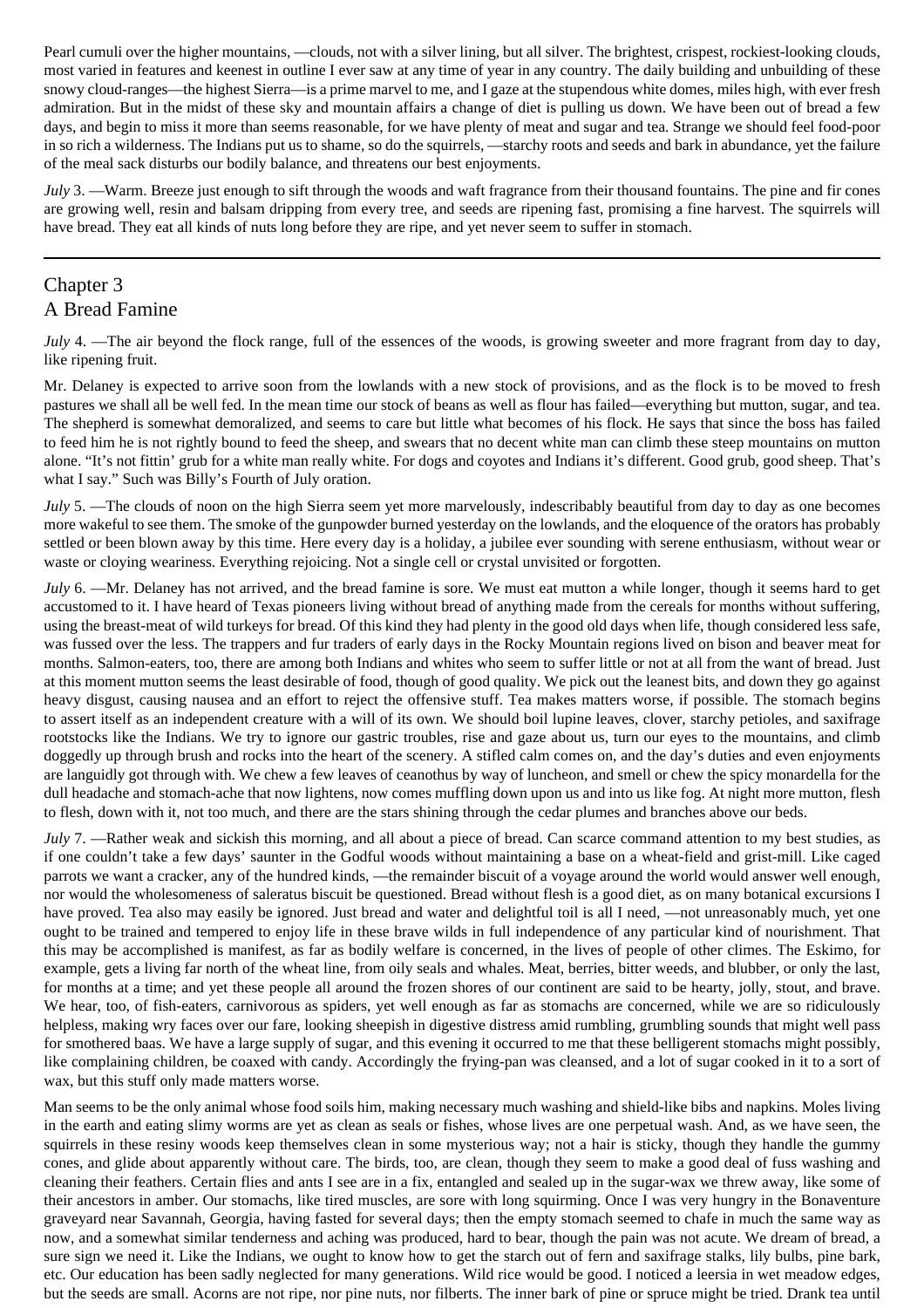half intoxicated. Man seems to crave a stimulant when anything extraordinary is going on, and this is the only one I use. Billy chews great quantities of tobacco, which I suppose helps to stupefy and moderate his misery. We look and listen for the Don every hour. How beautiful upon the mountains his big feet would be!

In the warm, hospitable Sierra, shepherds and mountain men in general, as far as I have seen, are easily satisfied as to food supplies and bedding. Most of them are heartily content to "rough it," ignoring Nature's fineness as bothersome or unmanly. The shepherd's bed is often only the bare ground and a pair of blankets, with a stone, a piece of wood, or a pack-saddle for a pillow. In choosing the spot, he shows less care than the dogs, for they usually deliberate before making up their minds in so important an affair, going from place to place, scraping away loose sticks and pebbles, and trying for comfort by making many changes, while the shepherd casts himself down anywhere, seemingly the least skilled of all rest seekers. His food, too, even when he has all he wants, is usually far from delicate, either in kind or cooking. Beans, bread of any sort, bacon, mutton, dried peaches, and sometimes potatoes and onions, make up his bill-of-fare, the two latter articles being regarded as luxuries on account of their weight as compared with the nourishment they contain; a half-sack or so of each may be put into the pack in setting out from the home ranch and in a few days they are done. Beans are the main standby, portable, wholesome, and capable of going far, besides being easily cooked, although curiously enough a great deal of mystery is supposed to lie about the bean-pot. No two cooks quite agree on the methods of making beans do their best, and, after petting and coaxing and nursing the savory mess, —well oiled and mellowed with bacon boiled into the heart of it, —the proud cook will ask, after dishing out a quart or two for trial, "Well, how do you like *my* beans?" as if by no possibility could they be like any other beans cooked in the same way, but must needs possess some special virtue of which he alone is master. Molasses, sugar, or pepper may be used to give desired flavors; or the first water may be poured off and a spoonful or two of ashes or soda added to dissolve or soften the skins more fully, according to various tastes and notions. But, like casks of wine, no two potfuls are exactly alike to every palate. Some are supposed to be spoiled by the moon, by some unlucky day, by the beans having been grown on soil not suitable; or the whole year may be to blame as not favorable for beans.

Coffee, too, has its marvels in the camp kitchen, but not so many, and not so inscrutable as those that beset the bean-pot. A low complacent grunt follows a mouthful drawn in with a gurgle, and the remark cast forth aimlessly, "That's good coffee." Then another gurgling sip and repetition of the judgment, "*Yes, sir*, that *is* good coffee." As to tea, there are but two kinds, weak and strong, the stronger the better. The only remark heard is, "That tea's weak," otherwise it is good enough and not worth mentioning. If it has been boiled an hour or two or smoked on a pitchy fire, no matter, —who cares for a little tannin or creosote? they make the black beverage all the stronger and more attractive to tobacco-tanned palates.

Sheep-camp bread, like most California camp bread, is baked in Dutch ovens, some of it in the form of yeast powder biscuit, an unwholesome sticky compound leading straight to dyspepsia. The greater part, however, is fermented with sour dough, a handful from each batch being saved and put away in the mouth of the flour sack to inoculate the next. The oven is simply a cast-iron pot, about five inches deep and from twelve to eighteen inches wide. After the batch has been mixed and kneaded in a tin pan, the oven is slightly heated and rubbed with a piece of tallow or pork rind. The dough is then placed in it, pressed out against the sides, and left to rise. When ready for baking a shovelful of coals is spread out by the side of the fire and the oven set upon them, while another shovelful is placed on top of the lid, which is raised from time to time to see that the requisite amount of heat is being kept up. With care good bread may be made in this way, though it is liable to be burned or to be sour, or raised too much, and the weight of the oven is a serious objection.

At last Don Delaney comes doon the lang glen, —hunger vanishes, we turn our eyes to the mountains, and to-morrow we go climbing toward cloudland.

Never while anything is left of me shall this first camp be forgotten. It has fairly grown into me, not merely as memory pictures, but as part and parcel of mind and body alike. The deep hopper-like hollow, with its majestic trees through which all the wonderful nights the stars poured their beauty. The flowery wildness of the high steep slope toward Brown's Flat, and its bloom-fragrance descending at the close of the still days. The embowered river-reaches with their multitude of voices making melody, the stately flow and rush and glad exulting onsweeping currents caressing the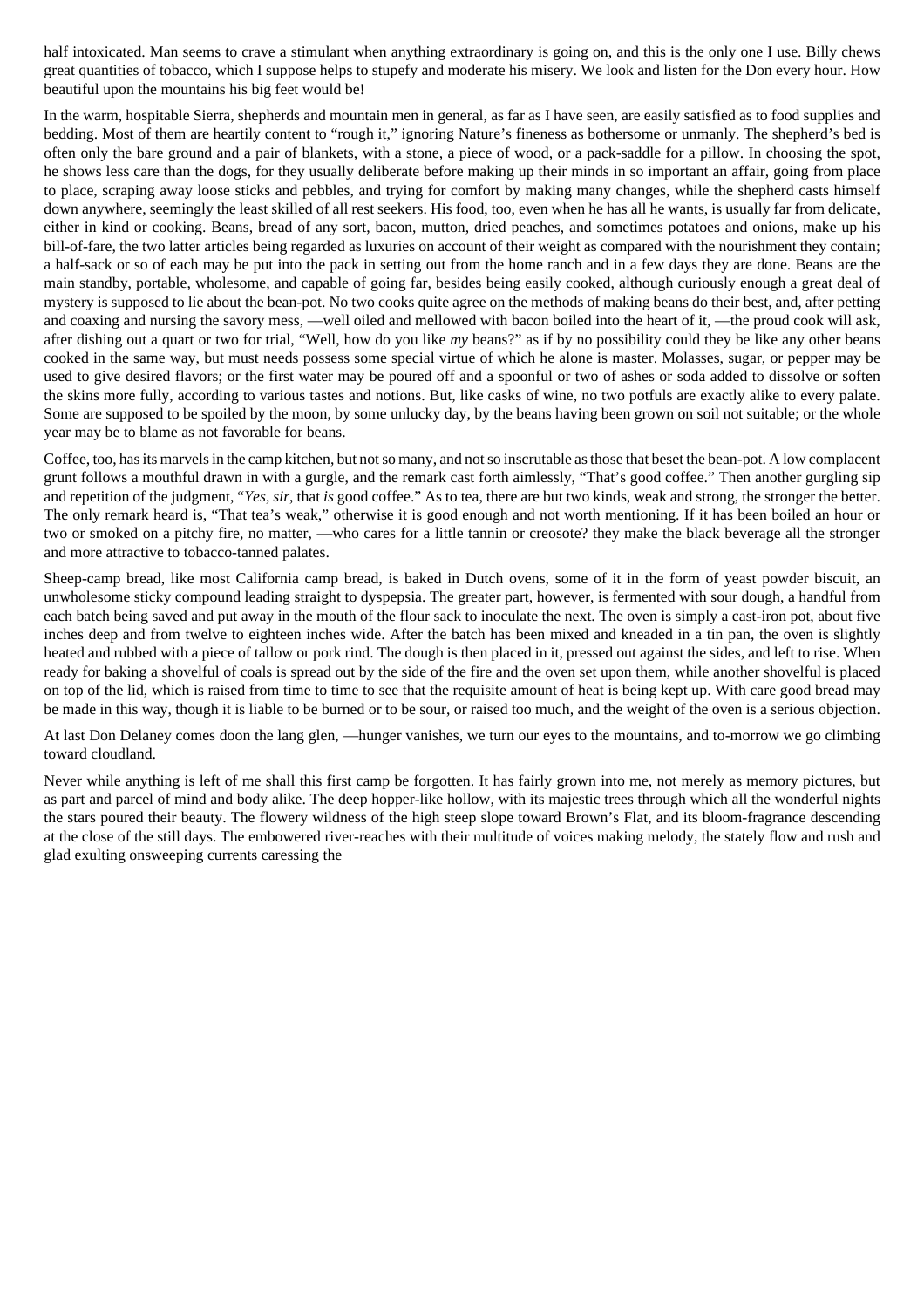

#### *A Mountain Stream*

dipping sedge-leaves and bushes and mossy stones, swirling in pools, dividing against little flowery islands, breaking gray and white here and there, ever rejoicing, yet with deep solemn undertones recalling the ocean, —the brave little bird ever beside them, singing with sweet human tones among the waltzing foam-bells, and like a blessed evangel explaining God's love. And the Pilot Peak Ridge, its long withdrawing slopes gracefully modeled and braided, reaching from climate to climate, feathered with trees that are the kings of their race, their ranks nobly marshaled to view, spire above spire, crown above crown, waving their long, leafy arms, tossing their cones like ringing bells, —blessed sun-fed mountaineers rejoicing in their strength, every tree tuneful, a harp for the winds and the sun. The hazel and buckthorn pastures of the deer, the sun-beaten brows purple and yellow with mint and golden-rods, carpeted with chambatia, humming with bees.

And the dawns and sunrises and sundowns of these mountain days, —the rose light creeping higher among the stars, changing to daffodil yellow, the level beams bursting forth, streaming across the ridges, touching pine after pine, awakening and warming all the mighty host to do gladly their shining day's work. The great sun-gold noons, the alabaster cloud-mountains, the landscape beaming with consciousness like the face of a god. The sunsets, when the trees stood hushed awaiting their good-night blessings. Divine, enduring, unwastable wealth.

# Chapter 4 To the High Mountains

*July* 8. —Now away we go toward the topmost mountains. Many still, small voices, as well as the noon thunder, are calling, "Come higher." Farewell, blessed dell, woods, gardens, streams, birds, squirrels, lizards, and a thousand others. Farewell. Farewell.

Up through the woods the hoofed locusts streamed beneath a cloud of brown dust. Scarcely were they driven a hundred yards from the old corral ere they seemed to know that at last they were going to new pastures, and rushed wildly ahead, crowding through gaps in the brush, jumping, tumbling like exulting, hurrahing flood-waters escaping through a broken dam. A man on each flank kept shouting advice to the leaders, who in their famishing condition were behaving like Gadarene swine; two other drivers were busy with stragglers, helping them out of brush-tangles; the Indian, calm, alert, silently watched for wanderers likely to be over-looked; the two dogs ran here and there, at a loss to know what was best to be done, while the Don, soon far in the rear, was trying to keep in sight of his trouble-some wealth.

As soon as the boundary of the old eaten-out range was passed the hungry horde suddenly became calm, like a mountain stream in a meadow. Thenceforward they were allowed to eat their way as slowly as they wished, care being taken only to keep them headed toward the summit of the Merced and Tuolumne divide. Soon the two thousand flattened paunches were bulged out with sweet-pea vines and grass, and the gaunt, desperate creatures, more like wolves than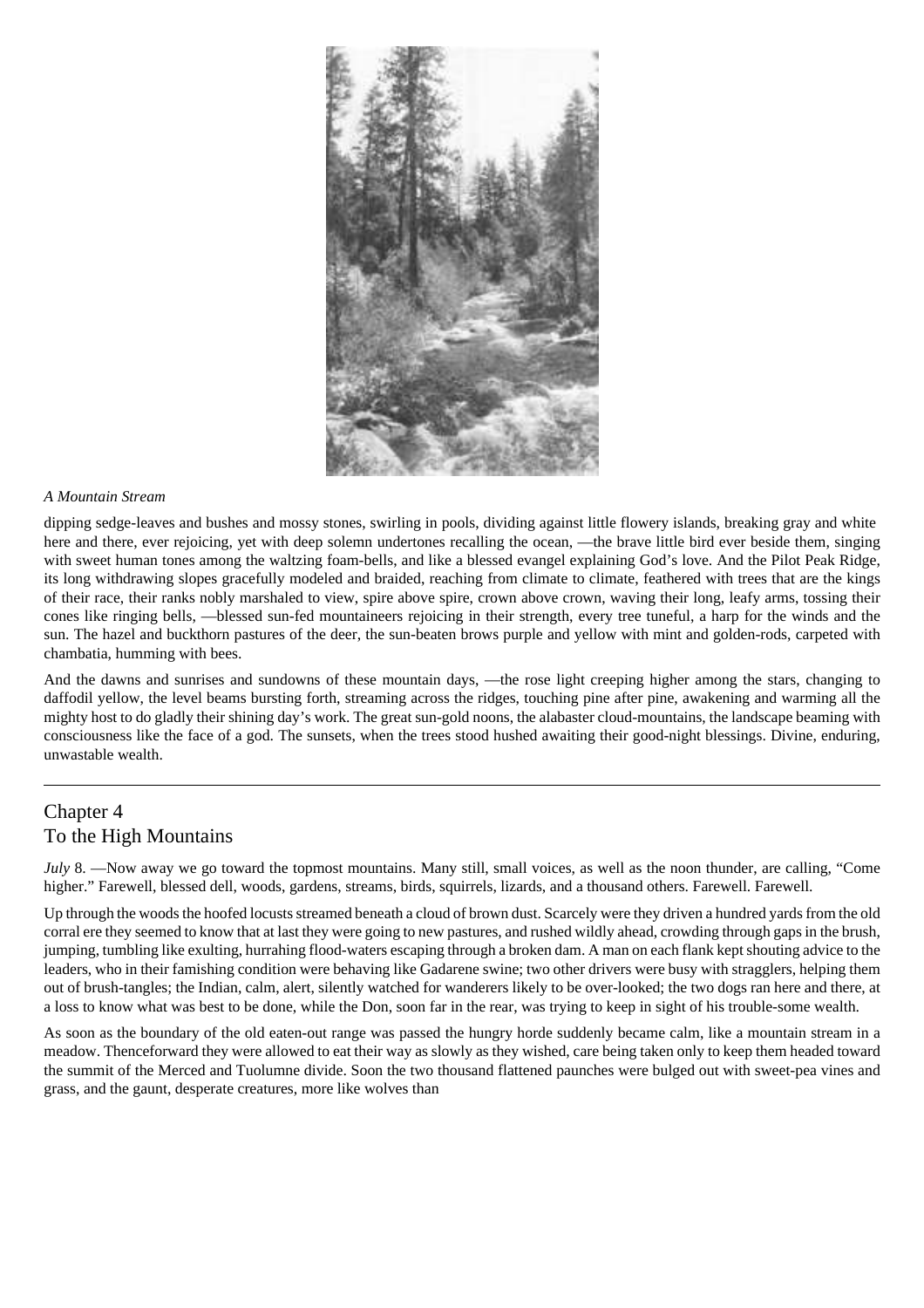

*Divide Between the Tuolumne and the Merced, below Hazel Green*

sheep, became bland and governable, while the howling drivers changed to gentle shepherds, and sauntered in peace.

Toward sundown we reached Hazel Green, a charming spot on the summit of the dividing ridge between the basins of the Merced and Tuolumne, where there is a small brook flowing through hazel and dogwood thickets beneath magnificent silver firs and pines. Here we are camped for the night, our big fire, heaped high with rosiny logs and branches, is blazing like a sunrise, gladly giving back the light slowly sifted from the sunbeams of centuries of summers; and in the glow of that old sunlight how impressively surrounding objects are brought forward in relief against the outer darkness! Grasses, larkspurs, columbines, lilies, hazel bushes, and the great trees form a circle around the fire like thoughtful spectators, gazing and listening with human-like enthusiasm. The night breeze is cool, for all day we have been climbing into the upper sky, the home of the cloud mountains we so long have admired. How sweet and keen the air! Every breath a blessing. Here the sugar pine reaches its fullest development in size and beauty and number of individuals, filling every swell and hollow and down-plunging ravine almost to the exclusion of other species. A few yellow pines are still to be found as companions, and in the coolest places silver firs; but noble as these are, the sugar pine is king, and spreads long protecting arms above them while they rock and wave in sign of recognition.

We have now reached a height of six thousand feet. In the forenoon we passed along a flat part of the dividing ridge that is planted with manzanita (*Arctostaphylos*), some specimens the largest I have seen. I measured one, the bole of which is four feet in diameter and only eighteen inches high from the ground, where it dissolves into many wide-spreading branches forming a broad round head about ten or twelve feet high, covered with clusters of small narrow-throated pink bells. The leaves are pale green, glandular, and set on edge by a twist of the petiole. The branches seem naked; for the chocolate-colored bark is very smooth and thin, and is shed off in flakes that curl when dry. The wood is red, close-grained, hard, and heavy. I wonder how old these curious tree-bushes are, probably as old as the great pines. Indians and bears and birds and fat grubs feast on the berries, which look like small apples, often rosy on one side, green on the other. The Indians are said to make a kind of beer or cider out of them. There are many species. This one, *Arctostaphylos pungens*, is common hereabouts. No need have they to fear the wind, so low they are and steadfastly rooted. Even the fires that sweep the woods seldom destroy them utterly, for they rise again from the root, and some of the dry ridges they grow on are seldom touched by fire. I must try to know them better.

I miss my river songs to-night. Here Hazel Creek at its topmost springs has a voice like a bird. The wind-tones in the great trees overhead are strangely impressive, all the more because not a leaf stirs below them. But it grows late, and I must to bed. The camp is silent; everybody asleep. It seems extravagant to spend hours so precious in sleep. "He giveth his beloved sleep." Pity the poor beloved needs it, weak, weary, forspent; oh, the pity of it, to sleep in the midst of eternal, beautiful motion instead of gazing forever, like the stars.

*July* 9 — Exhilarated with the mountain air, I feel like shouting this morning with excess of wild animal joy. The Indian lay down away from the fire last night, without blankets, having nothing on, by way of clothing, but a pair of blue overalls and a calico shirt wet with sweat. The night air is chilly at this elevation, and we gave him some horse-blankets, but he did n't seem to care for them. A fine thing to be independent of clothing where it is so hard to carry. When food is scarce, he can live on whatever comes in his way, —a few berries, roots, bird eggs, grasshoppers, black ants, fat wasp or bumblebee larv, without feeling that he is doing anything worth mention, so I have been told.

Our course to-day was along the broad top of the main ridge to a hollow beyond Crane Flat. It is scarce at all rocky, and is covered with the noblest pines and spruces I have yet seen. Sugar pines from six to eight feet in diameter are not uncommon, with a height of two hundred feet or even more. The silver firs (*Abies concolor* and *A. magnifica*) are exceedingly beautiful, especially the *magnifica*, which becomes more abundant the higher we go. It is of great size, one of the most notable in every way of the giant conifers of the Sierra. I saw specimens that measured seven feet in diameter and over two hundred feet in height, while the average size for what might be called full-grown mature trees can hardly be less than one hundred and eighty or two hundred feet high and five or six feet in diameter; and with these noble dimensions there is a symmetry and perfection of finish not to be seen in any other tree, hereabout at least. The branches are whorled in fives mostly, and stand out from the tall, straight, exquisitely tapered bole in level collars, each branch regularly pinnated like the fronds of ferns, and densely clad with leaves all around the branchlets, thus giving them a singularly rich and sumptuous appearance. The extreme top of the tree is a thick blunt shoot pointing straight to the zenith like an admonishing finger. The cones stand erect like casks on the upper branches. They are about six inches long, three in diameter, blunt, velvety, and cylindrical in form, and very rich and precious looking. The seeds are about three quarters of an inch long, dark reddish brown with brilliant iridescent purple wings, and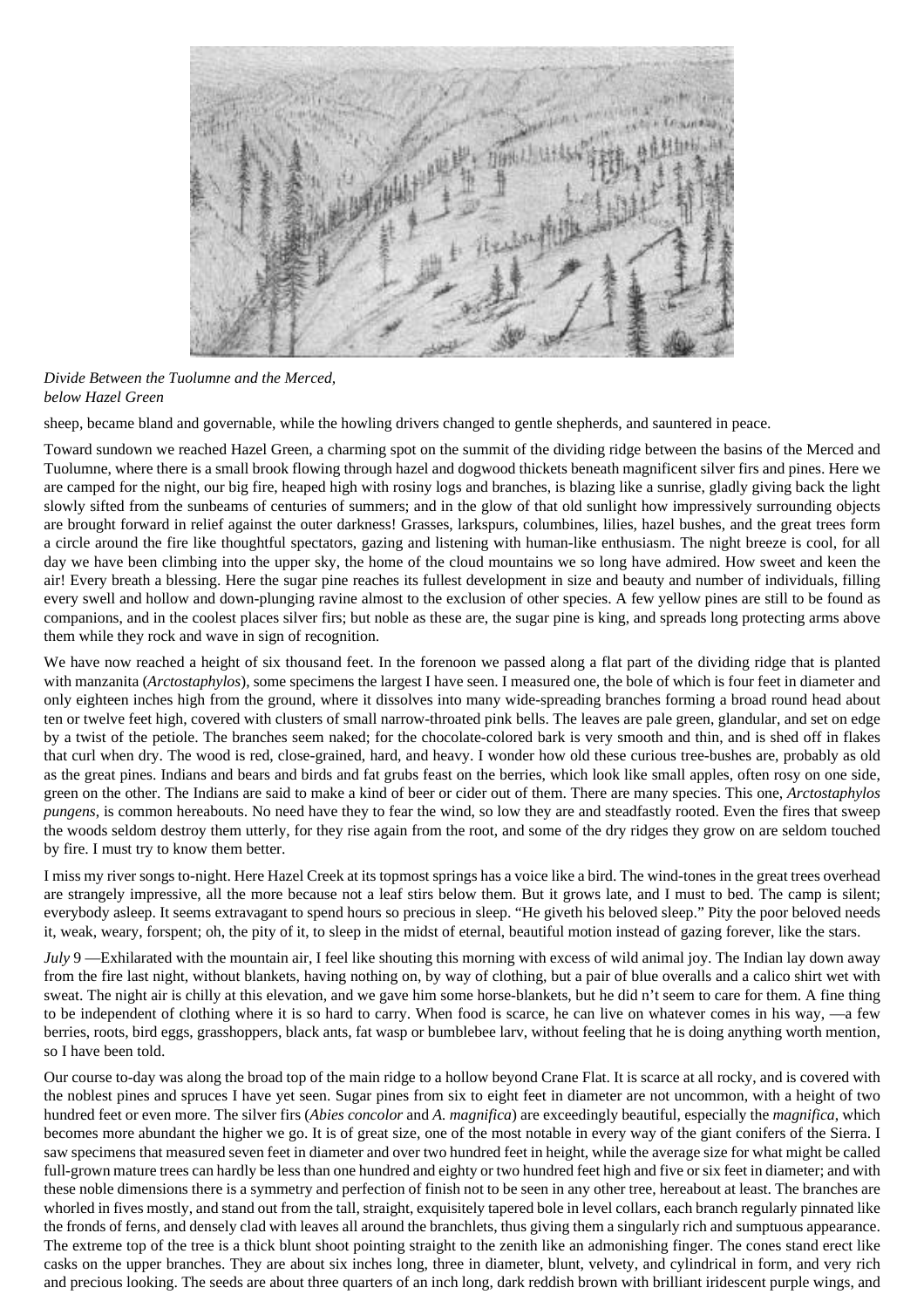when ripe, the cone falls to pieces, and the seeds thus set free at a height of one hundred and fifty or two hundred feet have a good send off and may fly considerable distances in a good breeze; and it is when a good breeze is blowing that most of them are shaken free to fly.

The other species, *Abies concolor*, attains nearly as great a height and thickness as the *magnifica*, but the branches do not form such regular whorls, nor are they so exactly pinnated or richly leaf-clad. Instead of growing all around the branchlets, the leaves are mostly arranged in two flat horizontal rows. The cones and seeds are like those of the *magnifica* in form but less than half as large. The bark of the *magnifica* is reddish purple and closely furrowed, that of the *concolor* gray and widely furrowed. A noble pair.

At Crane Flat we climbed a thousand feet or more in a distance of about two miles, the forest growing more dense and the silvery *magnifica* fir forming a still greater portion of the whole. Crane Flat is a meadow with a wide sandy border lying on the top of the divide. It is often visited by blue cranes to rest and feed on their long journeys, hence the name. It is about half a mile long, draining into the Merced, sedgy in the middle, with a margin bright with lilies, columbines, larkspurs, lupines, castilleia, then an outer zone of dry, gently sloping ground starred with a multitude of small flowers, —eunanus, mimulus, gilia, with rosettes of spraguea, and tufts of several species of eriogonum and the brilliant zauschneria. The noble forest wall about it is made up of the two silver firs and the yellow and sugar pines, which here seem to reach their highest pitch of beauty and grandeur; for the elevation, six thousand feet or a little more, is not too great for the sugar and yellow pines or too low for the *magnifica* fir, while the *concolor* seems to find this elevation the best possible. About a mile from the north end of the flat there is a grove of *Sequoia gigantea*, the king of all the conifers. Furthermore, the Douglas spruce (*Pseudotsuga Douglasii*) and *Libocedrus decurrens*, and a few two-leaved pines, occur here and there, forming a small part of the forest. Three pines, two silver firs, one Douglas spruce, one sequoia, —all of them, except the two-leaved pine, colossal trees, —are found here together, an assemblage of conifers unrivaled on the globe.

We passed a number of charming garden-like meadows lying on top of the divide or hanging like ribbons down its sides, imbedded in the glorious forest. Some are taken up chiefly with the tall white-flowered *Veratrum Californicum*, with boat-shaped leaves about a foot long, eight or ten inches wide, and veined like those of cypripedium, —a robust, hearty, liliaceous plant, fond of water and determined to be seen. Columbine and larkspur grow on the dryer edges of the meadows, with a tall handsome lupine standing waist-deep in long grasses and sedges. Castilleias, too, of several species make a bright show with beds of violets at their feet. But the glory of these forest meadows is a lily (*L. parvum*). The tallest are from seven to eight feet high with magnificent racemes of ten to twenty or more small orange-colored flowers; they stand out free in open ground, with just enough grass and other companion plants about them to fringe their feet, and show them off to best advantage. This is a grand addition to my lily acquaintances, —a true mountaineer, reaching prime vigor and beauty at a height of seven thousand feet or thereabouts. It varies, I find, very much in size even in the same meadow, not only with the soil, but with age. I saw a specimen that had only one flower, and another within a stone's throw had twenty-five. And to think that the sheep should be allowed in these lily meadows! after how many centuries of Nature's care planting and watering them, tucking the bulbs in snugly below winter frost, shading the tender shoots with clouds drawn above them like curtains, pouring refreshing rain, making them perfect in beauty, and keeping them safe by a thousand miracles; yet, strange to say, allowing the trampling of devastating sheep. One might reasonably look for a wall of fire to fence such gardens. So extravagant is Nature with her choicest treasures, spending plant beauty as she spends sunshine, pouring it forth into land and sea, garden and desert. And so the beauty of lilies falls on angels and men, bears and squirrels, wolves and sheep, birds and bees, but as far as I have seen, man alone, and the animals he tames, destroy these gardens. Awkward, lumbering bears, the Don tells me, love to wallow in them in hot weather, and deer with their sharp feet cross them again and again, sauntering and feeding, yet never a lily have I seen spoiled by them. Rather, like gardeners, they seem to cultivate them, pressing and dibbling as required. Anyhow not a leaf or petal seems misplaced.

The trees round about them seem as perfect in beauty and form as the lilies, their boughs whorled like lily leaves in exact order. This evening, as usual, the glow of our camp-fire is working enchantment on everything within reach of its rays. Lying beneath the firs, it is glorious to see them dipping their spires in the starry sky, the sky like one vast lily meadow in bloom! How can I close my eyes on so precious a night?

*July* 10. —A Douglas squirrel, peppery, pungent autocrat of the woods, is barking overhead this morning, and the small forest birds, so seldom seen when one travels noisily, are out on sunny branches along the edge of the meadow getting warm, taking a sun bath and dew bath—a fine sight. How charming the sprightly confident looks and ways of these little feathered people of the trees! They seem sure of dainty, wholesome breakfasts, and where are so many breakfasts to come from? How helpless should we find ourselves should we try to set a table for them of such buds, seeds, insects, etc., as would keep them in the pure wild health they enjoy! Not a headache or any other ache amongst them, I guess. As for the irrepressible Douglas squirrels, one never thinks of their breakfasts or the possibility of hunger, sickness, or death; rather they seem like stars above chance or change, even though we may see them at times busy gathering burrs, working hard for a living.

On through the forest ever higher we go, a cloud of dust dimming the way, thousands of feet, trampling leaves and flowers, but in this mighty wilderness they seem but a feeble band, and a thousand gardens will escape their blighting touch. They cannot hurt the trees, though some of the seedlings suffer, and should the woolly locusts be greatly multiplied, as on account of dollar value they are likely to be, then the forests, too, may in time be destroyed. Only the sky will then be safe, though hid from view by dust and smoke, incense of a bad sacrifice. Poor, helpless, hungry sheep, in great part misbegotten, without good right to be, semi-manufactured, made less by God than man, born out of time and place, yet their voices are strangely human and call out one's pity.

Our way is still along the Merced and Tuolumne divide, the streams on our right going to swell the songful Yosemite River, those on our left to the songful Tuolumne, slipping through sunny carex and lily meadows, and breaking into song down a thousand ravines almost as soon as they are born. A more tuneful set of streams surely nowhere exists, or more sparkling crystal pure, now gliding with tinkling whisper, now with merry dimpling rush, in and out through sunshine and shade, shimmering in pools, uniting their currents, bouncing, dancing from form to form over cliffs and inclines, ever more beautiful the farther they go until they pour into the main glacial rivers.

All day I have been gazing in growing admiration at the noble groups of the magnificent silver fir which more and more is taking the ground to itself. The woods above Crane Flat still continue comparatively open, letting in the sunshine on the brown needle-strewn ground. Not only are the individual trees admirable in symmetry and superb in foliage and port, but half a dozen or more often form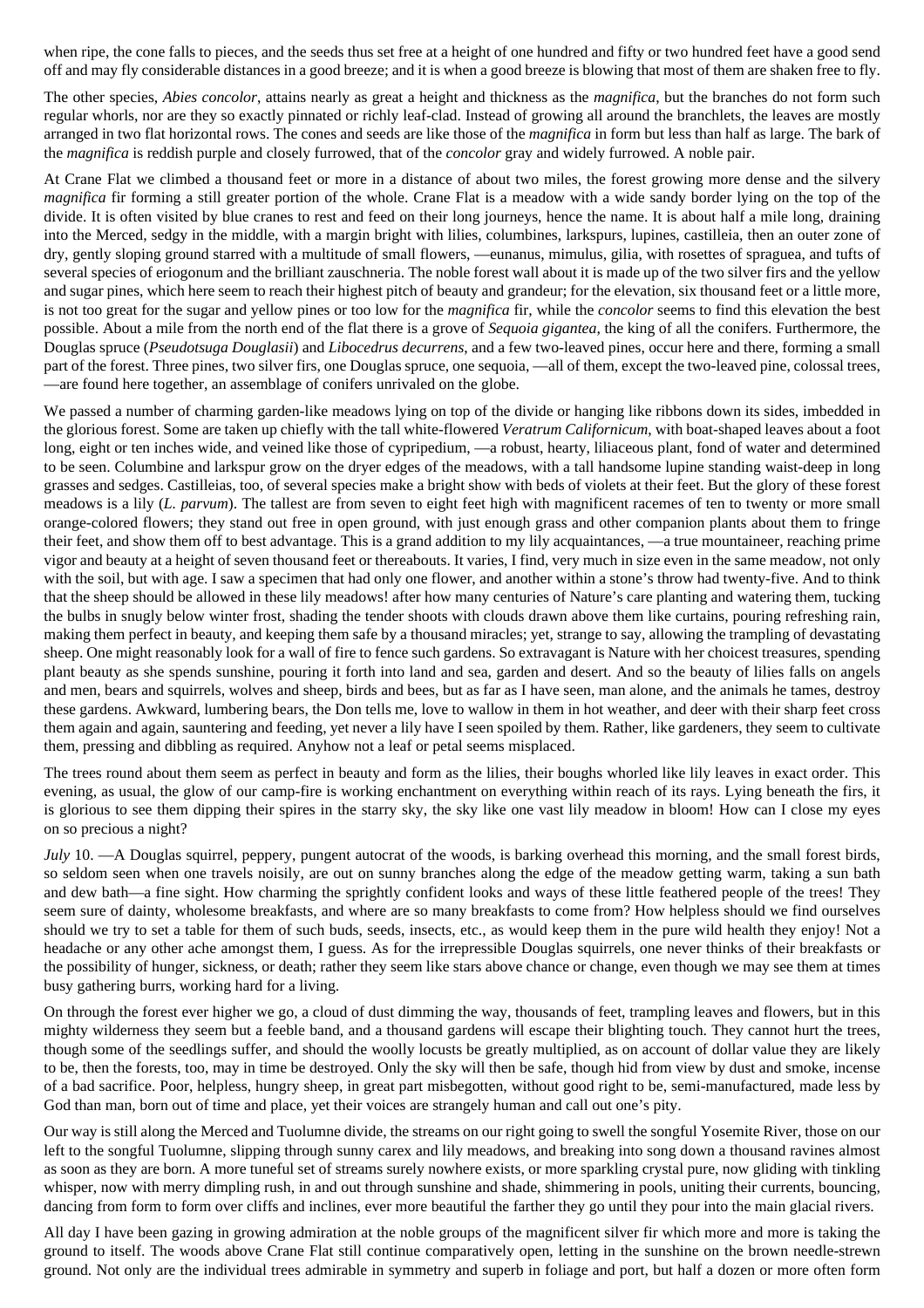temple groves in which the trees are so nicely graded in size and position as to seem one. Here, indeed, is the tree-lover's paradise. The dullest eye in the world must surely be quickened by such trees as these.

Fortunately the sheep need little attention, as they are driven slowly and allowed to nip and nibble as they like. Since leaving Hazel Green we have been following the Yosemite trail; visitors to the famous valley coming by way of Coulterville and Chinese Camp pass this way—the two trails uniting at Crane Flat—and enter the valley on the north side. Another trail enters on the south side by way of Mariposa. The tourists we saw were in parties of from three or four to fifteen or twenty, mounted on mules or small mustang ponies. A strange show they made, winding single file through the solemn woods in gaudy attire, scaring the wild creatures, and one might fancy that even the great pines would be disturbed and groan aghast. But what may we say of ourselves and the flock?

We are now camped at Tamarack Flat, within four or five miles of the lower end of Yosemite. Here is another fine meadow embosomed in the woods, with a deep, clear stream gliding through it, its banks rounded and beveled with a thatch of dipping sedges. The flat is named after the two-leaved pine (*Pinus contorta*, var. *Murrayana*), common here, especially around the cool margin of the meadow. On rocky ground it is a rough, thickset tree, about forty to sixty feet high and one to three feet in diameter, bark thin and gummy, branches rather naked, tassels, leaves, and cones small. But in damp, rich soil it grows close and slender, and reaches a height at times of nearly a hundred feet. Specimens only six inches in diameter at the ground are often fifty or sixty feet in height, as slender and sharp in outline as arrows, like the true tamarack (larch) of the Eastern States; hence the name, though it is a pine.

*July* 11. —The Don has gone ahead on one of the pack animals to spy out the land to the north of Yosemite in search of the best point for a central camp. Much higher than this we cannot now go, for the upper pastures, said to be better than any here-abouts, are still buried in heavy winter snow. Glad I am that camp is to be fixed in the Yosemite region, for many a glorious ramble I'll have along the top of the walls, and then what landscapes I shall find with their new mountains and cañons, forests and gardens, lakes and streams and falls.

We are now about seven thousand feet above the sea, and the nights are so cool we have to pile coats and extra clothing on top of our blankets. Tamarack Creek is icy cold, delicious, exhilarating champagne water. It is flowing bank full in the meadow with silent speed, but only a few hundred yards below our camp the ground is bare gray granite strewn with boulders, large spaces being without a single tree or only a small one here and there anchored in narrow seams and cracks. The boulders, many of them very large, are not in piles or scattered like rubbish among loose crumbling debris as if weathered out of the solid as boulders of disintegration; they mostly occur singly, and are lying on a clean pavement on which the sunshine falls in a glare that contrasts with the shimmer of light and shade we have been accustomed to in the leafy woods. And, strange to say, these boulders lying so still and deserted, with no moving force near them, no boulder carrier anywhere in sight, were nevertheless brought from a distance, as difference in color and composition shows, quarried and carried and laid down here each in its place; nor have they stirred, most of them, through calm and storm since first they arrived. They look lonely here, strangers in a strange land, —huge blocks, angular mountain chips, the largest twenty or thirty feet in diameter, the chips that Nature has made in modeling her landscapes, fashioning the forms of her mountains and valleys. And with what tool were they quarried and carried? On the pavement we find its marks. The most resisting unweathered portion of the surface is scored and striated in a rigidly parallel way, indicating that the region has been overswept by a glacier from the northeastward, grinding down the general mass of the mountains, scoring and polishing, producing a strange, raw, wiped appearance, and dropping whatever boulders it chanced to be carrying at the time it was melted at the close of the Glacial Period. A fine discovery this. As for the forests we have been passing through, they are probably



## *A Glacial Boulder*

growing on deposits of soil most of which has been laid down by this same ice agent in the form of moraines of different sorts, now in great part disintegrated and out-spread by post-glacial weathering.

Out of the grassy meadow and down over this ice-planed granite runs the glad young Tamarack Creek, rejoicing, exulting, chanting, dancing in white, glowing, irised falls and cascades on its way to the Merced Cañon, a few miles below Yosemite, falling more than three thousand feet in a distance of about two miles.

All the Merced streams are wonderful singers, and Yosemite is the centre where the main tributaries meet. From a point about half a mile from our camp we can see into the lower end of the famous valley, with its wonderful cliffs and groves, a grand page of mountain manuscript that I would gladly give my life to be able to read. How vast it seems, how short human life when we happen to think of it, and how little we may learn, however hard we try! Yet why bewail our poor inevitable ignorance? Some of the external beauty is always in sight, enough to keep every fibre of us tingling, and this we are able to gloriously enjoy though the methods of its creation may lie beyond our ken. Sing on, brave Tamarack Creek, fresh from your snowy fountains, plash and swirl and dance to your fate in the sea; bathing, cheering every living thing along your way.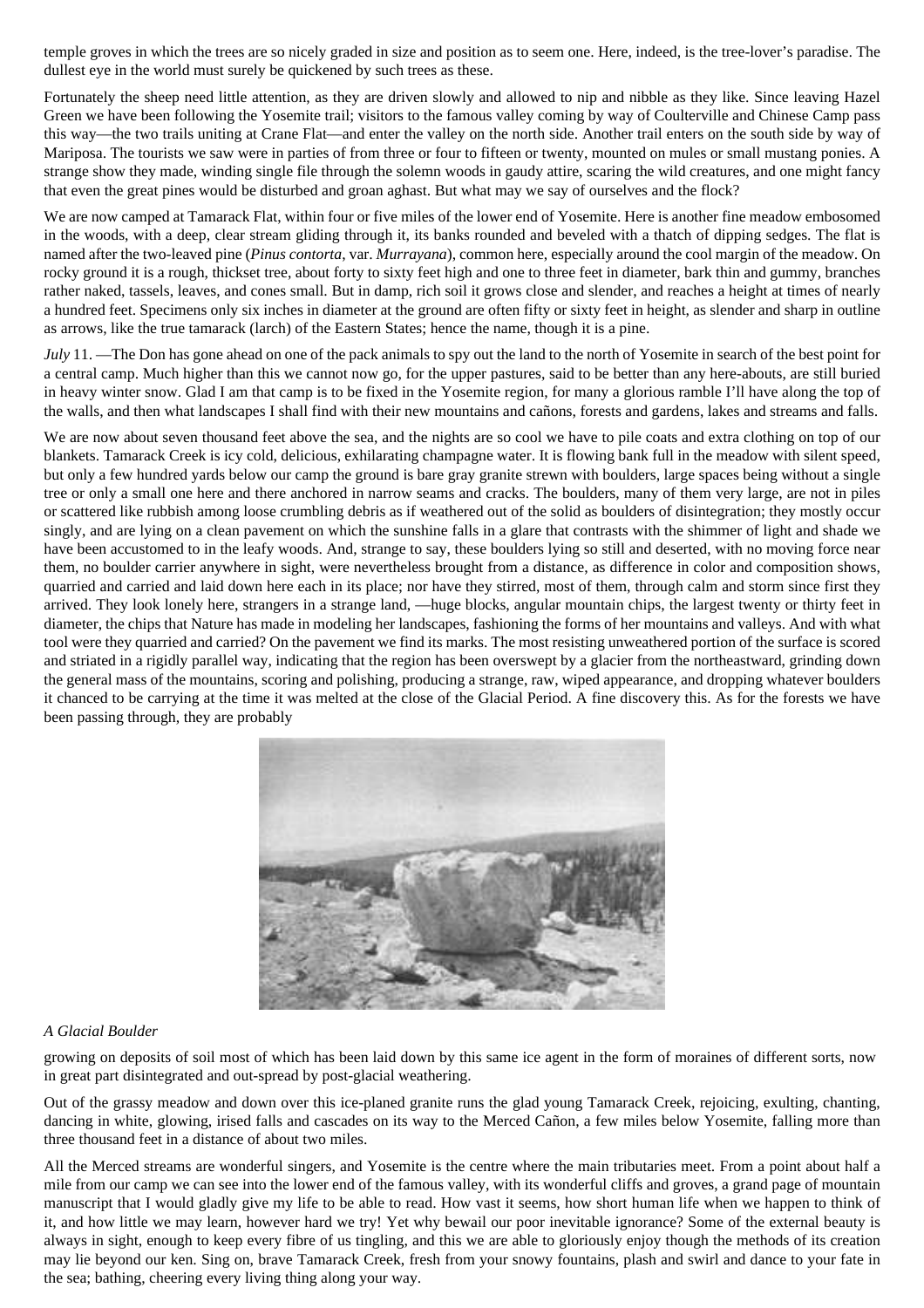Have greatly enjoyed all this huge day, sauntering and seeing, steeping in the mountain influences, sketching, noting, pressing flowers, drinking ozone and Tamarack water. Found the white fragrant Washington lily, the finest of all the Sierra lilies. Its bulbs are buried in shaggy chaparral tangles, I suppose for safety from pawing bears; and its magnificent panicles sway and rock over the top of the rough snow-pressed bushes, while big, bold, blunt-nosed bees drone and mumble in its polleny bells. A lovely flower, worth going hungry and footsore endless miles to see. The whole world seems richer now that I have found this plant in so noble a landscape.

A log house serves to mark a claim to the Tamarack meadow, which may become valuable as a station in case travel to Yosemite should greatly increase. Belated parties occasionally stop here. A white man with an Indian woman is holding possession of the place.

Sauntered up the meadow about sundown, out of sight of camp and sheep and all human mark, into the deep peace of the solemn old woods, everything glowing with Heaven's unquenchable enthusiasm.

*July* 12. —The Don has returned, and again we go on pilgrimage. "Looking over the Yosemite Creek country," he said, "from the tops of the hills you see nothing but rocks and patches of trees; but when you go down into the rocky desert you find no end of small grassy banks and meadows, and so the country is not half so lean as it looks. There we'll go and stay until the snow is melted from the upper country."

I was glad to hear that the high snow made a stay in the Yosemite region necessary, for I am anxious to see as much of it as possible. What fine times I shall have sketching, studying plants and rocks, and scrambling about the brink of the great valley alone, out of sight and sound of camp!

We saw another party of Yosemite tourists to-day. Somehow most of these travelers seem to care but little for the glorious objects about them, though enough to spend time and money and endure long rides to see the famous valley. And when they are fairly within the mighty walls of the temple and hear the psalms of the falls, they will forget themselves and become devout. Blessed, indeed, should be every pilgrim in these holy mountains!

We moved slowly eastward along the Mono Trail, and early in the afternoon unpacked and camped on the bank of Cascade Creek. The Mono Trail crosses the range by the Bloody Cañon Pass to gold mines near the north end of Mono Lake. These mines were reported to be rich when first discovered, and a grand rush took place, making a trail necessary. A few small bridges were built over streams where fording was not practicable on account of the softness of the bottom, sections of fallen trees cut out, and lanes made through thickets wide enough to allow the passage of bulky packs; but over the greater part of the way scarce a stone or shovelful of earth has been moved.

The woods we passed through are composed almost wholly of *Abies magnifica*, the companion species, *concolor*, being mostly left behind on account of altitude, while the increasing elevation seems grateful to the charming *magnifica*. No words can do anything like justice to this noble tree. At one place many had fallen during some heavy wind-storm, owing to the loose sandy character of the soil, which offered no secure anchorage. The soil is mostly decomposed and disintegrated moraine material.

The sheep are lying down on a bare rocky spot such as they like, chewing the cud in grassy peace. Cooking is going on, appetites growing keener every day. No lowlander can appreciate the mountain appetite, and the facility with which heavy food called "grub" is disposed of. Eating, walking, resting, seem alike delightful, and one feels inclined to shout lustily on rising in the morning like a crowing cock. Sleep and digestion as clear as the air. Fine spicy plush boughs for bedding we shall have tonight, and a glorious lullaby from this cascading creek. Never was stream more fittingly named, for as far as I have traced it above and below our camp it is one continuous bouncing, dancing, white bloom of cascades. And at the very last unwearied it finishes its wild course in a grand leap of three hundred feet or more to the bottom of the main Yosemite cañon near the fall of Tamarack Creek, a few miles below the foot of the valley. These falls almost rival some of the far-famed Yosemite falls. Never shall I forget these glad cascade songs, the low booming, the roaring, the keen, silvery clashing of the cool water rushing exulting from form to form beneath irised spray; or in the deep still night seen white in the darkness, and its multitude of voices sounding still more impressively sublime. Here I find the little water ouzel as much at home as any linnet in a leafy grove, seeming to take the greater delight the more boisterous the stream. The dizzy precipices, the swift dashing energy displayed, and the thunder tones of the sheer falls are awe inspiring, but there is nothing awful about this little bird. Its song is sweet and low, and all its gestures, as it flits about amid the loud uproar, bespeak strength and peace and joy. Contemplating these darlings of Nature coming forth from spray-sprinkled nests on the brink of savage streams, Samson's riddle comes to mind, "Out of the strong cometh forth sweetness." A yet finer bloom is this little bird than the foam-bells in eddying pools. Gentle bird, a precious message you bring me. We may miss the meaning of the torrent, but thy sweet voice, only love is in it.

*July* 13. —Our course all day has been eastward over the rim of Yosemite Creek basin and down about halfway to the bottom, where we have encamped on a sheet of glacier-polished granite, a firm foundation for beds. Saw the tracks of a very large bear on the trail, and the Don talked of bears in general. I said I should like to see the maker of these immense tracks as he marched along, and follow him for days, without disturbing him, to learn something of the life of this master beast of the wilderness. Lambs, the Don told me, born in the lowland, that never saw or heard a bear, snort and run in terror when they catch the scent, showing how fully they have inherited a knowledge of their enemy. Hogs, mules, horses, and cattle are afraid of bears, and are seized with ungovernable terror when they approach, particularly hogs and mules. Hogs are frequently driven to pastures in the foothills of the Coast Range and Sierra where acorns are abundant, and are herded in droves of hundreds like sheep. When a bear comes to the range they promptly leave it, emigrating in a body, usually in the night time, the keepers being powerless to prevent; they thus show more sense than sheep, that simply scatter in the rocks and brush and await their fate. Mules flee like the wind with or without riders when they see a bear, and, if picketed, sometimes break their necks in trying to break their ropes, though I have not heard of bears killing mules or horses. Of hogs they are said to be particularly fond, bolting small ones, bones and all, without choice of parts. In particular, Mr. Delaney assured me that all kinds of bears in the Sierra are very shy, and that hunters found far greater difficulty in getting within gunshot of them than of deer or indeed any other animal in the Sierra, and if I was anxious to see much of them I should have to wait and watch with endless Indian patience and pay no attention to anything else.

Night is coming on, the gray rock waves are growing dim in the twilight. How raw and young this region appears! Had the ice sheet that swept over it vanished but yesterday, its traces on the more resisting portions about our camp could hardly be more distinct than they now are. The horses and sheep and all of us, indeed, slipped on the smoothest places.

*July* 14. —How deathlike is sleep in this mountain air, and quick the awakening into newness of life! A calm dawn, yellow and purple, then floods of sun-gold, making everything tingle and glow.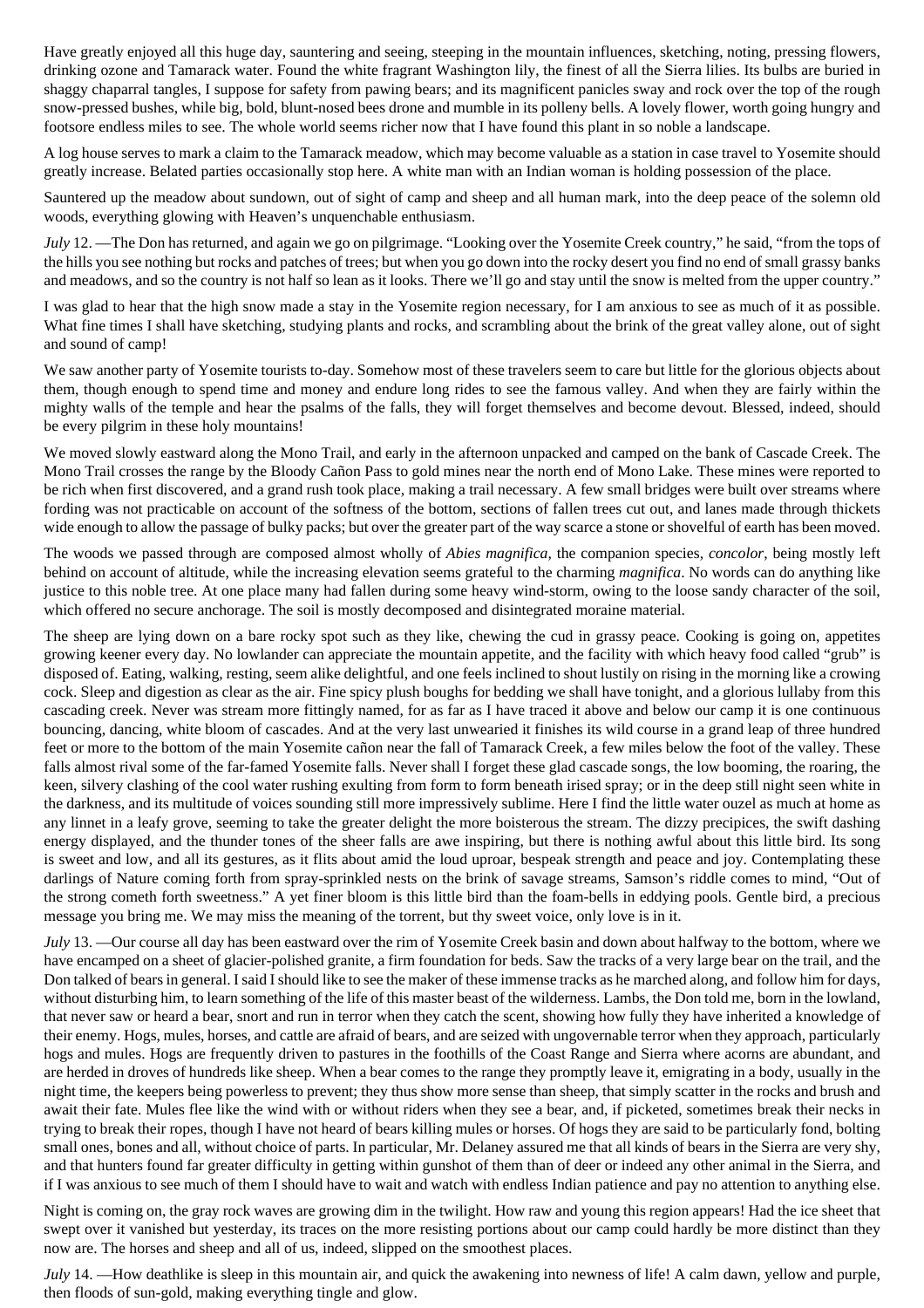In an hour or two we came to Yosemite Creek, the stream that makes the greatest of all the Yosemite falls. It is about forty feet wide at the Mono Trail crossing, and now about four feet in average depth, flowing about three miles an hour. The distance to the verge of the Yosemite wall, where it makes its tremendous plunge, is only about two miles from here. Calm, beautiful, and nearly silent, it glides with stately gestures, a dense growth of the slender two-leaved pine along its banks, and a fringe of willow, purple spirea, sedges, daisies, lilies, and columbines. Some of the sedges and willow boughs dip into the current, and just outside of the close ranks of trees there is a sunny flat of washed gravelly sand which seems to have been deposited by some ancient flood. It is covered with millions of erethrea, eriogonum, and oxytheca, with more flowers than leaves, forming an even growth, slightly dimpled and ruffled here and there by rosettes of *Spraguea umbellata*. Back of this flowery strip there is a wavy upsloping plain of solid granite, so smoothly ice-polished in many places that it glistens in the sun like glass. In shallow hollows there are patches of trees, mostly the rough form of the two-leaved pine, rather scrawny looking where there is little or no soil. Also a few junipers (*Juniperus occidentalis*), short and stout, with bright cinnamon-colored bark and gray foliage, standing alone mostly, on the sun-beaten pavement, safe from fire, clinging by slight joints, —a sturdy storm-enduring mountaineer of a tree, living on sunshine and snow, maintaining tough health on this diet for perhaps more than a thousand years.

Up towards the head of the basin I see groups of domes rising above the wave-like ridges, and some picturesque castellated masses, and dark strips and patches of silver fir, indicating deposits of fertile soil. Would that I could command the time to study them! What rich excursions one could make in this well-defined basin! Its glacial inscriptions and sculptures, how marvelous they seem, how noble the studies they offer! I tremble with excitement in the dawn of these glorious mountain sublimities, but I can only gaze and wonder, and, like a child, gather here and there a lily, half hoping I may be able to study and learn in years to come.

The drivers and dogs had a lively, laborious time getting the sheep across the creek, the second large stream thus far that they have been compelled to cross without a bridge; the first being the North Fork of the Merced near Bower Cave. Men and dogs, shouting and barking, drove the timid, water-fearing creatures in a close crowd against the bank, but not one of the flock would launch away. While thus jammed, the Don and the shepherd rushed through the frightened crowd to stampede those in front, but this would only cause a break backward, and away they would scamper through the stream-bank trees and scatter over the rocky pavement. Then with the aid of the dogs the runaways would again be gathered and made to face the stream, and again the compacted mass would break away, amid wild shouting and barking that might well have disturbed the stream itself and marred the music of its falls, to which visitors no doubt from all quarters of the globe were listening. "Hold them there! Now hold them there!" shouted the Don; "the front ranks will soon tire of the pressure, and be glad to take to the water, then all will jump in and cross in a hurry." But they did nothing of the kind; they only avoided the pressure by breaking back in scores and hundreds, leaving the beauty of the banks sadly trampled.

If only one could be got to cross over, all would make haste to follow; but that one could not be found. A lamb was caught, carried across, and tied to a bush on the opposite bank, where it cried piteously for its mother. But though greatly concerned, the mother only called it back. That play on maternal affection failed, and we began to fear that we should be forced to make a long roundabout drive and cross the wide-spread tributaries of the creek in succession. This would require several days, but it had its advantages, for I was eager to see the sources of so famous a stream. Don Quixote, however, determined that they must ford just here, and immediately began a sort of siege by cutting down slender pines on the bank and building a corral barely large enough to hold the flock when well pressed together. And as the stream would form one side of the corral he believed that they could easily be forced into the water.

In a few hours the inclosure was completed, and the silly animals were driven in and rammed hard against the brink of the ford. Then the Don, forcing a way through the compacted mass, pitched a few of the terrified unfortunates into the stream by main strength; but instead of crossing over, they swam about close to the bank, making desperate attempts to get back into the flock. Then a dozen or more were shoved off, and the Don, tall like a crane and a good natural wader, jumped in after them, seized a struggling wether, and dragged it to the opposite shore. But no sooner did he let it go than it jumped into the stream and swam back to its frightened companions in the corral, thus manifesting sheep-nature as unchangeable as gravitation. Pan with his pipes would have had no better luck, I fear. We were now pretty well baffled. The silly creatures would suffer any sort of death rather than cross that stream. Calling a council, the dripping Don declared that starvation was now the only likely scheme to try, and that we might as well camp here in comfort and let the besieged flock grow hungry and cool, and come to their senses, if they had any. In a few minutes after being thus let alone, an adventurer in the foremost rank plunged in and swam bravely to the farther shore. Then suddenly all rushed in pell-mell together, trampling one another under water, while we vainly tried to hold them back. The Don jumped into the thickest of the gasping, gurgling, drowning mass, and shoved them right and left as if each sheep was a piece of floating timber. The current also served to drift them apart; a long bent column was soon formed, and in a few minutes all were over and began baaing and feeding as if nothing out of the common had happened. That none were drowned seems wonderful. I fully expected that hundreds would gain the romantic fate of being swept into Yosemite over the highest waterfall in the world.

As the day was far spent, we camped a little way back from the ford, and let the dripping flock scatter and feed until sundown. The wool is dry now, and calm, cud-chewing peace has fallen on all the comfortable band, leaving no trace of the watery battle. I have seen fish driven out of the water with less ado than was made in driving these animals into it. Sheep brain must surely be poor stuff. Compare to-day's exhibition with the performances of deer swimming quietly across broad and rapid rivers, and from island to island in seas and lakes; or with dogs, or even with the squirrels that, as the story goes, cross the Mississippi River on selected chips, with tails for sails comfortably trimmed to the breeze. A sheep can hardly be called an animal; an entire flock is required to make one foolish individual.

# Chapter 5 The Yosemite

*July* 15. —Followed the Mono Trail up the eastern rim of the basin nearly to its summit, then turned off southward to a small shallow valley that extends to the edge of the Yosemite, which we reached about noon, and encamped. After luncheon I made haste to high ground, and from the top of the ridge on the west side of Indian Cañon gained the noblest view of the summit peaks I have ever yet enjoyed. Nearly all the upper basin of the Merced was displayed, with its sublime domes and cañons, dark upsweeping forests, and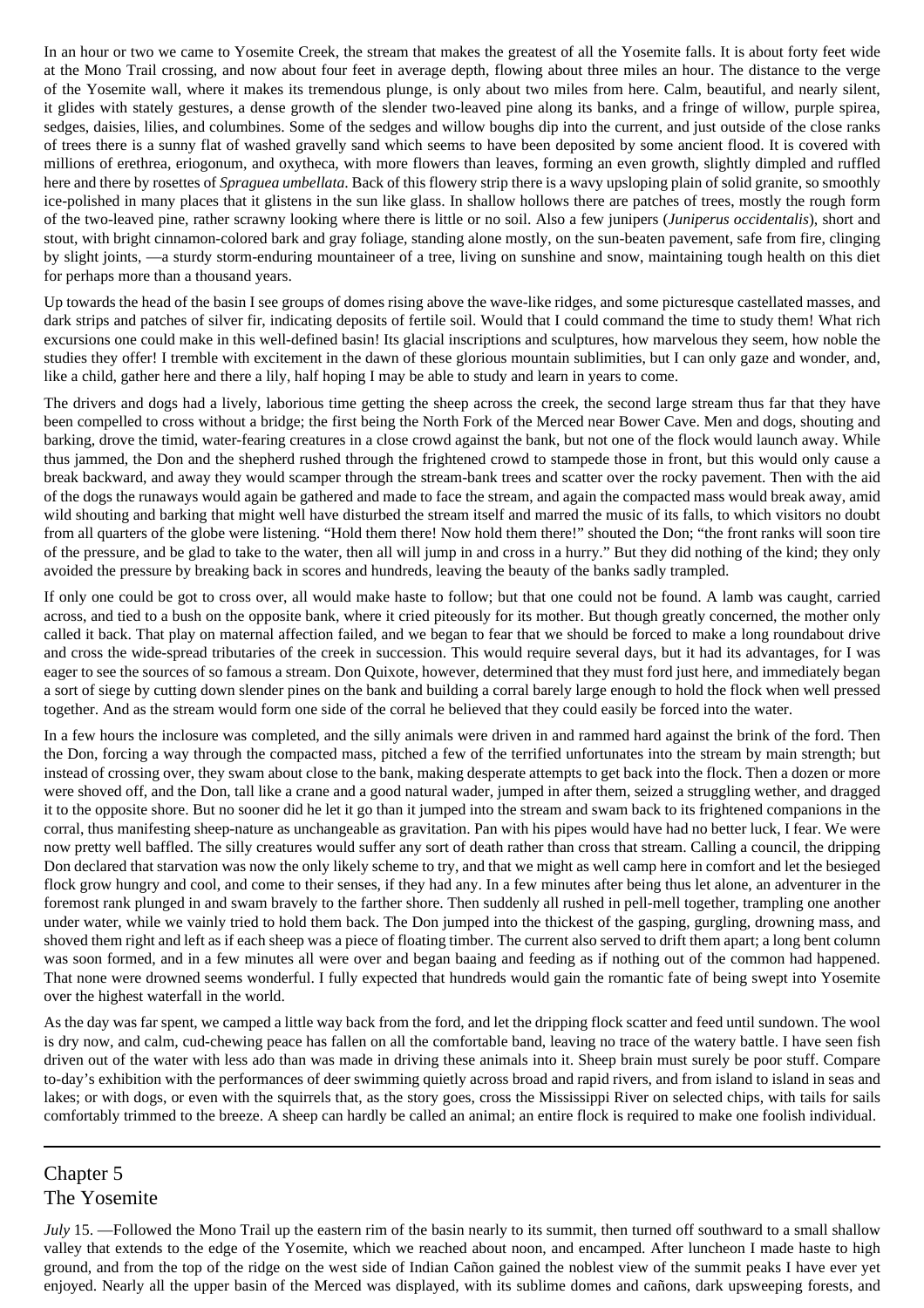glorious array of white peaks deep in the sky, every feature glowing, radiating beauty that pours into our flesh and bones like heat rays from fire. Sunshine over all; no breath of wind to stir the brooding calm. Never before had I seen so glorious a landscape, so boundless an affluence of sublime mountain beauty. The most extravagant description I might give of this view to any one who has not seen similar landscapes with his own eyes would not so much as hint its grandeur and the spiritual glow that covered it. I shouted and gesticulated in a wild burst of ecstasy, much to the astonishment of St. Bernard Carlo, who came running up to me, manifesting in his intelligent eyes a puzzled concern that was very ludicrous, which had the effect of bringing me to my senses. A brown bear, too, it would seem, had been a spectator of the show I had made of myself, for I had gone but a few yards when I started one from a thicket of brush. He evidently considered me dangerous, for he ran away very fast, tumbling over the tops of the tangled manzanita bushes in his haste. Carlo drew back, with his ears depressed as if afraid, and kept looking me in the face, as if expecting me to pursue and shoot, for he had seen many a bear battle in his day.

Following the ridge which made a gradual descent to the south, I came at length to the brow of that massive cliff that stands between Indian Cañon and Yosemite Falls, and here the far-famed valley came suddenly into view throughout almost its whole extent. The noble walls—sculptured into endless variety of domes and gables, spires and battlements and plain mural precipices—all a-tremble with the thunder tones of the falling water. The level bottom seemed to be dressed like a garden, —sunny meadows here and there, and groves of pine and oak; the river of Mercy sweeping in majesty through the midst of them and flashing back the sunbeams. The great Tissiack, or Half-Dome, rising at the upper end of the valley to a height of nearly a mile, is nobly proportioned and life-like, the most impressive of all the rocks, holding the eye in devout admiration, calling it back again and again from falls or meadows, or even the mountains beyond, —marvelous cliffs, marvelous in sheer dizzy depth and sculpture, types of endurance. Thousands of years have they stood in the sky exposed to rain, snow, frost, earthquake and avalanche, yet they still wear the bloom of youth.

I rambled along the valley rim to the westward; most of it is rounded off on the very brink, so that it is not easy to find places where one may look clear down the face of the wall to the bottom. When such places were found, and I had cautiously set my feet and drawn my body erect, I could not help fearing a little that the rock might split off and let me down, and what a down—more than three thousand feet. Still my limbs did not tremble, nor did I feel the least uncertainty as to the reliance to be placed on them. My only fear was that a flake of the granite, which in some places showed joints more or less open and running parallel with the face of the cliff, might give way. After withdrawing from such places, excited with the view I had got, I would say to myself, "Now don't go out on the verge again." But in the face of Yosemite scenery cautious remonstrance is vain; under its spell one's body seems to go where it likes with a will over which we seem to have scarce any control.

After a mile or so of this memorable cliff work I approached Yosemite Creek, admiring its easy, graceful, confident gestures as it comes bravely forward in its narrow channel, singing the last of its mountain songs on its way to its fate—a few rods more over the shining granite, then down half a mile in snowy foam to another world, to be lost in the Merced, where climate, vegetation, inhabitants, all are different. Emerging from its last gorge, it glides in wide lace-like rapids down a smooth incline into a pool where it seems to rest and compose its gray, agitated waters before taking the grand plunge, then slowly slipping over the lip of the pool basin, it descends another glossy slope with rapidly accelerated speed to the brink of the tremendous cliff, and with sublime, fateful confidence springs out free in the air.

I took off my shoes and stockings and worked my way cautiously down alongside the rushing flood, keeping my feet and hands pressed firmly on the polished rock. The booming, roaring water, rushing past close to my head, was very exciting. I had expected that the sloping apron would terminate with the perpendicular wall of the valley, and that from the foot of it, where it is less steeply inclined, I should be able to lean far enough out to see the forms and behavior of the fall all the way down to the bottom. But I found that there was yet another small brow over which I could not see, and which appeared to be too steep for mortal feet. Scanning it keenly, I discovered a narrow shelf about three inches wide on the very brink, just wide enough for a rest for one's heels. But there seemed to be no way of reaching it over so steep a brow. At length, after careful scrutiny of the surface, I found an irregular edge of a flake of the rock some distance back from the margin of the torrent. If I was to get down to the brink at all that rough edge, which might offer slight finger holds, was the only way. But the slope beside it looked dangerously smooth and steep, and the swift roaring flood beneath, overhead, and beside me was very nerve-trying. I therefore concluded not to venture farther, but did nevertheless. Tufts of artemisia were growing in clefts of the rock near by, and I filled my mouth with the bitter leaves, hoping they might help to prevent giddiness. Then, with a caution not known in ordinary circumstances, I crept down safely to the little ledge, got my heels well planted on it, then shuffled in a horizontal direction twenty or thirty feet until close to the outplunging current, which, by the time it had descended thus far, was already white. Here I obtained a perfectly free view down into the heart of the snowy, chanting throng of comet-like streamers, into which the body of the fall soon separates.

While perched on that narrow niche I was not distinctly conscious of danger. The tremendous grandeur of the fall in form and sound and motion, acting at close range, smothered the sense of fear, and in such places one's body takes keen care for safety on its own account. How long I remained down there, or how I returned, I can hardly tell. Anyhow I had a glorious time, and got back to camp about dark, enjoying triumphant exhilaration soon followed by dull weariness. Hereafter I'll try to keep from such extravagant, nerve-straining places. Yet such a day is well worth venturing for. My first view of the High Sierra, first view looking down into Yosemite, the death song of Yosemite Creek, and its flight over the vast cliff, each one of these is of itself enough for a great life-long landscape fortune—a most memorable day of days—enjoyment enough to kill if that were possible.

*July* 16. —My enjoyments yesterday afternoon, especially at the head of the fall, were too great for good sleep. Kept starting up last night in a nervous tremor, half awake, fancying that the foundation of the mountain we were camped on had given way and was falling into Yosemite Valley. In vain I roused myself to make a new beginning for sound sleep. The nerve strain had been too great, and again and again I dreamed I was rushing through the air above a glorious avalanche of water and rocks. One time, springing to my feet, I said, "This time it is real—all must die, and where could mountaineer find a more glorious death!"

Left camp soon after sunrise for an all day ramble eastward. Crossed the head of Indian Basin, forested with *Abies magnifica*, underbrush mostly *Ceanothus cordulatus* and manzanita, a mixture not easily trampled over or penetrated, for the ceanothus is thorny and grows in dense snow-pressed masses, and the manzanita has exceedingly crooked, stubborn branches. From the head of the cañon continued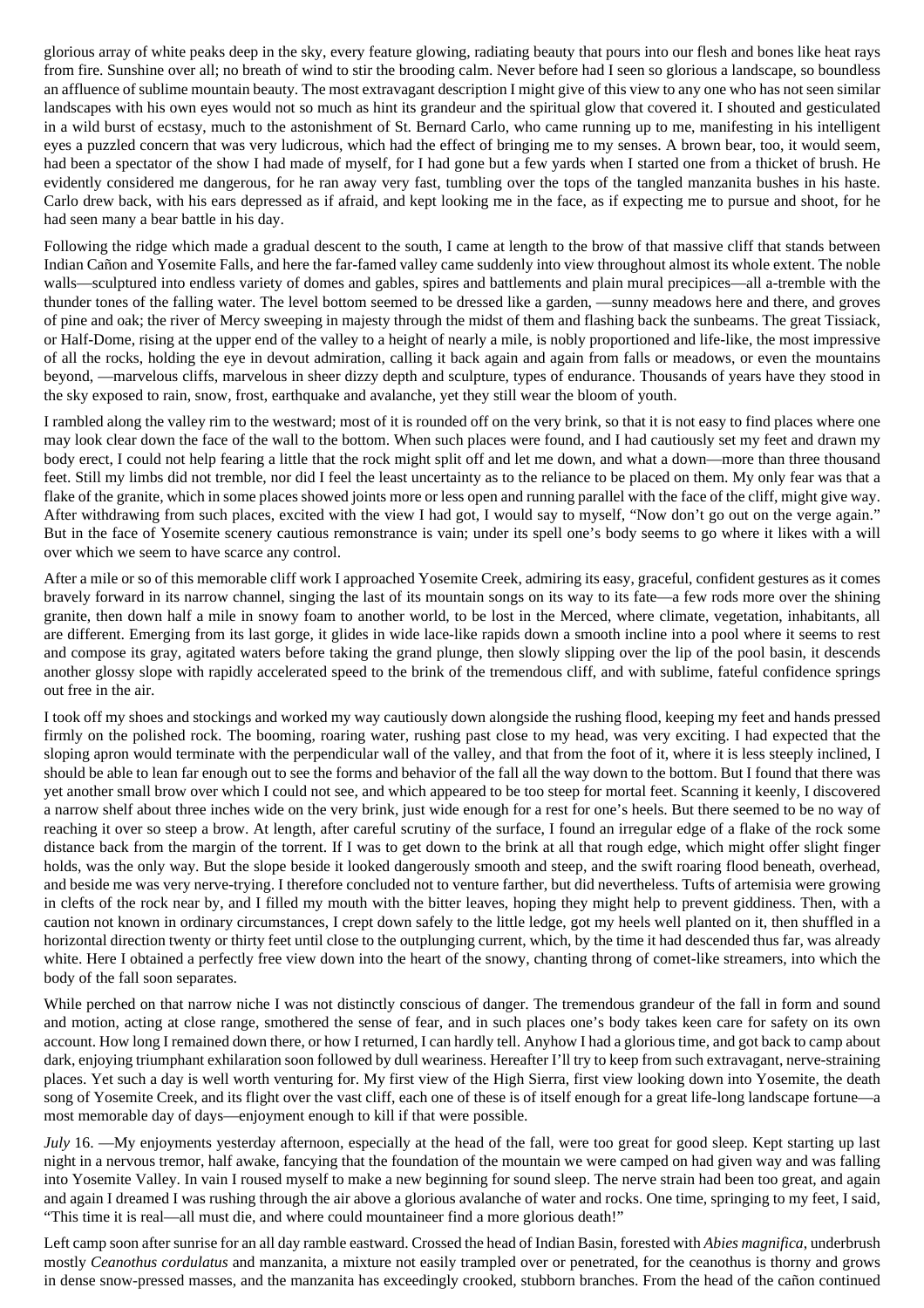on past North Dome into the basin of Dome or Porcupine Creek. Here are many fine meadows imbedded in the woods, gay with *Lilium parvum* and its companions; the elevation, about eight thousand feet, seems to be best suited for it—saw specimens that were a foot or two higher than my head. Had more magnificent views of the upper mountains, and of the great South Dome, said to be the grandest rock in the world. Well it may be, since it is of such noble dimensions and sculpture. A wonderfully impressive monument, its lines exquisite in fineness, and though sublime in size, is finished like the finest work of art, and seems to be alive.

*July* 17. —A new camp was made today in a magnificent silver fir grove at the head of a small stream that flows into Yosemite by way of Indian Cañon. Here we intend to stay several weeks, —a fine location from which to make excursions about the great valley and its fountains. Glorious days I'll have sketching, pressing plants, studying the wonderful topography, and the wild animals, our happy fellow mortals and neighbors. But the vast mountains in the distance, shall I ever know them, shall I be allowed to enter into their midst and dwell with them?

We were pelted about noon by a short, heavy rain-storm, sublime thunder reverberating among the mountains and cañons, —some strokes near, crashing, ringing in the tense crisp air with startling keenness, while the distant peaks loomed gloriously through the cloud fringes and sheets of rain. Now the storm is past, and the fresh washed air is full of the essences of the flower gardens and groves. Winter storms in Yosemite must be glorious. May I see them!

Have got my bed made in our new camp, —plushy, sumptuous, and deliciously fragrant, most of it *magnifica* fir plumes, of course, with a variety of sweet flowers in the pillow. Hope to sleep to-night without tottering nerve-dreams. Watched a deer eating ceanothus leaves and twigs.

*July* 18. —Slept pretty well; the valley walls did not seem to fall, though I still fancied myself at the brink, alongside the white, plunging flood, especially when half asleep. Strange the danger of that adventure should be more troublesome now that I am in the bosom of the peaceful woods, a mile or more from the fall, than it was while I was on the brink of it.

Bears seem to be common here, judging by their tracks. About noon we had another rain-storm with keen startling thunder, the metallic, ringing, clashing, clanging notes gradually fading into low bass rolling and muttering in the distance. For a few minutes the rain came in a grand torrent like a waterfall, then hail; some of the hailstones an inch in diameter, hard, icy, and irregular in form, like those oftentimes seen in Wisconsin. Carlo watched them with intelligent astonishment as they came pelting and thrashing through the quivering branches of the trees. The cloud scenery sublime. Afternoon calm, sunful, and clear, with delicious freshness and fragrance from the firs and flowers and steaming ground.

*July* 19. —Watching the daybreak and sunrise. The pale rose and purple sky changing softly to daffodil yellow and white, sunbeams pouring through the passes between the peaks and over the Yosemite domes, making their edges burn; the silver firs in the middle ground catching the glow on their spiry tops, and our camp grove fills and thrills with the glorious light. Everything awakening alert and joyful; the birds begin to stir and innumerable insect people. Deer quietly withdraw into leafy hiding-places in the chaparral; the dew vanishes, flowers spread their petals, every pulse beats high, every life cell rejoices, the very rocks seem to thrill with life. The whole landscape glows like a human face in a glory of enthusiasm, and the blue sky, pale around the horizon, bends peacefully down over all like one vast flower.

About noon, as usual, big bossy cumuli began to grow above the forest, and the rain storm pouring from them is the most imposing I have yet seen. The silvery zigzag lightning lances are longer than usual, and the thunder gloriously impressive, keen, crashing, intensely concentrated, speaking with such tremendous energy it would seem that an entire mountain is being shattered at every stroke, but probably only a few trees are being shattered, many of which I have seen on my walks hereabouts strewing the ground. At last the clear ringing strokes are succeeded by deep low tones that grow gradually fainter as they roll afar into the recesses of the echoing mountains, where they seem to be welcomed home. Then another and another peal, or rather crashing, splintering stroke, follows in quick succession, perchance splitting some giant pine or fir from top to bottom into long rails and slivers, and scattering them to all points of the compass. Now comes the rain, with corresponding extravagant grandeur, covering the ground high and low with a sheet of flowing water, a transparent film fitted like a skin upon the rugged anatomy of the landscape, making the rocks glitter and glow, gathering in the ravines, flooding the



## *Thunder-storm over Yosemite*

streams, and making them shout and boom in reply to the thunder.

How interesting to trace the history of a single raindrop! It is not long, geologically speaking, as we have seen, since the first raindrops fell on the newborn leafless Sierra landscapes. How different the lot of these falling now! Happy the showers that fall on so fair a wilderness, —scarce a single drop can fail to find a beautiful spot, —on the tops of the peaks, on the shining glacier pavements, on the great smooth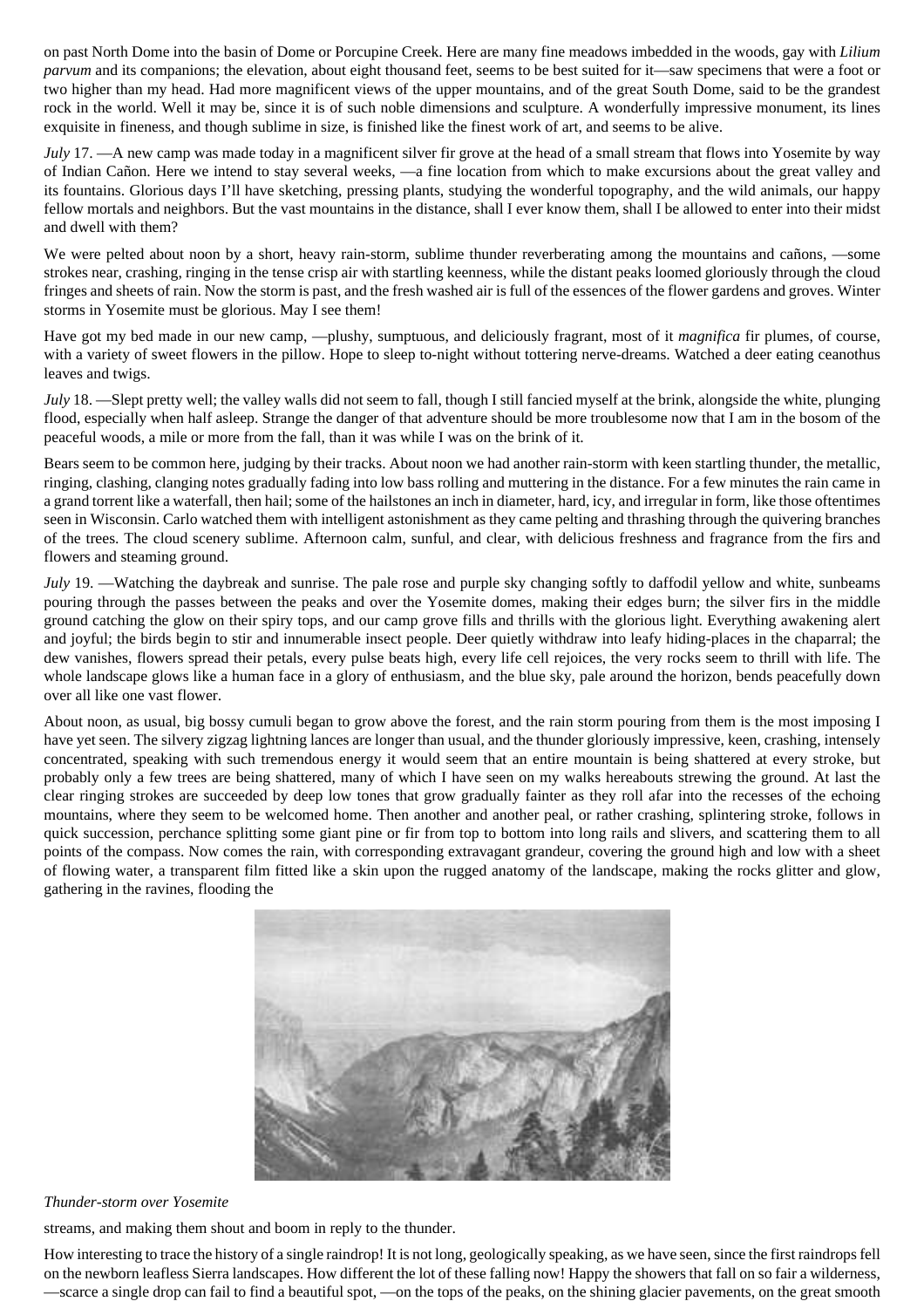domes, on forests and gardens and brushy moraines, plashing, glinting, pattering, laving. Some go to the high snowy fountains to swell their well-saved stores; some into the lakes, washing the mountain windows, patting their smooth glassy levels, making dimples and bubbles and spray; some into the water-falls and cascades, as if eager to join in their dance and song and beat their foam yet finer; good luck and good work for the happy mountain raindrops, each one of them a high waterfall in itself, descending from the cliffs and hollows of the clouds to the cliffs and hollows of the rocks, out of the sky-thunder into the thunder of the falling rivers. Some, falling on meadows and bogs, creep silently out of sight to the grass roots, hiding softly as in a nest, slipping, oozing hither, thither, seeking and finding their appointed work. Some, descending through the spires of the woods, sift spray through the shining needles, whispering peace and good cheer to each one of them. Some drops with happy aim glint on the sides of crystals, —quartz, hornblende, garnet, zircon, tourmaline, feldspar, —patter on grains of gold and heavy way-worn nuggets; some, with blunt plap-plap and low bass drumming, fall on the broad leaves of veratrum, saxifrage, cypripedium. Some happy drops fall straight into the cups of flowers, kissing the lips of lilies. How far they have to go, how many cups to fill, great and small, cells too small to be seen, cups holding half a drop as well as lake basins between the hills, each replenished with equal care, every drop in all the blessed throng a silvery newborn star with lake and river, garden and grove, valley and mountain, all that the landscape holds reflected in its crystal depths, God's messenger, angel of love sent on its way with majesty and pomp and display of power that make man's greatest shows ridiculous.

Now the storm is over, the sky is clear, the last rolling thunder-wave is spent on the peaks, and where are the raindrops now—what has become of all the shining throng? In winged vapor rising some are already hastening back to the sky, some have gone into the plants, creeping through invisible doors into the round rooms of cells, some are locked in crystals of ice, some in rock crystals, some in porous moraines to keep their small springs flowing, some have gone journeying on in the rivers to join the larger raindrop of the ocean. From form to form, beauty to beauty, ever changing, never resting, all are speeding on with love's enthusiasm, singing with the stars the eternal song of creation.

*July* 20. —Fine calm morning; air tense and clear; not the slightest breeze astir; everything shining, the rocks with wet crystals, the plants with dew, each receiving its portion of irised dewdrops and sunshine like living creatures getting their breakfast, their dew manna coming down from the starry sky like swarms of smaller stars. How wondrous fine are the particles in showers of dew, thousands required for a single drop, growing in the dark as silently as the grass! What pains are taken to keep this wilderness in health, —showers of snow, showers of rain, showers of dew, floods of light, floods of invisible vapor, clouds, winds, all sorts of weather, interaction of plant on plant, animal on animal, etc., beyond thought! How fine Nature's methods! How deeply with beauty is beauty overlaid! the ground covered with crystals, the crystals with mosses and lichens and low-spreading grasses and flowers, these with larger plants leaf over leaf with ever-changing color and form, the broad palms of the firs outspread over these, the azure dome over all like a bell-flower, and star above star.

Yonder stands the South Dome, its crown high above our camp, though its base is four thousand feet below us; a most noble rock, it seems full of thought, clothed with living light, no sense of dead stone about it, all spiritualized, neither heavy looking nor light, steadfast in serene strength like a god.

Our shepherd is a queer character and hard to place in this wilderness. His bed is a hollow made in red dry-rot punky dust beside a log which forms a portion of the south wall of the corral. Here he lies with his wonderful everlasting clothing on, wrapped in a red blanket, breathing not only the dust of the decayed wood but also that of the corral, as if determined to take ammoniacal snuff all night after chewing tobacco all day. Following the sheep he carries a heavy six-shooter swung from his belt on one side and his luncheon on the other. The ancient cloth in which the meat, fresh from the frying-pan, is tied serves as a filter through which the clear fat and gravy juices drip down on his right hip and leg in clustering stalactites. This oleaginous formation is soon broken up, however, and diffused and rubbed evenly into his scanty apparel, by sitting down, rolling over, crossing his legs while resting on logs, etc., making shirt and trousers water-tight and shiny. His trousers, in particular, have become so adhesive with the mixed fat and resin that pine needles, thin flakes and fibres of bark, hair, mica scales and minute grains of quartz, hornblende, etc., feathers, seed wings, moth and butterfly wings, legs and antenn of innumerable insects, or even whole insects such as the small beetles, moths and mosquitoes, with flower petals, pollen dust and indeed bits of all plants, animals, and minerals of the region adhere to them and are safely imbedded, so that though far from being a naturalist he collects fragmentary specimens of everything and becomes richer than he knows. His specimens are kept passably fresh, too, by the purity of the air and the resiny bituminous beds into which they are pressed. Man is a microcosm, at least our shepherd is, or rather his trousers. These precious overalls are never taken off, and nobody knows how old they are, though one may guess by their thickness and concentric structure. Instead of wearing thin they wear thick, and in their stratification have no small geological significance.

Besides herding the sheep, Billy is the butcher, while I have agreed to wash the few iron and tin utensils and make the bread. Then, these small duties done, by the time the sun is fairly above the mountain-tops I am beyond the flock, free to rove and revel in the wilderness all the big immortal days.

Sketching on the North Dome. It commands views of nearly all the valley besides a few of the high mountains. I would fain draw everything in sight, —rock, tree, and leaf. But little can I do beyond mere outlines, —marks with meanings like words, readable only to myself, —yet I sharpen my pencils and work on as if others might possibly be benefited. Whether these picture sheets are to vanish like fallen leaves or go to friends like letters, matters not much; for little can they tell to those who have not themselves seen similar wildness, and like a language have learned it. No pain here, no dull empty hours, no fear of the past, no fear of the future. These blessed mountains are so compactly filled with God's beauty, no petty personal hope or experience has room to be. Drinking this champagne water is pure pleasure, so is breathing the living air, and every movement of limbs is pleasure, while the whole body seems to feel beauty when exposed to it as it feels the camp-fire or sunshine, entering not by the eyes alone, but equally through all one's flesh like radiant heat, making a passionate ecstatic pleasure glow not explainable. One's body then seems homogeneous throughout, sound as a crystal.

Perched like a fly on this Yosemite dome, I gaze and sketch and bask, oftentimes settling down into dumb admiration without definite hope of ever learning much, yet with the longing, unresting effort that lies at the door of hope, humbly prostrate before the vast display of God's power, and eager to offer self-denial and renunciation with eternal toil to learn any lesson in the divine manuscript.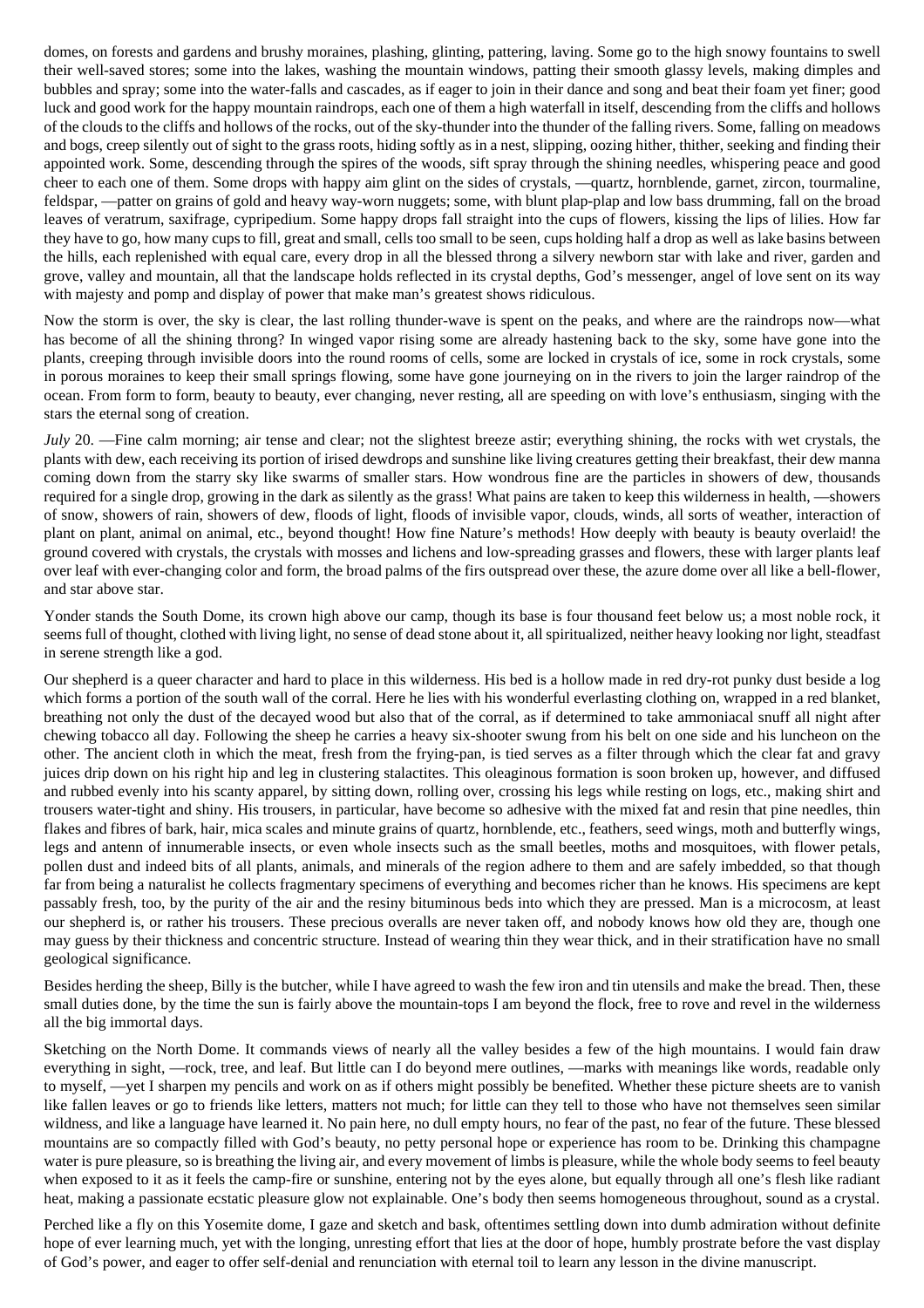It is easier to feel than to realize, or in any way explain Yosemite grandeur. The magnitudes of the rocks and trees and streams are so delicately harmonized they are mostly hidden. Sheer precipices three thousand feet high are fringed with tall trees growing close like grass on the brow of a lowland hill, and extending along the feet of these precipices a ribbon of meadow a mile wide and seven or eight long, that seems like a strip a farmer might mow in less than a day. Waterfalls, five hundred to one or two thousand feet high, are so subordinated to the mighty cliffs over which they pour that they seem like wisps of smoke, gentle as floating clouds, though their voices fill the valley and make the rocks tremble. The mountains, too, along the eastern sky, and the domes in front of them, and the succession of smooth rounded waves between, swelling higher, higher, with dark woods in their hollows, serene in massive exuberant bulk and beauty, tend yet more to hide the grandeur of the Yosemite temple and make it appear as a subdued subordinate feature of the vast harmonious landscape. Thus every attempt to appreciate any one feature is beaten down by the overwhelming influence of all the others. And, as if this were not enough, lo! in the sky arises another mountain range with topography as rugged and substantial-looking as the one beneath it—snowy peaks and domes and shadowy Yosemite valleys—another version of the snowy Sierra, a new creation heralded by a thunder-storm. How fiercely, devoutly wild is Nature in the midst of her beauty-loving tenderness!—painting lilies, watering them, caressing them with gentle hand, going from flower to flower like a gardener while building rock mountains and cloud mountains full of lightning and rain. Gladly we run for shelter beneath an overhanging cliff and examine the reassuring ferns and mosses, gentle love tokens growing in cracks and chinks. Daisies, too, and ivesias, confiding wild children of light, too small to fear. To these one's heart goes home, and the voices of the storm become gentle. Now the sun breaks forth and fragrant steam arises. The birds are out singing on the edges of the groves. The west is flaming in gold and purple, ready for the ceremony of the sunset, and back I go to camp with my notes and pictures, the best of them printed in my mind as dreams. A fruitful day, without measured beginning or ending. A terrestrial eternity. A gift of good God.

Wrote to my mother and a few friends, mountain hints to each. They seem as near as if within voice-reach or touch. The deeper the solitude the less the sense of loneliness, and the nearer our friends. Now bread and tea, fir bed and good-night to Carlo, a look at the sky lilies, and death sleep until the dawn of another Sierra to-morrow.

*July* 21. —Sketching on the Dome, —no rain; clouds at noon about quarter filled the sky, casting shadows with fine effect on the white mountains at the heads of the streams, and a soothing cover over the gardens during the warm hours.

Saw a common house fly and a grasshopper and a brown bear. The fly and grasshopper paid me a merry visit on the top of the Dome, and I paid a visit to the bear in the middle of a small garden meadow between the Dome and the camp where he was standing alert among the flowers as if willing to be seen to advantage. I had not gone more than half a mile from camp this morning, when Carlo, who was trotting on a few yards ahead of me, came to a sudden, cautious standstill. Down went tail and ears, and forward went his knowing nose, while he seemed to be saying "Ha, what's this? A bear, I guess," Then a cautious advance of a few steps, setting his feet down softly like a hunting cat, and questioning the air as to the scent he had caught until all doubt vanished. Then he came back to me, looked me in the face, and with his speaking eyes reported a bear near by; then led on softly, careful, like an experienced hunter, not to make the slightest noise, and frequently looking back as if whispering "Yes, it's a bear, come and I'll show you." Presently we came to where the sunbeams were streaming through between the purple shafts of the firs, which showed that we were nearing an open spot, and here Carlo came behind me, evidently sure that the bear was very near. So I crept to a low ridge of moraine boulders on the edge of a narrow garden meadow, and in this meadow I felt pretty sure the bear must be. I was anxious to get a good look at the sturdy mountaineer without alarming him; so drawing myself up noiselessly back of one of the largest of the trees I peered past its bulging buttresses, exposing only a part of my head, and there stood neighbor Bruin within a stone's throw, his hips covered by tall grass and flowers, and his front feet on the trunk of a fir that had fallen out into the meadow, which raised his head so high that he seemed to be standing erect. He had not yet seen me, but was looking and listening attentively, showing that in some way he was aware of our approach. I watched his gestures and tried to make the most of my opportunity to learn what I could about him, fearing he would catch sight of me and run away. For I had been told that this sort of bear, the cinnamon, always ran from his bad brother man, never showing fight unless wounded or in defense of young. He made a telling picture standing alert in the sunny forest garden. How well he played his part, harmonizing in bulk and color and shaggy hair with the trunks of the trees and lush vegetation, as natural a feature as any other in the landscape. After examining at leisure, noting the sharp muzzle thrust inquiringly forward, the long shaggy hair on his broad chest, the stiff erect ears nearly buried in hair, and the slow heavy way he moved his head, I thought I should like to see his gait in running, so I made a sudden rush at him, shouting and swinging my hat to frighten him, expecting to see him make haste to get away. But to my dismay he did not run or show any sign of running. On the contrary, he stood his ground ready to fight and defend himself, lowered his head, thrust it forward, and looked sharply and fiercely at me. Then I suddenly began to fear that upon me would fall the work of running; but I was afraid to run, and therefore, like the bear, held my ground. We stood staring at each other in solemn silence within a dozen yards or thereabouts, while I fervently hoped that the power of the human eye over wild beasts would prove as great as it is said to be. How long our awfully strenuous interview lasted, I don't know; but at length in the slow fullness of time he pulled his huge paws down off the log, and with magnificent deliberation turned and walked leisurely up the meadow, stopping frequently to look back over his shoulder to see whether I was pursuing him, then moving on again, evidently neither fearing me very much nor trusting me. He was probably about five hundred pounds in weight, a broad rusty bundle of ungovernable wildness, a happy fellow whose lines have fallen in pleasant places. The flowery glade in which I saw him so well, framed like a picture, is one of the best of all I have yet discovered, a conservatory of Nature's precious plant people. Tall lilies were swinging their bells over that bear's back, with geraniums, larkspurs, columbines, and daisies brushing against his sides. A place for angels, one would say, instead of bears.

In the great cañons Bruin reigns supreme. Happy fellow, whom no famine can reach while one of his thousand kinds of food is spared him. His bread is sure at all seasons, ranged on the mountain shelves like stores in a pantry. From one to the other, up or down he climbs, tasting and enjoying each in turn in different climates, as if he had journeyed thousands of miles to other countries north or south to enjoy their varied productions. I should like to know my hairy brothers better, —though after this particular Yosemite bear, my very neighbor, had sauntered out of sight this morning, I reluctantly went back to camp for the Don's rifle to shoot him, if necessary, in defense of the flock. Fortunately I couldn't find him, and after tracking him a mile or two towards Mt. Hoffman I bade him Godspeed and gladly returned to my work on the Yosemite dome.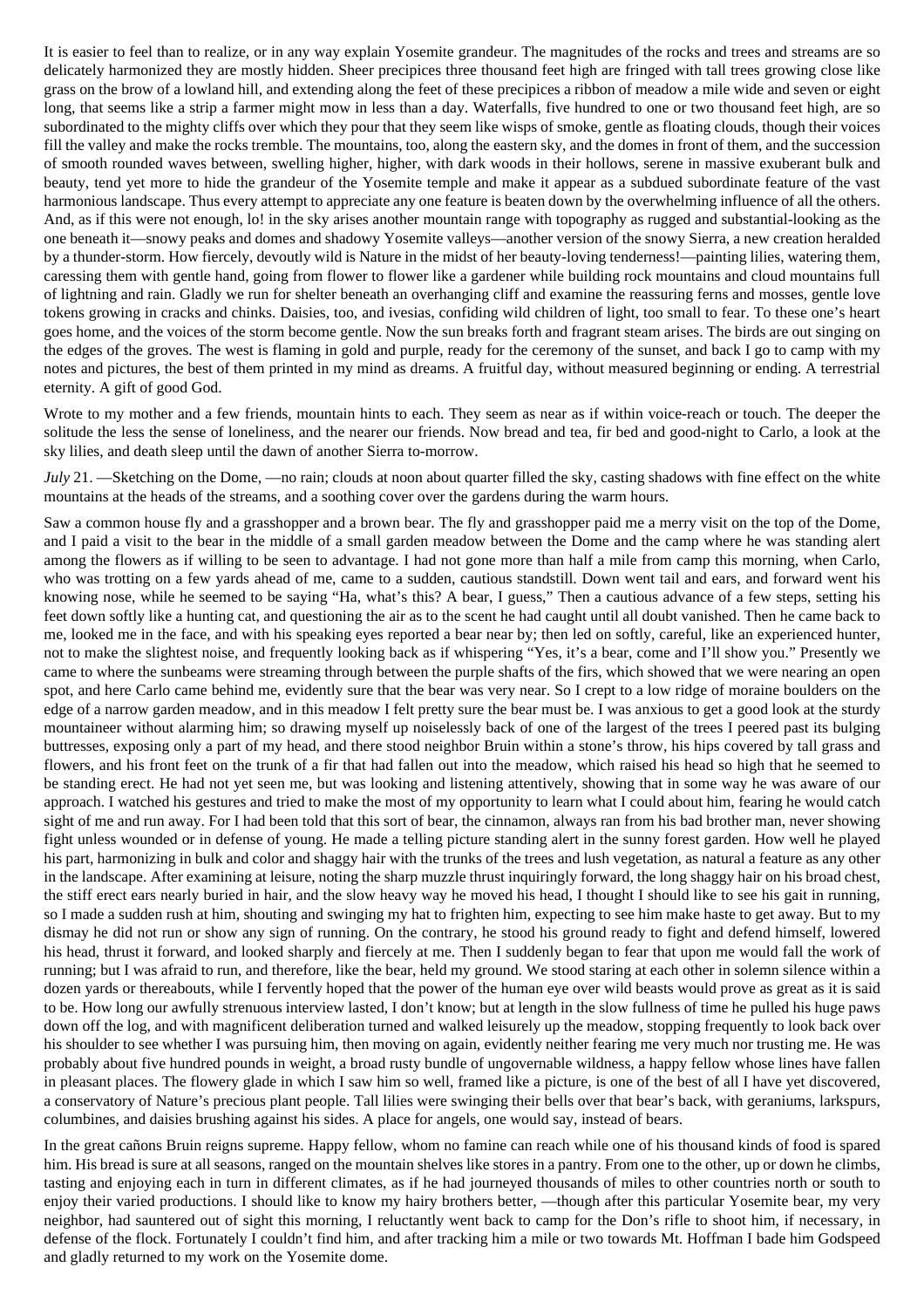The house fly also seemed at home and buzzed about me as I sat sketching, and enjoying my bear interview now it was over. I wonder what draws house flies so far up the mountains, heavy, gross feeders as they are, sensitive to cold, and fond of domestic ease. How have they been distributed from continent to continent, across seas and deserts and mountain chains, usually so influential in determining boundaries of species both of plants and animals. Beetles and butterflies are sometimes restricted to small areas. Each mountain in a range, and even the different zones of a mountain, may have its own peculiar species. But the house fly seems to be everywhere. I wonder if any island in mid-ocean is flyless. The bluebottle is abundant in these Yosemite woods, ever ready with his marvelous store of eggs to make all dead flesh fly. Bumblebees are here, and are well fed on boundless stores of nectar and pollen. The honeybee, though abundant in the foothills, has not yet got so high. It is only a few years since the first swarm was brought to California.

A queer fellow and a jolly fellow is the grasshopper. Up the mountains he comes on excursions, how high I don't know, but at least as far and high as Yosemite tourists. I was much interested with the hearty enjoyment of the one that danced and sang for me on the Dome this afternoon. He seemed brimful of glad, hilarious energy, manifested by springing into the air to a height of twenty or thirty feet, then diving and springing up again and making a sharp musical rattle just as the lowest point in the descent was reached. Up and down a dozen times or so he danced and sang, then alighted to rest, then up and at it again. The curves he described in the air in diving and rattling resembled those made by cords hanging loosely and attached at the same height



#### *Track of Singing Dancing Grasshopper in the Air over North Dome*

at the ends, the loops nearly covering each other. Braver, heartier, keener, care-free enjoyment of life I have never seen or heard in any creature, great or small. The life of this comic redlegs, the mountain's merriest child, seems to be made up of pure, condensed gayety. The Douglas squirrel is the only living creature that I can compare him with in exuberant, rollicking, irrepressible jollity. Wonderful that these sublime mountains are so loudly cheered and brightened by a creature so queer. Nature in him seems to be snapping her fingers in the face of all earthy dejection and melancholy with a boyish hip-hip-hurrah. How the sound is made I do not understand. When he was on the ground he made not the slightest noise, nor when he was simply flying from place to place, but only when diving in curves, the motion seeming to be required for the sound; for the more vigorous the diving the more energetic the corresponding outbursts of jolly rattling. I tried to observe him closely while he was resting in the intervals of his performances; but he would not allow a near approach, always getting his jumping legs ready to spring for immediate flight, and keeping his eyes on me. A fine sermon the little fellow danced for me on the Dome, a likely place to look for sermons in stones, but not for grasshopper sermons. A large and imposing pulpit for so small a preacher. No danger of weakness in the knees of the world while Nature can spring such a rattle as this. Even the bear did not express for me the mountain's wild health and strength and happiness so tellingly as did this comical little hopper. No cloud of care in his day, no winter of discontent in sight. To him every day is a holiday; and when at length his sun sets, I fancy he will cuddle down on the forest floor and die like the leaves and flowers, and like them leave no unsightly remains calling for burial.

Sundown, and I must to camp. Goodnight, friends three, —brown bear, rugged boulder of energy in groves and gardens fair as Eden; restless fussy fly with gauzy wings stirring the air around all the world; and grasshopper, crisp electric spark of joy enlivening the massy sublimity of the mountains like the laugh of a child. Thank you, thank you all three for your quickening company. Heaven guide every wing and leg. Good-night, friends three, good-night.

*July* 22. —A fine specimen of the blacktailed deer went bounding past camp this morning. A buck with wide spread of antlers, showing admirable vigor and grace. Wonderful the beauty, strength, and graceful movements of animals in wildernesses, cared for by Nature only, when our experience with domestic animals would lead us to fear that all the so-called neglected wild beasts would degenerate. Yet the upshot of Nature's method of breeding and teaching seems to lead to excellence of every sort. Deer, like all wild animals, are as clean as plants. The beauties of their gestures and attitudes, alert or in repose, surprise yet more than their bounding exuberant strength. Every movement and posture is graceful, the very poetry of manners and motion. Mother Nature is too often spoken of as in reality no mother at all. Yet how wisely, sternly, tenderly she loves and looks after her children in all sorts of weather and wildernesses. The more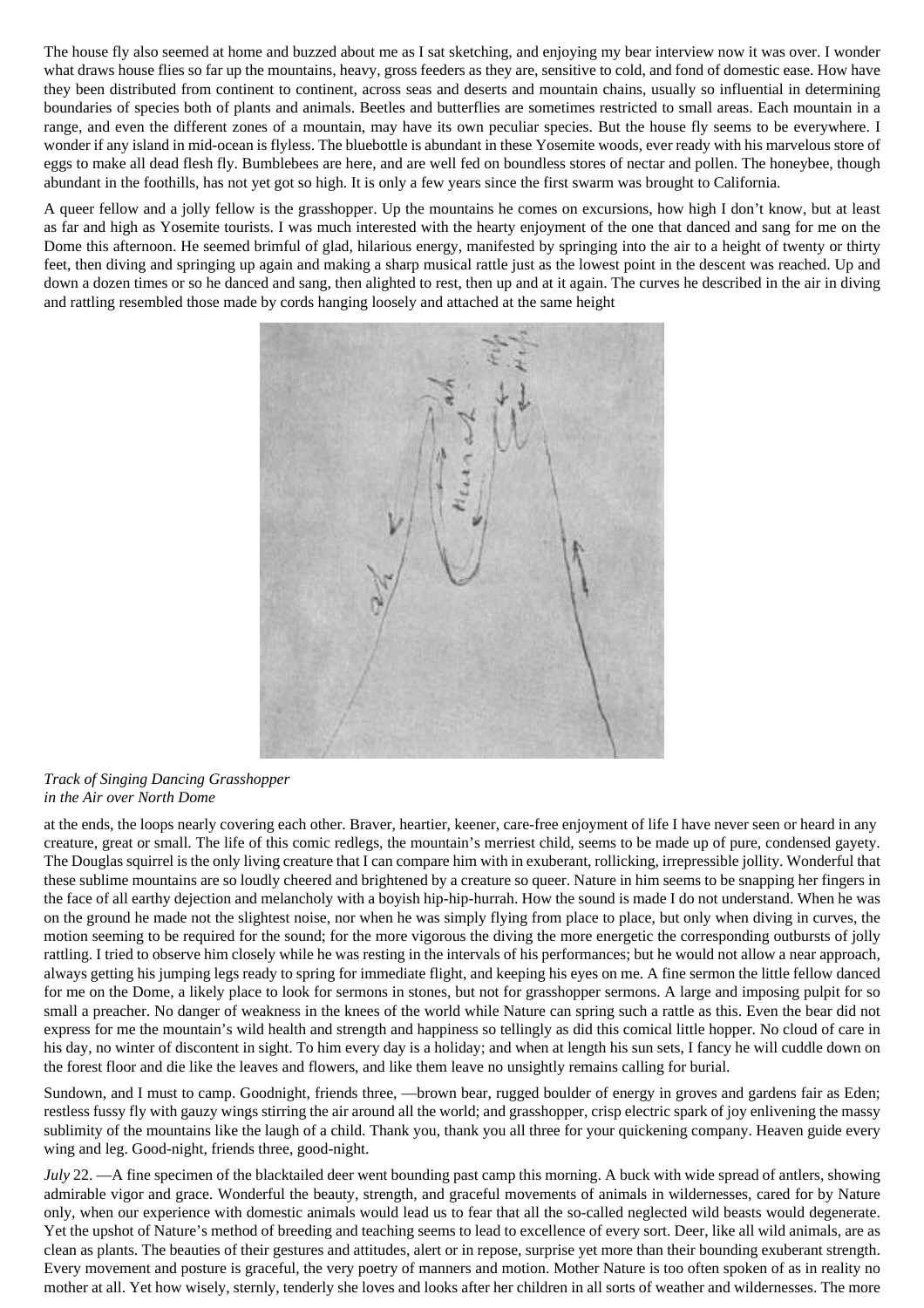I see of deer the more I admire them as mountaineers. They make their way into the heart of the roughest solitudes with smooth reserve of strength, through dense belts of brush and forest encumbered with fallen trees and boulder piles, across cañons, roaring streams, and snow-fields, ever showing forth beauty and courage. Over nearly all the continent the deer find homes. In the Florida savannas and hummocks, in the Canada woods, in the far north, roaming over mossy tundras, swimming lakes and rivers and arms of the sea from island to island washed with waves, or climbing rocky mountains, everywhere healthy and able, adding beauty to every landscape, —a truly admirable creature and great credit to Nature.

Have been sketching a silver fir that stands on a granite ridge a few hundred yards



# *Mt. Clark. Top of S. Dome. Mt. Starr King Abies magnifica*

to the eastward of camp, —a fine tree with a particular snow-storm story to tell. It is about one hundred feet high, growing on bare rock, thrusting its roots into a weathered joint less than an inch wide, and bulging out to form a base to bear its weight. The storm came from the north while it was young and broke it down nearly to the ground, as is shown by the old, dead, weather-beaten top leaning out from the living trunk built up from a new shoot below the break. The annual rings of the trunk that have overgrown the dead sapling tell the year of the storm. Wonderful that a side branch forming a portion of one of the level collars that encircle the trunk of this species (*Abies magnifica*) should bend upward, grow erect, and take the place of the lost axis to form a new tree.

Many others, pines as well as firs, bear testimony to the crushing severity of this particular storm. Trees, some of them fifty to seventy-five feet high, were bent to the ground and buried like grass, whole groves vanishing as if the forest had been cleared away, leaving not a branch or needle visible until the spring thaw. Then the more elastic undamaged saplings rose again, aided by the wind, some reaching a nearly erect attitude, others remaining more or less bent, while those with broken backs endeavored to specialize a side branch below the break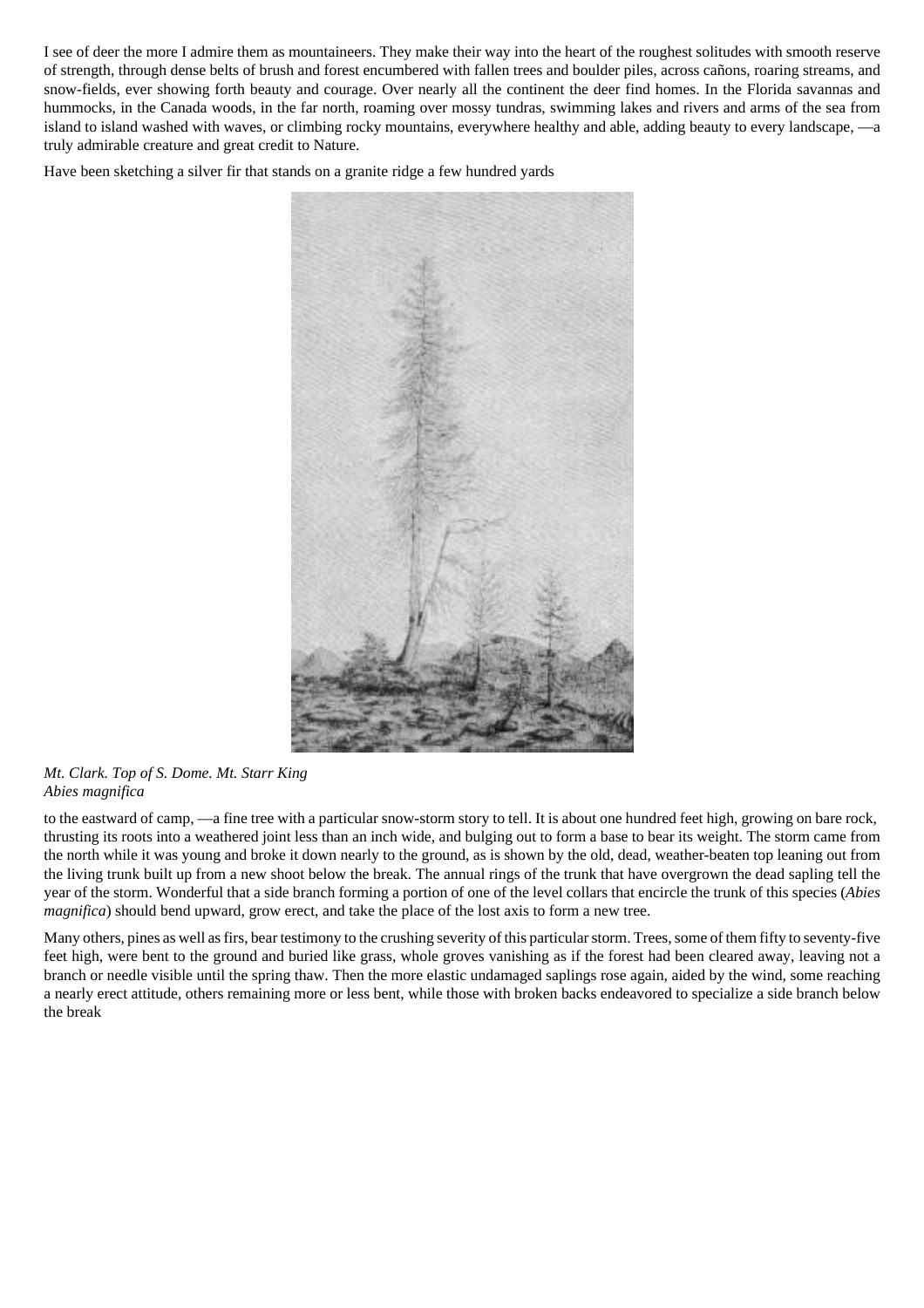*Illustrating Growth of New Pine from Branch below the Break of Axis of Snow-crushed Tree*

and make a leader of it to form a new axis of development. It is as if a man, whose back was broken or nearly so and who was compelled to go bent, should find a branch backbone sprouting straight up from below the break and should gradually develop new arms and shoulders and head, while the old damaged portion of his body died.

Grand white cloud mountains and domes created about noon as usual, ridges and ranges of endless variety, as if Nature dearly loved this sort of work, doing it again and again nearly every day with infinite industry, and producing beauty that never palls. A few zigzags of lightning, five minutes' shower, then a gradual wilting and clearing.

*July* 23. —Another midday cloudland, displaying power and beauty that one never wearies in beholding, but hopelessly unsketchable and untellable. What can poor mortals say about clouds? While a description of their huge glowing domes and ridges, shadowy gulfs and cañons, and feather-edged ravines is being tried, they vanish, leaving no visible ruins. Nevertheless, these fleeting sky mountains are as substantial and significant as the more lasting upheavals of granite beneath them. Both alike are built up and die, and in God's calendar difference of duration is nothing. We can only dream about them in wondering, worshiping admiration, happier than we dare tell even to friends who see farthest in sympathy, glad to know that not a crystal or vapor particle of them, hard or soft, is lost; that they sink and vanish only to rise again and again in higher and higher beauty. As to our own work, duty, influence, etc., concerning which so much fussy pother is made, it will not fail of its due effect, though, like a lichen on a stone, we keep silent.

*July* 24. —Clouds at noon occupying about half the sky gave half an hour of heavy rain to wash one of the cleanest landscapes in the world. How well it is washed! The sea is hardly less dusty than the ice-burnished pavements and ridges, domes and cañons, and summit peaks plashed with snow like waves with foam. How fresh the woods are and calm after the last films of clouds have been wiped from the sky! A few minutes ago every tree was excited, bowing to the roaring storm, waving, swirling, tossing their branches in glorious enthusiasm like worship. But though to the outer ear these trees are now silent, their songs never cease. Every hidden cell is throbbing with music and life, every fibre thrilling like harp strings, while incense is ever flowing from the balsam bells and leaves. No wonder the hills and groves were God's first temples, and the more they are cut down and hewn into cathedrals and churches, the farther off and dimmer seems the Lord himself. The same may be said of stone temples. Yonder, to the eastward of our camp grove, stands one of Nature's cathedrals, hewn from the living rock, almost conventional in form, about two thousand feet high, nobly adorned with spires and pinnacles, thrilling under floods of sunshine as if alive like a grove-temple, and well named "Cathedral Peak." Even Shepherd Billy turns at times to this wonderful mountain building, though apparently deaf to all stone sermons. Snow that refused to melt in fire would hardly be more wonderful than unchanging dullness in the rays of God's beauty. I have been trying to get him to walk to the brink of Yosemite for a view, offering to watch the sheep for a day, while he should enjoy what tourists come from all over the world to see. But though within a mile of the famous valley, he will not go to it even out of mere curiosity. "What," says he, "is Yosemite but a cañon—a lot of rocks—a hole in the ground—a place dangerous about falling into—a d—d good place to keep away from." "But think of the waterfalls, Billy—just think of that big stream we crossed the other day, falling half a mile through the air—think of that, and the sound it makes. You can hear it now like the roar of the sea." Thus I pressed Yosemite upon him like a missionary offering the gospel, but he would have none of it. "I should be afraid to look over so high a wall," he said. "It would make my head swim. There is nothing worth seeing anyway, only rocks, and I see plenty of them here. Tourists that spend their money to see rocks and falls are fools, that's all. You can't humbug me. I've been in this country too long for that." Such souls, I suppose, are asleep, or smothered and befogged beneath mean pleasures and cares.

*July* 25. —Another cloudland. Some clouds have an over-ripe decaying look, watery and bedraggled and drawn out into wind-torn shreds and patches, giving the sky a littered appearance; not so these Sierra summer midday clouds. All are beautiful with smooth definite outlines and curves like those of glacier-polished domes. They begin to grow about eleven o'clock, and seem so wonderfully near and clear from this high camp one is tempted to try to climb them and trace the streams that pour like cataracts from their shadowy fountains. The rain to which they give birth is often very heavy, a sort of waterfall as imposing as if pouring from rock mountains. Never in all my travels have I found anything more truly novel and interesting than these midday mountains of the sky, their fine tones of color, majestic visible growth, and everchanging scenery and general effects, though mostly as well let alone as far as description goes. I oftentimes think of Shelley's cloud poem, "I sift the snow on the mountains below."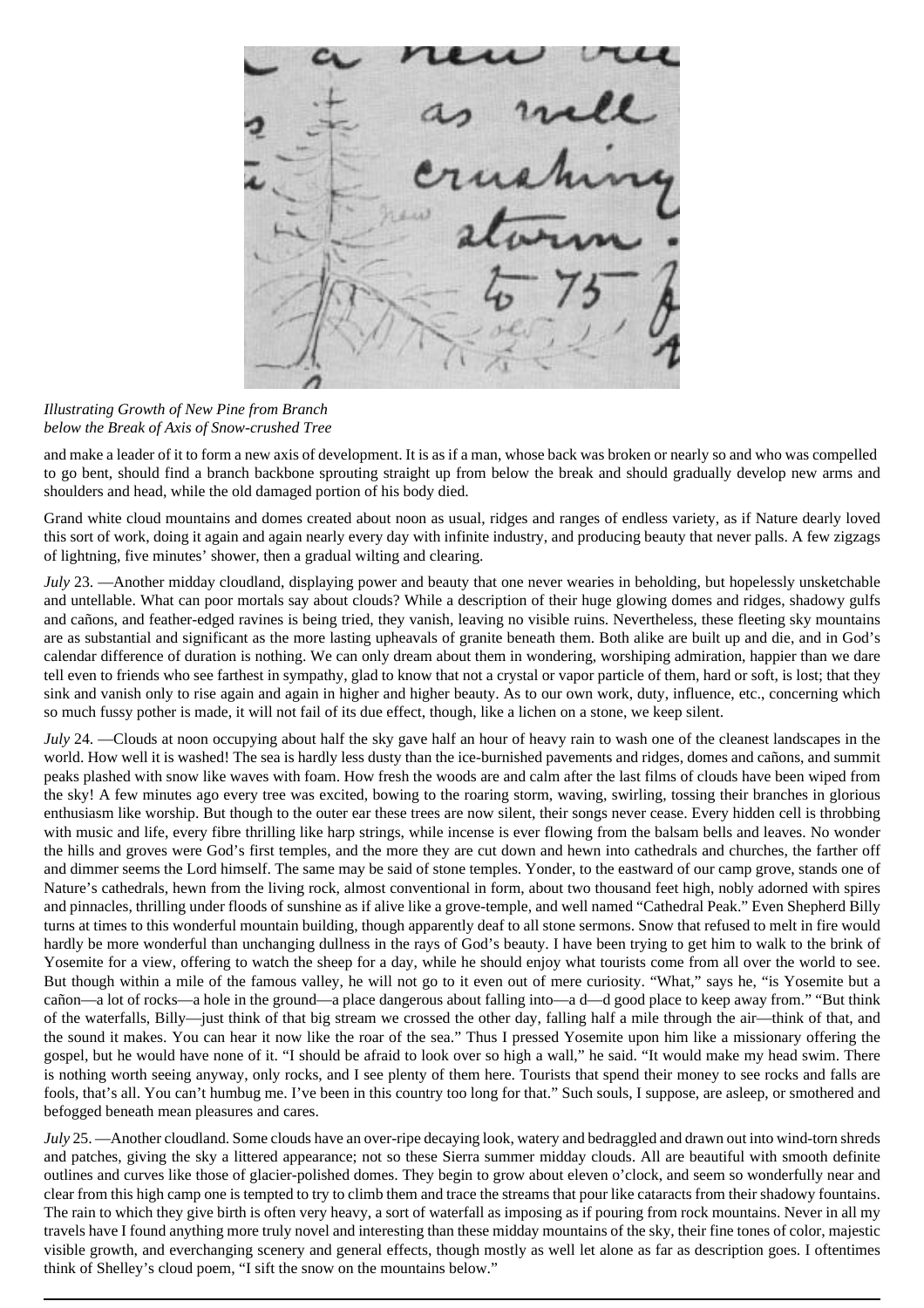# Chapter 6 Mount Hoffman and Lake Tenaya

# JULY 26.

—Ramble to the summit of Mt. Hoffman, eleven thousand feet high, the highest point in life's journey my feet have yet touched. And what glorious landscapes are about me, new plants, new animals, new crystals, and multitudes of new mountains far higher than Hoffman, towering in glorious array along the axis of the range, serene, majestic, snow-laden, sundrenched, vast domes and ridges shining below them, forests, lakes, and meadows in the hollows, the pure blue bell-flower sky brooding them all, —a glory day of admission into a new realm of wonders as if Nature had wooingly whispered, "Come higher." What questions I asked, and how little I know of all the vast show, and how eagerly, tremulously hopeful of some day knowing more, learning the meaning of these divine symbols crowded together on this wondrous page.

Mt. Hoffman is the highest part of a ridge or spur about fourteen miles from the axis of the main range, perhaps a remnant brought into relief and isolated by unequal denudation. The southern slopes shed their waters into Yosemite Valley by Tenaya and Dome Creeks, the northern in part into the Tuolumne River, but mostly into the Merced by Yosemite Creek. The rock is mostly granite, with some small piles and crests rising here and there in picturesque pillared and castellated remnants of red metamorphic slates. Both the granite and slates are divided by joints, making them separable into blocks like the stones of artificial masonry, suggesting the Scripture "He hath builded the mountains." Great banks



## *Approach of Dome Creek to Yosemite*

of snow and ice are piled in hollows on the cool precipitous north side forming the highest perennial sources of Yosemite Creek. The southern slopes are much more gradual and accessible. Narrow slot-like gorges extend across the summit at right angles, which look like lanes, formed evidently by the erosion of less resisting beds. They are usually called "devil's slides," though they lie far above the region usually haunted by the devil; for though we read that he once climbed an exceeding high mountain, he cannot be much of a mountaineer, for his tracks are seldom seen above the timberline.

The broad gray summit is barren and desolate-looking in general views, wasted by ages of gnawing storms; but looking at the surface in detail, one finds it covered by thousands and millions of charming plants with leaves and flowers so small they form no mass of color visible at a distance of a few hundred yards. Beds of azure daisies smile confidingly in moist hollows, and along the banks of small rills, with several species of eriogonum, silky-leaved ivesia, pentstemon, orthocarpus, and patches of *Primula suffruticosa*, a beautiful shrubby species. Here also I found bryanthus, a charming heathwort covered with purple flowers and dark green foliage like heather, and three trees new to me, —a hemlock and two pines. The hemlock (*Tsuga Mertensiana*) is the most beautiful conifer I have ever seen; the branches and also the main axis droop in a singularly graceful way, and the dense foliage covers the delicate, sensitive, swaying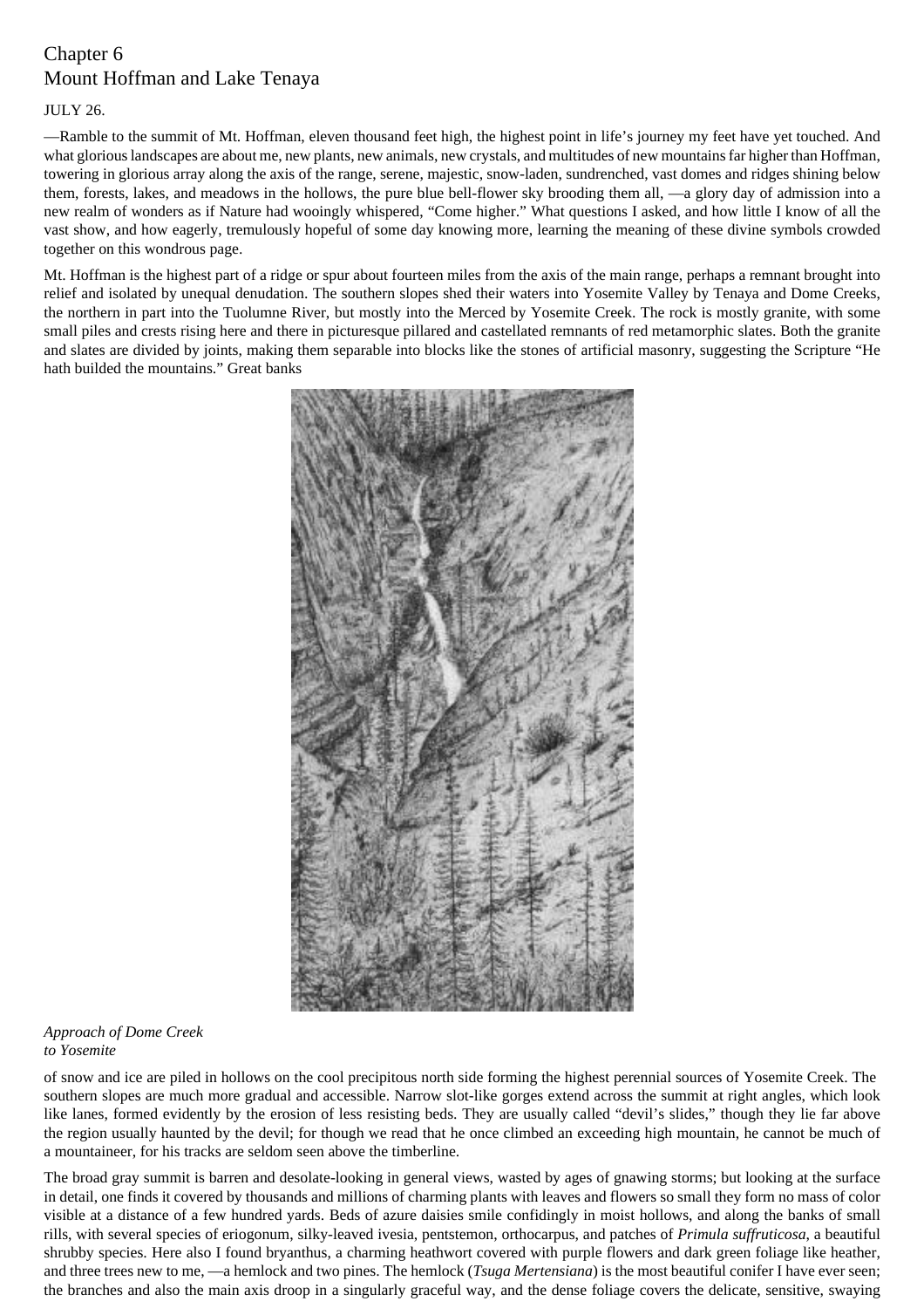branchlets all around. It is now in full bloom, and the flowers, together with thousands of last season's cones still clinging to the drooping sprays, display wonderful wealth of color, brown and purple and blue. Gladly I climbed the first tree I found to revel in the midst of it. How the touch of the flowers makes one's flesh tingle! The pistillate are dark, rich purple, and almost translucent, the staminate blue, —a vivid, pure tone of blue like the mountain sky, —the most uncommonly beautiful of all the Sierra tree flowers I have seen. How wonderful that, with all its delicate feminine grace and beauty of form and dress and behavior, this lovely tree up here, exposed to the wildest blasts, has already endured the storms of centuries of winters!

The two pines also are brave stormenduring trees, the mountain pine (*Pinus monticola*) and the dwarf pine (*Pinus albicaulis*). The mountain pine is closely related to the sugar pine, though the cones are only about four to six inches long. The largest trees are from five to six feet in diameter at four feet above the ground, the bark rich brown. Only a few storm-beaten adventurers approach the summit of the mountain. The dwarf or white-bark pine is the species that forms the timber-line, where it is so completely dwarfed that one may walk over the top of a bed of it as over snow-pressed chaparral.

How boundless the day seems as we revel



*Foliage and Cones of Sierra Hemlock (Tsuga Mertensiana)*

in these storm-beaten sky gardens amid so vast a congregation of onlooking mountains! Strange and admirable it is that the more savage and chilly and storm-chafed the mountains, the finer the glow on their faces and the finer the plants they bear. The myriads of flowers tingeing the mountain-top do not seem to have grown out of the dry, rough gravel of disintegration, but rather they appear as visitors, a cloud of witnesses to Nature's love in what we in our timid ignorance and unbelief call howling desert. The surface of the ground, so dull and forbidding at first sight, besides being rich in plants, shines and sparkles with crystals: mica, hornblende, feldspar, quartz, tourmaline. The radiance in some places is so great as to be fairly dazzling, keen lance rays of every color flashing, sparkling in glorious abundance, joining the plants in their fine, brave beauty-work, —every crystal, every flower a window opening into heaven, a mirror reflecting the Creator.

From garden to garden, ridge to ridge, I drifted enchanted, now on my knees gazing into the face of a daisy, now climbing again and again among the purple and azure flowers of the hemlocks, now down into the treasuries of the snow, or gazing afar over domes and peaks, lakes and woods, and the billowy glaciated fields of the upper Tuolumne, and trying to sketch them. In the midst of such beauty, pierced with its rays, one's body is all one tingling palate. Who would n't be a mountaineer! Up here all the world's prizes seem nothing.

The largest of the many glacier lakes in sight, and the one with the finest shore scenery, is Tenaya, about a mile long, with an imposing mountain dipping its feet into it on the south side, Cathedral Peak a few miles above its head, many smooth swelling rock-waves and domes on the north, and in the distance southward a multitude of snowy peaks, the fountain-heads of rivers. Lake Hoffman lies shimmering beneath my feet, mountain pines around its shining rim. To the northward the picturesque basin of Yosemite Creek glitters with lakelets and pools; but the eye is soon drawn away from these bright mirror wells, however attractive, to revel in the glorious congregation of peaks on the axis of the range in their robes of snow and light.

Carlo caught an unfortunate woodchuck when it was running from a grassy spot to its boulder-pile home—one of the hardiest of the mountain animals. I tried hard to save him, but in vain. After telling Carlo that he must be careful not to kill anything, I caught sight, for the first time, of the curious pika, or little chief hare, that cuts large quantities of lupines and other plants and lays them out to dry in the sun for hay, which it stores in underground barns to last through the long, snowy winter. Coming upon these plants freshly cut and lying in handfuls here and there on the rocks has a startling effect of busy life on the lonely mountain-top. These little haymakers, endowed with brain stuff something like our own, —God up here looking after them, —what lessons they teach, how they widen our sympathy!

An eagle soaring above a sheer cliff, where I suppose its nest is, makes another striking show of life, and helps to bring to mind the other people of the so-called solitude, —deer in the forest caring for their young; the strong, well-clad, well-fed bears; the lively throng of squirrels; the blessed birds, great and small, stirring and sweetening the groves; and the clouds of happy insects filling the sky with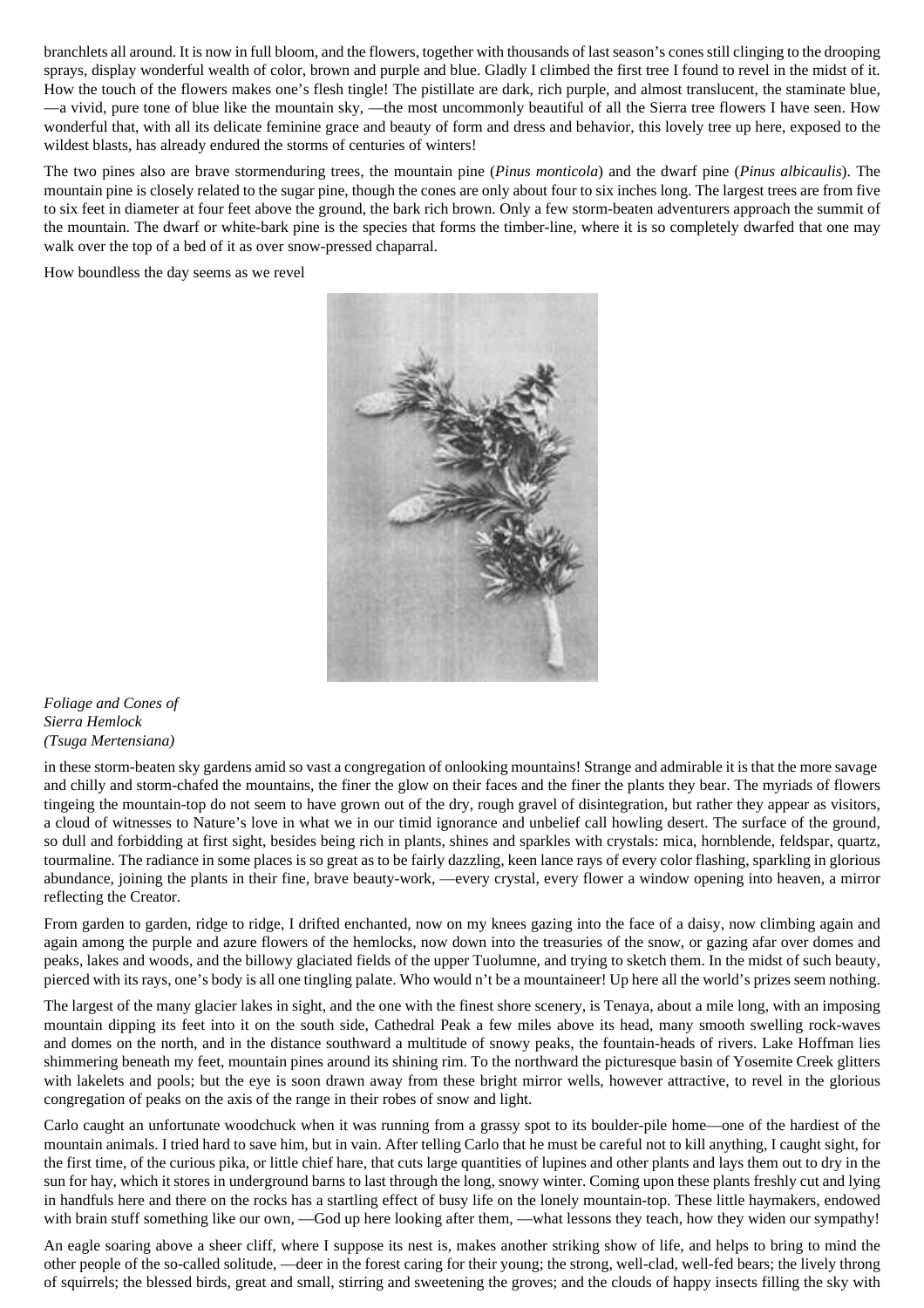joyous hum as part and parcel of the down-pouring sunshine. All these come to mind, as well as the plant people, and the glad streams singing their way to the sea. But most impressive of all is the vast glowing countenance of the wilderness in awful, infinite repose.

Toward sunset, enjoyed a fine run to camp, down the long south slopes, across ridges and ravines, gardens and avalanche gaps, through the firs and chaparral, enjoying wild excitement and excess of strength, and so ends a day that will never end.

#### JULY 27.

—Up and away to Lake Tenaya, —another big day, enough for a lifetime. The rocks, the air, everything speaking with audible voice or silent; joyful, wonderful, enchanting, banishing weariness and sense of time. No longing for anything now or hereafter as we go home into the mountain's heart. The level sunbeams are touching the fir-tops, every leaf shining with dew. Am holding an easterly course, the deep cañon of Tenaya Creek on the right hand, Mt. Hoffman on the left, and the lake straight ahead about ten miles distant, the summit of Mt. Hoffman about three thousand feet above me, Tenaya Creek four thousand feet below and separated from the shallow, irregular valley, along which most of the way lies, by smooth domes and wave-ridges. Many mossy emerald bogs, meadows, and gardens in rocky hollows to wade and saunter through, —and what fine plants they give me, what joyful streams I have to cross, and how many views are displayed of the Hoffman and Cathedral Peak masonry, and what a wondrous breadth of shining granite pavement to walk over for the first time about the shores of the lake! On I sauntered in freedom complete; body without weight as far as I was aware; now wading through starry parnassia bogs, now through gardens shoulder deep in larkspur and lilies, grasses and rushes, shaking off showers of dew; crossing piles of crystalline moraine boulders, bright mirror pavements, and cool, cheery streams going to Yosemite; crossing bryanthus carpets and the scoured pathways of avalanches, and thickets of snow-pressed ceanothus; then down a broad, majestic stairway into the ice-sculptured lake-basin.

The snow on the high mountains is melting fast, and the streams are singing bankfull, swaying softly through the level meadows and bogs, quivering with sun-spangles, swirling in pot-holes, resting in deep pools, leaping, shouting in wild, exulting energy over rough boulder dams, joyful, beautiful in all their forms. No Sierra landscape that I have seen holds anything truly dead or dull, or any trace of what in manufactories is called rubbish or waste; everything is perfectly clean and pure and full of divine lessons. This quick, inevitable interest attaching to everything seems marvelous until the hand of God becomes visible; then it seems reasonable that what interests Him may well interest us. When we try to pick out anything by itself, we find it hitched to everything else in the universe. One fancies a heart like our own must be beating in every crystal and cell, and we feel like stopping to speak to the plants and animals as friendly fellow-mountaineers. Nature as a poet, an enthusiastic workingman, becomes more and more visible the farther and higher we go; for the mountains are fountains—beginning places, however related to sources beyond mortal ken.

I found three kinds of meadows:—(1) Those contained in basins not yet filled with earth enough to make a dry surface. They are planted with several species of carex, and have their margins diversified with robust flowering plants such as veratrum, larkspur, lupine, etc. (2) Those contained in the same sort of basins, once lakes like the first, but so situated in relation to the streams that flow through them and beds of transportable sand, gravel, etc., that they are now high and dry and well drained. This dry condition and corresponding difference in their vegetation may be caused by no superiority of position, or power of transporting filling material in the streams that belong to them, but simply by the basin being shallow and therefore sooner filled. They are planted with grasses, mostly fine, silky, and rather short-leaved, *Calamagrostis* and *Agrostis* being the principal genera. They form delightfully smooth, level sods in which one finds two or three species of gentian and as many of purple and yellow orthocarpus, violet, vaccinium, kalmia, bryanthus, and lonicera. (3) Meadows hanging on ridge and mountain slopes, not in basins at all, but made and held in place by masses of boulders and fallen trees, which, forming dams one above another in close succession on small, outspread, channelless streams, have collected soil enough for the growth of grasses, carices, and many flowering plants, and being kept well watered, without being subject to currents sufficiently strong to carry them away, a hanging or sloping meadow is the result. Their surfaces are seldom so smooth as the others, being roughened more or less by the projecting tops of the dam rocks or logs; but at a little distance this roughness is not noticed, and the effect is very striking, —bright green, fluent, down-sweeping flowery ribbons on gray slopes. The broad shallow streams these meadows belong to are mostly derived from banks of snow and because the soil is well drained in some places, while in others the dam rocks are packed close and caulked with bits of wood and leaves, making boggy patches; the vegetation, of course, is correspondingly varied. I saw patches of willow, bryanthus, and a fine show of lilies on some of them, not forming a margin, but scattered about among the carex and grass. Most of these meadows are now in their prime. How wonderful must be the temper of the elastic leaves of grasses and sedges to make curves so perfect and fine. Tempered a little harder, they would stand erect, stiff and bristly, like strips of metal; a little softer, and every leaf would lie flat. And what fine painting and tinting there is on the glumes and pales, stamens and feathery pistils. Butterflies colored like the flowers waver above them in wonderful profusion, and many other beautiful winged people, numbered and known and loved only by the Lord, are waltzing together high over head, seemingly in pure play and hilarious enjoyment of their little sparks of life. How wonderful they are! How do they get a living, and endure the weather? How are their little bodies, with muscles, nerves, organs, kept warm and jolly in such admirable exuberant health? Regarded only as mechanical inventions, how wonderful they are! Compared with these, Godlike man's greatest machines are as nothing.

Most of the sandy gardens on moraines are in prime beauty like the meadows, though some on the north sides of rocks and beneath groves of sapling pines have not yet bloomed. On sunny sheets of crystal soil along the slopes of the Hoffman mountains, I saw extensive patches of ivesia and purple gilia with scarce a green leaf, making fine clouds of color. Ribes bushes, vaccinium, and kalmia, now in flower, make beautiful rugs and borders along the banks of the streams. Shaggy beds of dwarf oak (*Quercus chrysolepis*, var. *vaccinifolia*) over which one may walk are common on rocky moraines, yet this is the same species as the large live oak seen near Brown's Flat. The most beautiful of the shrubs is the purple-flowered bryanthus, here making glorious carpets at an elevation of nine thousand feet.

The principal tree for the first mile or two from camp is the magnificent silver fir, which reaches perfection here both in size and form of individual trees and in the mode of grouping in groves with open spaces between. So trim and tasteful are these silvery, spiry groves one would fancy they must have been placed in position by some master landscape gardener, their regularity seeming almost conventional. But Nature is the only gardener able to do work so fine. A few noble specimens two hundred feet high occupy central positions in the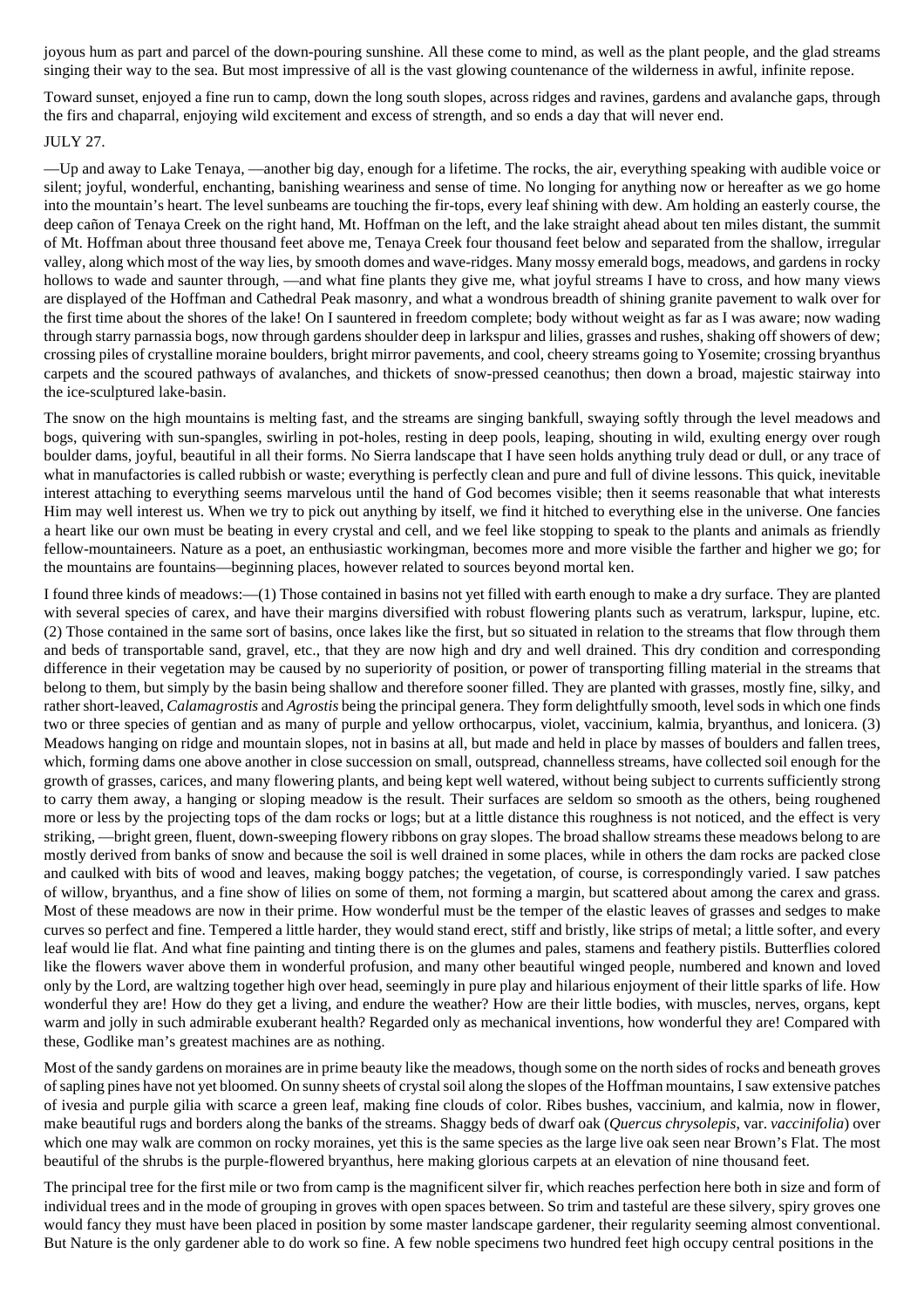

## *Magnificent Silver Firs (Mr. Muir in foreground)*

groups with younger trees around them; and outside of these another circle of yet smaller ones, the whole arranged like tastefully symmetrical bouquets, every tree fitting nicely the place assigned to it as if made especially for it; small roses and eriogonums are usually found blooming on the open spaces about the groves, forming charming pleasure grounds. Higher, the firs gradually become smaller and less perfect, many showing double summits, indicating storm stress. Still, where good moraine soil is found, even on the rim of the lake-basin, specimens one hundred and fifty feet in height and five feet in diameter occur nearly nine thousand feet above the sea. The saplings, I find, are mostly bent with the crushing weight of the winter snow, which at this elevation must be at least eight or ten feet deep, judging by marks on the trees; and this depth of compacted snow is heavy enough to bend and bury young trees twenty or thirty feet in height and hold them down for four or five months. Some are broken; the others spring up when the snow melts and at length attain a size that enables them to withstand the snow pressure. Yet even in trees five feet thick the traces of this early discipline are still plainly to be seen in their curved insteps, and frequently in old dried saplings protruding from the trunk, partially overgrown by the new axis developed from a branch below the break. Yet through all this stress the forest is maintained in marvelous beauty.

Beyond the silver firs I find the two-leaved pine (*Pinus contorta*, var. *Murrayana*) forms the bulk of the forest up to an elevation of ten thousand feet or more, —the highest timber-belt of the Sierra. I saw a specimen nearly five feet in diameter growing on deep, well-watered soil at an elevation of about nine thousand feet. The form of this species varies very much with position, exposure, soil, etc. On streambanks, where it is closely planted, it is very slender; some specimens seventy-five feet high do not exceed five inches in diameter at the ground, but the ordinary form, as far as I have seen, is well proportioned. The average diameter when full grown at this elevation is about twelve or fourteen inches, height forty or fifty feet, the straggling branches bent up at the end, the bark thin and bedraggled with amber-colored resin. The pistillate flowers form little crimson rosettes a fourth of an inch in diameter on the ends of the branchlets, mostly hidden in the leaf-tassels; the staminate are about three eighths of an inch in diameter, sulphur-yellow, in showy clusters, giving a remarkably rich effect, —a brave, hardy mountaineer pine, growing cheerily on rough beds of avalanche boulders and joints of rock pavements, as well as in fertile hollows, standing up to the waist in snow every winter for centuries, facing a thousand storms and blooming every year in colors as bright as those worn by the sun-drenched trees of the tropics.

A still hardier mountaineer is the Sierra juniper (*Juniperus occidentalis*), growing mostly on domes and ridges and glacier pavements. A thickset, sturdy, picturesque highlander, seemingly content to live for more than a score of centuries on sunshine and snow; a truly wonderful fellow, dogged endurance expressed in every feature, lasting about as long as the granite he stands on. Some are nearly as broad as high. I saw one on the shore of the lake nearly ten feet in diameter, and many six to eight feet. The bark, cinnamon-colored, flakes off in long ribbon-like strips with a satiny lustre. Surely the most enduring of all tree mountaineers, it never seems to die a natural death, or even to fall after it has been killed. If protected from accidents, it would perhaps be immortal. I saw some that had withstood an avalanche from snowy Mt. Hoffman cheerily putting out new branches, as if repeating, like Grip, "Never say die." Some were simply standing on the pavement where no fissure more than half an inch wide offered a hold for its roots. The common height for these rock-dwellers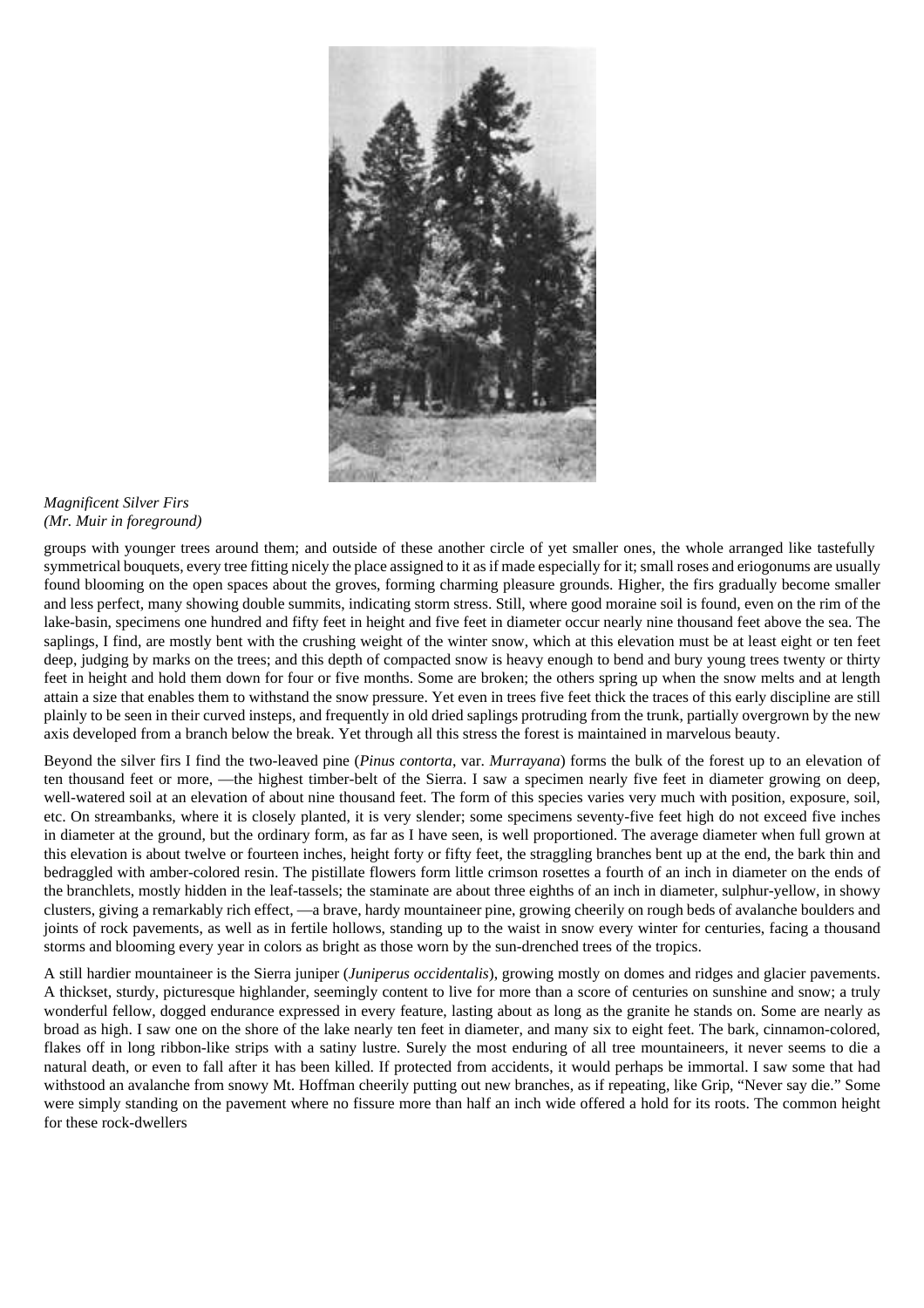

## *Junipers in Tenaya Cañon*

is from ten to twenty feet; most of the old ones have broken tops, and are mere stumps, with a few tufted branches, forming picturesque brown pillars on bare pavements, with plenty of elbow-room and a clear view in every direction. On good moraine soil it reaches a height of from forty to sixty feet, with dense gray foliage. The rings of the trunk are very thin, eighty to an inch of diameter in some specimens I examined. Those ten feet in diameter must be very old—thousands of years. Wish I could live, like these junipers, on sunshine and snow, and stand beside them on the shore of Lake Tenaya for a thousand years. How much I should see, and how delightful it would be! Everything in the mountains would find me and come to me, and everything from the heavens like light.

The lake was named for one of the chiefs of the Yosemite tribe. Old Tenaya is said to have been a good Indian to his tribe. When a company of soldiers followed his band into Yosemite to punish them for cattle-stealing and other crimes, they fled to this lake by a trail that leads out of the upper end of the valley, early in the spring, while the snow was still deep; but being pursued, they lost heart and surrendered. A fine monument the old man has in this bright lake, and likely to last a long time, though lakes die as well as Indians, being gradually filled with detritus carried in by the feeding streams, and to some extent also by snow avalanches and rain and wind. A considerable portion of the Tenaya basin is already changed into a forested flat and meadow at the upper end, where the main tributary enters from Cathedral Peak. Two other tributaries come from the Hoffman Range. The outlet flows westward through Tenaya Cañon to join the Merced River in Yosemite. Scarce a handful of loose soil is to be seen on the north shore. All is bare, shining granite, suggesting the Indian name of the lake, Pywiack, meaning shining rock. The basin seems to have been slowly excavated by the ancient glaciers, a marvelous work requiring countless thousands of years. On the south side an imposing mountain rises from the water's edge to a height of three thousand feet or more, feathered with hemlock and pine; and huge shining domes on the east, over the tops of which the grinding, wasting, molding glacier must have swept as the wind does to-day.

# JULY 28.

—No cloud mountains, only curly cirrus wisps scarce perceptible, and the want of thunder to strike the noon hour seems strange, as if the Sierra clock had stopped. Have been studying the *magnifica* fir, —measured one near two hundred and forty feet high, the tallest I have yet seen. This species is the most symmetrical of all conifers, but though gigantic in size it seldom lives more than four or five hundred years. Most of the trees die from the attacks of a fungus at the age of two or three centuries. This dry-rot fungus perhaps enters the trunk by way of the stumps of limbs broken off by the snow that loads the broad palmate branches. The younger specimens are marvels of symmetry, straight and erect as a plumb-line, their branches in regular level whorls of five mostly, each branch as exact in its divisions as a fern frond, and thickly covered by the leaves, making a rich plush over all the tree, excepting only the trunk and a small portion of the main limbs. The leaves turn upward, especially on the branchlets, and are stiff and sharp, pointed on all the upper portion of the tree. They remain on the tree about eight or ten years, and as the growth is rapid it is not rare to find the leaves still in place on the upper part of the axis where it is three to four inches in diameter, wide apart of course, and their spiral arrangement beautifully displayed. The leaf-scars are conspicuous for twenty years or more, but there is a good deal of variation in different trees as to the thickness and sharpness of the leaves.

After the excursion to Mt. Hoffman I had seen a complete cross-section of the Sierra forest, and I find that *Abies magnifica* is the most symmetrical tree of all the noble coniferous company. The cones are grand affairs, superb in form, size, and color, cylindrical, stand erect on the upper branches like casks, and are from five to eight inches in length by three or four in diameter, greenish gray, and covered with fine down which has a silvery lustre in the sunshine, and their brilliance is augmented by beads of transparent balsam which seems to have been poured over each cone, bringing to mind the old ceremonies of anointing with oil. If possible, the inside of the cone is more beautiful than the outside; the scales, bracts, and seed wings are tinted with the loveliest rosy purple with a bright lustrous iridescence; the seeds, three fourths of an inch long, are dark brown. When the cones are ripe the scales and bracts fall off, setting the seeds free to fly to their predestined places, while the dead spikelike axes are left on the branches for many years to mark the positions of the vanished cones, excepting those cut off when green by the Douglas squirrel. How he gets his teeth under the broad bases of the sessile cones, I don't know. Climbing these trees on a sunny day to visit the growing cones and to gaze over the tops of the forest is one of my best enjoyments.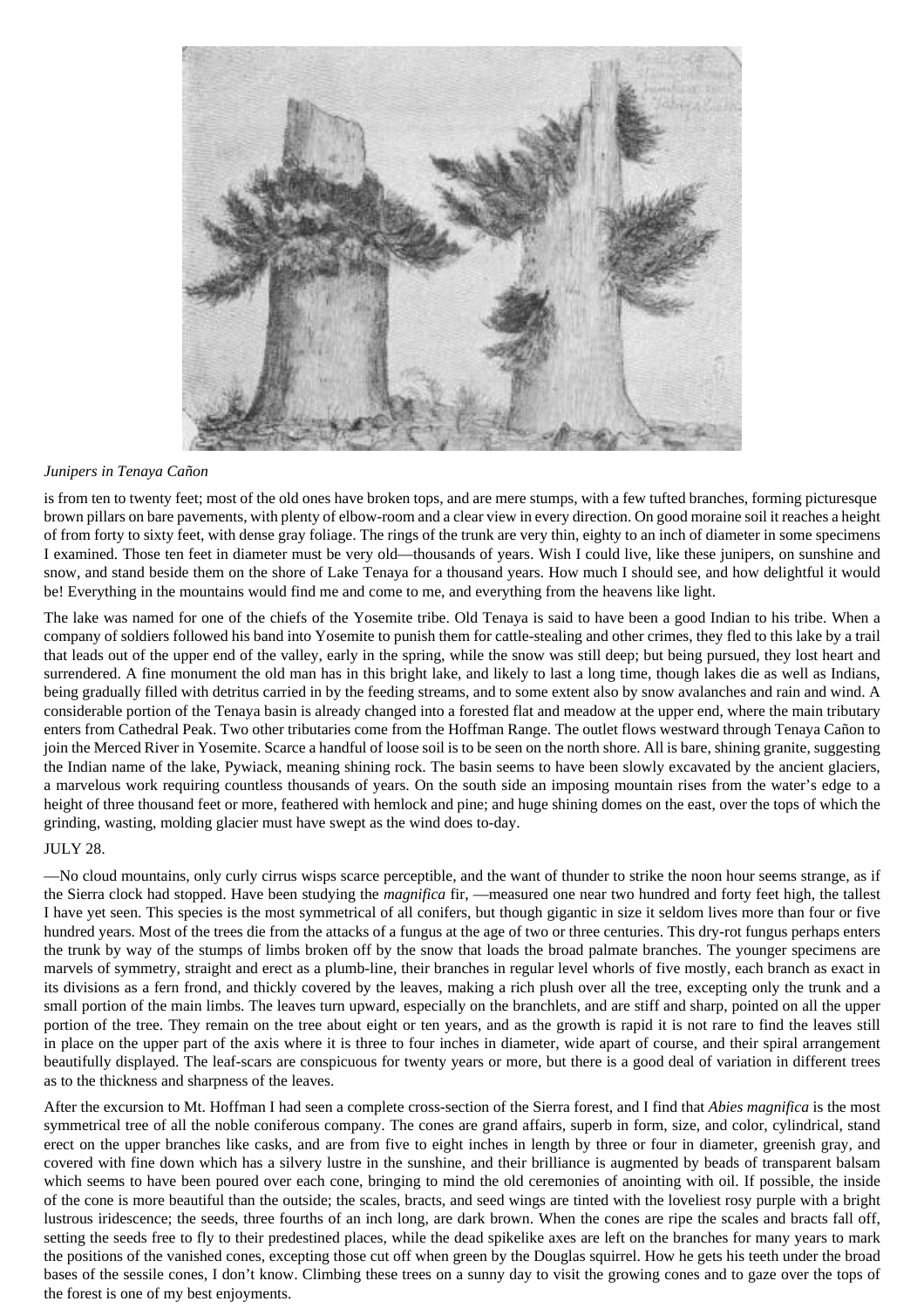## JULY 29.

—Bright, cool, exhilarating. Clouds about.05. Another glorious day of rambling, sketching, and universal enjoyment.

#### JULY 30.

—Clouds.20, but the regular shower did not reach us, though thunder was heard a few miles off striking the noon hour. Ants, flies, and mosquitoes seem to enjoy this fine climate. A few house flies have discovered our camp. The Sierra mosquitoes are courageous and of good size, some of them measuring nearly an inch from tip of sting to tip of folded wings. Though less abundant than in most wildernesses, they occasionally make quite a hum and stir, and pay but little attention to time or place. They sting anywhere, any time of day, wherever they can find anything worth while, until they are themselves stung by frost. The large jet-black ants are only ticklish and troublesome when one is lying down under the trees. Noticed a borer drilling a silver fir. Ovipositor about an inch and a half in length, polished and straight like a needle. When not in use, it is folded back in a sheath, which extends straight behind like the legs of a crane in flying. This drilling, I suppose, is to save nest building, and the after care of feeding the young. Who would guess that in the brain of a fly so much knowledge could find lodgment? How do they know that their eggs will hatch in such holes, or, after they hatch, that the soft, helpless grubs will find the right sort of nourishment in silver fir sap? This domestic arrangement calls to mind the curious family of gallflies. Each species seems to know what kind of plant will respond to the irritation or stimulus of the puncture it makes and the eggs it lays, in forming a growth that not only answers for a nest and home but also provides food for the young. Probably these gallflies make mistakes at times, like anybody else; but when they do, there is simply a failure of that particular brood, while enough to perpetuate the species do find the proper plants and nourishment. Many mistakes of this kind might be made without being discovered by us. Once a pair of wrens made the mistake of building a nest in the sleeve of a workman's coat, which was called for at sundown, much to the consternation and discomfiture of the birds. Still the marvel remains that any of the children of such small people as gnats and mosquitoes should escape their own and their parents' mistakes, as well as the vicissitudes of the weather and hosts of enemies, and come forth in full vigor and perfection to enjoy the sunny world. When we think of the small creatures that are visible, we are led to think of many that are smaller still and lead us on and on into infinite mystery.

#### JULY 31.

—Another glorious day, the air as delicious to the lungs as nectar to the tongue; indeed the body seems one palate, and tingles equally throughout. Cloudiness about.05, but our ordinary shower has not yet reached us, though I hear thunder in the distance.

The cheery little chipmunk, so common about Brown's Flat, is common here also, and perhaps other species. In their light, airy habits they recall the familiar species of the Eastern States, which we admired in the oak openings of Wisconsin as they skimmed along the zigzag rail fences. These Sierra chipmunks are more arboreal and squirrel-like. I first noticed them on the lower edge of the coniferous belt, where the Sabine and yellow pines meet, —exceedingly interesting little fellows, full of odd, funny ways, and without being true squirrels, have most of their accomplishments without their aggressive quarrelsomeness. I never weary watching them as they frisk about in the bushes gathering seeds and berries, like song sparrows poising daintily on slender twigs, and making even less stir than most birds of the same size. Few of the Sierra animals interest me more; they are so able, gentle, confiding, and beautiful, they take one's heart, and get themselves adopted as darlings. Though weighing hardly more than field mice, they are laborious collectors of seeds, nuts, and cones, and are therefore well fed, but never in the least swollen with fat or lazily full. On the contrary, of their frisky, birdlike liveliness there is no end. They have a great variety of notes corresponding with their movements, some sweet and liquid like water dripping with tinkling sounds into pools. They seem dearly to love teasing a dog, coming frequently almost within reach, then frisking away with lively chipping, like sparrows, beating time to their music with their tails, which at each chip describe half circles from side to side. Not even the Douglas squirrel is surer-footed or more fearless. I have seen them running about on sheer precipices of the Yosemite walls seemingly holding on with as little effort as flies, and as unconscious of danger, where, if the slightest slip were made, they would have fallen two or three thousand feet. How fine it would be could we mountaineers climb these tremendous cliffs with the same sure grip! The venture I made the other day for a view of the Yosemite Fall, and which tried my nerves so sorely, this little Tamias would have made for an ear of grass.

The woodchuck (*Arctomys monax*) of the bleak mountain-tops is a very different sort of mountaineer—the most bovine of rodents, a heavy eater, fat, aldermanic in bulk and fairly bloated, in his high pastures, like a cow in a clover field. One woodchuck would outweigh a hundred chipmunks, and yet he is by no means a dull animal. In the midst of what we regard as storm-beaten desolation he pipes and whistles right cheerily, and enjoys long life in his skyland homes. His burrow is made in disintegrated rocks or beneath large boulders. Coming out of his den in the cold hoarfrost mornings, he takes a sun-bath on some favorite flat-topped rock, then goes to breakfast in garden hollows, eats grass and flowers until comfortably swollen, then goes a-visiting to fight and play. How long a woodchuck lives in this bracing air I don't know, but some of them are rusty and gray like lichen-covered boulders.

*August* 1. —A grand cloudland and five-minute shower, refreshing the blessed wilderness, already so fragrant and fresh, steeping the black meadow mold and dead leaves like tea.

The waycup, or flicker, so familiar to every boy in the old Middle West States, is one of the most common of the woodpeckers hereabouts, and makes one feel at home. I can see no difference in plumage or habits from the Eastern species, though the climate here is so different, —a fine, brave, confiding, beautiful bird. The robin, too, is here, with all his familiar notes and gestures, tripping daintily on open garden spots and high meadows. Over all America he seems to be at home, moving from the plains to the mountains and from north to south, back and forth, up and down, with the march of the seasons and food supply. How admirable the constitution and temper of this brave singer, keeping in cheery health over so vast and varied a range! Oftentimes, as I wander through these solemn woods, awe-stricken and silent, I hear the reassuring voice of this fellow wanderer ringing out, sweet and clear, "Fear not! fear not!

The mountain quail (*Oreortyx ricta*) I often meet in my walks, —a small brown partridge with a very long, slender, ornamental crest worn jauntily like a feather in a boy's cap, giving it a very marked appearance. This species is considerably larger than the valley quail, so common on the hot foothills. They seldom alight in trees, but love to wander in flocks of from five or six to twenty through the ceanothus and manzanita thickets and over open, dry meadows and rocks of the ridges where the forest is less dense or wanting, uttering a low clucking sound to enable them to keep together. When disturbed they rise with a strong birr of wing-beats, and scatter as if exploded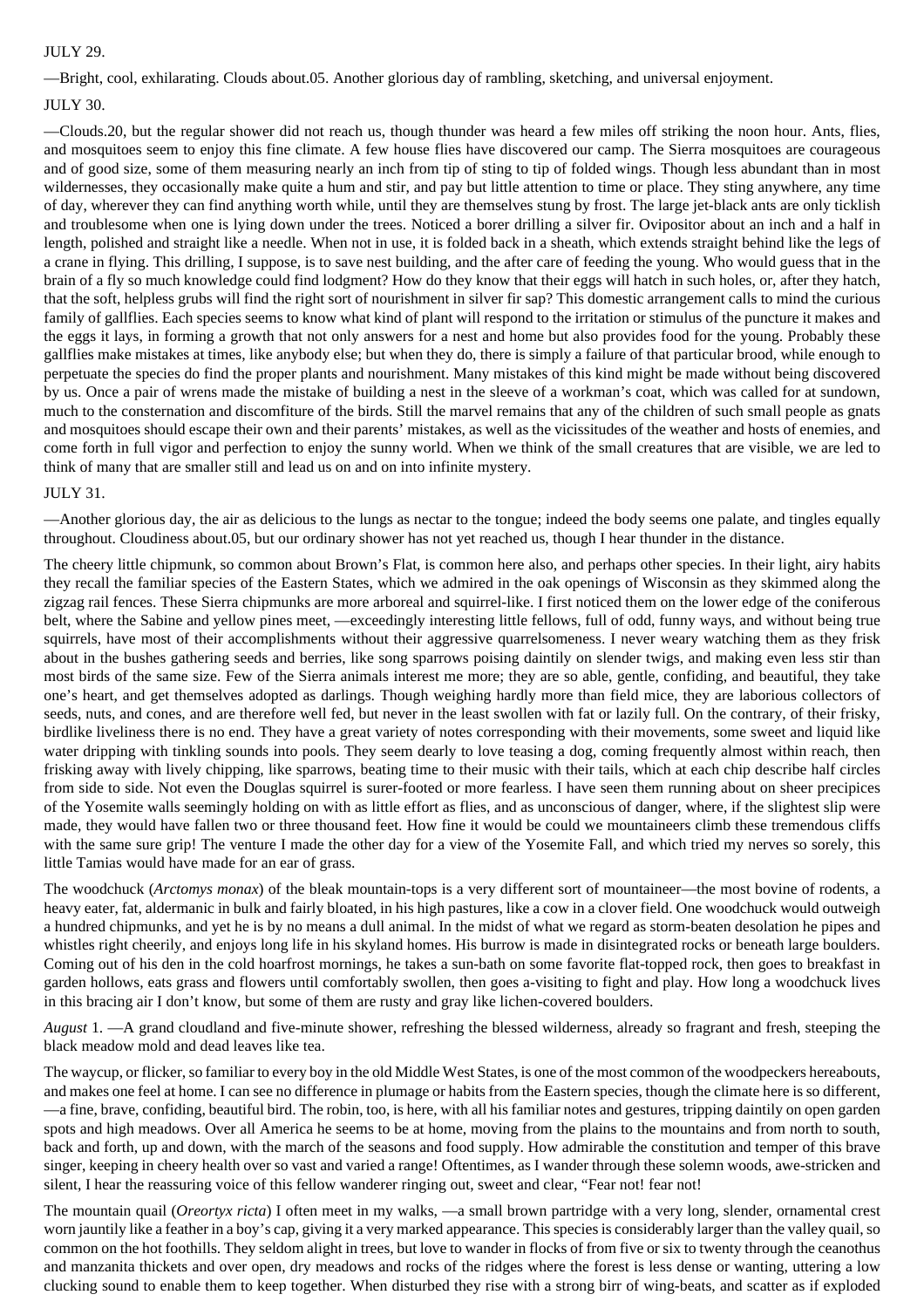to a distance of a quarter of a mile or so. After the danger is past they call one another together with a louder piping note, —Nature's beautiful mountain chickens. I have not yet found their nests. The young of this season are already hatched and away, —new broods of happy wanderers half as large as their parents. I wonder how they live through the long winters, when the ground is snow-covered ten feet deep. They must go down towards the lower edge of the forest, like the deer, though I have not heard of them there.

The blue, or dusky, grouse is also common here. They like the deepest and closest fir woods, and when disturbed, burst from the branches of the trees with a strong, loud whir of wing-beats, and vanish in a wavering, silent slide, without moving a feather, —a stout, beautiful bird about the size of the prairie chicken of the old west, spending most of the time in the trees, excepting the breeding season, when it keeps to the ground. The young are now able to fly. When scattered by man or dog, they keep still until the danger is supposed to be past, then the mother calls them together. The chicks can hear the call a distance of several hundred yards, though it is not loud. Should the young be unable to fly, the mother feigns desperate lameness or death to draw one away, throwing herself at one's feet within two or three yards, rolling over on her back, kicking and gasping, so as to deceive man or beast. They are said to stay all the year in the woods hereabouts, taking shelter in dense tufted branches of fir and yellow pine during snow-storms, and feeding on the young buds of these trees. Their legs are feathered down to their toes, and I have never heard of their suffering in any sort of weather. Able to live on pine and fir buds, they are forever independent in the matter of food, which troubles so many of us and controls our movements. Gladly, if I could, I would live forever on pine buds, however full of turpentine and pitch, for the sake of this grand independence. just to think of our sufferings last month merely for grist-mill flour. Man seems to have more difficulty in gaining food than any other of the Lord's creatures. For many in towns it is a consuming, life-long struggle; for others, the danger of coming to want is so great, the deadly habit of endless hoarding for the future is formed, which smothers all real life, and is contintued long after every reasonable need has been over-supplied.

On Mt. Hoffman I saw a curious dove-colored bird that seemed half woodpecker, half magpie or crow. It screams something like a crow, but flies like a woodpecker, and has a long, straight bill, with which I saw it opening the cones of the mountain and white-barked pines. It seems to keep to the heights, though no doubt it comes down for shelter during winter, if not for food. So far as food is concerned, these bird-mountaineers, I guess, can glean nuts enough, even in winter, from the different kinds of conifers; for always there are a few that have been unable to fly out of the cones and remain for hungry winter gleaners.

# Chapter 7 A Strange Experience

*August* 2. —Clouds and showers, about the same as yesterday. Sketching all day on the North Dome until four or five o'clock in the afternoon, when, as I was busily employed thinking only of the glorious Yosemite landscape, trying to draw every tree and every line and feature of the rocks, I was suddenly, and without warning, possessed with the notion that my friend, Professor J. D. Butler, of the State University of Wisconsin, was below me in the valley, and I jumped up full of the idea of meeting him, with almost as much startling excitement as if he had suddenly touched me to make me look up. Leaving my work without the slightest deliberation, I ran down the western slope of the Dome and along the brink of the valley wall, looking for a way to the bottom, until I came to a side cañon, which, judging by its apparently continuous growth of trees and bushes, I thought might afford a practical way into the valley, and immediately began to make the descent, late as it was, as if drawn irresistibly. But after a little, common sense stopped me and explained that it would be long after dark ere I could possibly reach the hotel, that the visitors would be asleep, that nobody would know me, that I had no money in my pockets, and moreover was without a coat. I therefore compelled myself to stop, and finally succeeded in reasoning myself out of the notion of seeking my friend in the dark, whose presence I only felt in a strange, telepathic way. I succeeded in dragging myself back through the woods to camp, never for a moment wavering, however, in my determination to go down to him next morning. This I think is the most unexplainable notion that ever struck me. Had some one whispered in my ear while I sat on the Dome, where I had spent so many days, that Professor Butler was in the valley, I could not have been more surprised and startled. When I was leaving the university he said, "Now, John, I want to hold you in sight and watch your career. Promise to write me at least once a year." I received a letter from him in July, at our first camp in the Hollow, written in May, in which he said that he might possibly visit California some time this summer, and therefore hoped to meet me. But inasmuch as he named no meeting-place, and gave no directions as to the course he would probably follow, and as I should be in the wilderness all summer, I had not the slightest hope of seeing him, and all thought of the matter had vanished from my mind until this afternoon, when he seemed to be wafted bodily almost against my face. Well, to-morrow I shall see; for, reasonable or unreasonable, I feel I must go.

*August* 3. —Had a wonderful day. Found Professor Butler as the compass-needle finds the pole. So last evening's telepathy, transcendental revelation, or whatever else it may be called, was true; for, strange to say, he had just entered the valley by way of the Coulterville Trail and was coming up the valley past El Capitan when his presence struck me. Had he then looked toward the North Dome with a good glass when it first came in sight, he might have seen me jump up from my work and run toward him. This seems the one well-defined marvel of my life of the kind called supernatural; for, absorbed in glad Nature, spirit-rappings, second sight, ghost stories, etc., have never interested me since boyhood, seeming comparatively useless and infinitely less wonderful than Nature's open, harmonious, songful, sunny, every-day beauty.

This morning, when I thought of having to appear among tourists at a hotel, I was troubled because I had no suitable clothes, and at best am desperately bashful and shy. I was determined to go, however, to see my old friend after two years among strangers; got on a clean pair of overalls, a cashmere shirt, and a sort of jacket, —the best my camp wardrobe afforded, —tied my note-book on my belt, and strode away on my strange journey, followed by Carlo. I made my way through the gap discovered last evening, which proved to be Indian Cañon. There was no trail in it, and the rocks and brush were so rough that Carlo frequently called me back to help him down precipitous places. Emerging from the cañon shadows, I found a man making hay on one of the meadows, and asked him whether Professor Butler was in the valley. "I don't know," he replied; "but you can easily find out at the hotel. There are but few visitors in the valley just now. A small party came in yesterday afternoon, and I heard some one called Professor Butler, or Butterfield, or some name like that."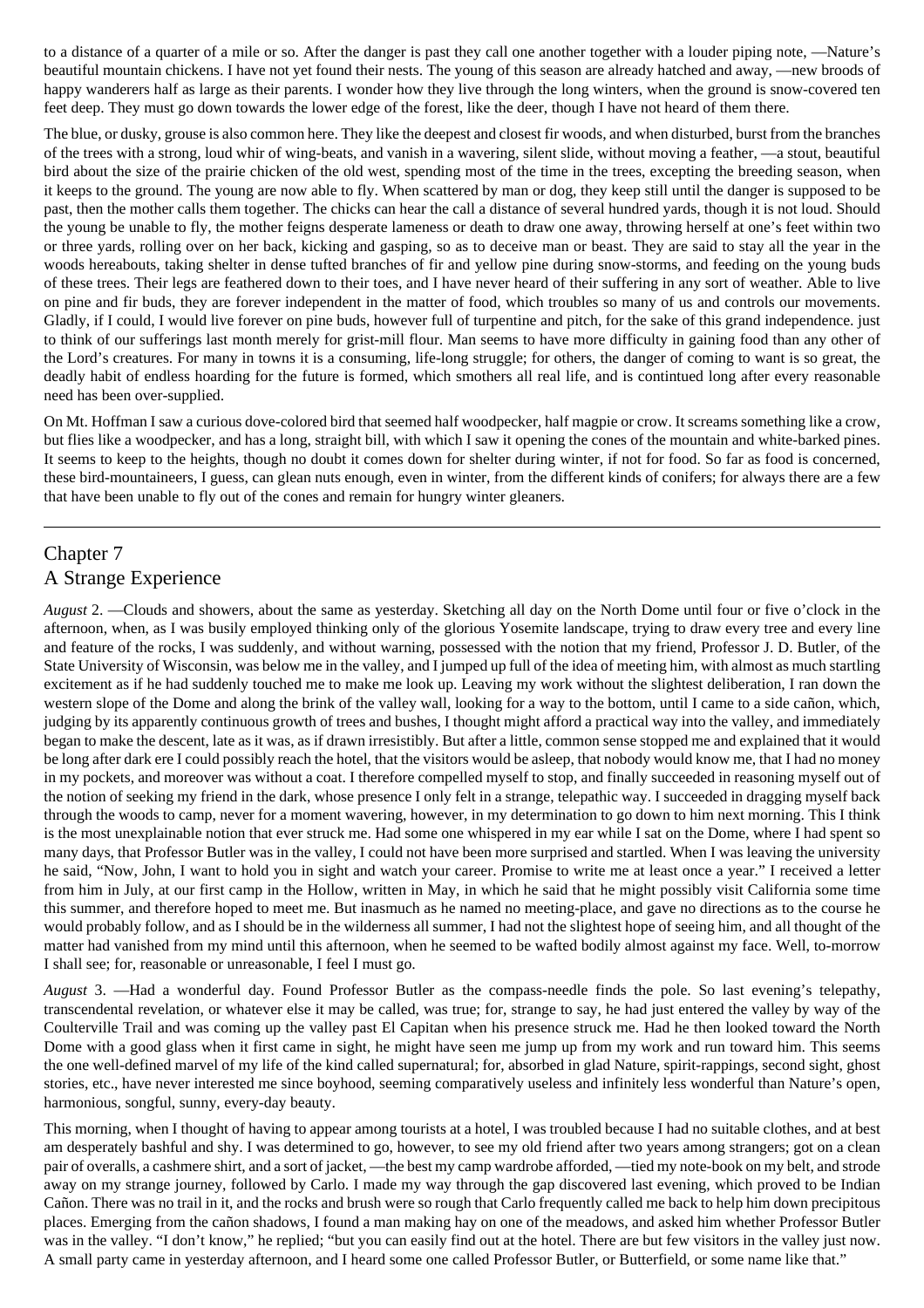In front of the gloomy hotel I found a tourist party adjusting their fishing tackle. They all stared at me in silent wonderment, as if I had been seen dropping down through the trees from the clouds, mostly, I suppose, on account of my strange garb. Inquiring for the office, I was told it was locked, and that the landlord was away, but I might find the landlady, Mrs. Hutchings, in the parlor. I entered in a sad state of embarrassment, and after I had waited in the big, empty room and knocked at several doors the landlady at length appeared, and in reply to my question said she rather thought Professor Butler was in the valley, but to make sure, she would bring the register from the office. Among the names of the last arrivals I soon discovered the Professor's familiar handwriting, at the sight of which bashfulness vanished; and having learned that his party had gone up the valley, —probably to the Vernal and Nevada Falls, —I pushed on in glad pursuit, my heart now sure of its prey. In less than an hour I reached the head of the Nevada Cañon at the Vernal Fall, and just outside of the spray discovered a distinguished-looking gentleman, who, like everybody else I have seen to-day, regarded me curiously as I approached. when I made bold to inquire if he knew where Professor Butler was, he seemed yet more curious to know what could possibly have happened that required a messenger for the Professor, and instead of answering my question he asked with military sharpness, "Who wants him?" "I want him," I replied with equal sharpness. "Why? Do *you* know him?" "Yes," I said. "Do *you* know him?" Astonished that any one in the mountains could possibly know Professor Butler and find him as soon as he had reached the valley, he came down to meet the strange mountaineer on equal terms, and courteously replied, "Yes, I know Professor Butler very well. I am General Alvord, and we were fellow students in Rutland, Vermont, long ago, when we were both young." "But where is he now?" I persisted, cutting short his story. "He has gone beyond the falls with a companion, to try to climb that big rock, the top of which you see from here." His guide now volunteered the information that it was the Liberty Cap Professor Butler and his companion had gone to climb, and that if I waited at the head of the fall I should be sure to find them on their way down. I therefore climbed the ladders alongside the Vernal Fall, and was pushing forward, determined to go to the top of Liberty Cap rock in my hurry, rather than wait, if I should not meet my friend sooner. So heart-hungry at times may one be to see a friend in the flesh, however happily full and care-free one's life may be. I had gone but a short distance, however, above the brow of the Vernal Fall when I caught sight of him in the brush and rocks, half erect, groping his way, his sleeves rolled up, vest open, hat in his hand, evidently very hot and tired. When he saw me coming he sat down on a boulder to wipe the perspiration from his brow and neck, and taking me for one of the valley guides, he inquired the way to the fall ladders. I pointed out the path marked with little piles of stones, on seeing which he called his companion, saying that the way was found; but he did not yet recognize me. Then I stood directly in front of him, looked him in the face, and held out my hand. He thought I was offering to assist him in rising. "Never mind," he said. Then I said, "Professor Butler, don't you know me?" "I think not," he replied; but catching my eye, sudden recognition followed, and astonishment that I should have found him just when he was lost in the brush and did not know that I was within hundreds of miles of him. "John Muir, John Muir, where have you come from?" Then I told him the story of my feeling his presence when he entered the valley last evening, when he was four or five miles distant, as I sat sketching on the North Dome. This, of course, only made him wonder the more. Below the foot of the Vernal Fall the guide was waiting with his saddle-horse, and I walked along the trail, chatting all the way back to the hotel, talking of school days, friends in Madison, of the students, how each had prospered, etc., ever and anon gazing at the stupendous rocks about us, now growing indistinct in the gloaming, and again quoting from the poets, —a rare ramble.

It was late ere we reached the hotel, and General Alvord was waiting the Professor's arrival for dinner. When I was introduced he seemed yet more astonished than the Professor at my descent from cloudland and going straight to my friend without knowing in any ordinary way that he was even in California. They had come on direct from the East, had not yet visited any of their friends in the state, and considered themselves undiscoverable. As we sat at dinner, the General leaned back in his chair, and looking down the table, thus introduced me to the dozen guests or so, including the staring fisherman mentioned above: "This man, you know, came down out of these huge, trackless mountains, you know, to find his friend Professor Butler here, the very day he arrived; and how did he know he was here? He just felt him, he says. This is the queerest case of Scotch farsightedness I ever heard of," etc., etc. While my friend quoted Shakespeare: "More things in heaven and earth, Horatio, than are dreamt of in your philosophy," "As the sun, ere he has risen, sometimes paints his image in the firmament, e'en so the shadows of events precede the events, and in to-day already walks to-morrow."

Had a long conversation, after dinner, over Madison days. The Professor wants me to promise to go with him, sometime, on a camping trip in the Hawaiian Islands, while I tried to get him to go back with me to camp in the high Sierra. But he says, "Not now." He must not leave the General; and I was surprised to learn they are to leave the valley to-morrow or next day. I'm glad I'm not great enough to be missed in the busy world.

*August* 4. —It seemed strange to sleep in a paltry hotel chamber after the spacious magnificence and luxury of the starry sky and silver fir grove. Bade farewell to my friend and the General. The old soldier was very kind, and an interesting talker. He told me long stories of the Florida Seminole war, in which he took part, and invited me to visit him in Omaha. Calling Carlo, I scrambled home through the Indian Cañon gate, rejoicing, pitying the poor Professor and General, bound by clocks, almanacs, orders, duties, etc., and compelled to dwell with lowland care and dust and din, where Nature is covered and her voice smothered, while the poor, insignificant wanderer enjoys the freedom and glory of God's wilderness.

Apart from the human interest of my visit to-day, I greatly enjoyed Yosemite, which I had visited only once before, having spent eight days last spring in rambling amid its rocks and waters. Wherever we go in the mountains, or indeed in any of God's wild fields, we find more than we seek. Descending four thousand feet in a few hours, we enter a new world, —climate, plants, sounds, inhabitants, and scenery all new or changed. Near camp the gold-cup oak forms sheets of chaparral, on top of which we may make our beds. Going down the Indian Cañon we observe this little bush changing by regular gradations to a large bush, to a small tree, and then larger, until on the rocky taluses near the bottom of the valley we find it developed into a broad, wide-spreading, gnarled, picturesque tree from four to eight feet in diameter, and forty or fifty feet high. Innumerable are the forms of water displayed. Every gliding reach, cascade, and fall has characters of its own. Had a good view of the Vernal and Nevada, two of the main falls of the valley, less than a mile apart, and offering striking differences in voice, form, color, etc. The Vernal, four hundred feet high and about seventy-five or eighty feet wide, drops smoothly over a round-lipped precipice and forms a superb apron of embroidery, green and white, slightly folded and fluted, maintaining this form nearly to the bottom, where it is suddenly veiled in quick-flying billows of spray and mist, in which the afternoon sunbeams play with ravishing beauty of rainbow colors. The Nevada is white from its first appearance as it leaps out into the freedom of the air. At the head it presents a twisted appearance, by an overfolding of the current from striking on the side of its channel just before the first free outbounding leap is made. About two thirds of the way down, the hurrying throng of comet-shaped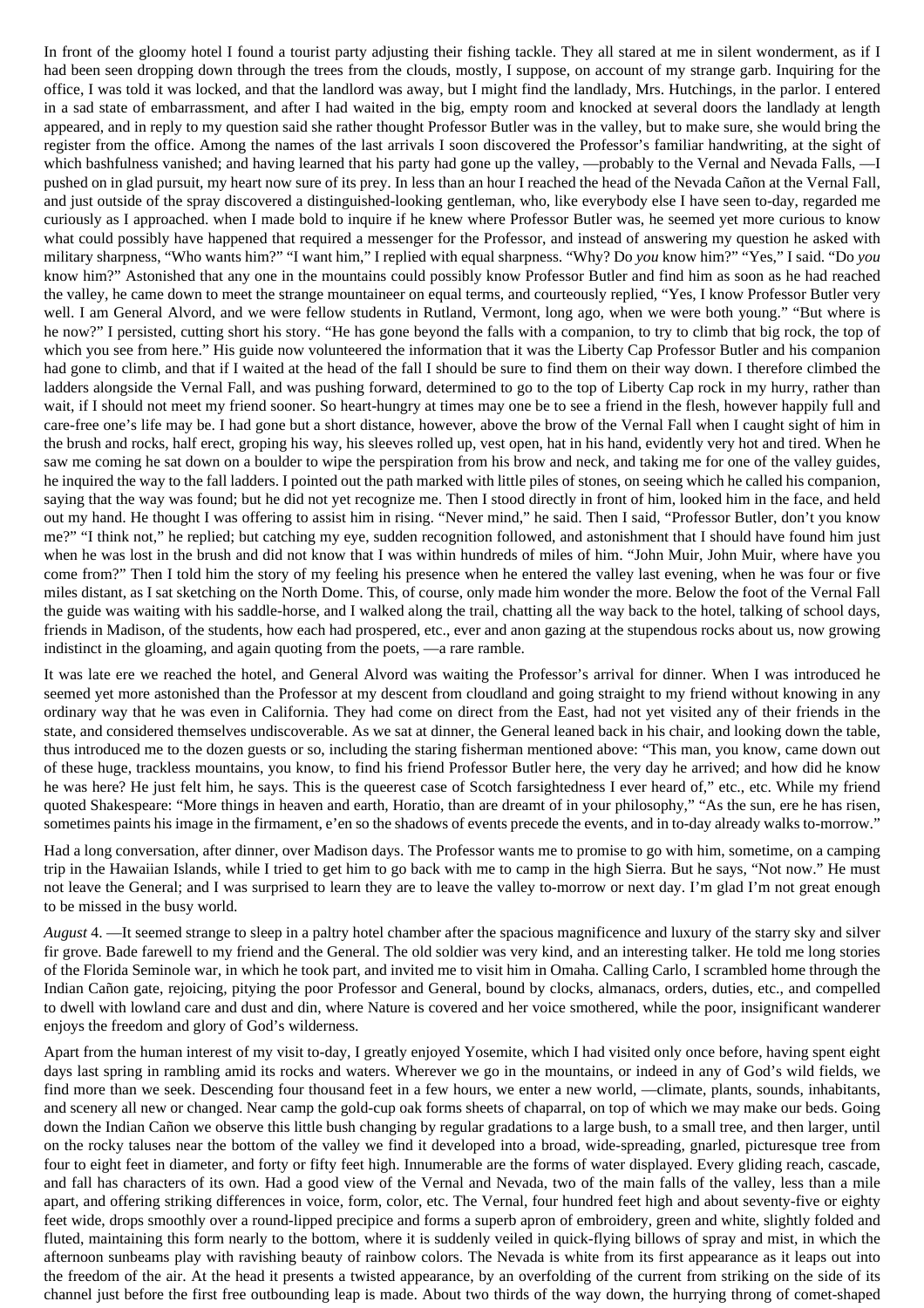masses glance on an inclined part of the face of the precipice and are beaten into yet whiter foam, greatly expanded, and sent bounding outward, making an indescribably glorious show, especially when the afternoon sunshine is pouring into it. In this fall—one of the most wonderful in the world—the water does not seem to be under the dominion of ordinary laws, but rather as if it were a living creature, full of the strength of the mountains and their huge, wild joy.

From beneath heavy throbbing blasts of spray the broken river is seen emerging in ragged boulder-chafed strips. These are speedily gathered into a roaring torrent, showing that the young river is still gloriously alive. On it goes, shouting, roaring, exulting in its strength, passes through a gorge with sublime display of energy, then suddenly expands on a gently inclined pavement, down which it rushes in thin sheets and folds of lace-work into a quiet pool, —"Emerald Pool," as it is called, —a stopping-place, a period separating two grand sentences. Resting here long enough to part with its foam-bells and gray mixtures of air, it glides quietly to the verge of the Vernal precipice in a broad sheet and makes its new display in the Vernal Fall; then more rapids and rock tossings down the cañon, shaded by live oak, Douglas spruce, fir, maple, and dogwood. It receives the Illilouette tributary, and makes a long sweep out into the level, sun-filled valley to join the other streams which, like itself, have danced and sung their way down from snowy heights to form the main Merced, —the river of Mercy. But of this there is no end, and life, when one thinks of it, is so short. Never mind, one day in the midst of these divine glories is well worth living and toiling and starving for.

Before parting with Professor Butler he gave me a book, and I gave him one of my pencil sketches for his little son Henry, who is a favorite of mine. He used to make many visits to my room when I was a student. Never shall I forget his patriotic speeches for the Union, mounted on a tall stool, when he was only six years old.

It seems strange that visitors to Yosemite should be so little influenced by its novel grandeur, as if their eyes were bandaged and their ears stopped. Most of those I saw yesterday were looking down as if wholly unconscious of anything going on about them, while the sublime rocks were trembling with the tones of the mighty chanting congregation of waters gathered from all the mountains round about, making music that might draw angels out of heaven. Yet respectable-looking, even wise-looking people were fixing bits of worms on bent pieces of wire to catch trout. Sport they called it. Should church-goers try to pass the time fishing in baptismal fonts while dull sermons were being preached, the so-called sport might not be so bad; but to play in the Yosemite temple, seeking pleasure in the pain of fishes struggling for their lives, while God himself is preaching his sublimest water and stone sermons!

Now I'm back at the camp-fire, and cannot help thinking about my recognition of my friend's presence in the valley while he was four or five miles away, and while I had no means of knowing that he was not thousands of miles away. It seems supernatural, but only because it is not understood. Anyhow, it seems silly to make so much of it, while the natural and common is more truly marvelous and mysterious than the so-called supernatural. Indeed most of the miracles we hear of are infinitely less wonderful than the commonest of natural phenomena, when fairly seen. Perhaps the invisible rays that struck me while I sat at work on the Dome are something like those which attract and repel people at first sight, concerning which so much nonsense has been written. The worst apparent effect of these mysterious odd things is blindness to all that is divinely common. Hawthorne, I fancy, could weave one of his weird romances out of this little telepathic episode, the one strange marvel of my life, probably replacing my good old Professor by an attractive woman.

*August* 5. —We were awakened this morning before daybreak by the furious barking of Carlo and Jack and the sound of stampeding sheep. Billy fled from his punk bed to the fire, and refused to stir into the darkness to try to gather the scattered flock, or ascertain the nature of the disturbance. It was a bear attack, as we afterward learned, and I suppose little was gained by attempting to do anything before daylight. Nevertheless, being anxious to know what was up, Carlo and I groped our way through the woods, guided by the rustling sound made by fragments of the flock, not fearing the bear, for I knew that the runaways would go from their enemy as far as possible and Carlo's nose was also to be depended upon. About half a mile east of the corral we overtook twenty or thirty of the flock and succeeded in driving them back; then turning to the westward, we traced another band of fugitives and got them back to the flock. After day-break I discovered the remains of a sheep carcass, still warm, showing that Bruin must have been enjoying his early mutton breakfast while I was seeking the runaways. He had eaten about half of it. Six dead sheep lay in the corral, evidently smothered by the crowding and piling up of the flock against the side of the corral wall when the bear entered. Making a wide circuit of the camp, Carlo and I discovered a third band of fugitives and drove them back to camp. We also discovered another dead sheep half eaten, showing there had been two of the shaggy free-booters at this early breakfast. They were easily traced. They had each caught a sheep, jumped over the corral fence with them, carrying them as a cat carries a mouse, laid them at the foot of fir trees a hundred yards or so back from the corral, and eaten their fill. After breakfast I set out to seek more of the lost, and found seventy-five at a considerable distance from camp. In the afternoon I succeeded, with Carlo's help, in getting them back to the flock. I don't know whether all are together again or not. I shall make a big fire this evening and keep watch.

When I asked Billy why he made his bed against the corral in rotten wood, when so many better places offered, he replied that he "wished to be as near the sheep as possible in case bears should attack them." Now that the bears have come, he has moved his bed to the far side of the camp, and seems afraid that he may be mistaken for a sheep.

This has been mostly a sheep day, and of course studies have been interrupted. Nevertheless, the walk through the gloom of the woods before the dawn was worth while, and I have learned something about these noble bears. Their tracks are very telling, and so are their breakfasts. Scarce a trace of clouds to-day, and of course our ordinary mid-day thunder is wanting.

*August* 6. —Enjoyed the grand illumination of the camp grove, last night, from the fire we made to frighten the bears, —compensation for loss of sleep and sheep. The noble pillars of verdure, vividly aglow, seemed to shoot into the sky like the flames that lighted them. Nevertheless, one of the bears paid us another visit, as if more attracted than repelled by the fire, climbed into the corral, killed a sheep and made off with it without being seen, while still another was lost by trampling and suffocation against the side of the corral. Now that our mutton has been tasted, I suppose it will be difficult to put a stop to the ravages of these freebooters.

The Don arrived to-day from the lowlands with provisions and a letter. On learning the losses he had sustained, he determined to move the flock at once to the upper Tuolumne region, saying that the bears would be sure to visit the camp every night as long as we stayed, and that no fire or noise we might make would avail to frighten them. No clouds save a few thin, lustrous touches on the eastern horizon. Thunder heard in the distance.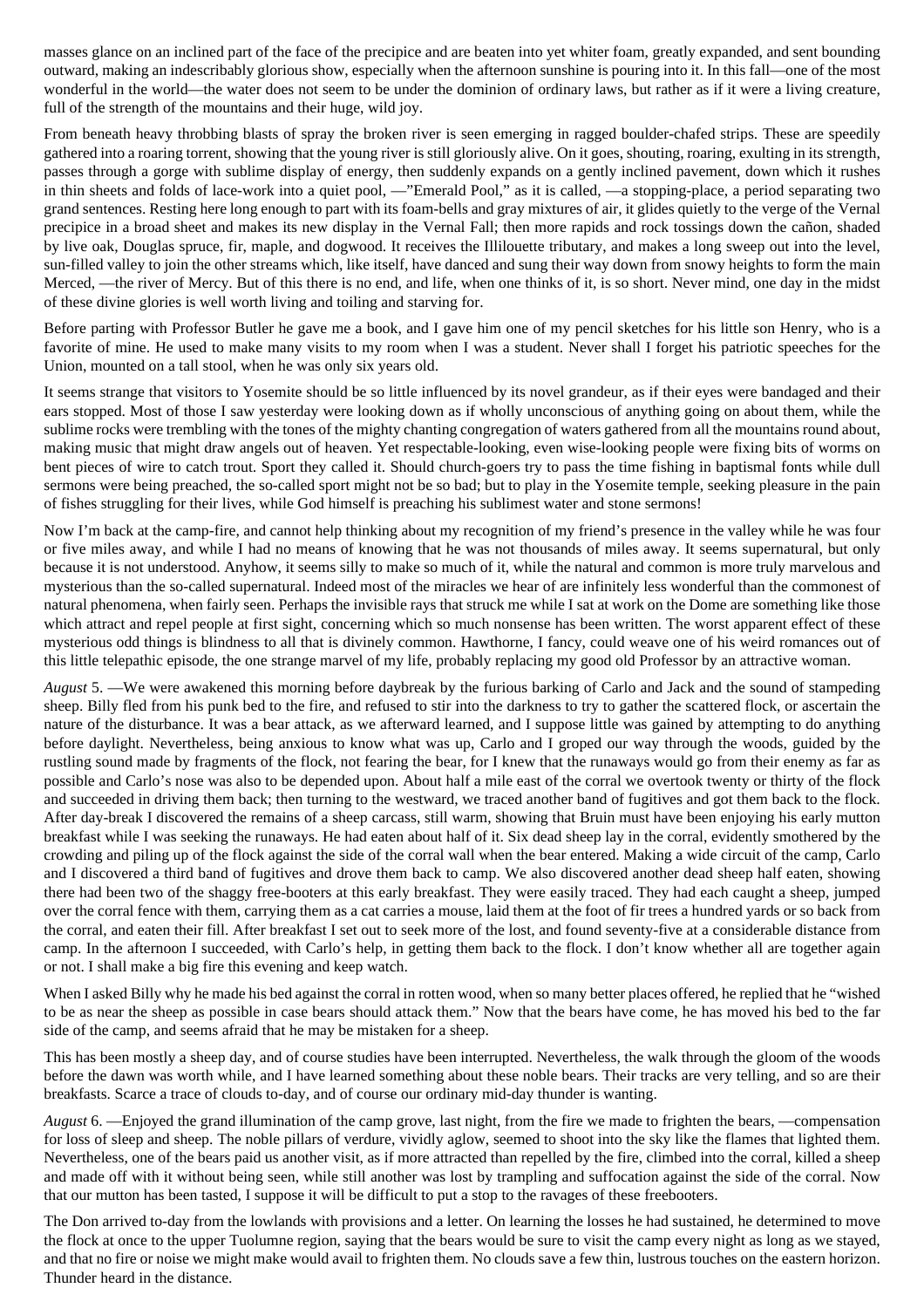# Chapter 8 The Mono Trail

*August* 7. —Early this morning bade good-by to the bears and blessed silver fir camp, and moved slowly eastward along the Mono Trail. At sundown camped for the night on one of the many small flowery meadows so greatly enjoyed on my excursion to Lake Tenaya. The dusty, noisy flock seems outrageously foreign and out of place in these nature gardens, more so than bears among sheep. The harm they do goes to the heart, but glorious hope lifts above all the dust and din and bids me look forward to a good time coming, when money enough will be earned to enable me to go walking where I like in pure wildness, with what I can carry on my back, and when the bread-sack is empty, run down to the nearest point on the bread-line for more. Nor will these run-downs be blanks, for, whether up or down, every step and jump on these blessed mountains is full of fine lessons.

*August* 8. —Camp at the west end of Lake Tenaya. Arriving early, I took a walk on the glacier-polished pavements along the north shore, and climbed the magnificent mountain rock at the east end of the lake, now shining in the late afternoon light. Almost every yard of its surface shows the scoring and polishing action of a great glacier that enveloped it and swept heavily over its summit, though it is about two thousand feet high above the lake and ten thousand above sea-level. This majestic, ancient ice-flood came from the eastward, as the scoring and crushing of the surface shows. Even below the waters of the lake the rock in some places is still grooved and polished; the lapping of the waves and their disintegrating action have not as yet obliterated even the superficial marks of glaciation. In climbing the steepest polished places I had to take off shoes and



# *View of Tenaya Lake Showing Cathedral Peak*

stockings. A fine region this for study of glacial action in mountain-making. I found many charming plants: arctic daisies, phlox, white spiraea, bryanthus, and rock-ferns, —pellaea, cheilanthes, allosorus, —fringing weathered seams all the way up to the summit; and sturdy junipers, grand old gray and brown monuments, stood bravely erect on fissured spots here and there, telling storm and avalanche stories of hundreds of winters. The view of the lake from the top is, I think, the best of all. There is another rock, more striking in form than this, standing isolated at the head of the lake, but it is not more than half as high. It is a knob or knot of burnished granite, perhaps about a thousand feet high, apparently as flawless and strong in structure as a wave-worn pebble, and probably owes its existence to the superior resistance it offered to the action of the overflowing ice-flood.

Made sketch of the lake, and sauntered back to camp, my iron-shod shoes clanking on the pavements disturbing the chipmunks and birds. After dark went out to the shore, —not a breath of air astir, the lake a perfect mirror reflecting the sky and mountains with their stars and trees and wonderful sculpture, all their grandeur refined and doubled, —a marvelously impressive picture, that seemed to belong more to heaven than earth.

*August* 9. —I went ahead of the flock, and crossed over the divide between the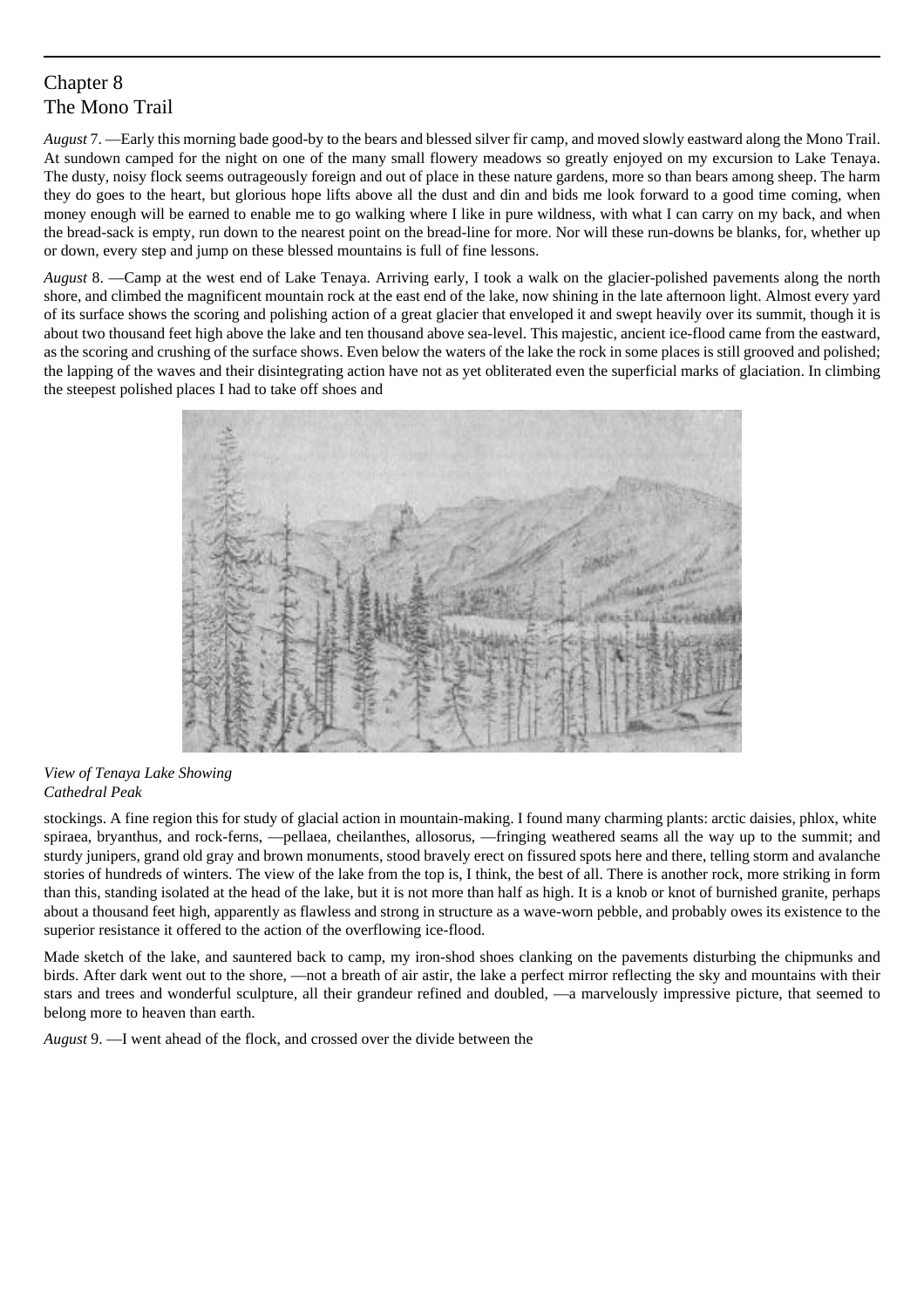

# *One of the Tributary Fountains of the Tuolumne Cañon Waters, on the North Side of the Hoffman Range*

Merced and Tuolumne basins. The gap between the east end of the Hoffman spur and the mass of mountain rocks about Cathedral Peak, though roughened by ridges and waving folds, seems to be one of the channels of a broad ancient glacier that came from the mountains on the summit of the range. In crossing this divide the ice-river made an ascent of about five hundred feet from the Tuolumne meadows. This entire region must have been overswept by ice.

From the top of the divide, and also from the big Tuolumne Meadows, the wonderful mountain called Cathedral Peak is in sight. From every point of view it shows marked individuality. It is a majestic temple of one stone, hewn from the living rock, and adorned with spires and pinnacles in regular cathedral style. The dwarf pines on the roof look like mosses. I hope some time to climb to it to say my prayers and hear the stone sermons.

The big Tuolumne Meadows are flowery lawns, lying along the south fork of the Tuolumne River at a height of about eighty-five hundred to nine thousand feet above the sea, partially separated by forests and



# *Tuolumne Meadow from Cathedral Peak*

bars of glaciated granite. Here the mountains seem to have been cleared away or set back, so that wide-open views may be had in every direction. The upper end of the series lies at the base of Mt. Lyell, the lower below the east end of the Hoffman Range, so the length must be about ten or twelve miles. They vary in width from a quarter of a mile to perhaps three quarters, and a good many branch meadows put out along the banks of the tributary streams. This is the most spacious and delightful high pleasure-ground I have yet seen. The air is keen and bracing, yet warm during the day; and though lying high in the sky, the surrounding mountains are so much higher, one feels protected as if in a grand hall. Mts. Dana and Gibbs, massive red mountains, perhaps thirteen thousand feet high or more, bound the view on the east, the Cathedral and Unicorn Peaks, with many nameless peaks, on the south, the Hoffman Range on the west, and a number of peaks unnamed, as far as I know, on the north. One of these last is much like the Cathedral. The grass of the meadows is mostly fine and silky, with exceedingly slender leaves, making a close sod, above which the panicles of minute purple flowers seem to float in airy, misty lightness, while the sod is enriched with at least three species of gentian and as many or more of orthocarpus, potentilla, ivesia, solidago, pentstemon, with their gay colors, —purple, blue, yellow, and red, —all of which I may know better ere long. A central camp will probably be made in this region, from which I hope to make long excursions into the surrounding mountains.

On the return trip I met the flock about three miles east of Lake Tenaya. Here we camped for the night near a small lake lying on top of the divide in a clump of the two-leaved pine. We are now about nine thousand feet above the sea. Small lakes abound in all sorts of situations, —on ridges, along mountain sides, and in piles of moraine boulders, most of them mere pools. Only in those cañons of the larger streams at the foot of declivities, where the down thrust of the glaciers was heaviest, do we find lakes of considerable size and depth. How grateful a task it would be to trace them all and study them! How pure their waters are, clear as crystal in polished stone basins! None of them, so far as I have seen, have fishes, I suppose on account of falls making them inaccessible. Yet one would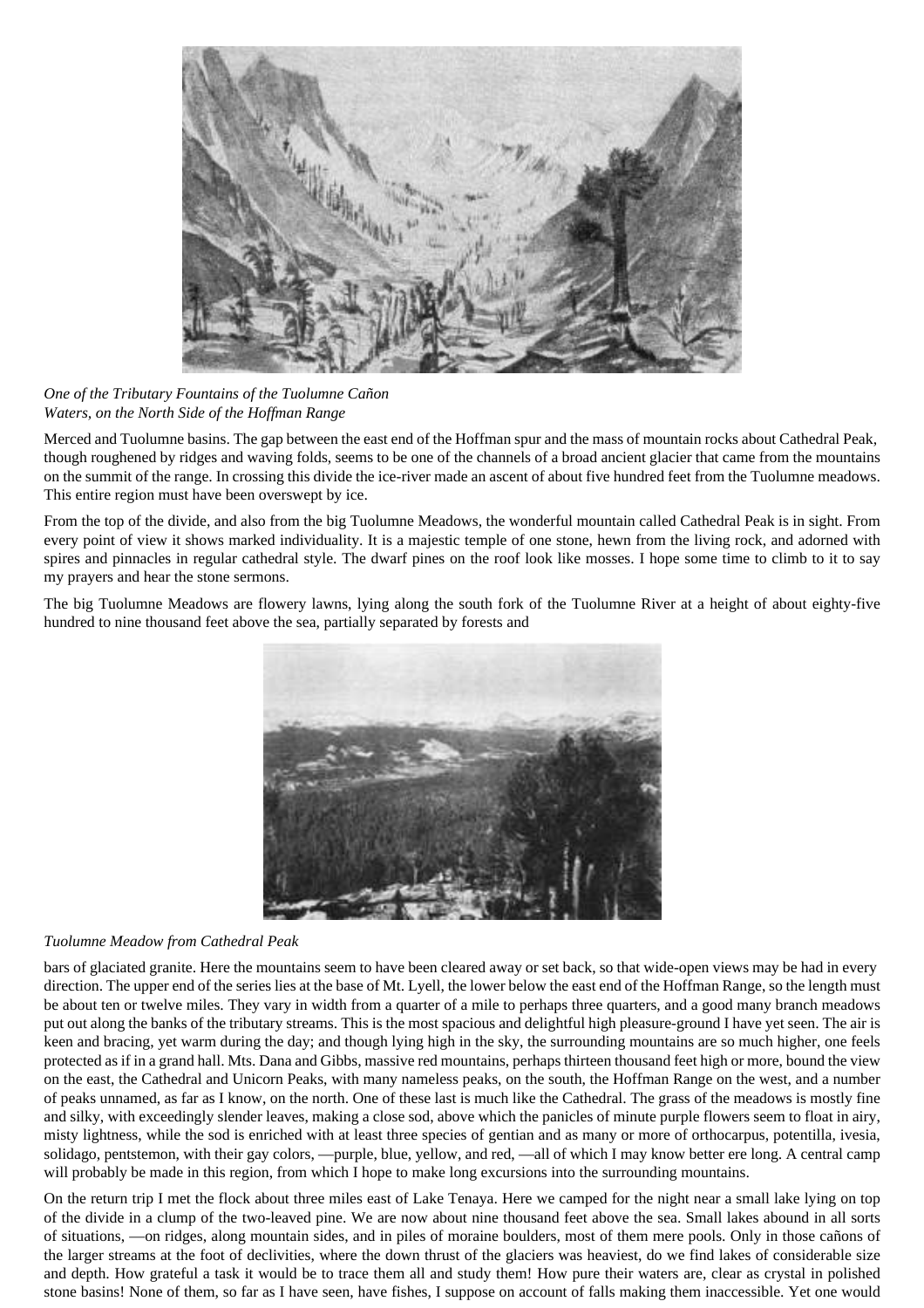think their eggs might get into these lakes by some chance or other; on ducks' feet, for example, or in their mouths, or in their crops, as some plant seeds are distributed. Nature has so many ways of doing such things. How did the frogs, found in all the bogs and pools and lakes, however high, manage to get up these mountains? Surely not by jumping. Such excursions through miles of dry brush and boulders would be very hard on frogs. Perhaps their stringy gelatinous spawn is occasionally entangled or glued on the feet of water birds. Anyhow, they are here and in hearty health and voice. I like their cheery tronk and crink. They take the place of song-birds at a pinch.

*August* 10. —Another of those charming exhilarating days that makes the blood dance and excites nerve currents that render one unweariable and well-nigh immortal. Had another view of the broad ice-ploughed divide, and gazed again and again at the Sierra temple and the great red mountains east of the meadows.

We are camped near the Soda Springs on the north side of the river. A hard time we had getting the sheep across. They were driven into a horseshoe bend and fairly crowded off the bank. They seemed willing to suffer death rather than risk getting wet, though they swim well enough when they have to. Why sheep should be so unreasonably afraid of water, I don't know, but they do fear it as soon as they are born and perhaps before. I once saw a lamb only a few hours old approach a shallow stream about two feet wide and an inch deep, after it had walked only about a hundred yards on its life journey. All the flock to which it belonged had crossed this inch-deep stream, and as the mother and her lamb were the last to cross, I had a good opportunity to observe them. As soon as the flock was out of the way, the anxious mother crossed over and called the youngster. It walked cautiously to the brink, gazed at the water, bleated piteously, and refused to venture. The patient mother went back to it again and again to encourage it, but long without avail. Like the pilgrim on Jordan's stormy bank it feared to launch away. At length gathering its trembling inexperienced legs for the mighty effort, throwing up its head as if it knew all about drowning, and was anxious to keep its nose above water, it made the tremendous leap, and landed in the middle of the inch-deep stream. It seemed astonished to find that, instead of sinking over head and ears, only its toes were wet, gazed at the shining water a few seconds, and then sprang to the shore safe and dry through the dreadful adventure. All kinds of wild sheep are mountain animals, and their descendants' dread of water is not easily accounted for.

*August* 11. —Fine shining weather, with a ten minutes' noon thunder-storm and rain. Rambling all day getting acquainted with the region north of the river. Found a small lake and many charming glacier meadows embosomed in an extensive forest of the two-leaved pine. The forest is growing on broad, almost continuous deposits of moraine material, is remarkably even in its growth, and the trees are much closer together than in any of the fir or pine woods farther down the range. The evenness of the growth would seem to indicate that the trees are all of the same age or nearly so. This regularity has probably been in great part the result of fire. I saw several large patches and strips of dead bleached spars, the ground beneath them covered with a young even growth. Fire can run in these woods, not only because the thin bark of the trees is dripping with resin, but because the growth is close, and the comparatively rich soil produces good crops of tall broad-leaved grasses on which fire can travel, even when the weather is calm. Besides these fire-killed patches there are a good many fallen uprooted trees here and there, some with the bark and needles still on, as if they had lately been blown down in some thunder-storm blast. Saw a large blacktailed deer, a buck with antlers like the upturned roots of a fallen pine.

After a long ramble through the dense encumbered woods I emerged upon a smooth meadow full of sunshine like a lake of light, about a mile and a half long, a quarter to half a mile wide, and bounded by tall arrowy pines. The sod, like that of all the glacier meadows hereabouts, is made of silky agrostis and calamagrostis chiefly; their panicles of purple flowers and purple stems, exceedingly light and airy, seem to float above the green plush of leaves like a thin misty cloud, while the sod is brightened by several species of gentian, potentilla, ivesia, orthocarpus,



## *Glacier Meadow, on the Headwaters of the Tuolumne, 9500 Feet above the Sea*

and their corresponding bees and butterflies. All the glacier meadows are beautiful, but few are so perfect as this one. Compared with it the most carefully leveled, licked, snipped artificial lawns of pleasure-grounds are coarse things. I should like to live here always. It is so calm and withdrawn while open to the universe in full communion with everything good. To the north of this glorious meadow I discovered the camp of some Indian hunters. Their fire was still burning, but they had not yet returned from the chase.

From meadow to meadow, every one beautiful beyond telling, and from lake to lake through groves and belts of arrowy trees, I held my way northward toward Mt. Conness, finding telling beauty everywhere, while the encompassing mountains were calling "Come." Hope I may climb them all.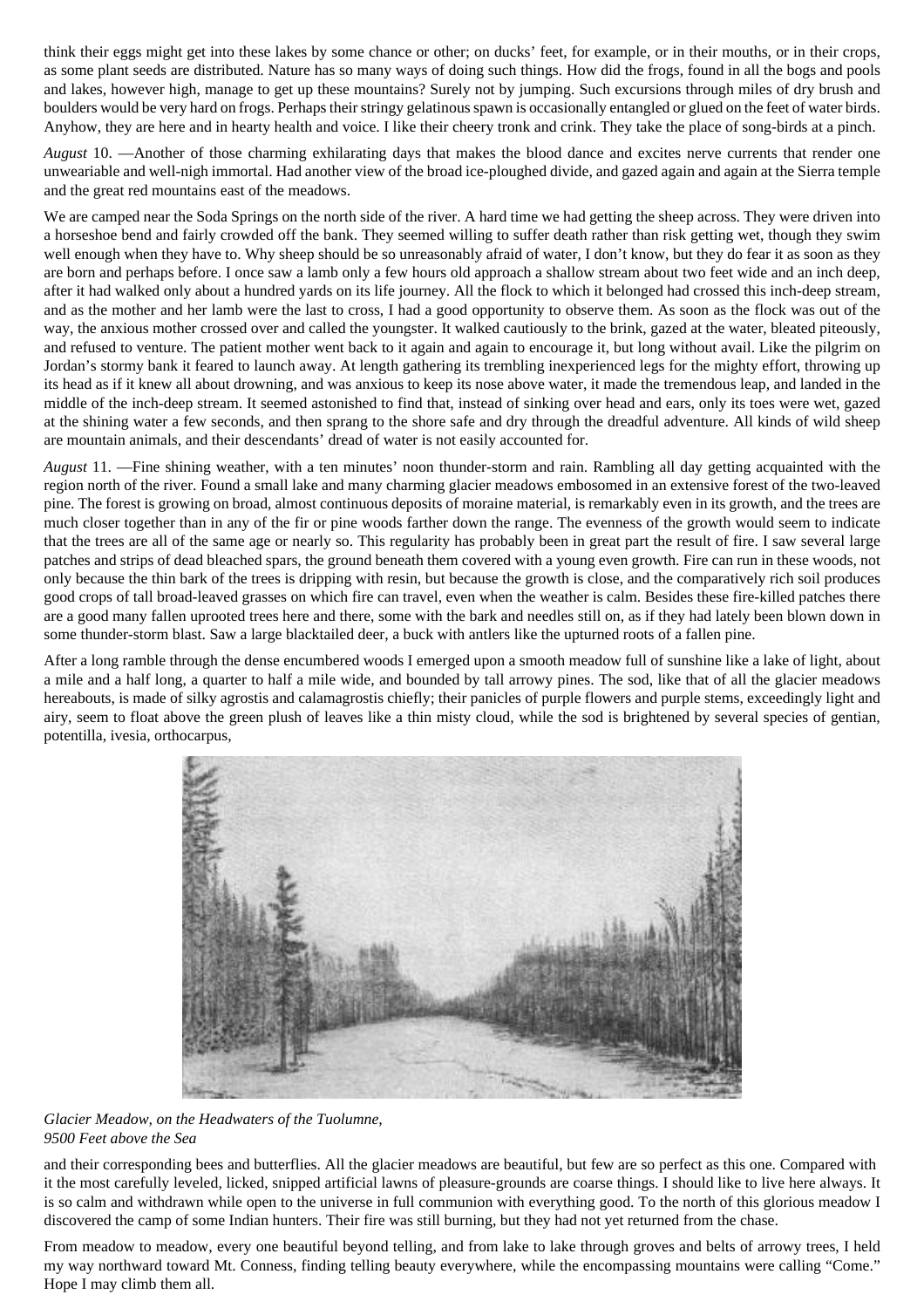*August* 12. —The sky-scenery has changed but little so far with the change in elevation. Clouds about.05. Glorious pearly cumulitinted with purple of ineffable fineness of tone. Moved camp to the side of the glacier meadow mentioned above. To let sheep trample so divinely fine a place seems barbarous. Fortunately they prefer the succulent broad-leaved triticum and other woodland grasses to the silky species of the meadows, and therefore seldom bite them or set foot on them.

The shepherd and the Don cannot agree about methods of herding. Billy sets his dog Jack on the sheep far too often, so the Don thinks; and after some dispute today, in which the shepherd loudly claimed the right to dog the sheep as often as he pleased, he started for the plains. Now I suppose the care of the sheep will fall on me, though Mr. Delaney promises to do the herding himself for a while, then return to the lowlands and bring another shepherd, so as to leave me free to rove as I like.

Had another rich ramble. Pushed northward beyond the forests to the head of the general basin, where traces of glacial action are strikingly clear and interesting. The recesses among the peaks look like quarries, so raw and fresh are the moraine chips and boulders that strew the ground in Nature's glacial workshops.

Soon after my return to camp we received a visit from an Indian, probably one of the hunters whose camp I had discovered. He came from Mono, he said, with others of his tribe, to hunt deer. One that he had killed a short distance from here he was carrying on his back, its legs tied together in an ornamental bunch on his forehead. Throwing down his burden, he gazed stolidly for a few minutes in silent Indian fashion, then cut off eight or ten pounds of venison for us, and begged a "lill" (little) of everything he saw or could think of, —flour, bread, sugar, tobacco, whiskey, needles, etc. We gave a fair price for the meat in flour and sugar and added a few needles. A strangely dirty and irregular life these dark-eyed, dark-haired, half-happy savages lead in this clean wilderness, —starvation and abundance, deathlike calm, indolence, and admirable, indefatigable action succeding each other in stormy rhythm like winter and summer. Two things they have that civilized toilers might well envy them, —pure air and pure water. These go far to cover and cure the grossness of their lives. Their food is mostly good berries, pine nuts, clover, lily bulbs, wild sheep, antelope, deer, grouse, sage hens, and the larv of ants, wasps, bees, and other insects.

*August* 13. —Day all sunshine, dawn and evening purple, noon gold, no clouds, air motionless. Mr. Delaney arrived with two shepherds, one of them an Indian. On his way up from the plains he left some provisions at the Portuguese camp on Porcupine Creek near our old Yosemite camp, and I set out this morning with one of the pack animals to fetch them. Arrived at the Porcupine camp at noon, and might have returned to the Tuolumne late in the evening, but concluded to stay over night with the Portuguese shepherds at their pressing invitation. They had sad stories to tell of losses from the Yosemite bears, and were so discouraged they seemed on the point of leaving the mountains; for the bears came every night and helped themselves to one or several of the flock in spite of all their efforts to keep them off.

I spent the afternoon in a grand ramble along the Yosemite walls. From the highest of the rocks called the Three Brothers, I enjoyed a magnificent view comprehending all the upper half of the floor of the valley and nearly all the rocks of the walls on both sides and at the head, with snowy peaks in the background. Saw also the Vernal and Nevada Falls, a truly glorious picture, —rocky strength and permanence combined with beauty of plants frail and fine and evanescent; water descending in thunder, and the same water gliding through meadows and groves in gentlest beauty. This standpoint is about eight thousand feet above the sea, or four thousand feet above the floor of the valley, and every tree, though looking small and feathery, stands in admirable clearness, and the shadows they cast are as distinct in outline as if seen at a distance of a few yards. They appeared even more so. No words will ever describe the exquisite beauty and charm of this mountain park—Nature's landscape garden at once tenderly beautiful and sublime. No wonder it draws nature-lovers from all over the world.

Glacial action even on this lofty summit is plainly displayed. Not only has all the lovely valley now smiling in sunshine been filled to the brim with ice, but it has been deeply overflowed.

I visited our old Yosemite camp-ground on the head of Indian Creek, and found it fairly patted and smoothed down with beartracks. The bears had eaten all the sheep that were smothered in the corral, and some of the grand animals must have died, for Mr. Delaney, before leaving camp, put a large quantity of poison in the carcasses. All sheepmen carry strychnine to kill coyotes, bears, and panthers, though neither coyotes nor panthers are at all numerous in the upper mountains. The little dog-like wolves are far more numerous in the foothill region and on the plains, where they find a better supply of food, —saw only one panther-track above eight thousand feet.

On my return after sunset to the Portuguese camp I found the shepherds greatly excited over the behavior of the bears that have learned to like mutton. "They are getting worse and worse," they lamented. Not willing to wait decently until after dark for their suppers, they come and kill and eat their fill in broad daylight. The evening before my arrival, when the two shepherds were leisurely driving the flock toward camp half an hour before sunset, a hungry bear came out of the chaparral within a few yards of them and shuffled deliberately toward the flock. "Portuguese Joe," who always carried a gun loaded with buckshot, fired excitedly, threw down his gun, fled to the nearest suitable tree, and climbed to a safe height without waiting to see the effect of his shot. His companion also ran, but said that he saw the bear rise on its hind legs and throw out its arms as if feeling for somebody, and then go into the brush as if wounded.

At another of their camps in this neighborhood, a bear with two cubs attacked the flock before sunset, just as they were approaching the corral. Joe promptly climbed a tree out of danger, while Antone, rebuking his companion for cowardice in abandoning his charge, said that he was not going to let bears "eat up his sheeps" in daylight, and rushed towards the bears, shouting and setting his dog on them. The frightened cubs climbed a tree, but the mother ran to meet the shepherd and seemed anxious to fight. Antone stood astonished for a moment, eyeing the oncoming bear, then turned and fled, closely pursued. Unable to reach a suitable tree for climbing, he ran to the camp and scrambled up to the roof of the little cabin; the bear followed, but did not climb to the roof, —only stood glaring up at him for a few minutes, threatening him and holding him in mortal terror, then went to her cubs, called them down, went to the flock, caught a sheep for supper, and vanished in the brush. As soon as the bear left the cabin the trembling Antone begged Joe to show him a good safe tree, up which he climbed like a sailor climbing a mast, and remained as long as he could hold on, the tree being almost branchless. After these disastrous experiences the two shepherds chopped and gathered large piles of dry wood and made a ring of fire around the corral every night, while one with a gun kept watch from a comfortable stage built on a neighboring pine that commanded a view of the corral. This evening the show made by the circle of fire was very fine, bringing out the surrounding trees in most impressive relief, and making the thousands of sheep eyes glow like a glorious bed of diamonds.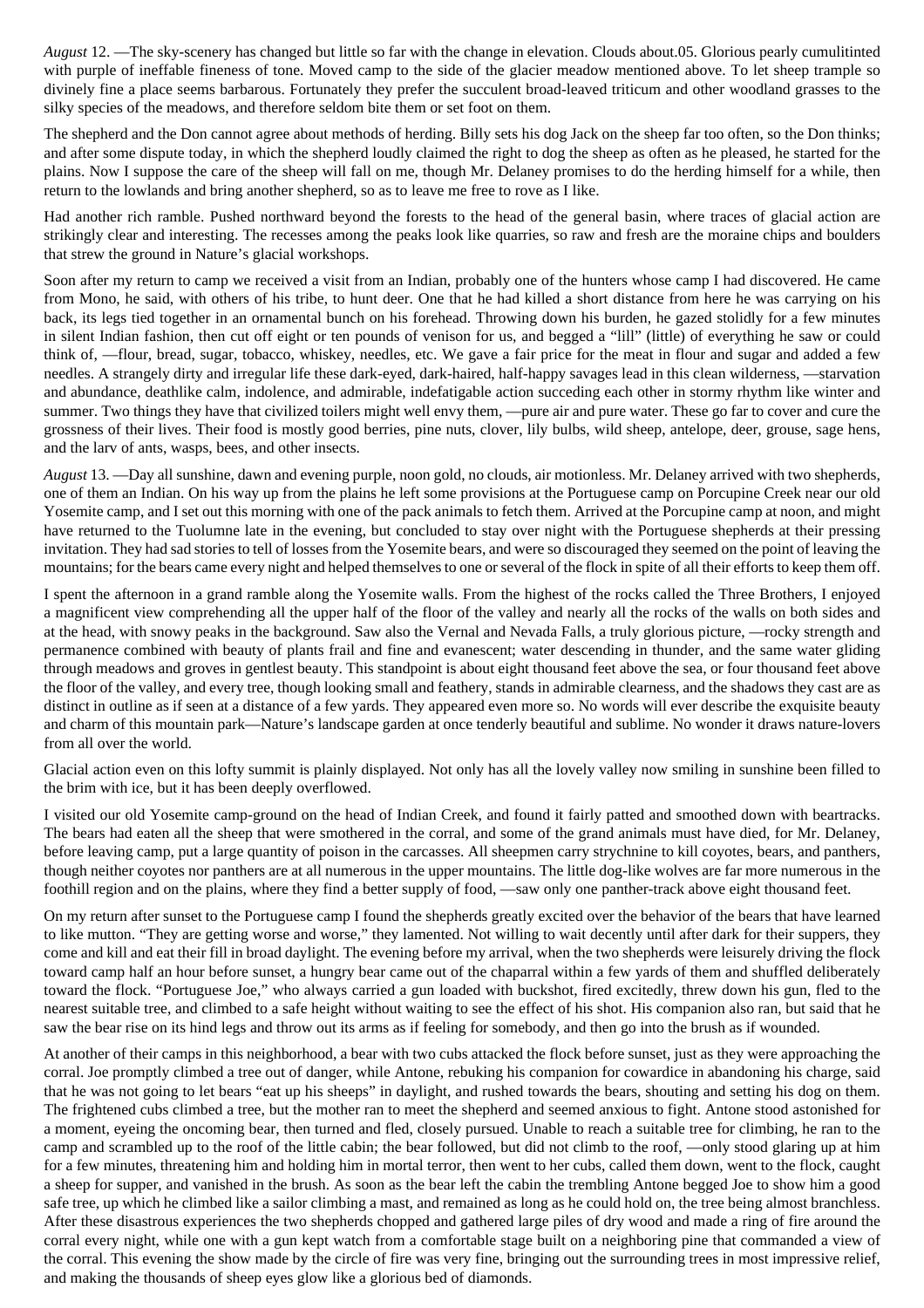*August* 14. —Up to the time I went to bed last night all was quiet, though we expected the shaggy freebooters every minute. They did not come till near midnight, when a pair walked boldly to the corral between two of the great fires, climbed in, killed two sheep and smothered ten, while the frightened watcher in the tree did not fire a single shot, saying that he was afraid he might kill some of the sheep, for the bears got into the corral before he got a good clear view of them. I told the shepherds they should at once move the flock to another camp. "Oh, no use, no use," they lamented; "where we go, the bears go too. See my poor dead sheeps, —soon all dead. No use try another camp. We go down to the plains." And as I afterwards learned, they were driven out of the mountains a month before the usual time. Were bears much more numerous and destructive, the sheep would be kept away altogether.

It seems strange that bears, so fond of all sorts of flesh, running the risks of guns and fires and poison, should never attack men except in defense of their young. How easily and safely a bear could pick us up as we lie asleep! Only wolves and tigers seem to have learned to hunt man for food, and perhaps sharks and crocodiles. Mosquitoes and other insects would, I suppose, devour a helpless man in some parts of the world, and so might lions, leopards, wolves, hyenas, and panthers at times if pressed by hunger, —but under ordinary circumstances, perhaps, only the tiger among land animals may be said to be a man-eater, —unless we add man himself.

Clouds as usual about.05. Another glorious Sierra day, warm, crisp, fragrant, and clear. Many of the flowering plants have gone to seed, but many others are unfolding their petals every day, and the firs and pines are more fragrant than ever. Their seeds are nearly ripe, and will soon be flying in the merriest flocks that ever spread a wing.

On the way back to our Tuolumne camp, I enjoyed the scenery if possible more than when it first came to view. Every feature already seems familiar as if I had lived here always. I never weary gazing at the wonderful Cathedral. It has more individual character than any other rock or mountain I ever saw, excepting perhaps the Yosemite South Dome. The forests, too, seem kindly familiar, and the lakes and meadows and glad singing streams. I should like to dwell with them forever. Here with bread and water I should be content. Even if not allowed to roam and climb, tethered to a stake or tree in some meadow or grove, even then I should be content forever. Bathed in such beauty, watching the expressions ever varying on the faces of the mountains, watching the stars, which here have a glory that the lowlander never dreams of, watching the circling seasons, listening to the songs of the waters and winds and birds, would be endless pleasure. And what glorious cloud-lands I should see, storms and calms, —a new heaven and a new earth every day, aye and new inhabitants. And how many visitors I should have. I feel sure I should not have one dull moment. And why should this appear extravagant? It is only common sense, a sign of health, genuine, natural, all-awake health. One would be at an endless Godful play, and what speeches and music and acting and scenery and lights!—sun, moon, stars, auroras. Creation just beginning, the morning stars "still singing together and all the sons of God shouting for joy."

# Chapter 9 Bloody Cañon and Mono Lake

*August* 21. —Have just returned from a fine wild excursion across the range to Mono Lake, by way of the Mono or Bloody Cañon Pass. Mr. Delaney has been good to me all summer, lending a helping, sympathizing hand at every opportunity, as if my wild notions and rambles and studies were his own. He is one of those remarkable California men who have been overflowed and denuded and remodeled by the excitements of the gold fields, like the Sierra landscapes by grinding ice, bringing the harder bosses and ridges of character into relief, —a tall, lean, big-boned, big-hearted Irishman, educated for a priest in Maynooth College, —lots of good in him, shining out now and then in this mountain light. Recognizing my love of wild places, he told me one evening that I ought to go through Bloody Cañon, for he was sure I should find it wild enough. He had not been there himself, he said, but had heard many of his mining friends speak of it as the wildest of all the Sierra passes. Of course I was glad to go. It lies just to the east of our camp and swoops down from the summit of the range to the edge of the Mono desert, making a descent of about four thousand feet in a distance of about four miles. It was known and traveled as a pass by wild animals and the Indians long before its discovery by white men in the gold year of 1858, as is shown by old trails which come together at the head of it. The name may have been suggested by the red color of the metamorphic slates in which the cañon abounds, or by the blood stains on the rocks from the unfortunate animals that were compelled to slide and shuffle over the sharp-angled boulders.

Early in the morning I tied my note-book and some bread to my belt, and strode away full of eager hope, feeling that I was going to have a glorious revel. The glacier meadows that lay along my way served to soothe my morning speed, for the sod was full of blue gentians and daisies, kalmia and dwarf vaccinium, calling for recognition as old friends, and I had to stop many times to examine the shining rocks over which the ancient glacier had passed with tremendous pressure, polishing them so well that they reflected the sunlight like glass in some places, while fine stri, seen clearly through a lens, indicated the direction in which the ice had flowed. On some of the sloping polished pavements abrupt steps occur, showing that occasionally large masses of the rock had given way before the glacial pressure, as well as small particles; moraines, too, some scattered, others regular like long curving embankments and dams, occur here and there, giving the general surface of the region a young, new-made appearance. I watched the gradual dwarfing of the pines as I ascended, and the corresponding dwarfing of nearly all the rest of the vegetation. On the slopes of Mammoth Mountain, to the south of the pass, I saw many gaps in the woods reaching from the upper edge of the timber-line down to the level meadows, where avalanches of snow had descended, sweeping away every tree in their paths as well as the soil they were growing in, leaving the bed-rock bare. The trees are nearly all uprooted, but a few that had been extremely well anchored in clefts of the rock were broken off near the ground. It seems strange at first sight that trees that had been allowed to grow for a century or more undisturbed should in their old age be thus swished away at a stroke. Such avalanches can only occur under rare conditions of weather and snowfall. No doubt on some positions of the mountain slopes the inclination and smoothness of the surface is such that avalanches must occur every winter, or even after every heavy snow-storm, and of course no trees or even bushes can grow in their channels. I noticed a few clean-swept slopes of this kind. The uprooted trees that had grown in the pathway of what might be called "century avalanches" were piled in windrows, and tucked snugly against the wall-trees of the gaps, heads downward, excepting a few that were carried out into the open ground of the meadows, where the heads of the avalanches had stopped. Young pines, mostly the two-leaved and the white-barked, are already springing up in these cleared gaps. It would be interesting to ascertain the age of these saplings, for thus we should gain a fair approximation to the year that the great avalanches occurred. Perhaps most or all of them occurred the same winter. How glad I should be if free to pursue such studies!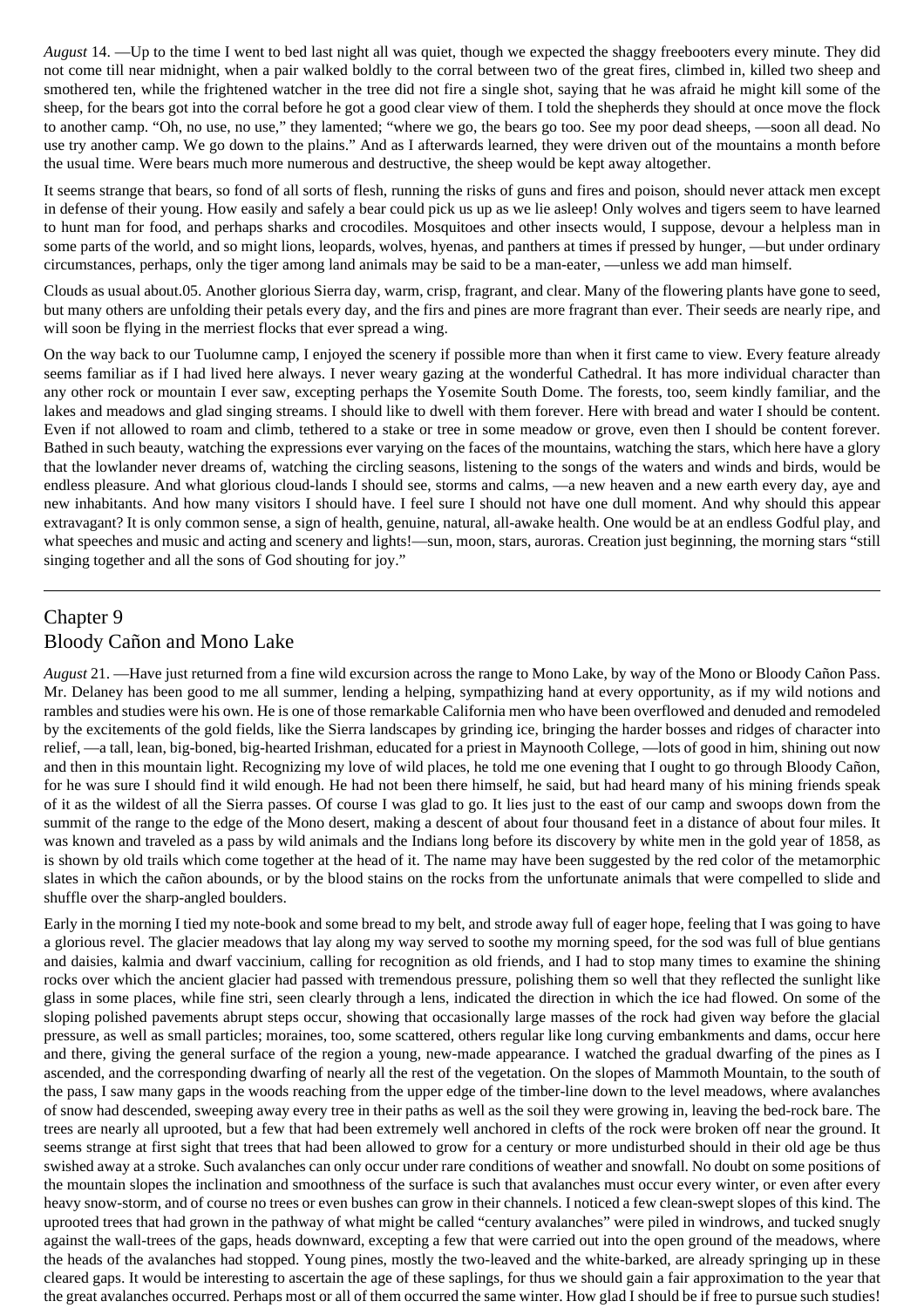Near the summit at the head of the pass I found a species of dwarf willow lying perfectly flat on the ground, making a nice, soft, silky gray carpet, not a single stem or branch more than three inches high; but the catkins, which are now nearly ripe, stand erect and make a close, nearly regular gray growth, being larger than all the rest of the plants. Some of these interesting dwarfs have only one catkin, —willow bushes reduced to their lowest terms. I found patches of dwarf vaccinium also forming smooth carpets, closely pressed to the ground or against the sides of stones, and covered with round pink flowers in lavish abundance as if they had fallen from the sky like hail. A little higher, almost at the very head of the pass, I found the blue arctic daisy and purple-flowered bryanthus, the mountain's own darlings, gentle mountaineers face to face with the sky, kept safe and warm by a thousand miracles, seeming always the finer and purer the wilder and stormier their homes. The trees, tough and resiny, seem unable to go a step farther; but up and up, far above the tree-line, these tender plants climb, cheerily spreading their gray and pink carpets right up to the very edges of the snow-banks in deep hollows and shadows. Here, too, is the familiar robin, tripping on the flowery lawns, bravely singing the same cheery song I first heard when a boy in Wisconsin newly arrived from old Scotland. In this fine company sauntering enchanted, taking no heed of time, I at length entered the gate of the pass, and the huge rocks began to close around me in all their mysterious impressiveness. Just then I was startled by a lot of queer, hairy, muffled creatures coming shuffling, shambling, wallowing toward me as if they had no bones in their bodies. Had I discovered them while they were yet a good way off, I should have tried to avoid them. What a picture they made contrasted with the others I had just been admiring. When I came up to them, I found that they were only a band of Indians from Mono on their way to Yosemite for a load of acorns. They were wrapped in blankets made of the skins of sage-rabbits. The dirt on some of the faces seemed almost old enough and thick enough to have a geological significance; some were strangely blurred and divided into sections by seams and wrinkles that looked like cleavage joints, and had a worn abraded look as if they had lain exposed to the weather for ages. I tried to pass them without stopping, but they would n't let me; forming a dismal circle about me, I was closely besieged while they begged whiskey or tobacco, and it was hard to convince them that I had n't any. How glad I was to get away from the gray, grim crowd and see them vanish down the trail! Yet it seems sad to feel such desperate repulsion from one's fellow beings, however degraded. To prefer the society of squirrels and woodchucks to that of our own species must surely be unnatural. So with a fresh breeze and a hill or mountain between us I must wish them Godspeed and try to pray and sing with Burns, "It's coming yet, for a' that, that man to man, the warld o'er, shall brothers be for a' that."

How the day passed I hardly know. By the map I have come only about ten or twelve miles, though the sun is already low in the west, showing how long I must have lingered, observing, sketching, taking notes among the glaciated rocks and moraines and Alpine flower-beds.

At sundown the sombre crags and peaks were inspired with the ineffable beauty of the alpenglow, and a solemn, awful stillness hushed everything in the landscape. Then I crept into a hollow by the side of a small lake near the head of the cañon, smoothed a sheltered spot, and gathered a few pine tassels for a bed. After the short twilight began to fade I kindled a sunny fire, made a tin cupful of tea, and lay down to watch the stars. Soon the night-wind began to flow from the snowy peaks overhead, at first only a gentle breathing, then gaining strength, in less than an hour rumbled in massive volume something like a boisterous stream in a boulder-choked channel, roaring and moaning down the cañon as if the work it had to do was tremendously important and fateful; and mingled with these storm tones were those of the waterfalls on the north side of the cañon, now sounding distinctly, now smothered by the heavier cataracts of air, making a glorious psalm of savage wildness. My fire squirmed and struggled as if ill at ease, for though in a sheltered nook, detached masses of icy wind often fell like icebergs on top of it, scattering sparks and coals, so that I had to keep well back to avoid being burned. But the big resiny roots and knots of the dwarf pine could neither be beaten out nor blown away, and the flames, now rushing up in long lances, now flattened and twisted on the rocky ground, roared as if trying to tell the storm stories of the trees they belonged to, as the light given out was telling the story of the sunshine they had gathered in centuries of summers.

The stars shone clear in the strip of sky between the huge dark cliffs; and as I lay recalling the lessons of the day, suddenly the full moon looked down over the cañon wall, her face apparently filled with eager concern, which had a startling effect, as if she had left her place in the sky and had come down to gaze on me alone, like a person entering one's bedroom. It was hard to realize that she was in her place in the sky, and was looking abroad on half the globe, land and sea, mountains, plains, lakes, rivers, oceans, ships, cities with their myriads of inhabitants sleeping and waking, sick and well. No, she seemed to be just on the rim of Bloody Cañon and looking only at me. This was indeed getting near to Nature. I remember watching the harvest moon rising above the oak trees in Wisconsin apparently as big as a cart-wheel and not farther than half a mile distant. With these exceptions I might say I never before had seen the moon, and this night she seemed so full of life and so near, the effect was marvelously impressive and made me forget the Indians, the great black rocks above me, and the wild uproar of the winds and waters making their way down the huge jagged gorge. Of course I slept but little and gladly welcomed the dawn over the Mono Desert. By the time I had made a cupful of tea the sunbeams were pouring through the cañon, and I set forth, gazing eagerly at the tremendous walls of red slates savagely hacked and scarred and apparently ready to fall in avalanches great enough to choke the pass and fill up the chain of lakelets. But soon its beauties came to view, and I bounded lightly from rock to rock, admiring the polished bosses shining in the slant sunshine with glorious effect in the general roughness of moraines and avalanche taluses, even toward the head of the cañon near the highest fountains of the ice. Here, too, are most of the lowly plant people seen yesterday on the other side of the divide now opening their beautiful eyes. None could fail to glory in Nature's tender care for them in so wild a place. The little ouzel is flitting from rock to rock along the rapid swirling Cañon Creek, diving for breakfast in icy pools, and merrily singing as if the huge rugged avalanche-swept gorge was the most delightful of all its mountain homes. Besides a high fall on the north wall of the cañon, apparently coming direct from the sky, there are many narrow cascades, bright silvery ribbons zigzagging down the red cliffs, tracing the diagonal cleavage joints of the metamorphic slates, now contracted and out of sight, now leaping from ledge to ledge in filmy sheets through which the sunbeams sift. And on the main Cañon Creek, to which all these are tributary, is a series of small falls, cascades, and rapids extending all the way down to the foot of the cañon, interrupted only by the lakes in which the tossed and beaten waters rest. One of the finest of the cascades is outspread on the face of a precipice, its waters separated into ribbon-like strips, and woven into a diamond-like pattern by tracing the cleavage joints of the rock, while tufts of bryanthus, grass, sedge, saxifrage form beautiful fringes. Who could imagine beauty so fine in so savage a place? Gardens are blooming in all sorts of nooks and hollows—at the head alpine eriogonums, erigerons, saxifrages, gentians, cowania, bush primula; in the middle region larkspur, columbine, orthocarpus, castilleia, harebell, epilobium, violets, mints, yarrow; near the foot sunflowers, lilies, brier rose, iris, lonicera, clematis.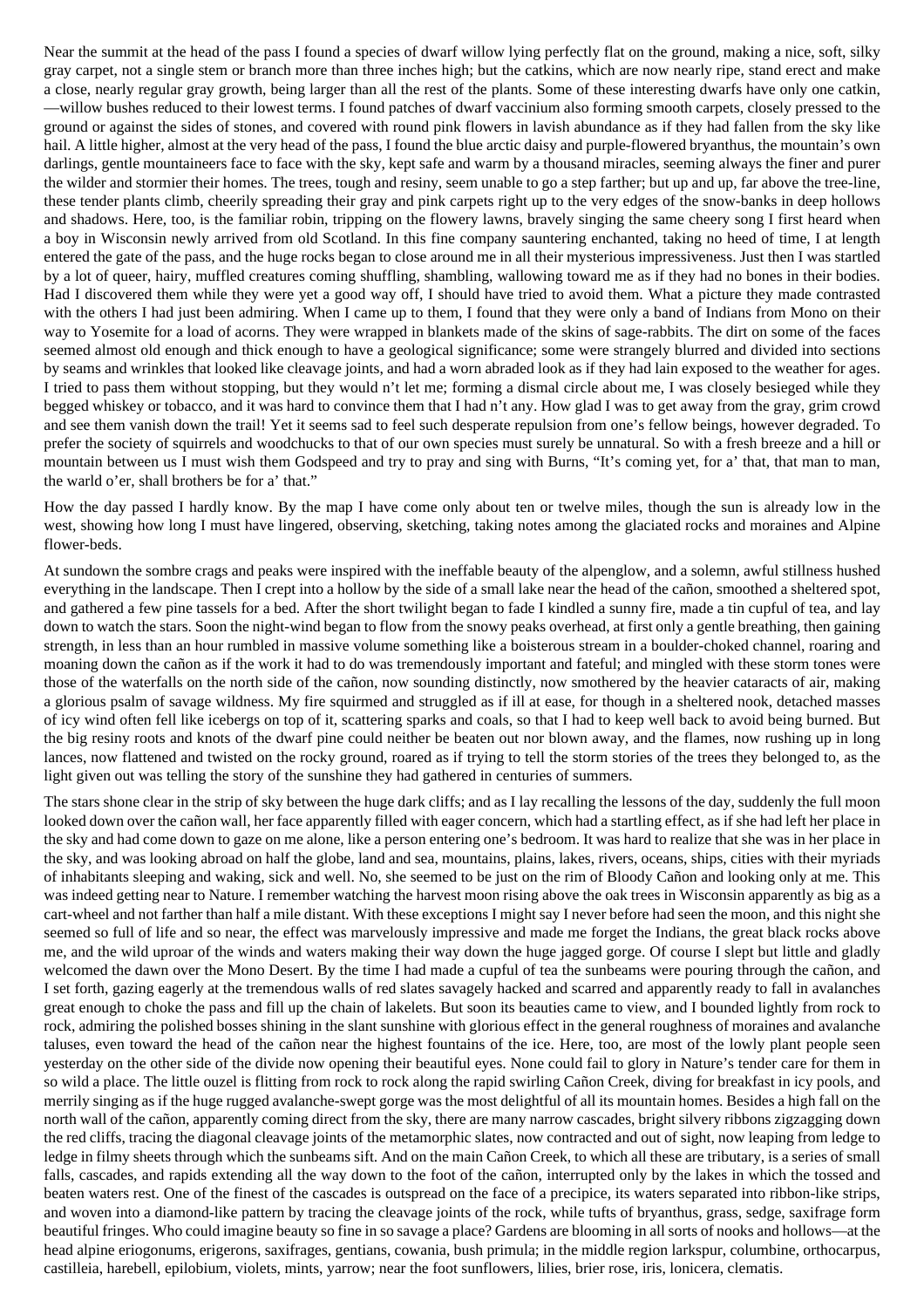One of the smallest of the cascades, which I name the Bower Cascade, is in the lower region of the pass, where the vegetation is snowy and luxuriant. Wild rose and dogwood form dense masses overarching the stream, and out of this bower the creek, grown strong with many indashing tributaries, leaps forth into the light, and descends in a fluted curve thick-sown with crisp flashing spray. At the foot of the cañon there is a lake formed in part at least by the damming of the stream by a terminal moraine. The three other lakes in the cañon are in basins eroded from the solid rock, where the pressure of the glacier was greatest, and the most resisting portions of the basin rims are beautifully, tellingly polished. Below Moraine Lake at the foot of the cañon there are several old lake-basins lying between the large lateral moraines which extend out into the desert. These basins are now completely filled up by the material carried in by the streams, and changed to dry sandy flats covered mostly by grass and artemisia and sun-loving flowers. All these lower lake-basins were evidently formed by terminal moraine dams deposited where the receding glacier had lingered during short periods of less waste, or greater snowfall, or both.

Looking up the cañon from the warm sunny edge of the Mono plain my morning ramble seems a dream, so great is the change in the vegetation and climate. The lilies on the bank of Moraine Lake are higher than my head, and the sunshine is hot enough for palms. Yet the snow round the arctic gardens at the summit of the pass is plainly visible, only about four miles away, and between lie specimen zones of all the principal climates of the globe. In little more than an hour one may swoop down from winter to summer, from an arctic to a torrid region, through as great changes of climate as one would encounter in traveling from Labrador to Florida.

The Indians I had met near the head of the cañon had camped at the foot of it the night before they made the ascent, and I found their fire still smoking on the side of a small tributary stream near Moraine Lake; and on the edge of what is called the Mono Desert, four or five miles from the lake, I came to a patch of elymus, or wild rye, growing in magnificent waving clumps six or eight feet high, bearing heads six to eight inches long. The crop was ripe, and Indian women were gathering the grain in baskets by bending down large handfuls, beating out the seed, and fanning it in the wind. The grains are about five eighths of an inch long, dark-colored and sweet. I fancy the bread made from it must be as good as wheat bread. A fine squirrelish employment this wild grain gathering seems, and the women were evidently enjoying it, laughing and chattering and looking almost natural, though most Indians I have seen are not a whit more natural in their lives than we civilized whites. Perhaps if I knew them better I should like them better. The worst thing about them is their uncleanliness. Nothing truly wild is unclean. Down on the shore of Mono Lake I saw a number of their flimsy huts on the banks of streams that dash swiftly into that dead sea, —mere brush tents where they lie and eat at their ease. Some of the men were feasting on buffalo berries, lying beneath the tall bushes now red with fruit. The berries are rather insipid, but they must needs be wholesome, since for days and weeks the Indians, it is said, eat nothing else. In the season they in like manner depend chiefly on the fat larv of a fly that breeds in the salt water of the lake, or on the big fat corrugated caterpillars of a species of silkworm that feeds on the leaves of the yellow pine. Occasionally a grand rabbit-drive is organized and hundreds are slain with clubs on the lake shore, chased and frightened into a dense crowd by dogs, boys, girls, men and women, and rings of sage brush fire, when of course they are quickly killed. The skins are made into blankets. In the autumn the more enterprising of the hunters bring in a good many deer, and rarely a wild sheep from the high peaks. Antelopes used to be abundant on the desert at the base of the interior mountain-ranges. Sage hens, grouse, and squirrels help to vary their wild diet of worms; pine nuts also from the small interesting *Pinus monophylla*, and good bread and good mush are made from acorns and wild rye. Strange to say, they seem to like the lake larv best of all. Long windrows are washed up on the shore, which they gather and dry like grain for winter use. It is said that wars, on account of encroachments on each other's worm-grounds, are of common occurrence among the various tribes and families. Each claims a certain marked portion of the shore. The pine nuts are delicious, —large quantities are gathered every autumn. The tribes of the west flank of the range trade acorns for worms and pine nuts. The squaws carry immense loads on their backs across the rough passes and down the range, making journeys of about forty or fifty miles each way.

The desert around the lake is surprisingly



## *Mono Lake and Volcanic Cones, Looking South*

flowery. In many places among the sage bushes I saw mentzelia, abronia, aster, bigelovia, and gilia, all of which seemed to enjoy the hot sunshine. The abronia, in particular, is a delicate, fragrant, and most charming plant.

Opposite the mouth of the cañon a range of volcanic cones extends southward from the lake, rising abruptly out of the desert like a chain of mountains. The largest of the cones are about twenty-five hundred feet high above the lake level, have well-formed craters, and all of them are evidently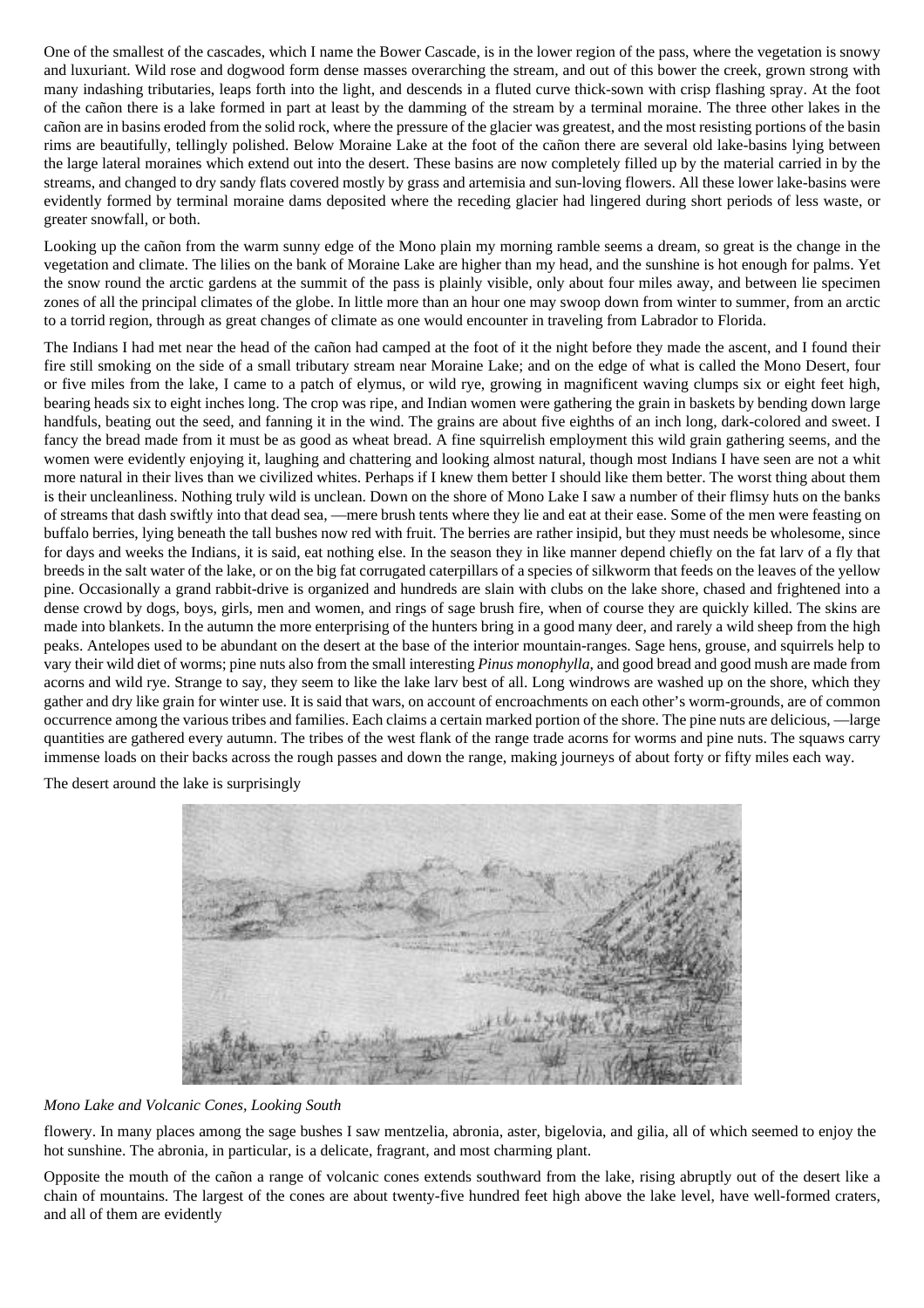

# *Highest Mono Volcanic Cones (near View)*

comparatively recent additions to the landscape. At a distance of a few miles they look like heaps of loose ashes that have never been blest by either rain or snow, but, for a' that and a' that, yellow pines are climbing their gray slopes, trying to clothe them and give beauty for ashes. A country of wonderful contrasts. Hot deserts bounded by snowladen mountains, —cinders and ashes scattered on glacier-polished pavements, —frost and fire working together in the making of beauty. In the lake are several volcanic islands, which show that the waters were once mingled with fire.

Glad to get back to the green side of the mountains, though I have greatly enjoyed the gray east side and hope to see more of it. Reading these grand mountain manuscripts displayed through every vicissitude of heat and cold, calm and storm, upheaving volcanoes and down-grinding glaciers, we see that everything in Nature called destruction must be creation, —a change from beauty to beauty.

Our glacier meadow camp north of the Soda Springs seems more beautiful every day. The grass covers all the ground though the leaves are thread-like in fineness, and in walking on the sod it seems like a plush carpet of marvelous richness and softness, and the



*Sierra Range from Mono Crater*

purple panicles brushing against one's feet are not felt. This is a typical glacier meadow, occupying the basin of a vanished lake, very definitely bounded by walls of the arrowy two-leaved pines drawn up in handsome orderly array like soldiers on parade. There are many other meadows of the same kind here abouts imbedded in the woods. The main big meadows along the river are the same in general and extend with but little interruption for ten or twelve miles, but none I have seen are so finely finished and perfect as this one. It is richer in flowering plants than the prairies of Wisconsin and Illinois were when in all their wild glory. The showy flowers are mostly three species of gentian, a purple and yellow orthocarpus, a golden-rod or two, a small blue pentstemon almost like a gentian, potentilla, ivesia, pedicularis, white violet, kalmia, and bryanthus. There are no coarse weedy plants. Through this flowery lawn flows a stream silently gliding, swirling, slipping as if careful not to make the slightest noise. It is only about three feet wide in most places, widening here and there into pools six or eight feet in diameter with no apparent current, the banks bossily rounded by the down-curving mossy sod, grass panicles over-leaning like miniature pine trees, and rugs of bryanthus spreading here and there over sunken boulders. At the foot of the meadow the stream, rich with the juices of the plants it has refreshed, sings merrily down over shelving rock ledges on its way to the Tuolumne River. The sublime, massive Mt. Dana and its companions, green, red, and white, loom impressively above the pines along the eastern horizon; a range or spur of gray rugged granite crags and mountains on the north; the curiously crested and battlemented Mt. Hoffman on the west; and the Cathedral Range on the south with its grand Cathedral Peak, Cathedral Spires, Unicorn Peak, and several others, gray and pointed, or massively rounded.

# Chapter 10 The Tuolumne Camp

*August* 22. —Clouds none, cool west wind, slight hoarfrost on the meadows. Carlo is missing; have been seeking him all day. In the thick woods between camp and the river, among tall grass and fallen pines, I discovered a baby fawn. At first it seemed inclined to come to me; but when I tried to catch it, and got within a rod or two, it turned and walked softly away, choosing its steps like a cautious,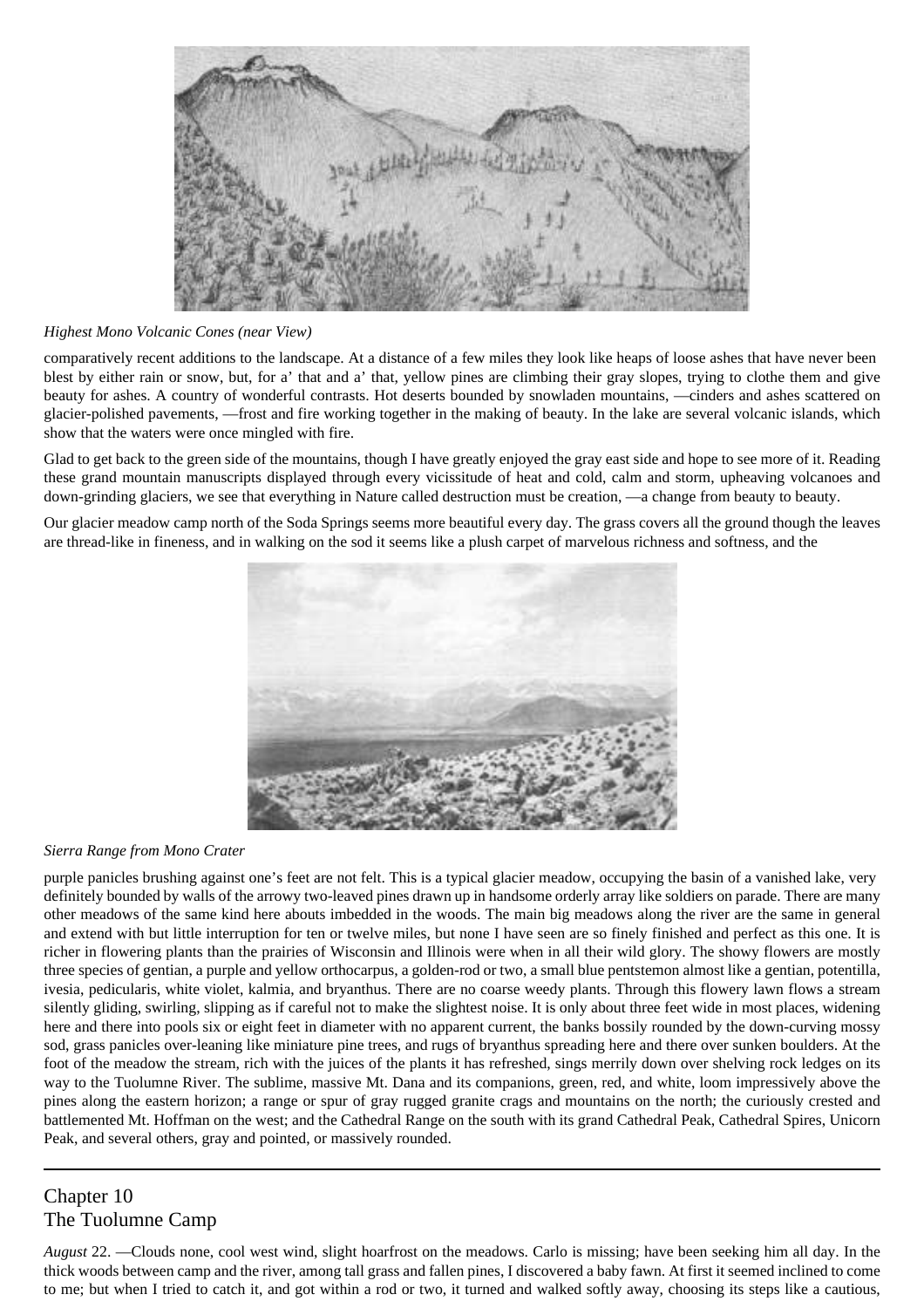stealthy, hunting cat. Then, as if suddenly called or alarmed, it began to buck and run like a grown deer, jumping high above the fallen trunks, and was soon out of sight. Possibly its mother may have called it, but I did not hear her. I don't think fawns ever leave the home thicket or follow their mothers until they are called or frightened. I am distressed about Carlo. There are several other camps and dogs not many miles from here, and I still hope to find him. He never left me before. Panthers are very rare here, and I don't think any of these cats would dare touch him. He knows bears too well to be caught by them, and as for Indians, they don't want him.

*August* 23. —Cool, bright day, hinting Indian summer. Mr. Delaney has gone to the Smith Ranch, on the Tuolumne below Hetch-Hetchy Valley, thirty-five or forty miles from here, so I'll be alone for a week or more, —not really alone, for Carlo has come back. He was at a camp a few miles to the northwestward. He looked sheepish and ashamed when I asked him where he had been and why he had gone away without leave. He is now trying to get me to caress him and show signs of forgiveness. A wondrous wise dog. A great load is off my mind. I could not have left the mountains without him. He seems very glad to get back to me.

Rose and crimson sunset, and soon after the stars appeared the moon rose in most impressive majesty over the top of Mt. Dana. I sauntered up the meadow in the white light. The jet-black tree-shadows were so wonderfully distinct and substantial looking, I often stepped high in crossing them, taking them for black charred logs.

*August* 24. —Another charming day, warm and calm soon after sunrise, clouds only about.01, —faint, silky cirrus wisps, scarcely visible. Slight frost, Indian summerish, the mountains growing softer in outline and dreamy looking, their rough angles melted off, apparently. Sky at evening with fine, dark, subdued purple, almost like the evening purple of the San Joaquin plains in settled weather. The moon is now gazing over the summit of Dana. Glorious exhilarating air. I wonder if in all the world there is another mountain range of equal height blessed with weather so fine, and so openly kind and hospitable and approachable.

*August* 25. —Cool as usual in the morning, quickly changing to the ordinary serene generous warmth and brightness. Toward evening the west wind was cool and sent us to the camp-fire. Of all Nature's flowery carpeted mountain halls none can be finer than this glacier meadow. Bees and butterflies seem as abundant as ever. The birds are still here, showing no sign of leaving for winter quarters though the frost must bring them to mind. For my part I should like to stay here all winter or all my life or even all eternity.

*August* 26. —Frost this morning; all the meadow grass and some of the pine needles sparkling with irised crystals, —flowers of light. Large picturesque clouds, craggy like rocks, are piled on Mt. Dana, reddish in color like the mountain itself; the sky for a few degrees around the horizon is pale purple, into which the pines dip their spires with fine effect. Spent the day as usual looking about me, watching the changing lights, the ripening autumn colors of the grass, seeds, late-blooming gentians, asters, golden-rods; parting the meadow grass here and there and looking down into the underworld of mosses and liverworts; watching the busy ants and beetles and other small people at work and play like squirrels and bears in a forest; studying the formation of lakes and meadows, moraines, mountain sculpture; making small beginnings in these directions, charmed by the serene beauty of everything.

The day has been extra cloudy, though bright on the whole, for the clouds were brighter than common. Clouds about.15, which in Switzerland would be considered extra clear. Probably more free sunshine falls on this majestic range than on any other in the world I've ever seen or heard of. It has the brightest weather, brightest glacier-polished rocks, the greatest abundance of irised spray from its glorious waterfalls, the brightest forests of silver firs and silver pines, more star-shine, moonshine, and perhaps more crystal-shine than any other mountain chain, and its countless mirror lakes, having more light poured into them, glow and spangle most. And how glorious the shining after the short summer showers and after frosty nights when the morning sunbeams are pouring through the crystals on the grass and pine needles, and how ineffably spiritually fine is the morning-glow on the mountain-tops and the alpenglow of evening. Well may the Sierra be named, not the Snowy Range, but the Range of Light.

*August* 27. —Clouds only.05, —mostly white and pink cumuli over the Hoffman spur towards evening, —frosty morning. Crystals grow in marvelous beauty and perfection of form these still nights, every one built as carefully as the grandest holiest temple, as if planned to endure forever.

Contemplating the lace-like fabric of streams outspread over the mountains, we are reminded that everything is flowing—going somewhere, animals and so-called lifeless rocks as well as water. Thus the snow flows fast or slow in grand beauty-making glaciers and avalanches; the air in majestic floods carrying minerals, plant leaves, seeds, spores, with streams of music and fragrance; water streams carrying rocks both in solution and in the form of mud particles, sand, pebbles, and boulders. Rocks flow from volcanoes like water from springs, and animals flock together and flow in currents modified by stepping, leaping, gliding, flying, swimming, etc. While the stars go streaming through space pulsed on and on forever like blood globules in Nature's warm heart.

*August* 28. —The dawn a glorious song of color. Sky absolutely cloudless. A fine crop of hoarfrost. Warm after ten o'clock. The gentians don't mind the first frost though their petals seem so delicate; they close every night as if going to sleep, and awake fresh as ever in the morning sun-glory. The grass is a shade browner since last week, but there are no nipped wilted plants of any sort as far as I have seen. Butterflies and the grand host of smaller flies are benumbed every night, but they hover and dance in the sunbeams over the meadows before noon with no apparent lack of playful, joyful life. Soon they must all fall like petals in an orchard, dry and wrinkled, not a wing of all the mighty host left to tingle the air. Nevertheless new myriads will arise in the spring, rejoicing, exulting, as if laughing cold death to scorn.

*August* 29. —Clouds about.05, slight frost. Bland serene Indian summer weather. Have been gazing all day at the mountains, watching the changing lights. More and more plainly are they clothed with light as a garment, white tinged with pale purple, palest during the midday hours, richest in the morning and evening. Everything seems consciously peaceful, thoughtful, faithfully waiting God's will.

*August* 30. —This day just like yesterday. A few clouds motionless and apparently with no work to do beyond looking beautiful. Frost enough for crystal building, —glorious fields of ice-diamonds destined to last but a night. How lavish is Nature building, pulling down, creating, destroying, chasing every material particle from form to form, ever changing, ever beautiful.

Mr. Delaney arrived this morning. Felt not a trace of loneliness while he was gone. On the contrary, I never enjoyed grander company. The whole wilderness seems to be alive and familiar, full of humanity. The very stones seem talkative, sympathetic, brotherly. No wonder when we consider that we all have the same Father and Mother.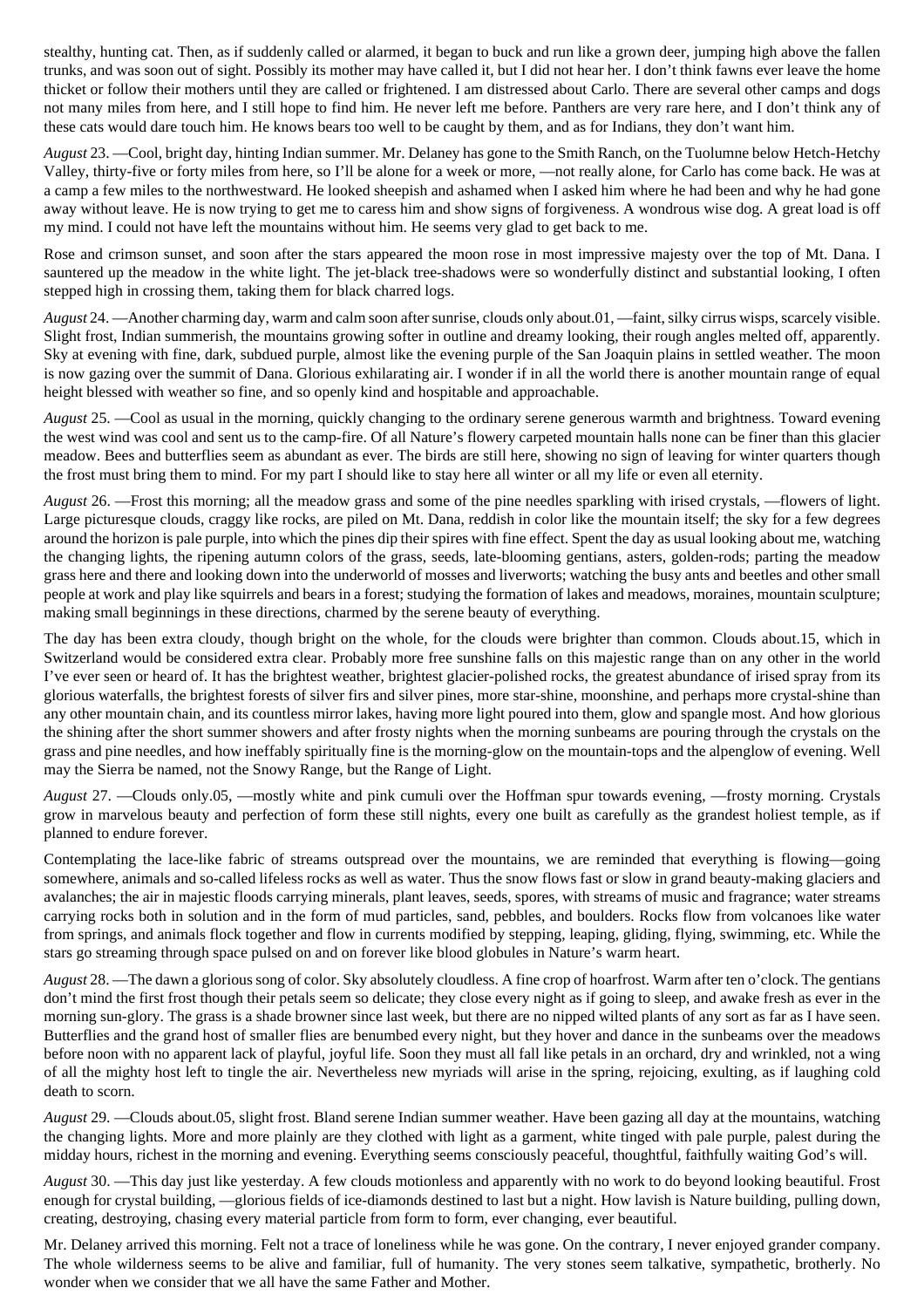*August* 31. —Clouds.05. Silky cirrus wisps and fringes so fine they almost escape notice. Frost enough for another crop of crystals on the meadows but none on the forests. The gentians, golden-rods, asters, etc., don't seem to feel it; neither petals nor leaves are touched though they seem so tender. Every day opens and closes like a flower, noiseless, effortless. Divine peace glows on all the majestic landscape like the silent enthusiastic joy that sometimes transfigures a noble human face.

*September* 1. —Clouds.05, —motionless, of no particular color, —ornaments with no hint of rain or snow in them. Day all calm, —another grand throb of Nature's heart, ripening late flowers and seeds for next summer, full of life and the thoughts and plans of life to come, and full of ripe and ready death beautiful as life, telling divine wisdom and goodness and immortality. Have been up Mt. Dana, making haste to see as much as I can now that the time of departure is drawing nigh. The views from the summit reach far and wide, eastward over the Mono Lake and Desert; mountains beyond mountains looking strangely barren and gray and bare like heaps of ashes dumped from the sky. The lake, eight or ten miles in diameter, shines like a burnished disk of silver, no trees about its gray, ashy, cindery shores. Looking westward, the glorious forests are seen sweeping over countless ridges and hills, girdling domes and subordinate mountains, fringing in long curving lines the dividing ridges, and filling every hollow where the glaciers have spread soil-beds however rocky or smooth. Looking northward and southward along the axis of the range, you see the glorious array of high mountains, crags and peaks and snow, the fountain-heads of rivers that are flowing west to the sea through the famous Golden Gate, and east to hot salt lakes and deserts to evaporate and hurry back into the sky. Innumerable lakes are shining like eyes beneath heavy rock brows, bare or tree fringed, or imbedded in black forests. Meadow openings in the woods seem as numerous as the lakes or perhaps more so. Far up the moraine-covered slopes and among crumbling rocks I found many delicate hardy plants, some of them still in flower. The best gains of this trip were the lessons of unity and inter-relation of all the features of the landscape revealed in general views. The lakes and meadows are located just where the ancient glaciers bore heaviest at the foot of the steepest parts of their channels, and of course their longest diameters are approximately parallel with each other and with the belts of forests growing in long curving lines on the lateral and medial moraines, and in broad outspreading fields on the terminal beds deposited toward the end of the ice period when the glaciers were receding. The domes, ridges, and spurs also show the influence of glacial action in their forms, which approximately seem to be the forms of greatest strength with reference to the stress of oversweeping, past-sweeping, down-grinding ice-streams; survivals of the most resisting masses, or those most favorably situated. How interesting everything is! Every rock, mountain, stream, plant, lake, lawn, forest, garden, bird, beast, insect seems to call and invite us to come and learn something of its history and relationship. But shall the poor ignorant scholar be allowed to try the lessons they offer? It seems too great and good to be true. Soon I'll be going to the lowlands. The bread camp must soon be removed. If I had a few sacks of flour, an axe, and some matches, I would build a cabin of pine logs, pile up plenty of firewood about it and stay all winter to see the grand fertile snow-storms, watch the birds and animals that winter thus high, how they live, how the forests look



# *One of the Highest Mt. Ritter Fountains*

snowladen or buried, and how the avalanches look and sound on their way down the mountains. But now I'll have to go, for there is nothing to spare in the way of provisions. I'll surely be back, however, surely I'll be back. No other place has ever so overwhelmingly attracted me as this hospitable, Godful wilderness.

*September* 2. —A grand, red, rosy, crimson day, —a perfect glory of a day. What it means I don't know. It is the first marked change from tranquil sunshine with purple mornings and evenings and still, white noons. There is nothing like a storm, however. The average cloudiness only about.08, and there is no sighing in the woods to betoken a big weather change. The sky was red in the morning and evening, the color not diffused like the ordinary purple glow, but loaded upon separate well-defined clouds that remained motionless, as if anchored around the jagged mountain-fenced horizon. A deep-red cap, bluffy around its sides, lingered a long time on Mt. Dana and Mt. Gibbs, drooping so low as to hide most of their bases, but leaving Dana's round summit free, which seemed to float separate and alone over the big crimson cloud. Mammoth Mountain, to the south of Gibbs and Bloody Cañon, striped and spotted with snow-banks and clumps of dwarf pine, was also favored with a glorious crimson cap, in the making of which there was no trace of economy, —a huge bossy pile colored with a perfect passion of crimson, that seemed important enough to be sent off to burn among the stars in majestic independence. One is constantly reminded of the infinite lavishness and fertility of Nature, —inexhaustible abundance amid what seems enormous waste. And yet when we look into any of her operations that lie within reach of our minds, we learn that no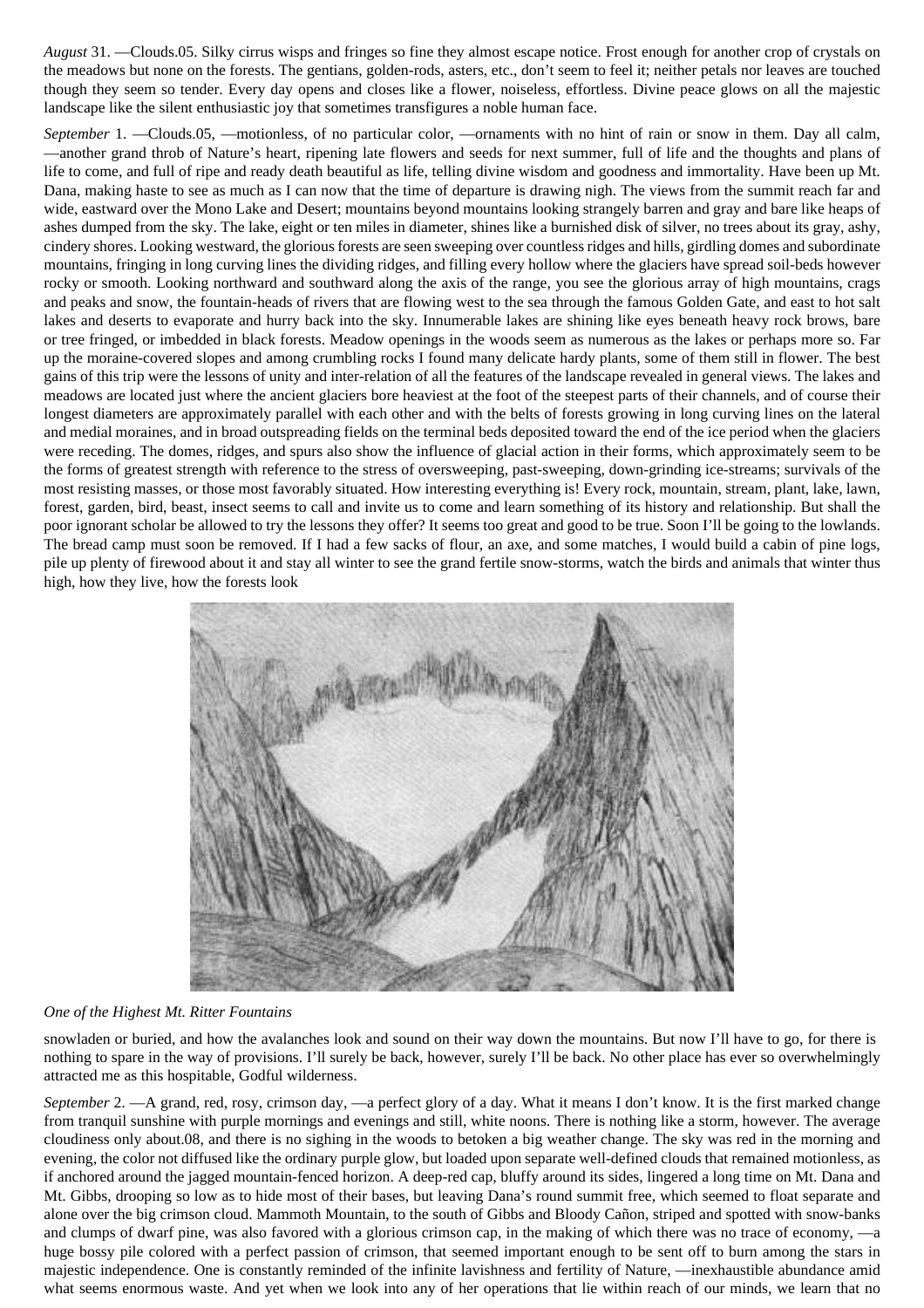particle of her material is wasted or worn out. It is eternally flowing from use to use, beauty to yet higher beauty; and we soon cease to lament waste and death, and rather rejoice and exult in the imperishable, unspendable wealth of the universe, and faithfully watch and wait the reappearance of everything that melts and fades and dies about us, feeling sure that its next appearance will be better and more beautiful than the last.

I watched the growth of these red-lands of the sky as eagerly as if new mountain ranges were being built. Soon the group of snowy peaks in whose recesses lie the highest fountains of the Tuolumne, Merced, and North Fork of the San Joaquin were decorated with majestic colored clouds like those already described, but more complicated, to correspond with the grand fountain-heads of the rivers they overshadowed. The Sierra Cathedral, to the south of camp, was over-shadowed like Sinai. Never before noticed so fine a union of rock and cloud in form and color and substance, drawing earth and sky together as one; and so human is it, every feature and tint of color goes to one's heart, and we shout, exulting in wild enthusiasm as if all the divine show were our own. More and more, in a place like this, we feel ourselves part of wild Nature, kin to everything. Spent most of the day high up on the north rim of the valley, commanding views of the clouds in all their red glory spreading their wonderful light over all the basin, while the rocks and trees and small Alpine plants at my feet seemed hushed and thoughtful, as if they also were conscious spectators of the glorious new cloud-world.

Here and there, as I plodded farther and higher, I came to small garden-patches and ferneries just where one would naturally decide that no plant-creature could possibly live. But, as in the region about the head of Mono Pass and the top of Dana, it was in the wildest, highest places that the most beautiful and tender and enthusiastic plant-people were found. Again and again, as I lingered over these charming plants, I said, How came you here? How do you live through the winter? Our roots, they explained, reach far down the joints of the summer-warmed rocks, and beneath our fine snow mantle killing frosts cannot reach us, while we sleep away the dark half of the year dreaming of spring.

Ever since I was allowed entrance into these mountains I have been looking for cassiope, said to be the most beautiful and best loved of the heathworts, but, strange to say, I have not yet found it. On my high mountain walks I keep muttering, "Cassiope, cassiope." This name, as Calvinists say, is driven in upon me, notwithstanding the glorious host of plants that come about me uncalled as soon as I show myself. Cassiope seems the highest name of all the small mountain-heath people, and as if conscious of her worth, keeps out of my way. I must find her soon, if at all this year.

*September* 4. —All the vast sky dome is clear, filled only with mellow Indian summer light. The pine and hemlock and fir cones are nearly ripe and are falling fast from morning to night, cut off and gathered by the busy squirrels. Almost all the plants have matured their seeds, their summer work done; and the summer crop of birds and deer will soon be able to follow their parents to the foothills and plains at the approach of winter, when the snow begins to fly.

*September* 5. —No clouds. Weather cool, calm, bright as if no great thing was yet ready to be done. Have been sketching the North Tuolumne Church. The sunset gloriously colored.

*September* 6. —Still another perfectly cloudless day, purple evening and morning, all the middle hours one mass of pure serene sunshine. Soon after sunrise the air grew warm, and there was no wind. One naturally halted to see what Nature intended to do. There is a suggestion of real Indian summer in the hushed, brooding, faintly hazy weather. The yellow atmosphere, though thin, is still plainly of the same general character as that of eastern Indian summer. The peculiar mellowness is perhaps in part caused by myriads of ripe spores adrift in the sky.

Mr. Delaney now keeps up a solemn talk about the need of getting away from these high mountains, telling sad stories of flocks that perished in storms that broke suddenly into the midst of fine innocent weather like this we are now enjoying. "In no case," said he, "will I venture to stay so high and far back in the mountains as we now are later than the middle of this month, no matter how warm and sunny it may be." He would move the flock slowly at first, a few miles a day until the Yosemite Creek basin was reached and crossed, then while lingering in the heavy pine woods should the weather threaten he could hurry down to the foothills, where the snow never falls deep enough to smother a sheep. Of course I am anxious to see as much of the wilderness as possible in the few days left me, and I say again, —May the good time come when I can stay as long as I like with plenty of bread, far and free from trampling flocks, though I may well be thankful for this generous foodful inspiring summer. Anyhow we never know where we must go nor what guides we are to get, —men, storms, guardian angels, or sheep. Perhaps almost everybody in the least natural is guided more than he is ever aware of. All the wilderness seems to be full of tricks and plans to drive and draw us up into God's Light.

Have been busy planning, and baking bread for at least one more good wild excursion among the high peaks, and surely none, however hopefully aiming at fortune or fame, ever felt so gloriously happily excited by the outlook.

*September* 7. —Left camp at daybreak and made direct for Cathedral Peak, intending to strike eastward and southward from that point among the peaks and ridges at the heads of the Tuolumne, Merced, and San Joaquin rivers. Down through the pine woods I made my way, across the Tuolumne River and meadows, and up the heavily timbered slope forming the south boundary of the upper Tuolumne basin, along the east side of Cathedral Peak, and up to its topmost spire, which I reached at noon, having loitered by the way to study the fine trees, —two-leaved pine, mountain pine, albicaulis pine, silver fir, and the most charming, most graceful of all the evergreens, the mountain hemlock. High, cool, late-flowering meadows also detained me, and lakelets and avalanche tracks and huge quarries of moraine rocks above the forests.

All the way up from the Big Meadows to the base of the Cathedral the ground is covered with moraine material, the left lateral moraine of the great glacier that must have completely filled this upper Tuolumne basin. Higher there are several small terminal moraines of residual glaciers shoved forward at right angles against the grand simple lateral of the main Tuolumne Glacier. A fine place to study mountain sculpture and soil making. The view from the Cathedral Spires is very fine and telling in every direction. Innumerable peaks, ridges, domes, meadows, lakes, and woods; the forests extending in long curving lines and broad fields wherever the glaciers have left soil for them to grow on, while the sides of the highest mountains show a straggling dwarf growth clinging to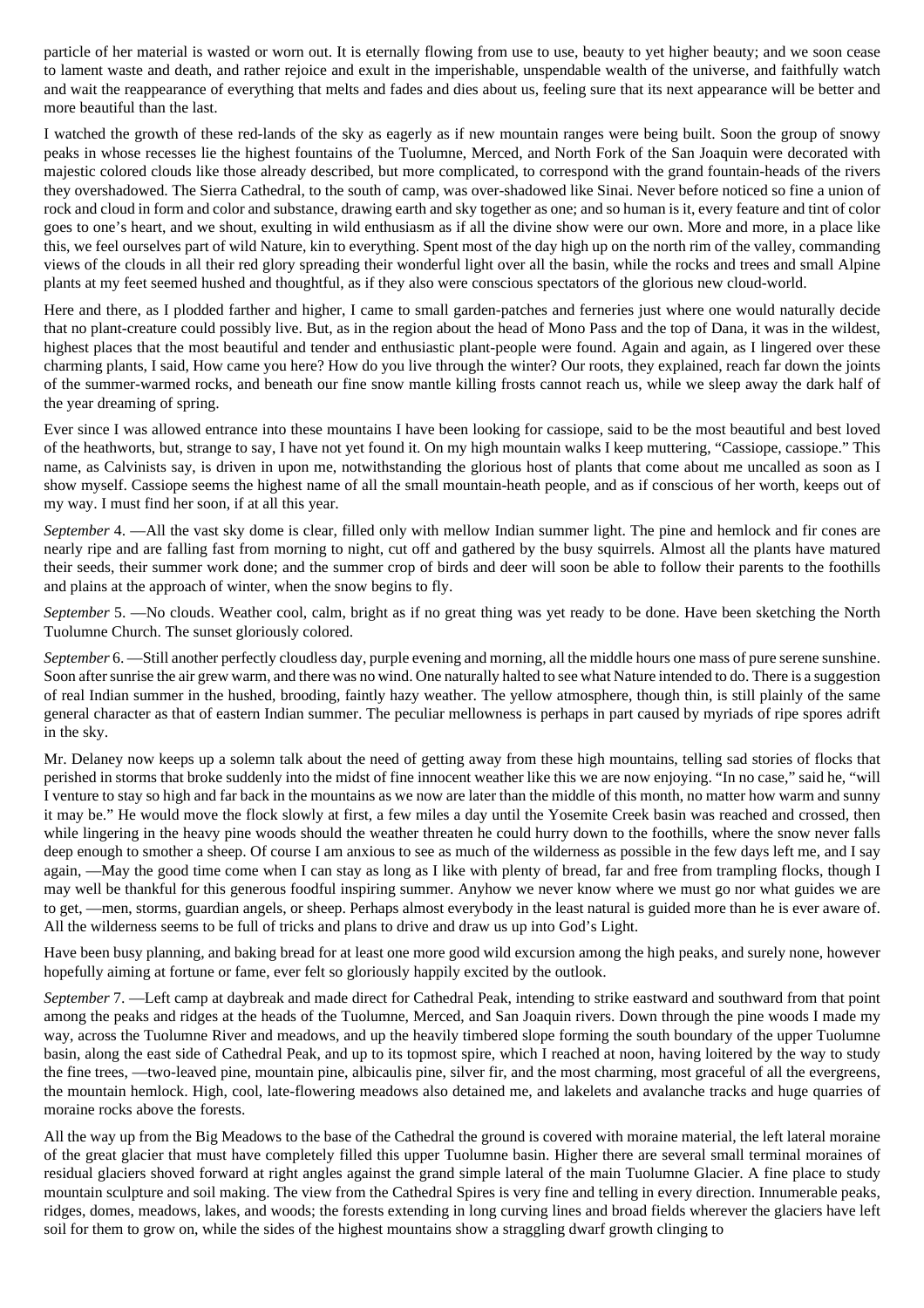

*Glacier Meadow Strewn with Moraine Boulders, 10,000 Feet above the Sea (near Mt. Dana)*

rifts in the rocks apparently independent of soil. The dark heath-like growth on the Cathedral roof I found to be dwarf snow-pressed albicaulis pine, about three or four feet high, but very old looking. Many of them are bearing cones, and the noisy Clarke crow is eating the seeds, using his long bill like a woodpecker in digging them out of the cones. A good many flowers are still in bloom about the base of the peak, and even on the roof among the little pines, especially a woody yellow-flowered eriogonum and a handsome aster. The body of the Cathedral is nearly square, and the roof slopes are wonderfully regular and symmetrical, the ridge trending northeast and southwest. This direction has apparently been determined by structure joints in the granite. The gable on the northeast end is magnificent in size and simplicity, and at its base there is a big snow-bank protected by the shadow of the building. The front is adorned with many pinnacles and a tall spire of curious workmanship. Here too the joints in the rock are seen to have played an important part in determining their forms and size and general arrangement. The Cathedral is said to be about eleven thousand feet above the sea, but the height of the building itself above the level of the ridge it stands on is about fifteen hundred feet. A mile or so to the westward there is a handsome lake, and the glacier-polished granite about it is shining so brightly it is not easy in some places to trace



# *Front of Cathedral Peak*

the line between the rock and water, both shining alike. Of this lake with its silvery basin and bits of meadow and groves I have a fine view from the spires; also of Lake Tenaya, Cloud's Rest, and the South Dome of Yosemite, Mt. Starr King, Mt. Hoffman, the Merced peaks, and the vast multitude of snowy fountain peaks extending far north and south along the axis of the range. No feature, however, of all the noble landscape as seen from here seems more wonderful than the Cathedral itself, a temple displaying Nature's best masonry and sermons in stones. How often I have gazed at it from the tops of hills and ridges, and through openings in the forests on my many short excursions, devoutly wondering, admiring, longing! This I may say is the first time I have been at church in California, led here at last, every door graciously opened for the poor lonely worshiper. In our best times everything turns into religion, all the world seems a church and the mountains altars. And lo, here at last in front of the Cathedral is blessed cassiope, ringing her thousands of sweet-toned bells, the sweetest church music I ever enjoyed. Listening, admiring, until late in the afternoon I compelled myself to hasten away eastward back of rough, sharp, spiry, splintery peaks, all of them granite like the Cathedral, sparkling with crystals, —feldspar, quartz, hornblende, mica, tourmaline. Had a rather difficult walk and creep across an immense snow and ice cliff which gradually increased in steepness as I advanced until it was almost impassable. Slipped on a dangerous place, but managed to stop by digging my heels into the thawing surface just on the brink of a yawning ice gulf. Camped beside a little pool and a group of crinkled dwarf pines; and as I sit by the fire trying to write notes the shallow pool seems fathomless with the infinite starry heavens in it, while the onlooking rocks and trees, tiny shrubs and daisies and sedges, brought forward in the fire-glow, seem full of thought as if about to speak aloud and tell all their wild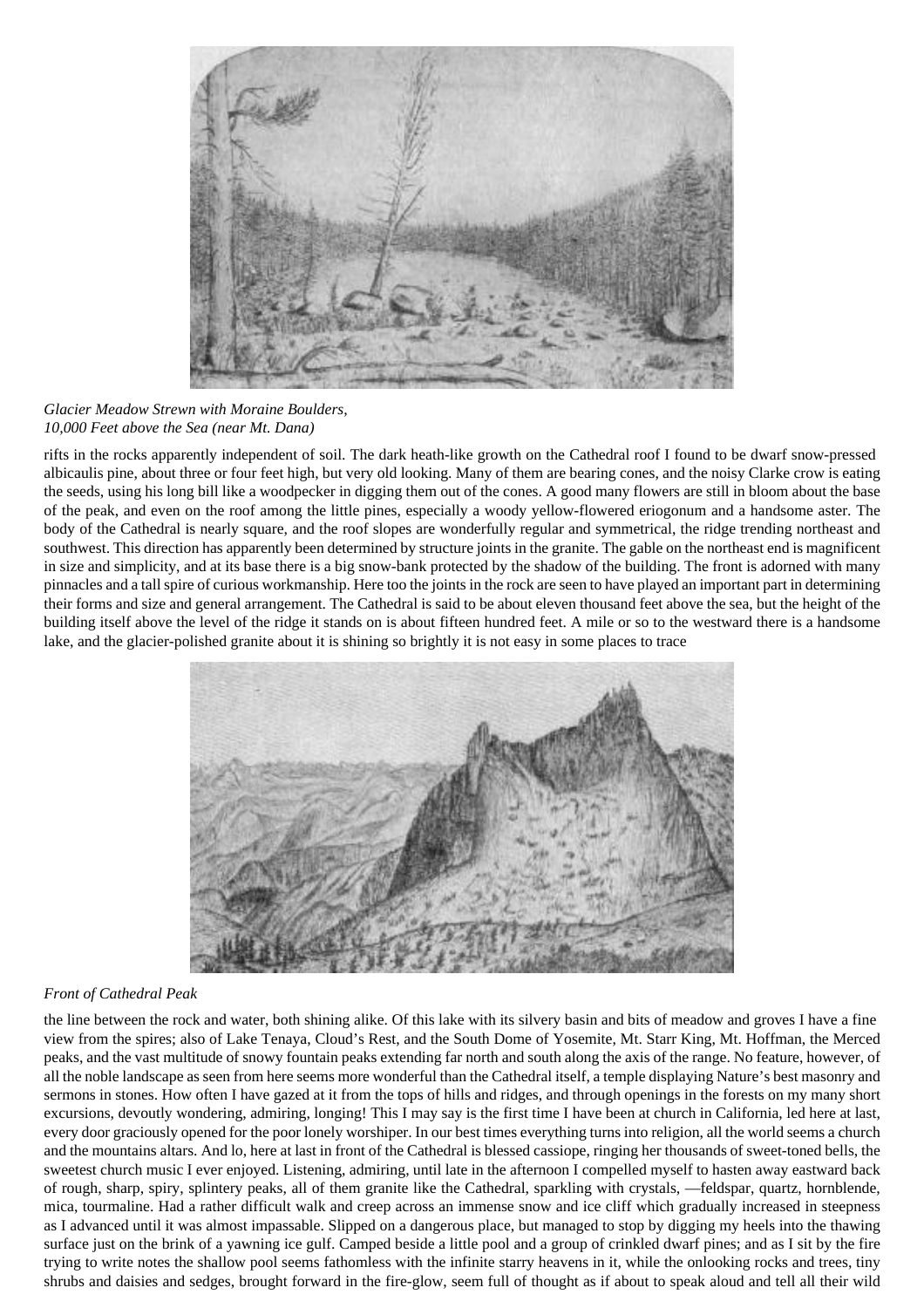stories. A marvelously impressive meeting in which every one has something worth while to tell. And beyond the fire-beams out in the solemn darkness, how impressive is the music of a choir of rills singing their way down from the snow to the river! And when we call to mind that thousands of these rejoicing rills are assembled in each one of the main streams, we wonder the less that our Sierra rivers are songful all the way to the sea.

About sundown saw a flock of dun grayish sparrows going to roost in crevices of a crag above the big snow-field. Charming little mountaineers! Found a species of sedge in flower within eight or ten feet of a snow-bank. Judging by the looks of the ground, it can hardly have been out in the sunshine much longer than a week, and it is likely to be buried again in fresh snow in a month or so, thus making a winter about ten months long, while spring, summer, and autumn are crowded and hurried into two months. How delightful it is to be alone here! How wild everything is, —wild as the sky and as pure! Never shall I forget this big, divine day, —the Cathedral and its thousands of cassiope bells, and the landscapes around them, and this camp in the gray crags above the woods, with its stars and streams and snow.

*September* 8.



## *View of Upper Tuolumne Valley*

—Day of climbing, scrambling, sliding on the peaks around the highest sources of the Tuolumne and Merced. Climbed three of the most commanding of the mountains, whose names I don't know; crossed streams and huge beds of ice and snow more than I could keep count of. Neither could I keep count of the lakes scattered on tablelands and in the cirques of the peaks, and in chains in the cañons, linked together by the streams, —a tremendously wild gray wilderness of hacked, shattered crags, ridges, and peaks, a few clouds drifting over and through the midst of them as if looking for work. In general views all the immense round landscape seems raw and lifeless as a quarry, yet the most charming flowers were found rejoicing in countless nooks and garden-like patches everywhere. I must have done three or four days' climbing work in this one. Limbs perfectly tireless until near sundown, when I descended into the main upper Tuolumne valley at the foot of Mt. Lyell, the camp still eight or ten miles distant. Going up through the pine woods past the Soda Springs Dome in the dark, where there is much fallen timber, and when all the excitement of seeing things was wanting, I was tired. Arrived at the main camp at nine o'clock, and soon was sleeping sound as death.

# Chapter 11 Back to the Lowlands

*September* 9. —Weariness rested away and I feel eager and ready for another excursion a month or two long in the same wonderful wilderness. Now, however, I must turn toward the lowlands, praying and hoping Heaven will shove me back again.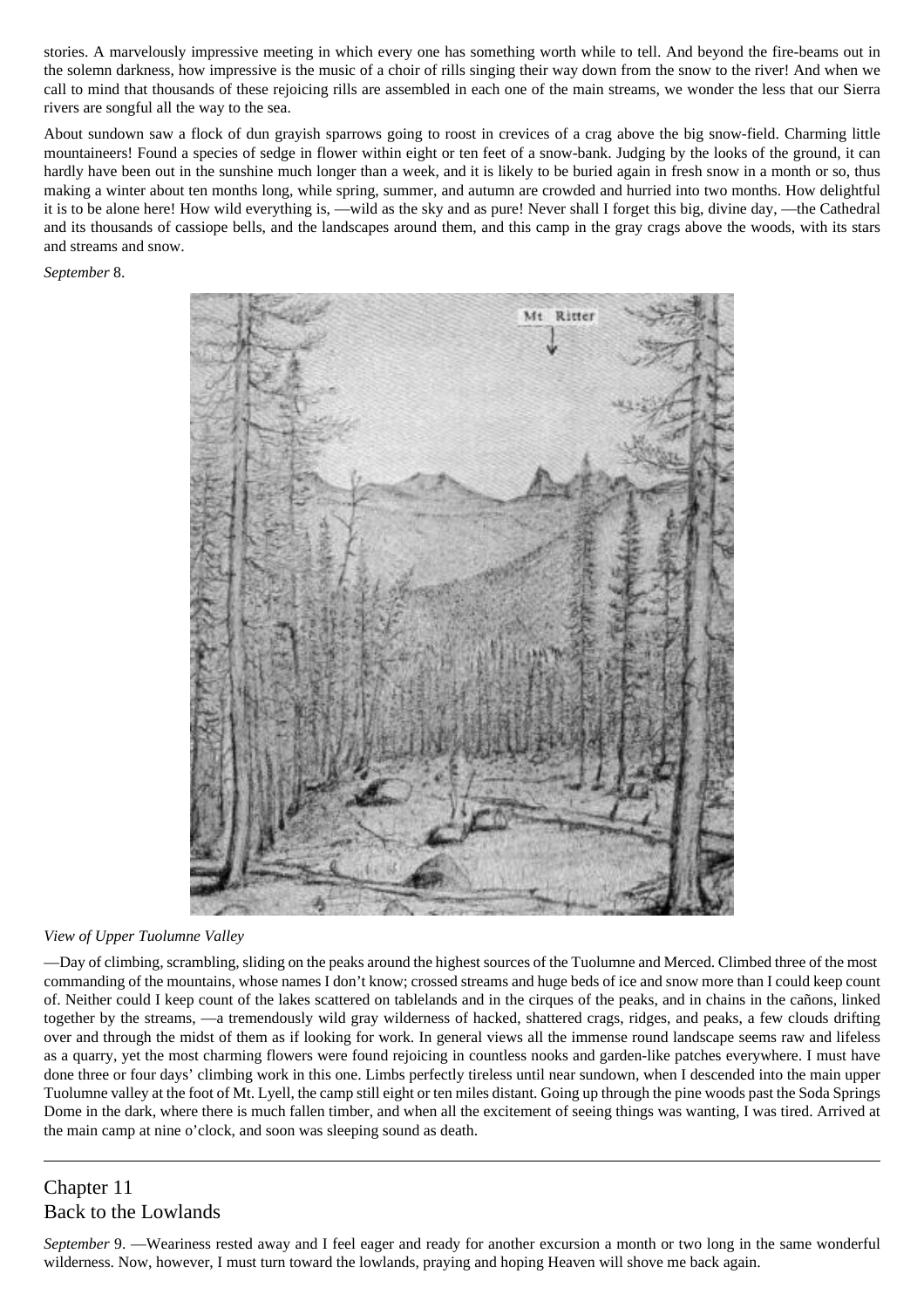The most telling thing learned in these mountain excursions is the influence of cleavage joints on the features sculptured from the general mass of the range. Evidently the denudation has been enormous, while the inevitable outcome is subtle balanced beauty. Comprehended in general views, the features of the wildest landscape seem to be as harmoniously related as the features of a human face. Indeed, they look human and radiate spiritual beauty, divine thought, however covered and concealed by rock and snow.

Mr. Delaney has hardly had time to ask me how I enjoyed my trip, though he has facilitated and encouraged my plans all summer, and declares I'll be famous some day, a kind guess that seems strange and incredible to a wandering wilderness-lover with never a thought or dream of fame while humbly trying to trace and learn and enjoy Nature's lessons.

The camp stuff is now packed on the horses, and the flock is headed for the home ranch. Away we go, down through the pines, leaving the lovely lawn where we have camped so long. I wonder if I'll ever see it again. The sod is so tough and close it is scarcely at all injured by the sheep. Fortunately they are not fond of silky glacier meadow grass. The day is perfectly clear, not a cloud or the faintest hint of a cloud is visible, and there is no wind. I wonder if in all the world, at a height of nine thousand feet, weather so steadily, faithfully calm and bright and hospitable may anywhere else be found. We are going away fearing destructive storms, though it is difficult to conceive weather changes so great.

Though the water is now low in the river, the usual difficulty occurred in getting the flock across it. Every sheep seemed to be invincibly determined to die any sort of dry death rather than wet its feet. Carlo has learned the sheep business as perfectly as the best shepherd, and it is interesting to watch his intelligent efforts to push or frighten the silly creatures into the water. They had to be fairly crowded and shoved over the bank; and when at last one crossed because it could not push its way back, the whole flock suddenly plunged in headlong together, as if the river was the only desirable part of the world. Aside from mere money profit one would rather herd wolves than sheep. As soon as they clambered up the opposite bank, they began baaing and feeding as if nothing unusual had happened. We crossed the meadows and drove slowly up the south rim of the valley through the same woods I had passed on my way to Cathedral Peak, and camped for the night by the side of a small pond on top of the big lateral moraine.

*September* 10. —In the morning at daybreak not one of the two thousand sheep was in sight. Examining the tracks, we discovered that they had been scattered, perhaps by a bear. In a few hours all were found and gathered into one flock again. Had fine view of a deer. How graceful and perfect in every way it seemed as compared with the silly, dusty, tousled sheep! From the high ground hereabouts had another grand view to the northward, —a heaving, swelling sea of domes and round-backed ridges fringed with pines, and bounded by innumerable sharp-pointed peaks, gray and barren-looking, though so full of beautiful life. Another day of the calm, cloudless kind, purple in the morning and evening. The evening glow has been very marked for the last two or three weeks. Perhaps the "zodiacal light."

*September* 11. —Cloudless. Slight frost. Calm. Fairly started down hill, and now are camped at the west end meadows of Lake Tenaya, —a charming place. Lake smooth as glass, mirroring its miles of glacier-polished pavements and bold mountain walls. Find aster still in flower. Here is about the upper limit of the dwarf form of the goldcup oak, —eight thousand feet above sea-level, —reaching about two thousand feet higher than the California black oak (*Quercus Californicus*). Lovely evening, the lake reflections after dark marvelously impressive.

*September* 12. —Cloudless day, all pure sun-gold. Among the magnificent silver firs once more, within two miles of the brink of Yosemite, at the famous Portuguese bear camp. Chaparral of goldcup oak, manzanita, and ceanothus abundant hereabouts, wanting about the Tuolumne meadows, though the elevation is but little higher there. The two-leaved pine, though far more abundant about the Tuolumne meadow region, reaches its greatest size on stream-sides hereabouts and around meadows that are rather boggy. All the best dry ground is taken by the magnificent silver fir, which here reaches its greatest size and forms a well-defined belt. A glorious tree. Have fine bed of its boughs to-night.

*September* 13. —Camp this evening at Yosemite Creek, close to the stream, on a little sand flat near our old camp-ground. The vegetation is already brown and yellow and dry; the creek almost dry also. The slender form of the two-leaved pine on its banks is, I think, the handsomest I have anywhere seen. It might easily pass at first sight for a distinct species, though surely only a variety (*Murrayana*), due to crowded and rapid growth on good soil. The yellow pine is as variable, or perhaps more so. The form here and a thousand feet higher, on crumbling rocks, is broad branching, with closely furrowed, reddish bark, large cones, and long leaves. It is one of the hardiest of pines, and has wonderful vitality. The tassels of long, stout needles shining silvery in the sun, when the wind is blowing them all in the same direction, is one of the most splendid spectacles these glorious Sierra forests have to show. This variety of *Pinus ponderosa* is regarded as a distinct species, *Pinus Jeffreyi*, by some botanists. The basin of this famous Yosemite stream is extremely rocky, —seems fairly to be paved with domes like a street with big cobblestones. I wonder if I shall ever be allowed to explore it. It draws me so strongly, I would make any sacrifice to try to read its lessons. I thank God for this glimpse of it. The charms of these mountains are beyond all common reason, unexplainable and mysterious as life itself.

*September* 14. —Nearly all day in magnificent fir forest, the top branches laden with superb erect gray cones shining with beads of pure balsam. The squirrels are cutting them off at a great rate. Bump, bump, I hear them falling, soon to be gathered and stored for winter bread. Those that chance to be left by the industrious harvesters drop the scales and bracts when fully ripe, and it is fine to see the purple-winged seeds flying in swirling, merry-looking flocks seeking their fortunes. The bole and dead limbs of nearly every tree in the main forest-belt are ornamented by conspicuous tufts and strips of a yellow lichen.

Camped for the night at Cascade Creek, near the Mono Trail crossing. Manzanita berries now ripe. Cloudiness to-day about.10. The sunset very rich, flaming purple and crimson showing gloriously through the aisles of the woods.

*September* 15. —The weather pure gold, cloudiness about.05, white cirrus flecks and pencilings around the horizon. Move two or three miles and camp at Tamarack Flat. Wandering in the woods here back of the pines which bound the meadows, I found very noble specimens of the magnificent silver fir, the tallest about two hundred and forty feet high and five feet in diameter four feet from the ground.

*September* 16. —Crawled slowly four or five miles to-day through the glorious forest to Crane Flat, where we are camped for the night. The forests we so admired in summer seem still more beautiful and sublime in this mellow autumn light. Lovely starry night, the tall, spiring tree-tops relieved in jet black against the sky. I linger by the fire, loath to go to bed.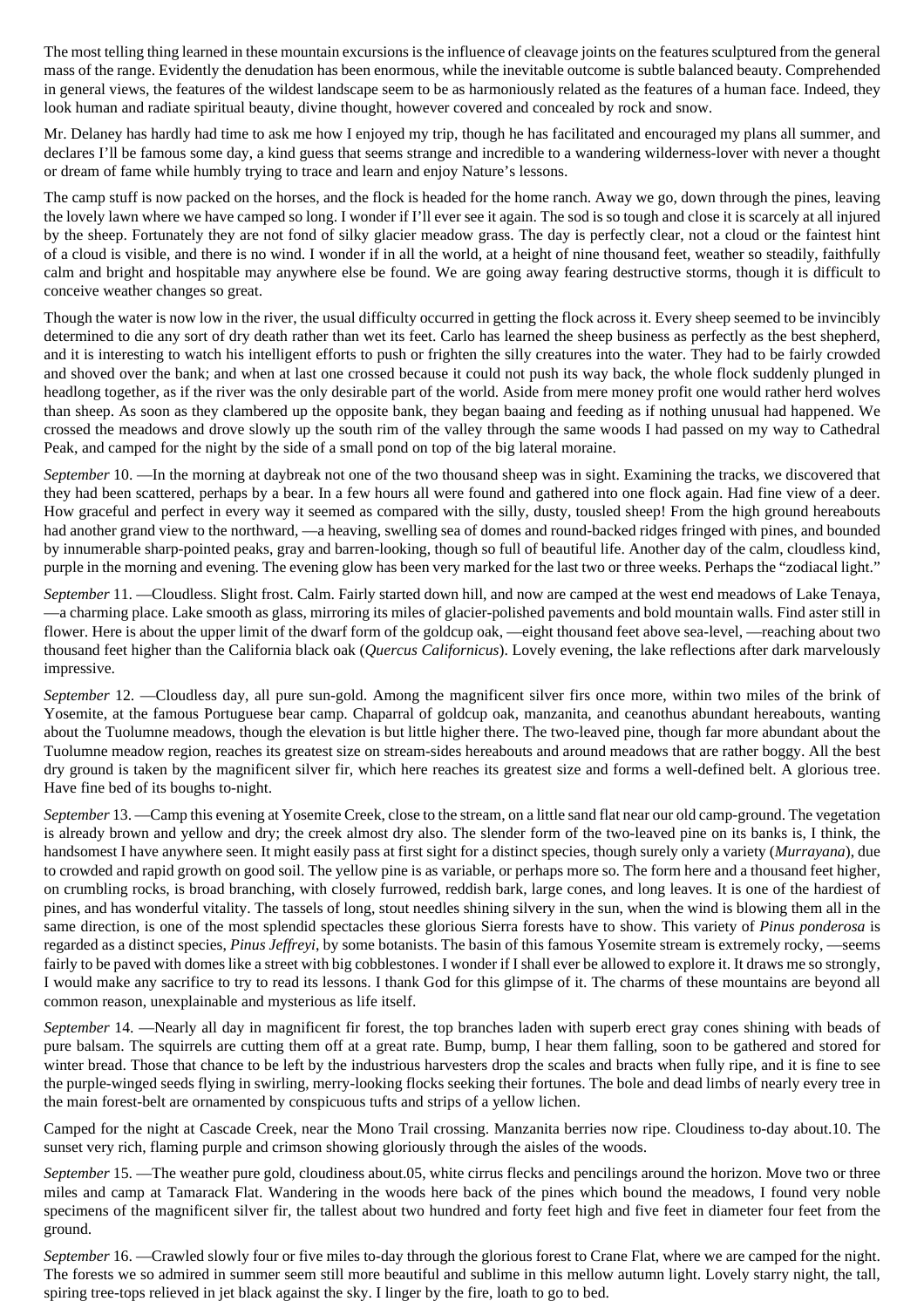*September* 17. —Left camp early. Ran over the Tuolumne divide and down a few miles to a grove of sequoias that I had heard of, directed by the Don. They occupy an area of perhaps less than a hundred acres. Some of the trees are noble, colossal old giants, surrounded by magnificent sugar pines and Douglas spruces. The perfect specimens not burned or broken are singularly regular and symmetrical, though not at all conventional, showing infinite variety in general unity and harmony; the noble shafts with rich purplish brown fluted bark, free of limbs for one hundred and fifty feet or so, ornamented here and there with leafy rosettes; main branches of the oldest trees very large, crooked and rugged, zigzagging stiffly outward seemingly lawless, yet unexpectedly stopping just at the right distance from the trunk and dissolving in dense bossy masses of branchlets, thus making a regular though greatly varied outline, —a cylinder of leafy, outbulging spray masses, terminating in a noble dome, that may be recognized while yet far off upheaved against the sky above the dark bed of pines and firs and spruces, the king of all conifers, not only in size but in sublime majesty of behavior and port. I found a black, charred stump about thirty feet in diameter and eighty or ninety feet high, —a venerable,



## *In Tuolumne Sequoia Grove*

impressive old monument of a tree that in its prime may have been the monarch of the grove; seedlings and saplings growing up here and there, thrifty and hopeful, giving no hint of the dying out of the species. Not any unfavorable change of climate, but only fire threatens the existence of these noblest of God's trees. Sorry I was not able to get a count of the old monument's annual rings.

Camp this evening at Hazel Green, on the broad back of the dividing ridge near our old camp-ground when we were on the way up the mountains in the spring. This ridge has the finest sugar pine groves and finest manzanita and ceanothus thickets I have yet found on all this wonderful summer journey.

*September* 18. —Made a long descent on the south side of the divide to Brown's Flat, the grand forests now left above us, though the sugar pine still flourishes fairly well, and with the yellow pine, libocedrus, and Douglas spruce, makes forests that would be considered most wonderful in any other part of the world.

The Indians here, with great concern, pointed to an old garden patch on the flat and told us to keep away from it. Perhaps some of their tribe are buried here.

*September* 19. —Camped this evening at Smith's Mill, on the first broad mountain bench or plateau reached in ascending the range, where pines grow large enough for good lumber. Here wheat, apples, peaches, and grapes grow, and we were treated to wine and apples. The wine I didn't like, but Mr. Delaney and the Indian driver and the shepherd seemed to think the stuff divine. Compared to sparkling Sierra water fresh from the heavens, it seemed a dull, muddy, stupid drink. But the apples, best of fruits, how delicious they were!—fit for gods or men.

On the way down from Brown's Flat we stopped at Bower Cave, and I spent an hour in it, —one of the most novel and interesting of all Nature's underground mansions. Plenty of sunlight pours into it through the leaves of the four maple trees growing in its mouth, illuminating its clear, calm pool and marble chambers, —a charming place, ravishingly beautiful, but the accessible parts of the walls sadly disfigured with names of vandals.

*September* 20. —The weather still golden and calm, but hot. We are now in the foot-hills, and all the conifers are left behind except the gray Sabine pine. Camped at the Dutch Boy's Ranch, where there are extensive barley fields now showing nothing save dusty stubble.

*September* 21. —A terribly hot, dusty, sun-burned day, and as nothing was to be gained by loitering where the flock could find nothing to eat save thorny twigs and chaparral, we made a long drive, and before sundown reached the home ranch on the yellow San Joaquin plain.

*September* 22. —The sheep were let out of the corral one by one, this morning, and counted, and strange to say, after all their long, adventurous wanderings in bewildering rocks and brush and streams, scattered by bears, poisoned by azalea, kalmia, alkali, all are accounted for. Of the two thousand and fifty that left the corral in the spring lean and weak, two thousand and twenty-five have returned fat and strong. The losses are: ten killed by bears, one by a rattle-snake, one that had to be killed after it had broken its leg on a boulder